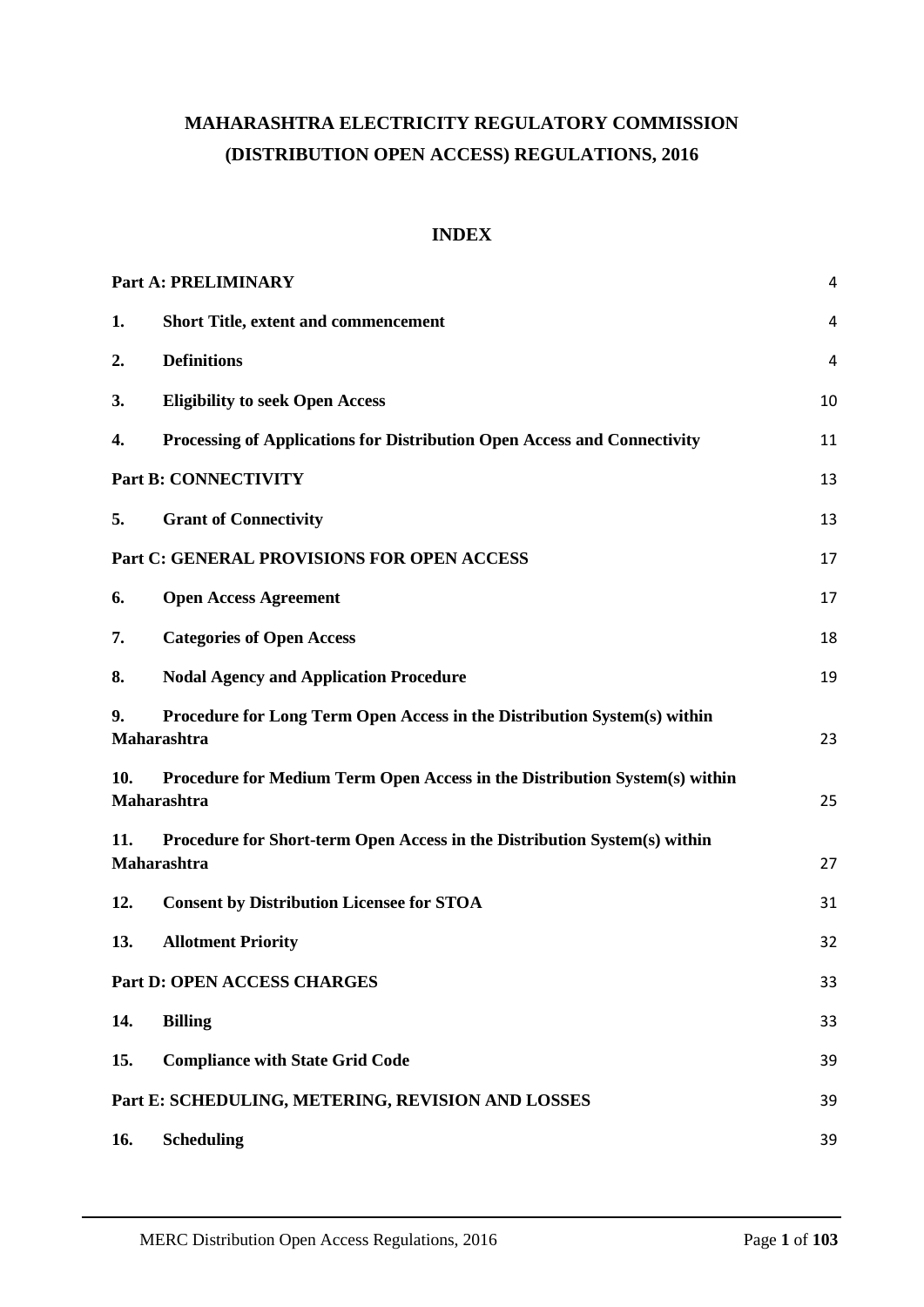| 17. | <b>Metering and Communication</b>                  |    |  |
|-----|----------------------------------------------------|----|--|
| 18. | <b>Energy Losses</b>                               | 42 |  |
|     | Part F: IMBALANCE AND REACTIVE ENERGY CHARGES      | 42 |  |
| 19. | <b>Imbalance Charge</b>                            | 42 |  |
| 20. | <b>Banking of Renewable Energy generation</b>      | 47 |  |
| 21. | <b>Reactive Energy Charge</b>                      | 48 |  |
|     | <b>Part G: COMMERCIAL MATTERS</b>                  | 49 |  |
| 22. | <b>Billing, Collection and Disbursement</b>        | 49 |  |
| 23. | <b>Late Payment Surcharge</b>                      | 50 |  |
| 24. | <b>Default in Payment</b>                          | 51 |  |
| 25. | <b>Payment Security Mechanism</b>                  | 51 |  |
| 26. | <b>Change in points of Injection and Drawal</b>    | 51 |  |
|     | Part H: INFORMATION SYSTEM                         | 52 |  |
| 27. | <b>Information System</b>                          | 52 |  |
|     | <b>Part I: MISCELLANEOUS</b>                       | 53 |  |
| 28. | <b>Obligations of Transmission Licensee</b>        | 53 |  |
| 29. | <b>Curtailment Priority</b>                        | 53 |  |
| 30. | <b>Existing Open Access Contracts</b>              | 54 |  |
| 31. | <b>Open Access Monitoring and Review Committee</b> | 54 |  |
| 32. | <b>Disputes</b>                                    | 55 |  |
| 33. | <b>Force Majeure</b>                               | 55 |  |
| 34. | <b>Exemption</b>                                   | 56 |  |
| 35. | <b>Issue of Orders and Practice Directions</b>     | 56 |  |
| 36. | <b>Power to Amend</b>                              | 56 |  |
| 37. | <b>Powers to Remove Difficulties</b>               | 56 |  |
| 38. | <b>Repeal and Savings</b>                          | 56 |  |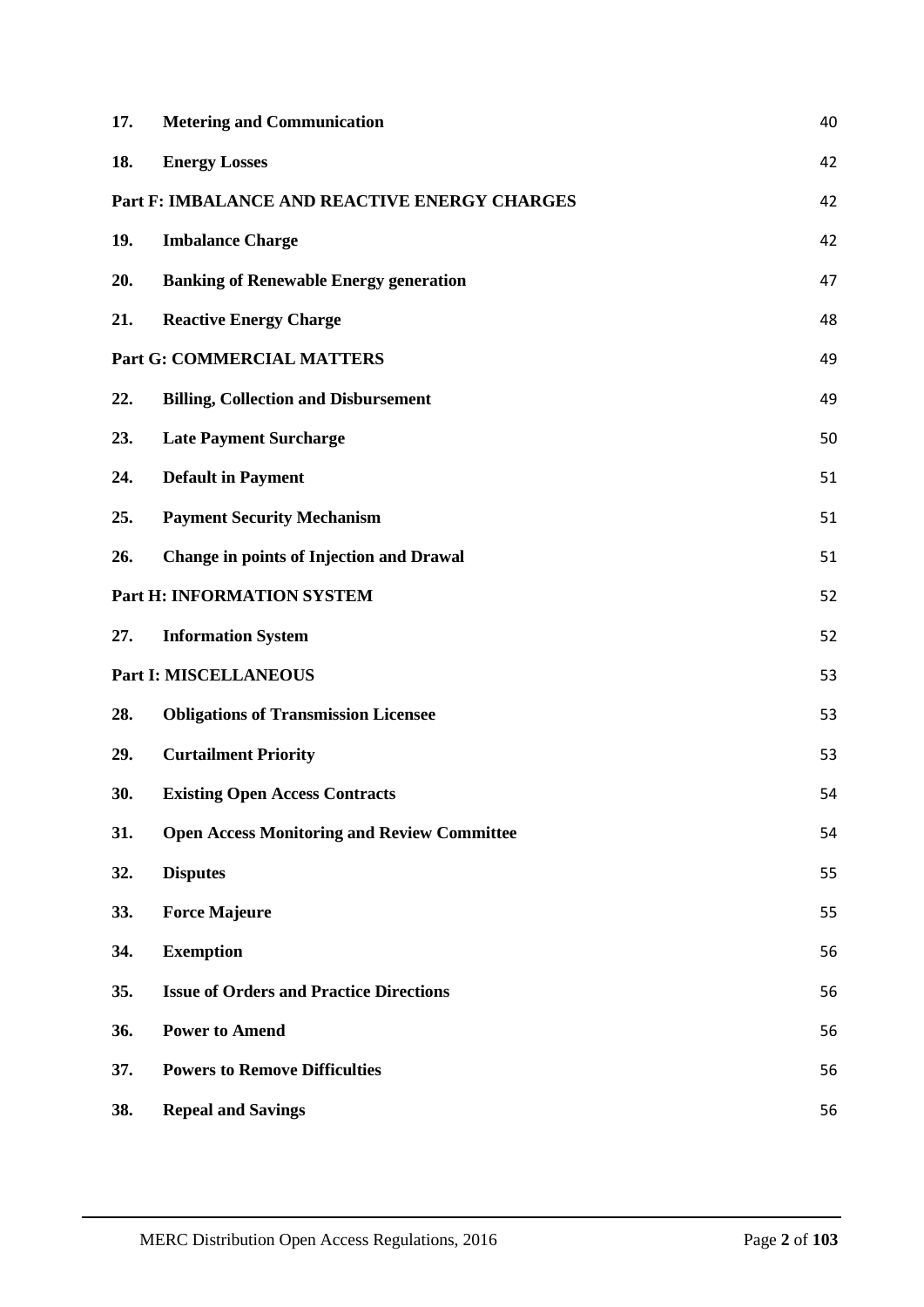| ANNEXURE I: FORM OF APPLICATION FOR CONNECTIVITY           | 58 |
|------------------------------------------------------------|----|
| ANNEXURE II: CONNECTION AGREEMENT                          | 60 |
| ANNEXURE III: FORMAT FOR SHORT-TERM OPEN ACCESS FORMAT-STI | 78 |
| ANNEXURE IV: MODEL APPLICATION FORM FOR LTOA / MTOA        | 90 |
| <b>ANNEXURE V: OPEN ACCESS AGREEMENT</b>                   | 94 |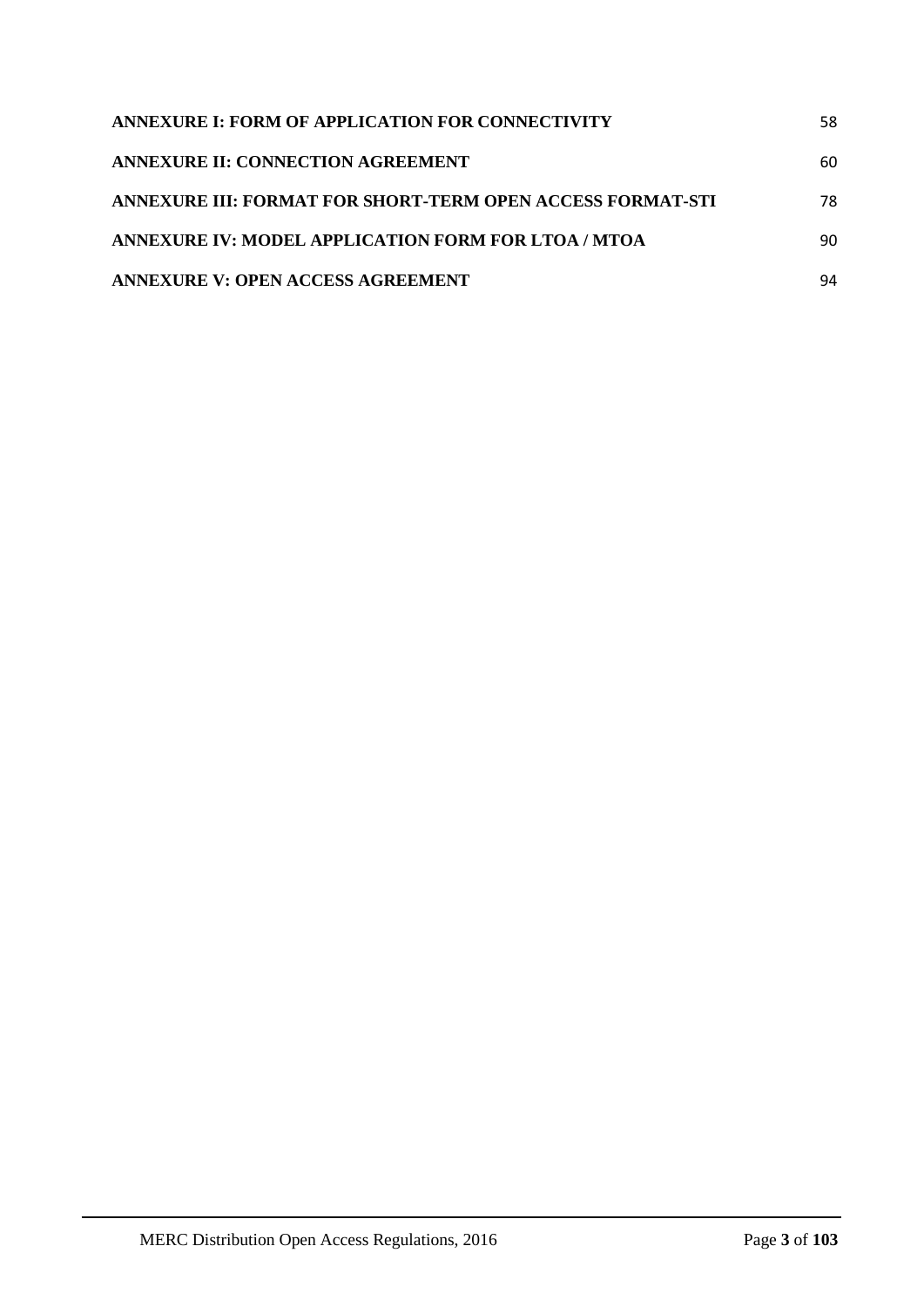# **MAHARASHTRA ELECTRICITY REGULATORY COMMISSION (DISTRIBUTION OPEN ACCESS) REGULATIONS, 2016**

## **Electricity Act, 2003**

No./MERC/Tech/Open Access Distribution/Regulations/........

In exercise of the powers conferred by sub-sections (1) and (2) of Section 181 read with subsection (47) of Section 2, sub-clause (ii) of clause (d) of sub-section (2) of Section 39, subclause (ii) of clause (c) of Section 40 and sub-section (2), sub-section (3) and sub-section (4) of Section 42 of the Electricity Act, 2003 (36 of 2003), the Maharashtra Electricity Regulatory Commission hereby makes the following Regulations.

# **Part A: PRELIMINARY**

#### <span id="page-3-1"></span><span id="page-3-0"></span>**1. Short Title, extent and commencement**

- 1.1. These Regulations may be called the Maharashtra Electricity Regulatory Commission (Distribution Open Access) Regulations, 2016.
- 1.2. These Regulations shall apply for Open Access to and use of the Distribution System of Distribution Licensees in the State of Maharashtra, and where the network of the Distribution Licensee is not being used but supply to an Open Access Consumer is being provided within the distribution area of the Distribution Licensee.
- 1.3. These Regulations shall come into force from the date of their publication in the *Official Gazette.*

## <span id="page-3-2"></span>**2. Definitions**

- 2.1. In these Regulations unless the context otherwise requires:
- (1) "Act" means the Electricity Act, 2003 (36 of 2003) as amended from time to time;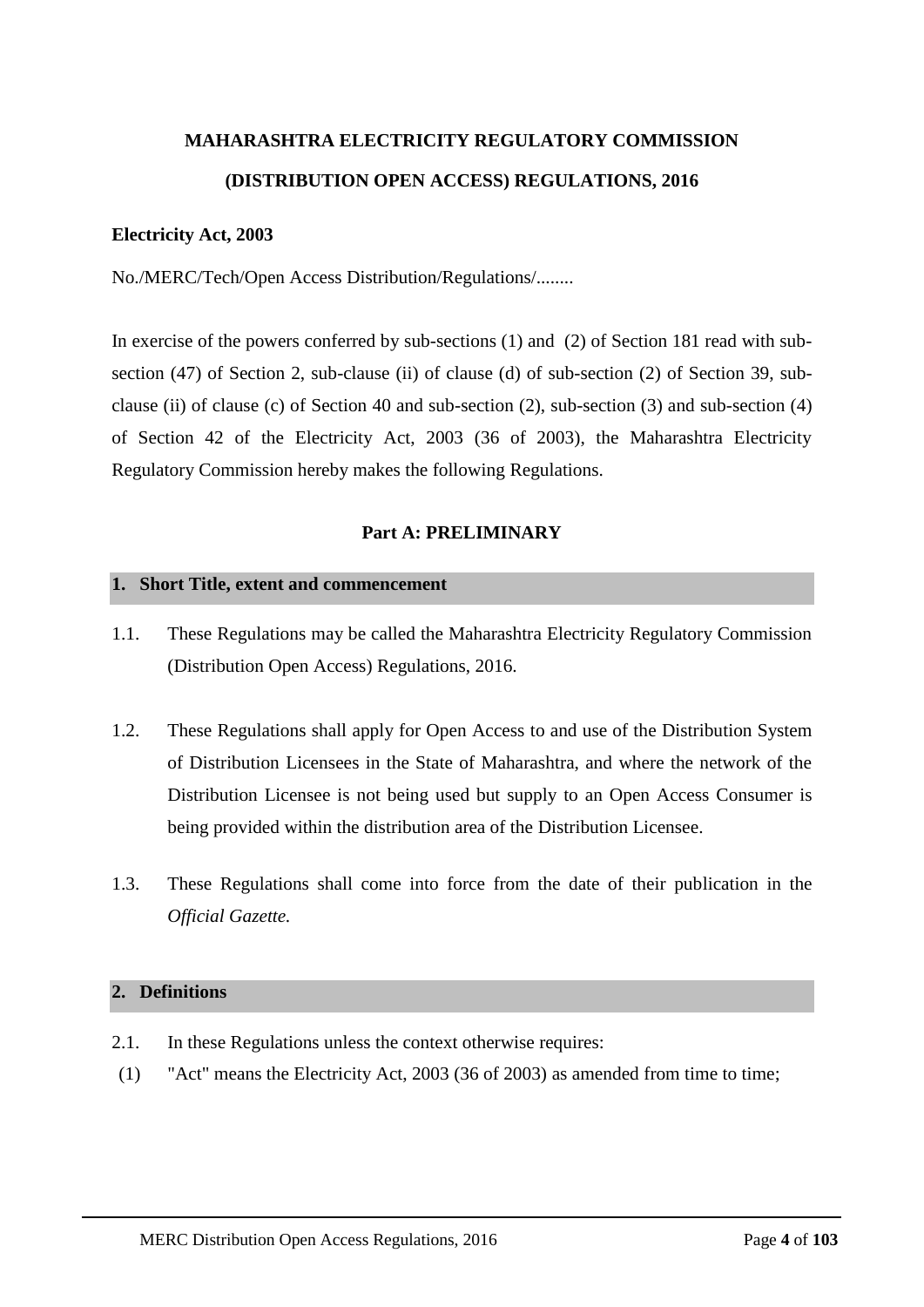- (2) "Admissible Drawal**"** or "Allotted Capacity**"** means the power transfer in MW between the specified point(s) of injection and point(s) of drawal allowed to a Consumer or Generating Station or a Distribution Licensee on the Distribution System;
- (3) "Balancing and Settlement Code" means such Code as may be developed by the Maharashtra State Load Despatch Centre and approved by the Commission for the balancing of energy accounts and settlement of differences between energy scheduled and actual energy delivered among the users of the grid in the State of Maharashtra;
- (4) **"**Banking" means the surplus Renewable Energy injected in the grid and credited with the Distribution Licensee after set off with consumption in the same Time of Day slot as specified in Regulation [20;](#page-46-0)
- (5) "Bilateral transaction" means a transaction for exchange of energy between a specified buyer and specified seller(s), directly or through Trading Licensee or Power Exchange, for a fixed or varying quantum of power for any time period;
- (6) "Billing Demand", for the purpose of these regulations in respect of a Partial Open Access Consumer, will be the higher of the following:
	- (1) Actual Maximum Demand recorded less Open Access Demand availed by Partial Open Access Consumer in the month during 0600 hours to 2200 hrs;
	- (2) 50% of retained Contract Demand with the Licensee;
- (7) "Central Commission" or "CERC" means the Central Electricity Regulatory Commission;
- (8) "Change-over Consumer" means a Consumer who was taking supply from a Distribution Licensee though its distribution network and who has changed over to another Distribution Licensee for such supply but continues to be connected to the distribution network of the first Licensee for that purpose;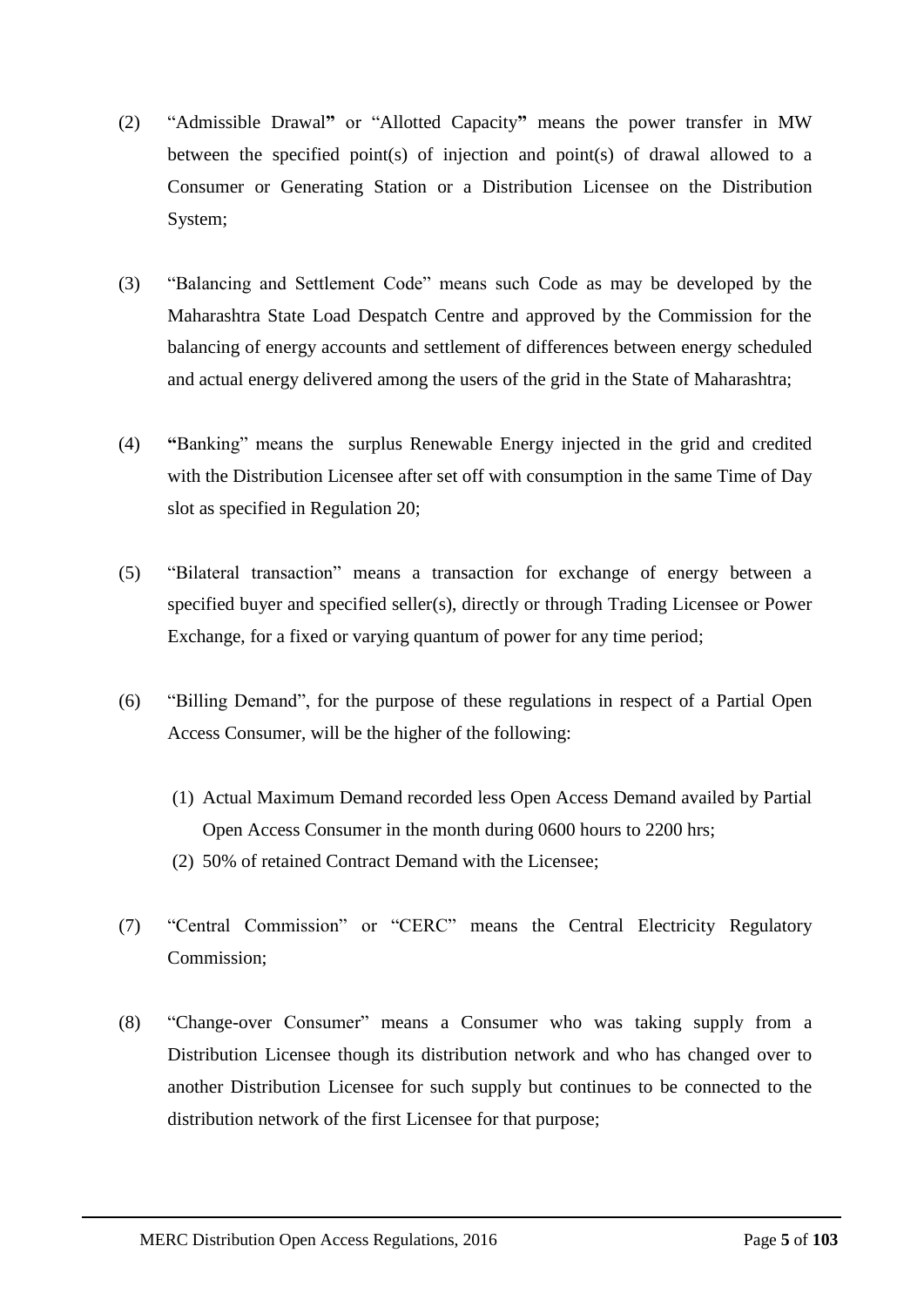- (9) "Collective Transaction" means a set of transactions discovered in Power Exchange through anonymous, simultaneous competitive bidding by buyers and sellers;
- (10) "Commission" or "MERC" means the Maharashtra Electricity Regulatory Commission;
- (11) "Congestion" means a situation where the demand for distribution capacity exceeds the Available Transfer Capability;
- (12) "Connection" means the connection of the premises of a Consumer with the Distribution System of the Distribution Licensee so as to enable the transfer of electricity between such premises and Distribution System;
- (13) "Connection Agreement" means the agreement to be entered into on approval of grant of Connectivity between a Distribution Licensee and Generating Station or a captive generating plant or a Consumer or a Licensee, as the case may be;
- (14) "Connectivity" for a Generating Station, including a captive generating plant, or a Licensee means the state of getting connected to the Distribution System;
- (15) "Consumer" shall carry the same meaning as in the Act, but shall be restricted to such consumers within the State of Maharashtra;
- (16) "Consumer Grievance Redressal Forum" means the forum established by the Distribution Licensee in pursuance of the Regulations of the Commission governing redressal of consumer grievances;
- (17) "Contract Demand" means the demand in kilovolt ampere ('kVA') or Megavolt ampere ('MVA') as mutually agreed between the Distribution Licensee and the Consumer
	- (i) in the agreement for supply of electricity; or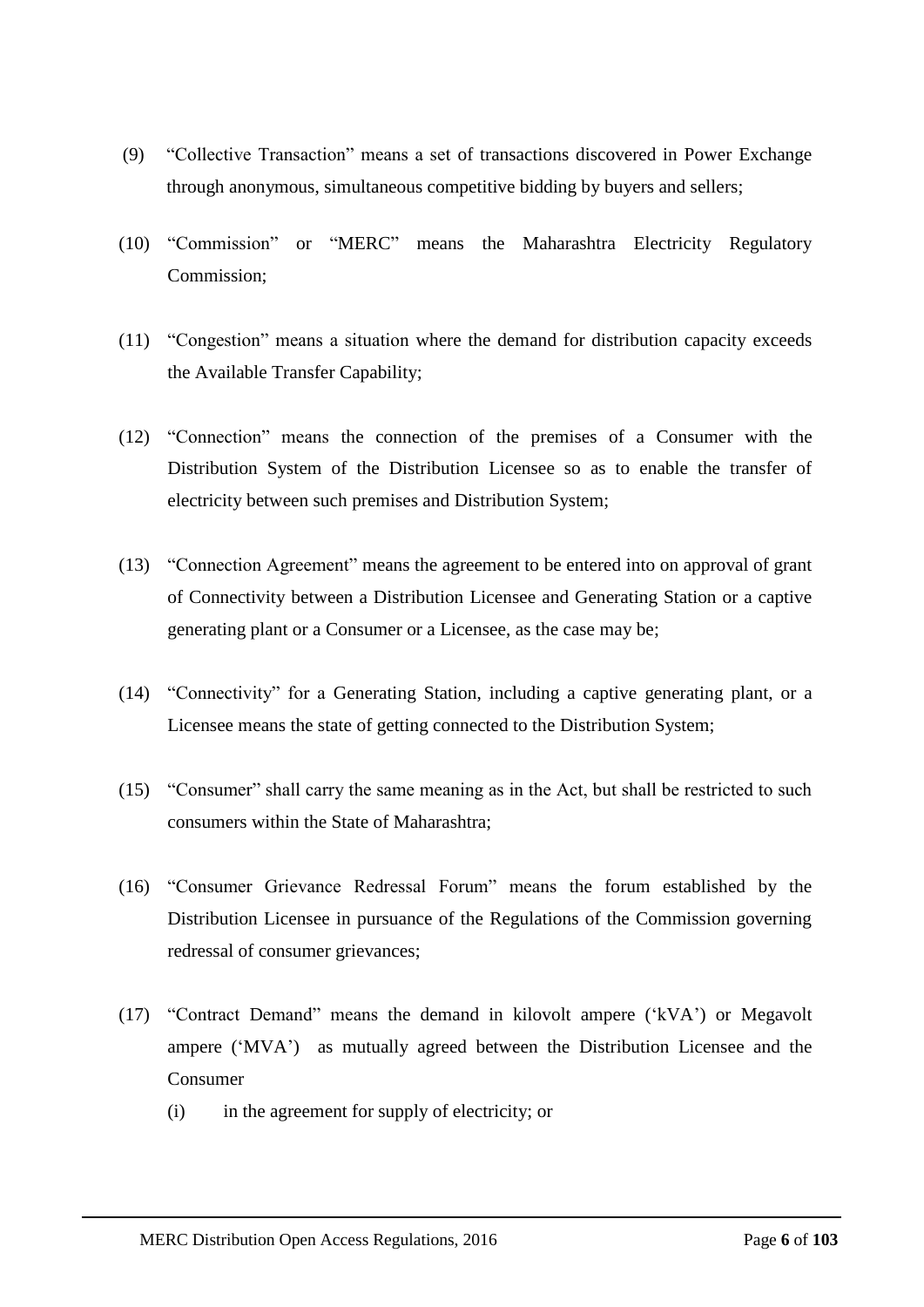(ii) through other written communication:

Provided that the unity power factor shall be considered for the purpose of unit conversion from MVA/kVA to MW/kW.

- (18) "Day" means the day starting at 00.00 hours and ending at 24.00 hours;
- (19) "Electricity Supply Code" means the Regulations specified by the Commission under clause (u), clause (v), clause (w), clause (x) and clause (zp) of sub-section (2) of section 181 read with Section 50 of the Act;
- (20) "Full Open Access Consumer" means an Open Access Consumer who maintains zero demand with the Distribution Licensee in whose area of supply he is located in order to cater to his load requirement;
- (21) "Indian Electricity Grid Code" means the Code specified by the Central Commission under clause (h) of sub-section (1) of Section 79 of the Act;
- (22) "Long-term Open Access or "LTOA" means the right to use the Distribution System for a period exceeding twelve years but not exceeding twenty-five years;
- (23) "Maximum Demand", in kilowatts or kilo-volt-amperes, shall have the same meaning as in the Electricity Supply Code;
- (24) "Medium-term Open Access" or 'MTOA' means the right to use the Distribution System for a period exceeding three months but not exceeding three years;
- (25) "Month" means a calendar month;
- (26) "Nodal Agency" means the agency specified in Regulation [8;](#page-18-0)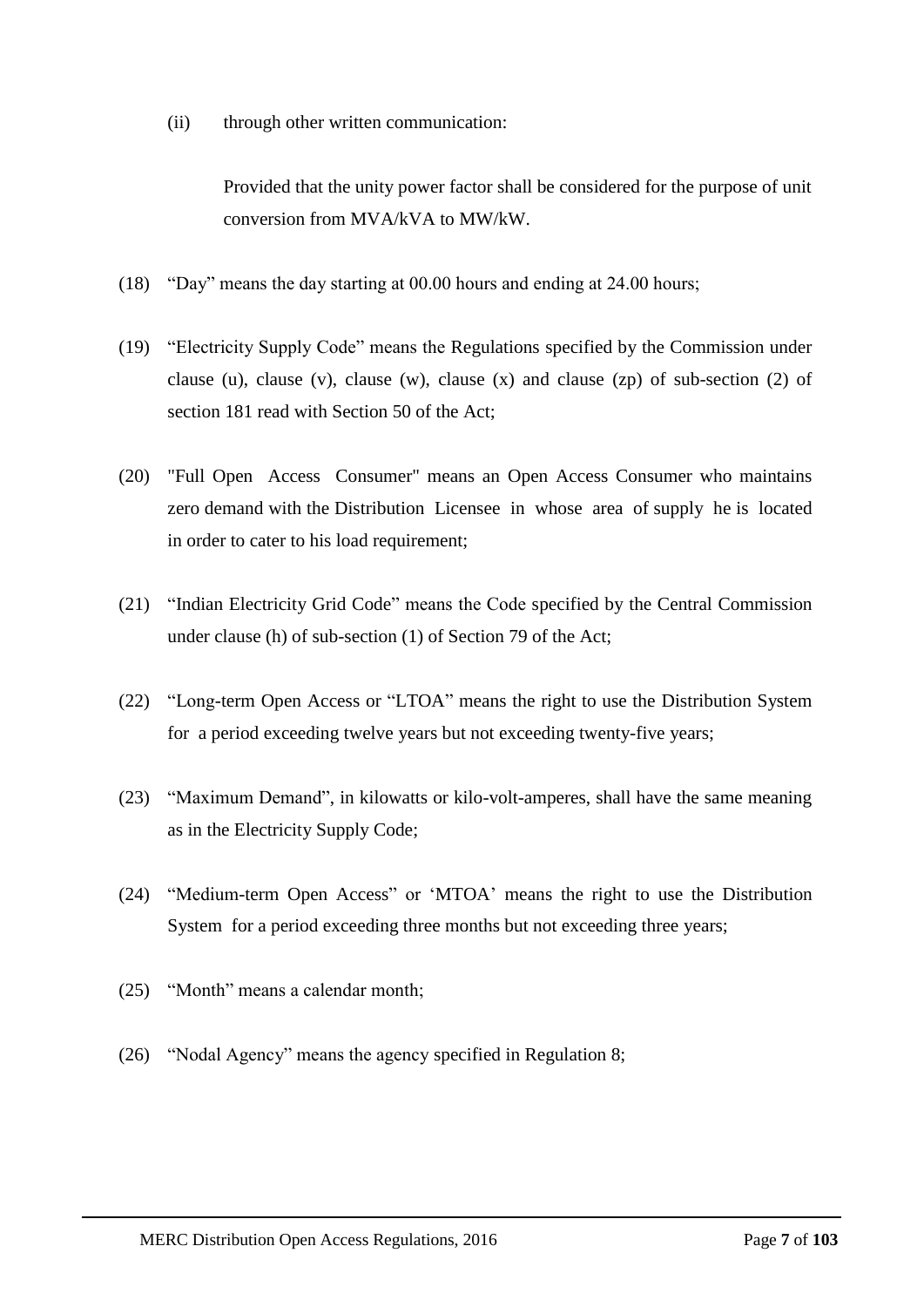- (27) "Open Access" shall have the same meaning as in sub-section (47) of Section 2 of the Act;
- (28) "Open Access Agreement" means an agreement for use of the Distribution System of a Distribution Licensee for Medium and Long Term Open Access
	- (i) entered into between the Distribution Licensee and a person whose premises are situated within its area of supply, where such person requires supply of electricity from a Generating Company or Licensee other than that Distribution Licensee; or
	- (ii) entered into between the Distribution Licensee and a Generating Company or another Licensee for the purpose of giving supply of electricity to such person as referred to in (i) above by using the Distribution System of the Distribution Licensee for wheeling of electricity; or
	- (iii) entered into between the Distribution Licensee and a person whose premises are situated within its area of supply, where such person requires supply of electricity from a Power Exchange, established under the relevant CERC Regulations;

in accordance with these Regulations;

- (29) "Open Access Consumer" means a Consumer of a Distribution Licensee who has been granted Open Access;
- (30) "Partial Open Access Consumer" means an Open Access Consumer who maintains some demand with the Distribution Licensee in whose area of supply he is located in order to cater to his load requirement:
- (31) "Pooled Cost of Power Purchase" means the weighted average pooled price at which the Distribution Licensee has purchased electricity, including the cost of selfgeneration, if any, in the previous year from long-term and short-term energy suppliers, but excluding those based on Renewable Energy sources;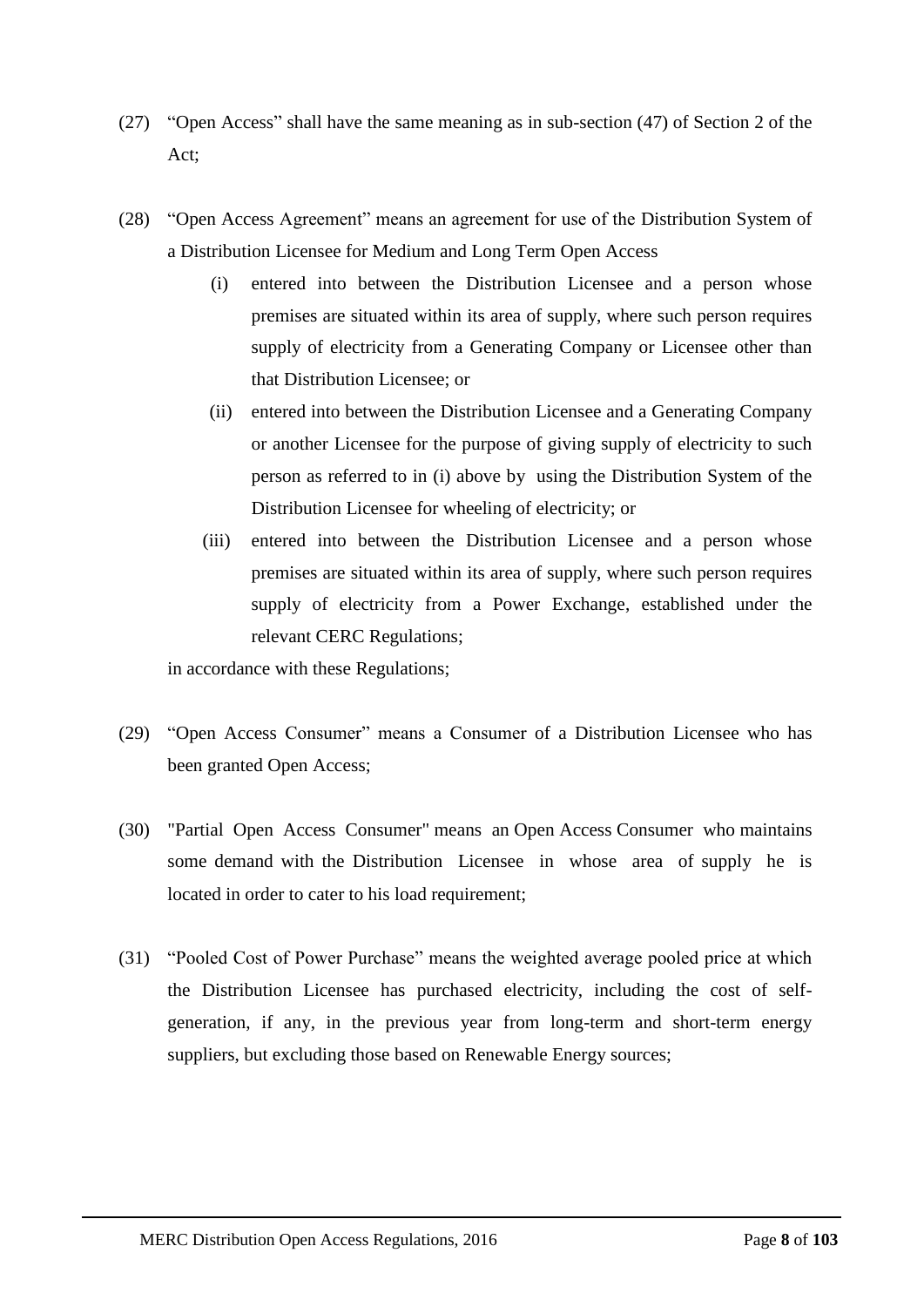- (32) "Renewable Energy" means the grid quality electricity generated from Renewable Energy sources as may be defined in MERC orders or Regulations governing Renewable Energy;
- (33) "Short-term Open Access" or "STOA" means the right to use the Distribution System for a period not exceeding one month at a time;
- (34) "Maharashtra State Load Despatch Centre" or "MSLDC" means the State Load Despatch Centre established in the State of Maharashtra under sub-section (1) of Section 31 of the Act;
- (35) "Special Energy Meters" means meters installed in accordance with the Central Electricity Authority (Installation and Operation of Meters) Regulations, 2006, as amended from time to time;
- (36) "State Grid Code" means the Code specified by the Commission under clause (h) of sub-section (1) of Section 86 of the Act;
- (37) "Supplier" means a Generating Company, Power Exchange or Licensee, as the case may be, giving supply of electricity to a Consumer or a person situated in the area of supply of another Distribution Licensee by using the Distribution System of such other Distribution Licensee pursuant to an Open Access Agreement, or giving supply through dedicated Transmission or Distribution lines;
- (38) "Supply Agreement" means the agreement for supply of electricity between Supplier(s) and Consumer(s) or person(s) on such terms and conditions (including tariff) as may be agreed between the parties;
- (39) "Time Block" means a period of fifteen minutes for which Special Energy Meters record specified electrical parameters and quantities, with the first such period starting at 00:00 hours;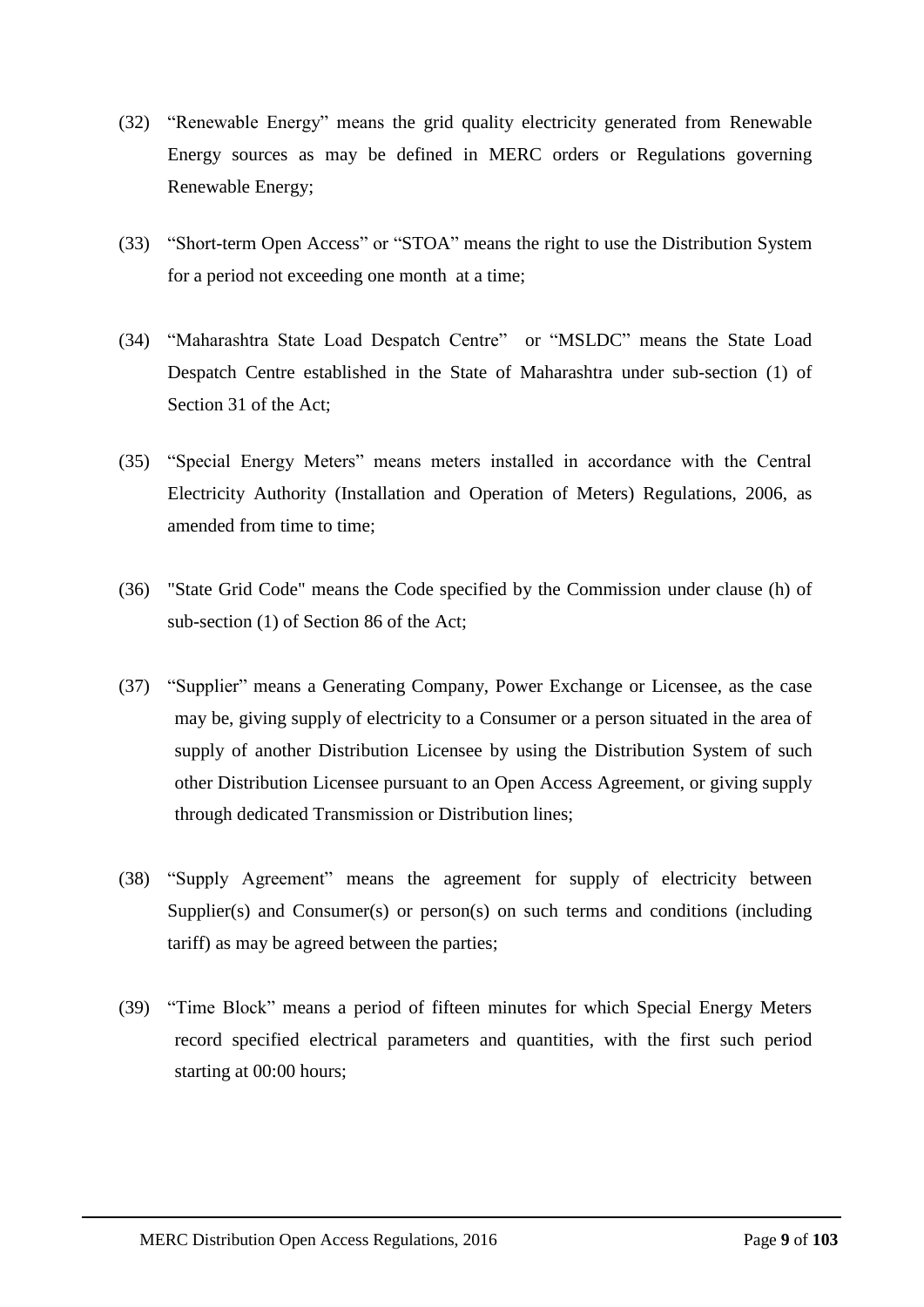2.2. Words and expressions used herein and not defined in these Regulations but defined in the Act or Indian Electricity Grid Code or the State Grid Code or the Electricity Supply Code or the Rules and other Regulations made under the Act, as the case may be, shall have the meaning assigned to them therein.

## <span id="page-9-0"></span>**3. Eligibility to seek Open Access**

- <span id="page-9-1"></span>3.1. Subject to the provisions of these Regulations,
	- a Generating Company which owns or operates, or intends to own or operate a Generating Station in the State; or
	- a Consumer eligible for Open Access; or
	- a Distribution Licensee; or
	- a Trading Licensee

may be an Applicant for Open Access.

- 3.2. Subject to the provisions of these Regulations, a Consumer having Contract Demand of 1 MW and above with a Distribution Licensee shall be eligible for Open Access for obtaining supply of electricity from one or more
	- a) Generating Plants or Stations, including Captive Generating Plants;
	- b) Trading Licensees
	- c) Power Exchanges
	- d) Other Distribution Licensees
	- e) any other sources,

or a combination thereof, and all collectively called 'Sources':

Provided that, for the purpose of unit conversion from MVA to MW, the unity power factor shall be considered;

Provided further that a Consumer located in the area of a Distribution Franchisee shall also be eligible for Open Access;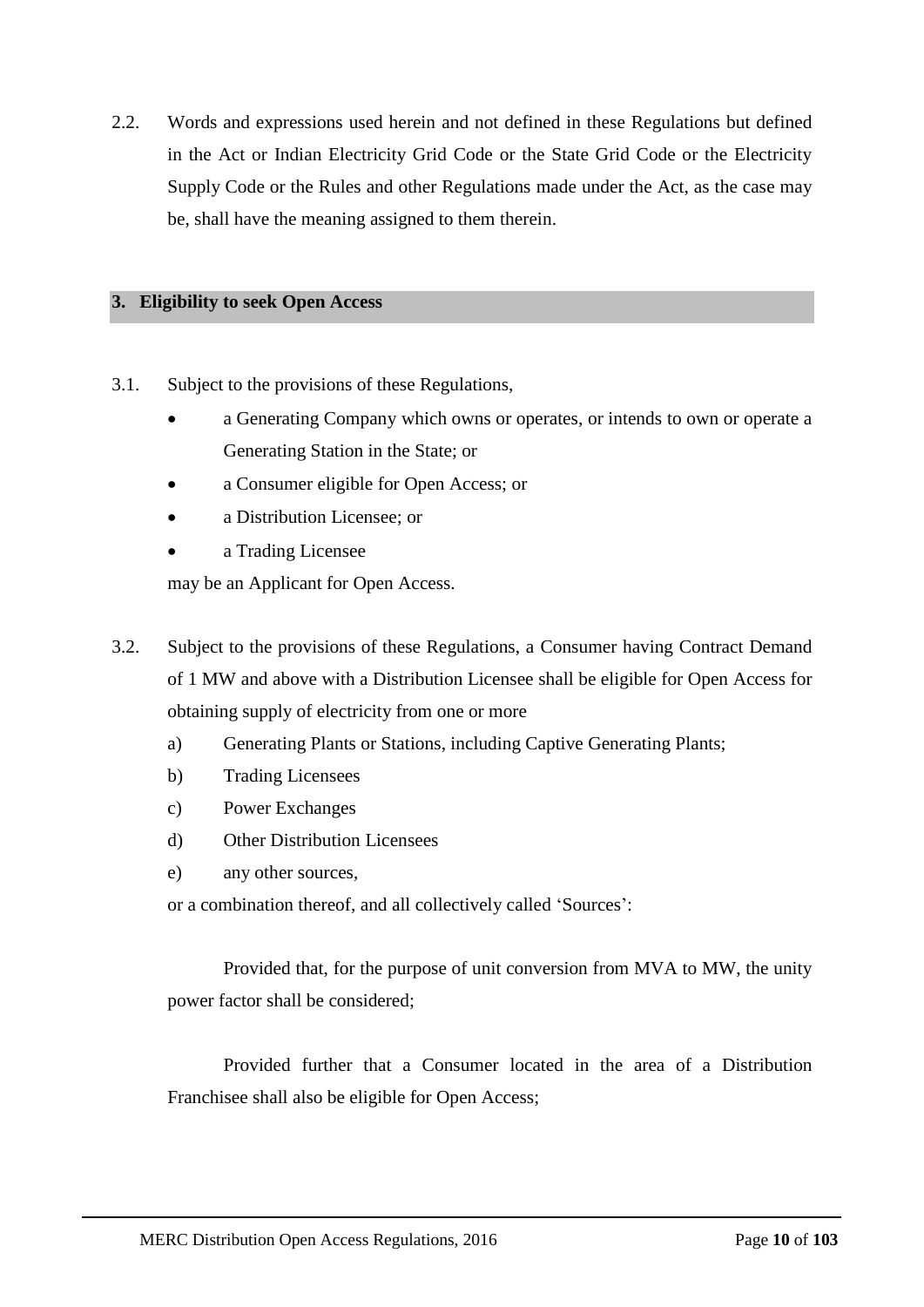Provided also that a Distribution Franchisee shall not be eligible for Open Access, except in his capacity as a Consumer;

Provided also that the Maximum Demand of such Consumer or person in each financial year subsequent to his being granted Open Access shall be equal to or greater than seventy (70) percent of the threshold level at which he has become eligible for Open Access;

Provided also that, if the Consumer fails to achieve the Maximum Demand in three consecutive months, the Distribution Licensee shall be entitled to a penalty equal to two times the wheeling charges for the financial year or part thereof for which he the Consumer failed to achieve such Maximum Demand;

Provided also that, if such Consumer or person has not complied with the above proviso in 3 consecutive months, the Distribution Licensee may initiate the process of reassessment and reinstatement or reduction of Contract Demand.

### <span id="page-10-0"></span>**4. Processing of Applications for Distribution Open Access and Connectivity**

4.1. Application Formats, etc.

An application for Connectivity to the Distribution System of a Distribution Licensee shall be made to the Nodal Agency in the format at Annexure I of these Regulations, with the required particulars, documents and fees:

Provided that every Distribution Licensee shall provide on its internet website, within thirty days from the notification of these Regulations or within sixty days from the grant of Licence, whichever is applicable, the information requirements, procedures, application forms and fees, in downloadable format, necessary for applying for Connectivity or Open Access to its Distribution System;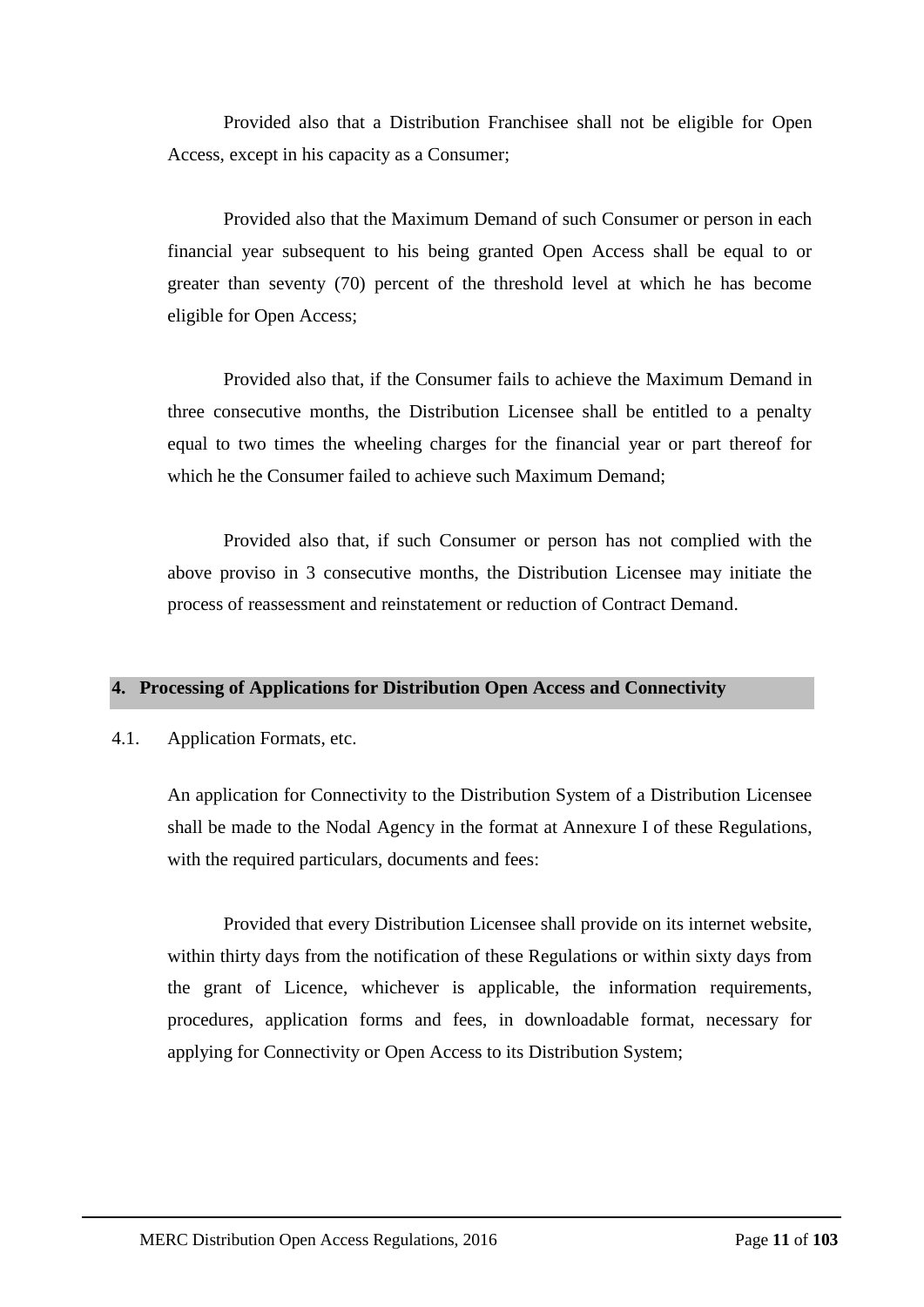Provided further that the application formats under the Maharashtra Electricity Regulatory Commission (Distribution Open Access) Regulations, 2014 shall continue to be used till such time as the application forms under these Regulations are issued or uploaded, and any inconsistency between them and the provisions of these Regulations shall be harmoniously construed for their purposive application.

### 4.2. **Revision of Contract Demand**

The Contract Demand of a Consumer availing LTOA or MTOA shall be governed by the provisions of the Electricity Supply Code and the Regulations of the Commission governing Standards of Performance:

Provided that a Consumer availing STOA shall not be eligible to revise his Contract Demand with the Distribution Licensee during the tenure of the STOA, but may do so at the time of applying for Open Access.

# 4.3. **Completion of Works**

Where the grant of Open Access is agreed to but requires the completion of works relating to extension or augmentation of lines, transformers, metering arrangements, etc., or the commissioning of new Sub-Stations, the Distribution Licensee shall complete such works within the time limits specified in the Regulations of the Commission governing Standards of Performance.

# 4.4. **Meter Reading**

The final meter reading of the Consumer shall be taken by the Distribution Licensee from the date of commencement of Open Access:

Provided that the final meter reading shall be taken in the presence of the Consumer or his representative, and the Generating Company or Licensee from whom the Consumer intends to obtain supply of electricity, after written intimation to them: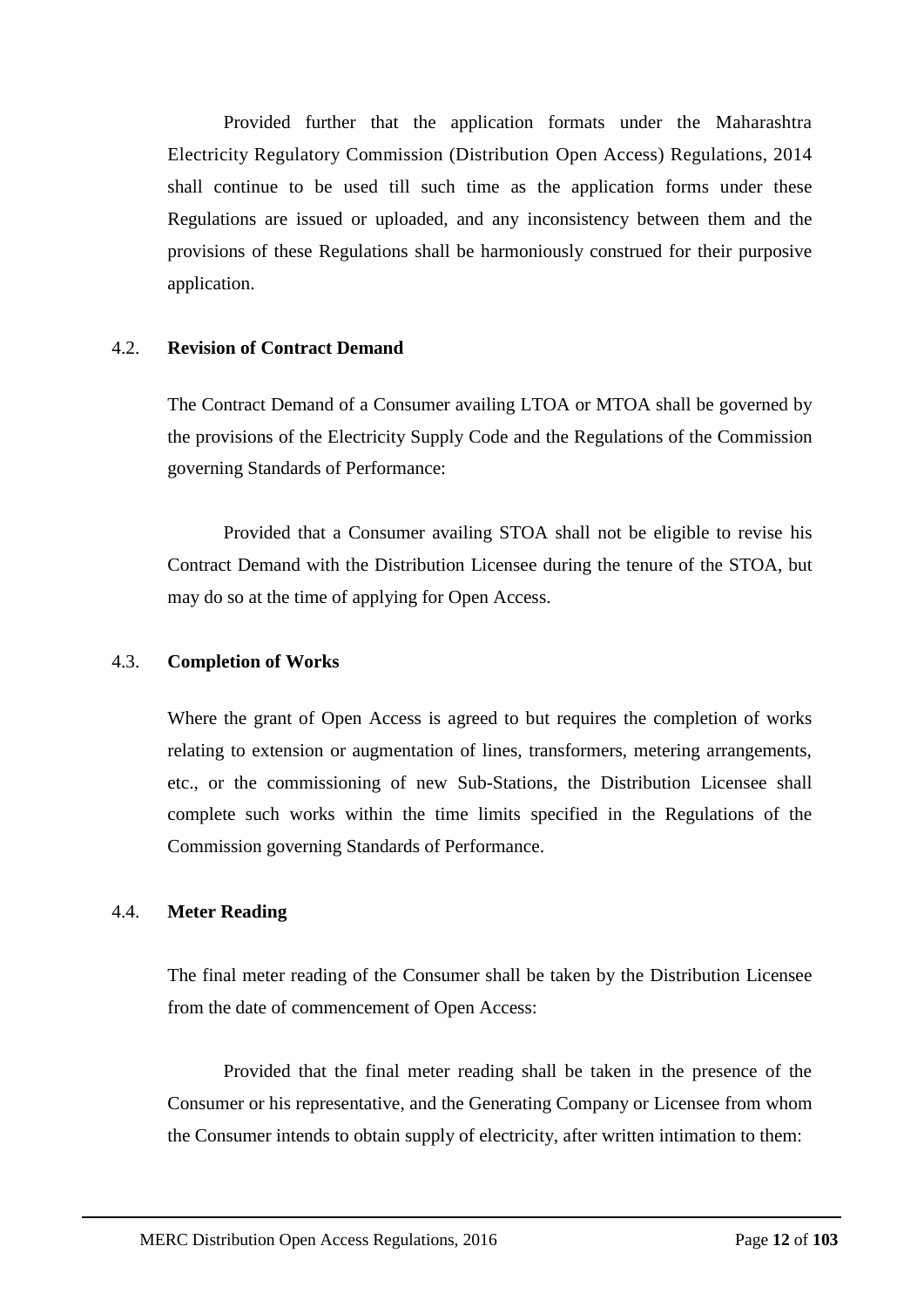Provided that, if any of these entities are not present as scheduled, the Distribution Licensee may take the final reading and inform them accordingly.

## 4.5. **Settlement of Dues**

A Consumer applying for Open Access to the Distribution System shall settle all dues of the Distribution Licensee prior to applying for Open Access:

Provided that, where there is a dispute between the Distribution Licensee and the Consumer relating to any charge for electricity or some other charge for electricity, such consumer shall be allowed Open Access pending resolution of such dispute upon deposit of the disputed amount with the Distribution Licensee, in accordance with Section 56 of the Act;

Provided further that the Distribution Licensee shall pay interest at a rate equivalent to the Bank Rate of the Reserve Bank of India for the amount of deposit that is returned to the Consumer upon resolution of the dispute.

4.6. If the Distribution Licensee agrees to install equipment on behalf of a Consumer seeking Open Access, it may require the Open Access Applicant to make available suitable space in his premises for installation of electrical plant or equipment required to provide Connectivity.

# **Part B: CONNECTIVITY**

### <span id="page-12-1"></span><span id="page-12-0"></span>**5. Grant of Connectivity**

5.1. A Generating Station, including a captive generating plant, having installed capacity less than 5 MW may apply for Connectivity to the Distribution System, unless already connected, in accordance with the provisions in this Regulation: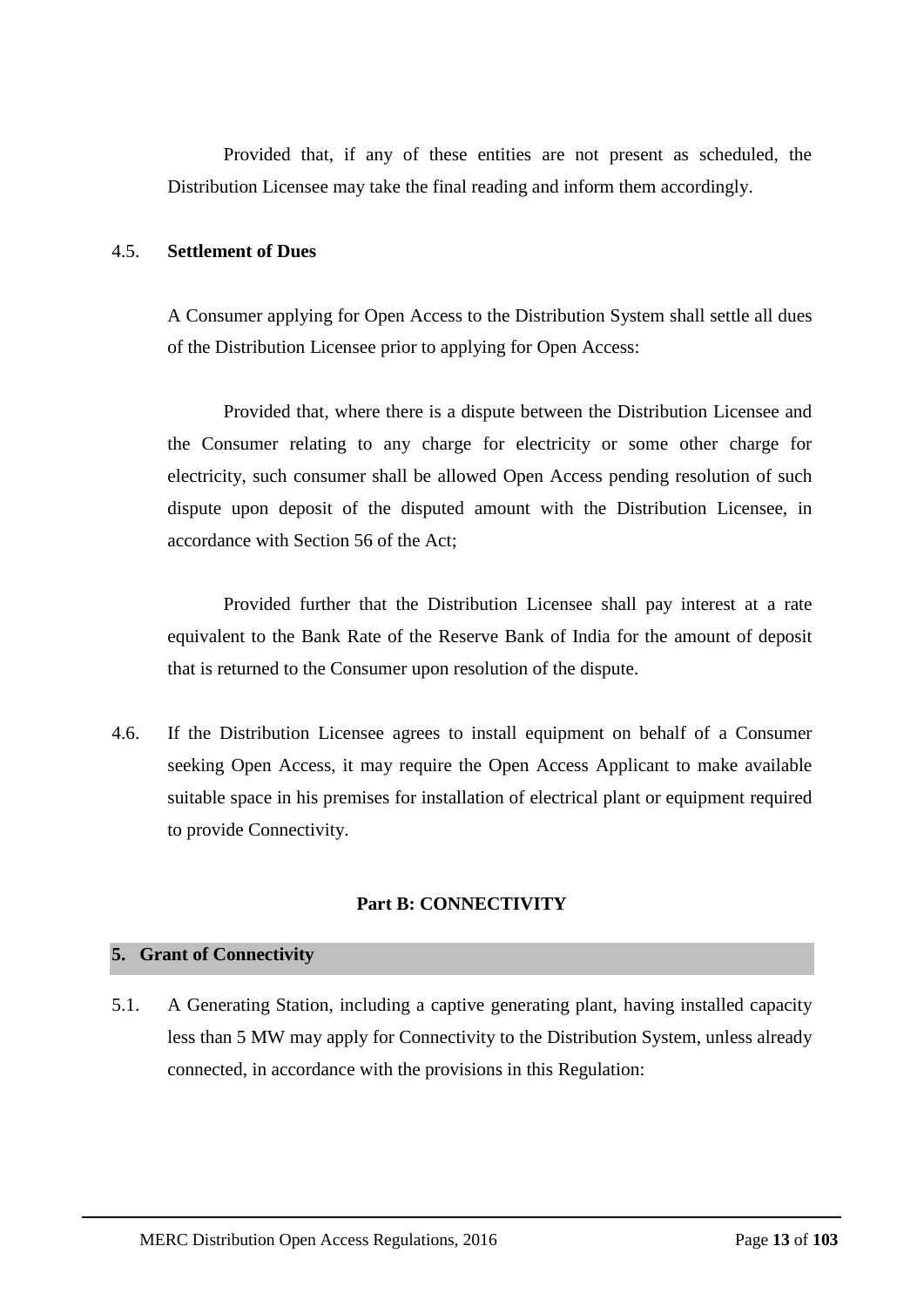Provided that a Generating Station having installed capacity of 5 MW and above may be provided Connectivity to the Distribution System if such Connectivity is found to be technically feasible in accordance with Regulation [5.4.](#page-13-0)

- 5.2. A Generating Station seeking Connectivity to the Distribution System shall apply to the Nodal Agency in the Form specified in Annexure I.
- 5.3. The application for Connectivity shall be accompanied by a Demand Draft or proof of payment by electronic mode for a non-refundable fee of the following amount, or such other amount as may be stipulated by the Commission:

| <b>Application Type</b>                      | <b>Application Fee</b> |
|----------------------------------------------|------------------------|
| All except Renewable Energy based Generators | Rupees Two Lakh        |
| Renewable Energy based generators            | Rupees One Lakh        |

- <span id="page-13-0"></span>5.4. Upon receipt of the application, the Distribution Licensee shall, in consultation with the State Transmission Utility (STU) if required, carry out the inter-connection study as specified in the relevant Regulations of the Central Electricity Authority governing technical standards for Connectivity to the Grid.
- 5.5. While granting Connectivity, the Distribution Licensee shall indicate the name of the sub-station or switchyard where Connectivity is to be granted; the design features, such as switchyard and interconnection facility upto the point of injection into its substation; and the period required to complete additional work, if any.
- <span id="page-13-1"></span>5.6. The cost of creation or augmentation of the required facilities shall be borne by the Generating Station:

Provided that the cost of creation or augmentation of infrastructure for a Renewable Energy Generating Station shall be borne by the Renewable Energy Generating Company or Distribution Licensee or STU, as the case may be, in accordance with the Regulations of the Commission governing the Tariff for Renewable Energy;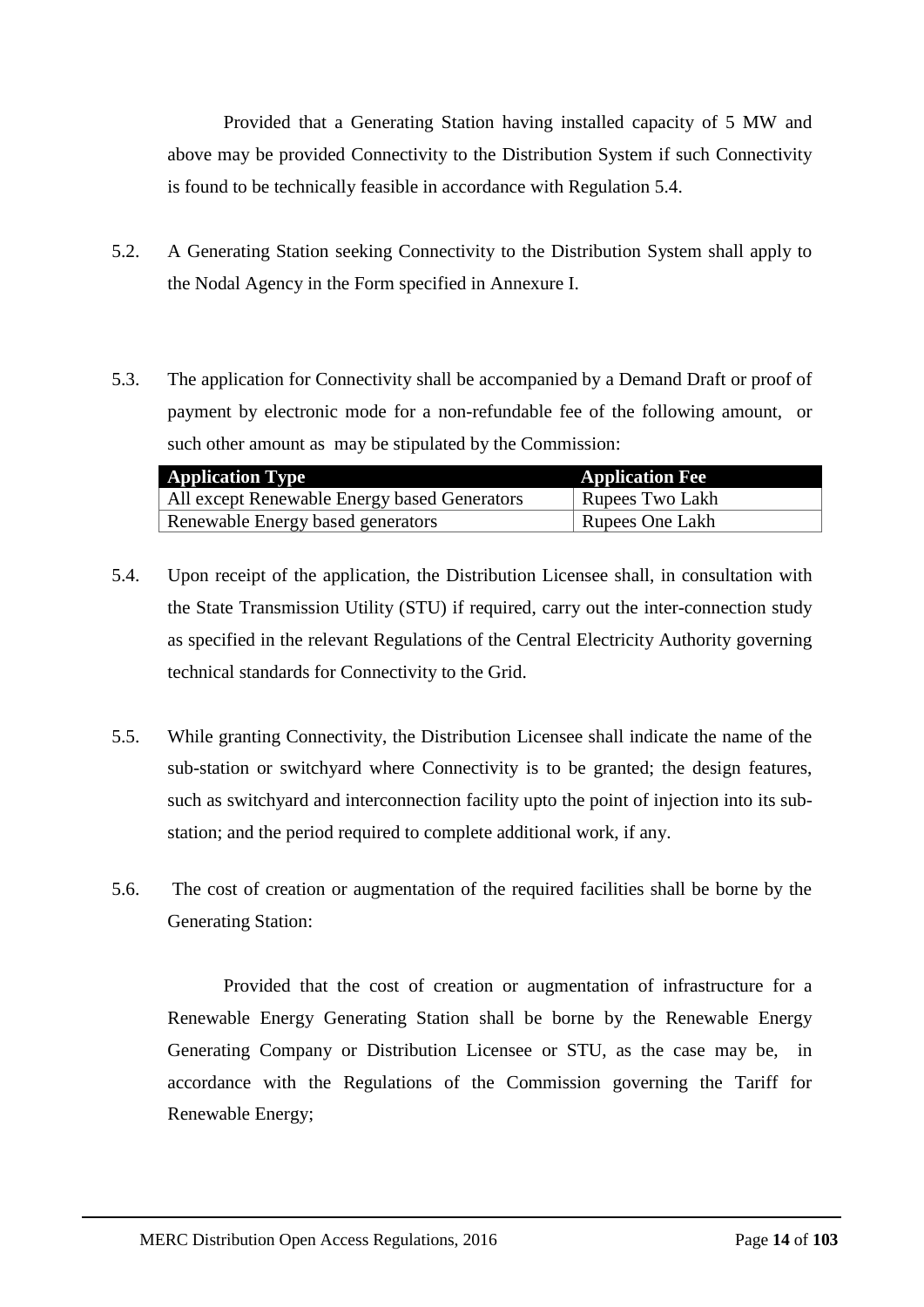Provided further that the ownership of assets so created by the Generating Station shall remain with that Renewable Energy Generating Company.

- 5.7. The Applicant and the Distribution Licensee shall comply with the provisions of the relevant Regulations of the Central Electricity Authority governing the technical standards for Connectivity to the grid.
- 5.8. The Applicant and the Distribution Licensee shall enter into a Connection Agreement upon grant of Connectivity in the format provided in Annexure II:

Provided that the Distribution Licensee shall provide the format for such Agreement on its website within thirty days from the notification of these Regulations;

Provided further that, in case of a prospective Consumer of a Distribution Licensee, the Connectivity to the Distribution System shall be governed by the procedure specified in the Electricity Supply Code.

5.9. The grant of Connectivity shall not by itself entitle an Applicant to interchange any power through Open Access unless it obtains approval for Open Access in accordance with the provisions of these Regulations.

# 5.10. **Infirm Power**

5.10.1. A Generating Station which has been granted Connectivity to the Distribution System shall be permitted by the Distribution Licensee, subject to grid security considerations, to undertake testing, including full-load testing, by injecting infirm power into the grid before its commercial operation and prior to availing Open Access.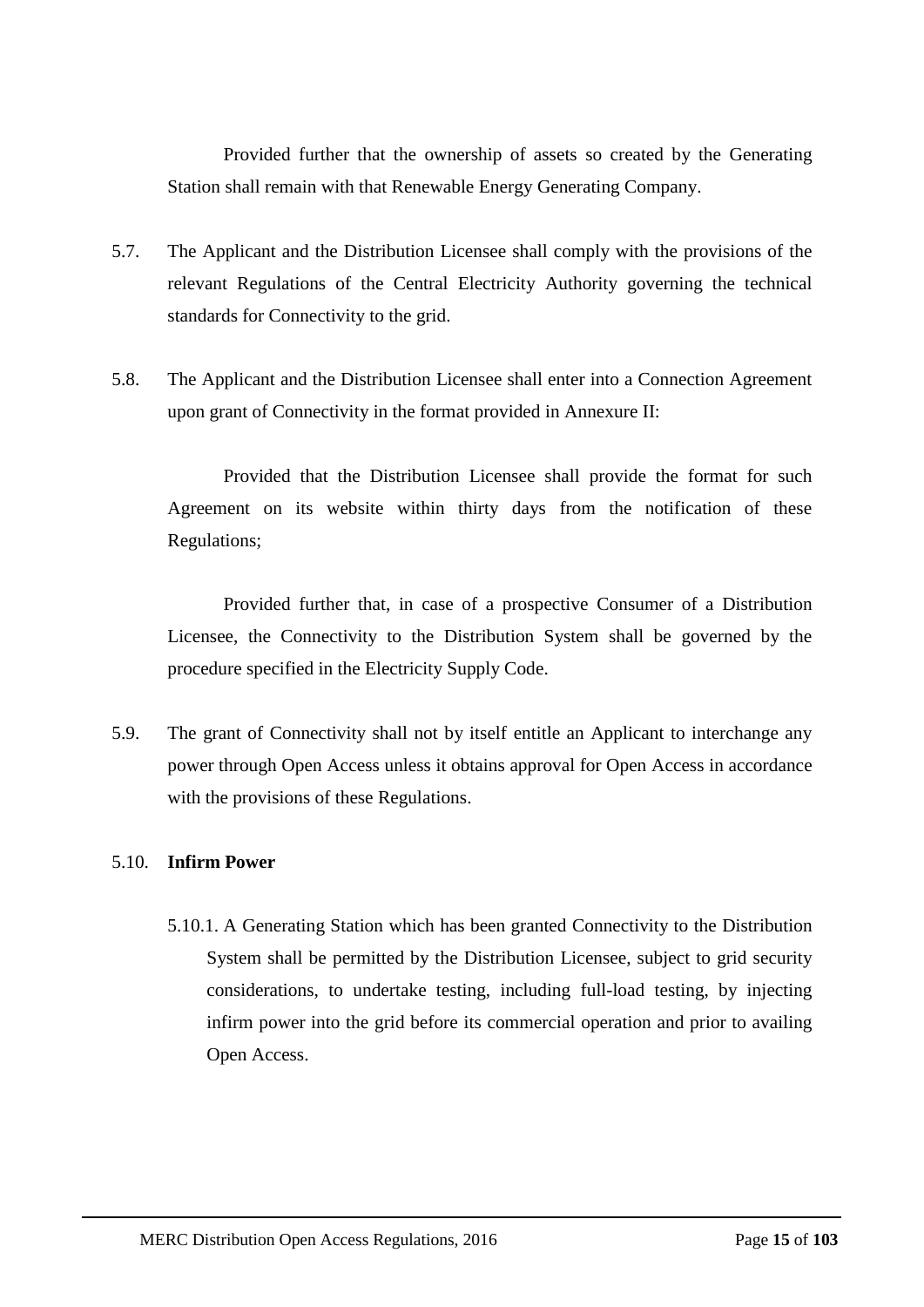5.10.2. A Generating Station or Unit which has been granted Connectivity to the Distribution System shall be permitted by the Distribution Licensee to inject infirm power into the grid during testing, including full-load testing, before its commercial operation for a period not exceeding six months from the date of its first synchronization:

Provided that, for the purposes of these Regulations, the Distribution Licensee may allow extension of the period for testing, including full load test, and consequent injection of infirm power by the Station or Unit, beyond six months in exceptional circumstances on an application made by the Generating Company at least two months before the close of the initial period of six months.

- 5.10.3. The Generating Station shall provide such information as may be required to satisfy the Distribution Licensee that the injection of infirm power prior to commercial operation is solely for the purpose of testing and commissioning.
- 5.10.4. The commercial treatment of such infirm power from a Generating Station or Unit, other than one based on Renewable Energy sources, shall be as specified in the Regulations of the Commission governing multi-year tariff determination:

Provided that the power injected into the grid on account of such testing from a Generating Station for which tariff has not been determined by the Commission shall be the lower of the following:

- the rate for imbalance as arrived under the Intra-State Balancing and Settlement Code; or
- the average variable cost of long-term power purchase as approved by the Commission in the prevailing Tariff Order in respect of the Distribution Licensee to whom the Generating Station intends to sell power.
- 5.10.5. Before injecting infirm power, the Generating Station shall enter into an Agreement with the Distribution Licensee to supply such power: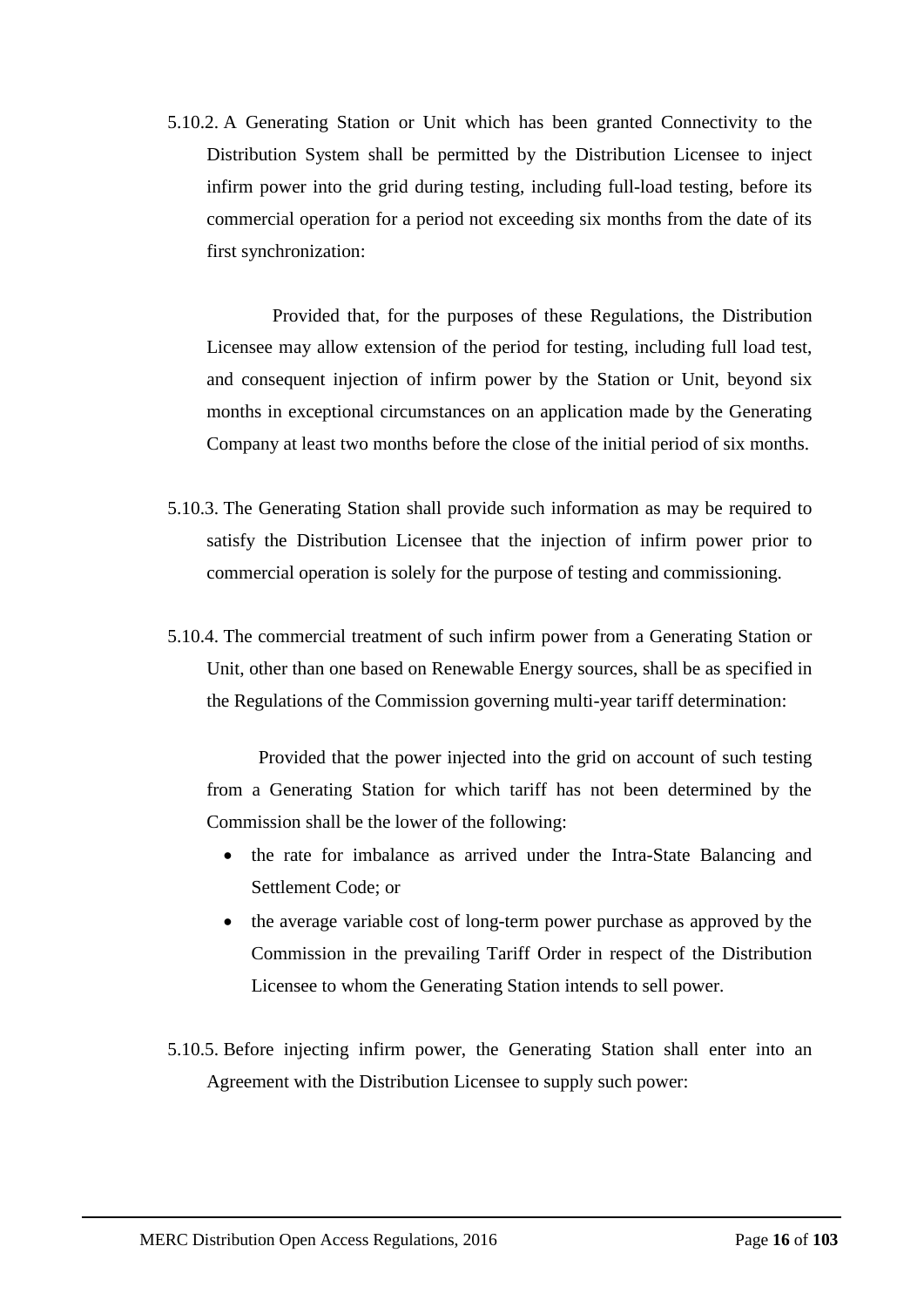Provided that, in case the Generating Station does not have an Agreement for sale of power with any Licensee, there shall be no charge for such infirm power injected into the grid, and it shall be credited to the Distribution Licensee to whom the Generating Station is connected.

- 5.11. A Generating Station already connected to the Distribution System or to whom Connectivity is already granted under an existing arrangement shall not be required to apply for Connectivity for the same capacity however, in case of augmentation of capacity of the Generating Station, a fresh application for modification to the Connectivity provisions shall be required in accordance with the provisions of these Regulations.
- 5.12. The Distribution Licensee shall convey its decision on grant of Connectivity within thirty days from the receipt of an application complete in all respects:

Provided that the Distribution Licensee may reject an application, giving reasons, after giving the Applicant an opportunity to represent against the proposed rejection.

# **Part C: GENERAL PROVISIONS FOR OPEN ACCESS**

### <span id="page-16-1"></span><span id="page-16-0"></span>**6. Open Access Agreement**

- 6.1. An Open Access Agreement shall be entered into upon grant of Medium or Long Term Open Access in the format provided in Annexure V.
- 6.2. The Distribution Licensee shall provide the format of the Agreement on its internet website, in downloadable format, within thirty days from the notification of these Regulations or sixty days from the grant of Distribution Licence, as may be applicable.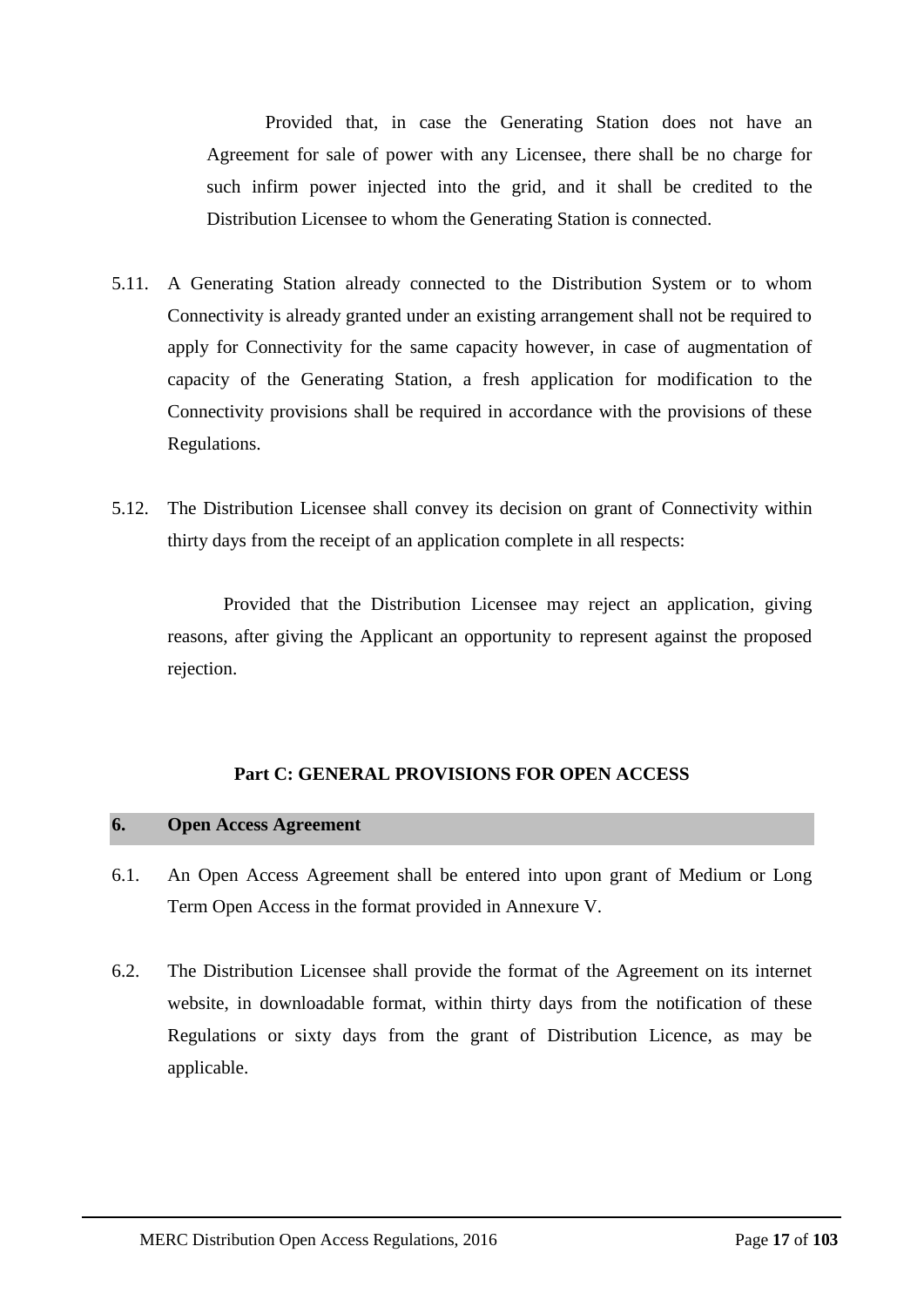- 6.3. The Distribution Licensee shall give the Applicant a notice of not less than ten days prior to signing of the Open Access Agreement, after confirmation of completion of all works and fulfilment of all requirements under the Act and these Regulations for grant of Open Access to such Consumer, regarding the
	- (a) date and time of the final meter reading of the Consumer, if applicable, and
	- (b) date and time of termination of the agreement of supply, if applicable, and commencement of the Open Access Agreement for MTOA and LTOA;

Provided that the Applicant shall enter into the Open Access Agreement within 30 days of such notice, failing which Open Access may be terminated by the Nodal Agency unless sufficient cause is shown for the delay.

## <span id="page-17-0"></span>**7. Categories of Open Access**

- 7.1. The application procedure, application fee and the time frame for processing applications for Open Access shall depend on the inter-se location of drawal and injection points, i.e. on whether
	- (a) both are within the same Distribution System;
	- (b)both are within the State but in different Distribution Systems;
	- (c) both are in different States.

# 7.2. **Duration of Open Access**

The Open Access shall be categorised on the basis of its duration as follows:

| <b>Open Access Category</b>   | <b>Duration</b>                          |  |
|-------------------------------|------------------------------------------|--|
| Long-term Open Access (LTOA)  | Exceeding twelve years but not exceeding |  |
|                               | twenty-five years                        |  |
| Medium-term Open Access       | Exceeding three months but not exceeding |  |
| (MTOA)                        | three years                              |  |
| Short-term Open Access (STOA) | Not exceeding one month                  |  |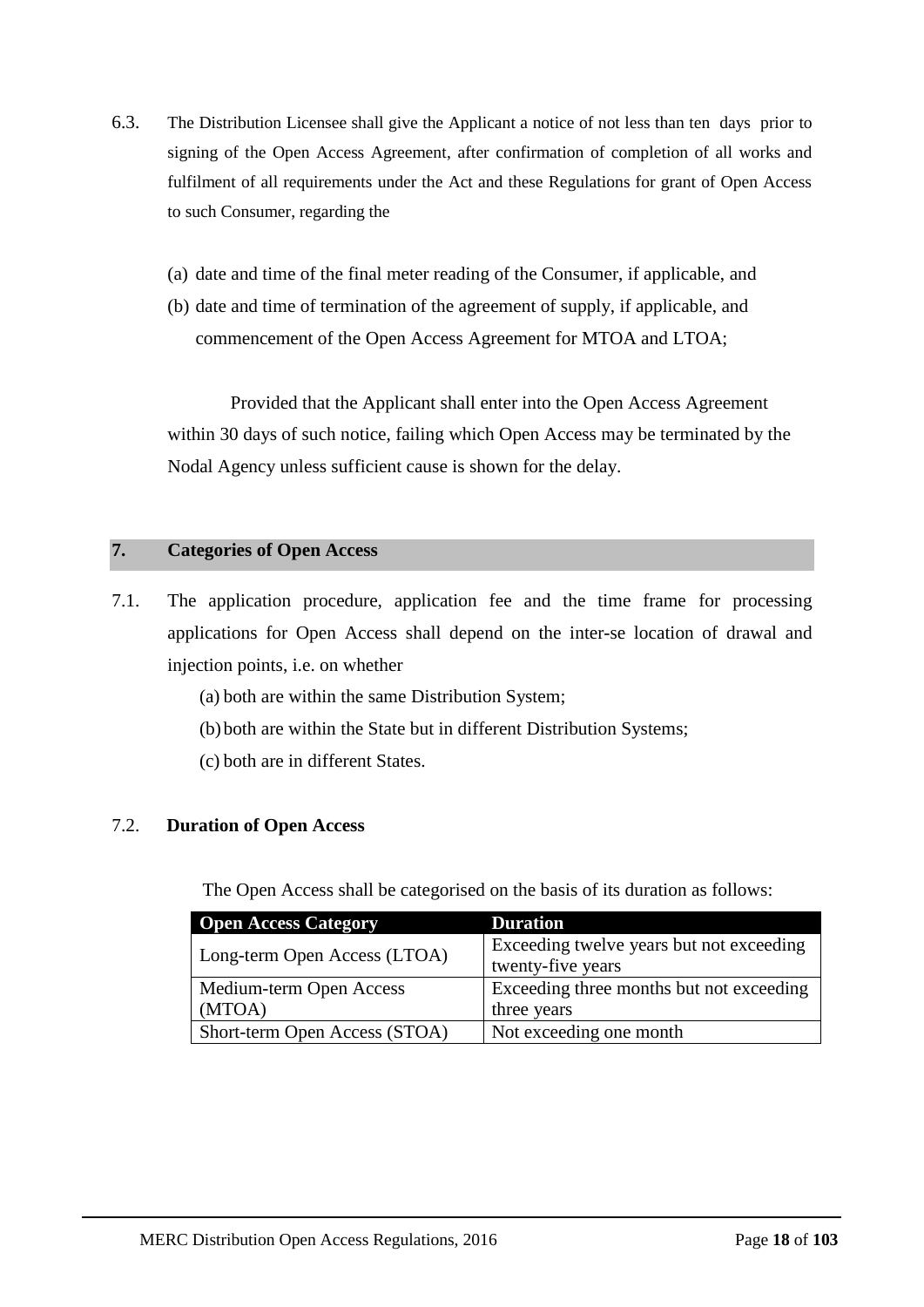Provided that, for the period between three years and twelve years, the Applicant may seek multiple MTOA for a maximum period of three years at a time**.**

## <span id="page-18-0"></span>**8. Nodal Agency and Application Procedure**

8.1. An application for Open Access shall be made in the prescribed Form to the Nodal Agency along with application fees and any other charges as may be stipulated by the Commission from time to time:

Provided that the time periods specified in Regulations 9, 10 and 11 shall be applicable from the date of submission of an Application which is complete in all respects.

8.2. The Nodal Agency for Open Access and Connectivity to the Distribution System shall be the Distribution Licensee in whose area of supply the Consumer or Generator is located;

Provided that the Nodal Agency shall specify on its website the name, designation and contact details of the nodal officer who will be a single point contact for all Open Access and Connectivity related matters in accordance with these Regulations:

Provided further that, where the Consumer or Generating Station is connected or intends to connect to the network of a Transmission Licensee, then the Nodal Agency shall be as specified in the Regulations of the Commission governing Transmission Open Access or the relevant Regulations of the Central Commission, as the case may be.

# 8.3. **Application Procedure for Open Access involving Inter-State Transmission System**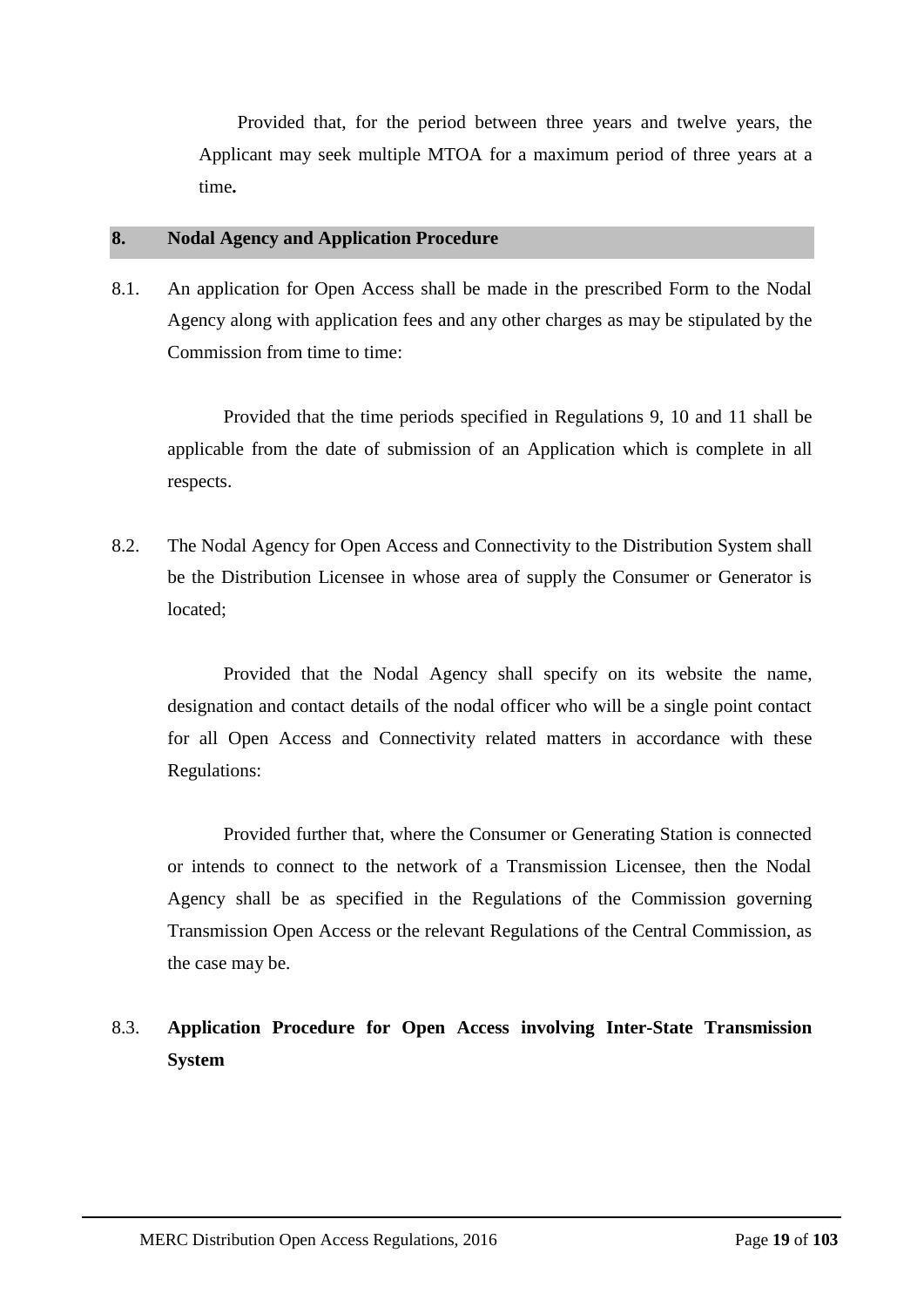Notwithstanding anything contained in Regulations 9, 10 and 11, the procedure for Inter-State Open Access shall be as per the Central Commission's Regulations:

Provided that, in case of a Consumer connected to a Distribution System seeking Inter-State Open Access, the MSLDC shall, before giving its consent to the Regional Load Despatch Centre ('RLDC') as required under the Central Commission's Regulations, obtain the consent of the Distribution Licensee concerned in accordance with these Regulations.

8.4. The Nodal Agency and the documents required to accompany the application seeking Distribution Open Access shall be as specified in the Table below:

|           | <b>Consumer or Generating Station or Distribution Licensee seeking Distribution Open Access</b> |                                                                                           |                                                  |                                                                                             |                                                                                                                                                                                                                                |
|-----------|-------------------------------------------------------------------------------------------------|-------------------------------------------------------------------------------------------|--------------------------------------------------|---------------------------------------------------------------------------------------------|--------------------------------------------------------------------------------------------------------------------------------------------------------------------------------------------------------------------------------|
| S.<br>No. | <b>Period</b>                                                                                   | <b>Injection point</b>                                                                    | <b>Drawal</b> point                              | <b>Nodal agency</b>                                                                         | <b>Documents to</b><br>accompany the<br>application                                                                                                                                                                            |
| 1.        |                                                                                                 | Any Distribution<br>System within<br>Maharashtra                                          | Any Distribution<br>System within<br>Maharashtra | Distribution<br>Licensee on whose<br>Distribution<br>System the<br>Consumer is<br>connected | Supply Agreement,<br>copy of latest<br>electricity bill of the<br>Consumer                                                                                                                                                     |
| 2.        |                                                                                                 | Intra-State<br><b>Transmission System</b><br>within Maharashtra                           | Any Distribution<br>System within<br>Maharashtra | Distribution<br>Licensee on whose<br>Distribution<br>System the<br>Consumer is<br>connected | Supply Agreement,<br>copy of latest<br>electricity bill of the<br>Consumer                                                                                                                                                     |
| 3.        | Short-term Open Access                                                                          | Other than<br>Maharashtra                                                                 | Any Distribution<br>System within<br>Maharashtra | As per Central<br>Commission<br>Regulations                                                 | Consent from<br>concerned SLDCs and<br><b>Distribution Licensees</b><br>as applicable,<br>Supply Agreement,<br>copy of latest<br>electricity bill in case<br>the Applicant is a<br>Consumer of<br><b>Distribution Licensee</b> |
| 4.        |                                                                                                 | At Distribution<br>System within<br>Maharashtra and<br>selling power to<br>Power Exchange |                                                  | Distribution<br>Licensee where the<br>Generator is<br>connected                             | Power Exchange-<br>related documents                                                                                                                                                                                           |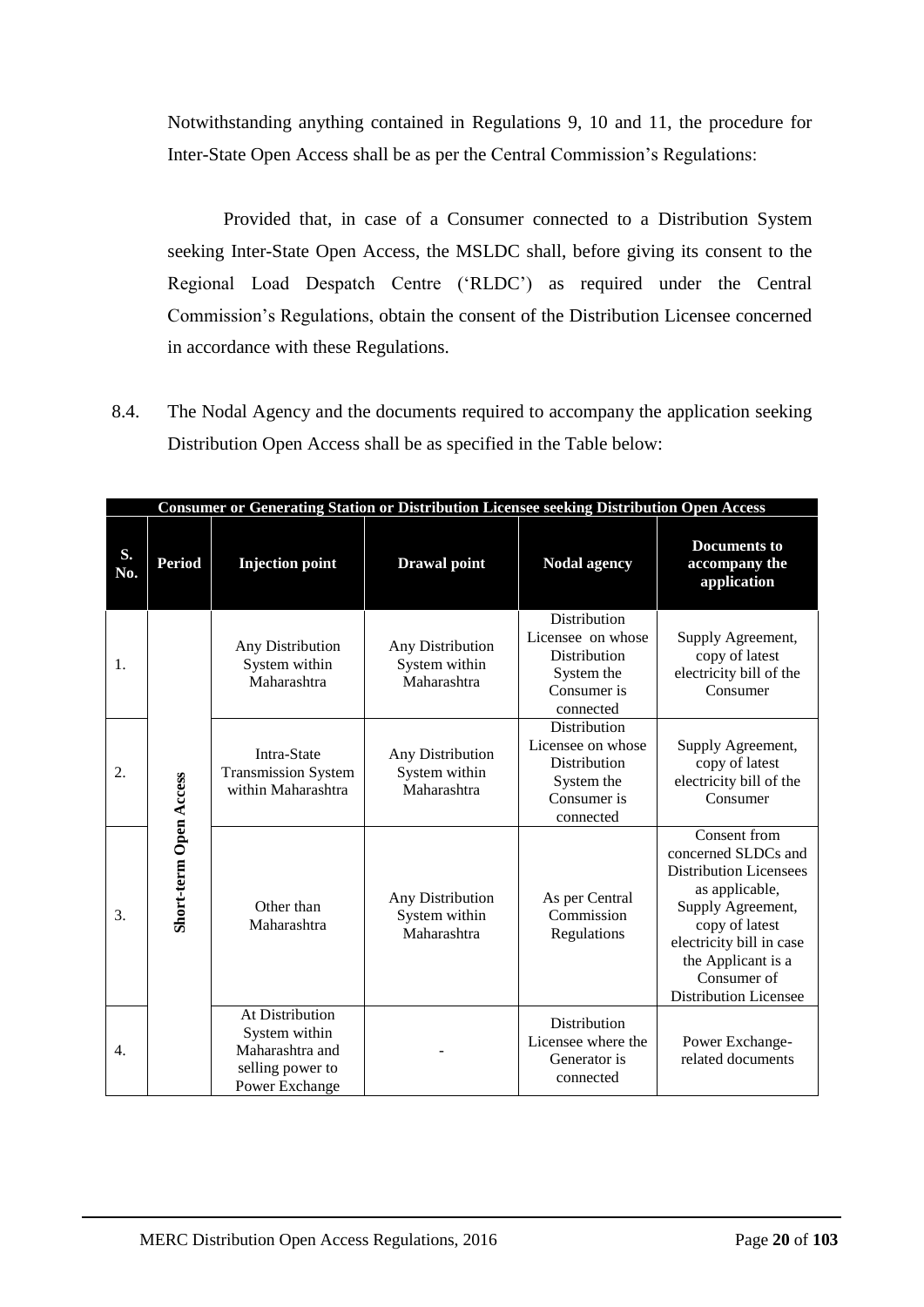| <b>Consumer or Generating Station or Distribution Licensee seeking Distribution Open Access</b> |                                                     |                                                                 |                                                                                                                                     |                                                                                                           |                                                                                                                       |
|-------------------------------------------------------------------------------------------------|-----------------------------------------------------|-----------------------------------------------------------------|-------------------------------------------------------------------------------------------------------------------------------------|-----------------------------------------------------------------------------------------------------------|-----------------------------------------------------------------------------------------------------------------------|
| S.<br>No.                                                                                       | <b>Period</b>                                       | <b>Injection point</b>                                          | <b>Drawal</b> point                                                                                                                 | <b>Nodal agency</b>                                                                                       | <b>Documents to</b><br>accompany the<br>application                                                                   |
| 5.                                                                                              |                                                     |                                                                 | Consumer connected<br>at Distribution<br>System within<br>Maharashtra and<br>opting to avail power<br>supply from Power<br>Exchange | Distribution<br>Licensee on whose<br><b>Distribution</b><br>System the<br>Consumer is<br>connected        | Power Exchange-<br>related documents,<br>copy of latest<br>electricity bill of the<br>Consumer                        |
| 6.                                                                                              |                                                     | Any Distribution<br>System within<br>Maharashtra                | Any Distribution<br>System within<br>Maharashtra                                                                                    | <b>Distribution</b><br>Licensee on whose<br><b>Distribution</b><br>System the<br>Consumer is<br>connected | Copy of Supply<br>Agreement                                                                                           |
| 7.                                                                                              | Medium-Term Open Access OR Long Term<br>Open Access | Intra-State<br><b>Transmission System</b><br>within Maharashtra | Any Distribution<br>System within<br>Maharashtra                                                                                    | Distribution<br>Licensee on whose<br>Distribution<br>System the<br>Consumer is<br>connected               | Copy of Supply<br>Agreement                                                                                           |
| 8.                                                                                              |                                                     | Other than<br>Maharashtra                                       | Any Distribution<br>System within<br>Maharashtra                                                                                    | Central<br>Transmission<br>Utility                                                                        | Copy of Supply<br>Agreement, Consent<br>from concerned<br>SLDCs and<br><b>Distribution Licensees</b><br>as applicable |

Provided that the fees shall be payable in accordance with the Schedule of Charges approved by the Commission from time to time.

- 8.5. The Application shall be accompanied by the following documents also, where applicable:
	- Consent from Seller if Buyer is the Applicant, or consent from Buyer if Seller is the Applicant
	- Copy of Supply Agreement
	- Proof of payment of Application fee
	- Copy of Trading Licence
	- Copy of relevant documents from the Power Exchange if power is sought through a Power Exchange (Registration/ Membership details, Member-Client agreement, etc.)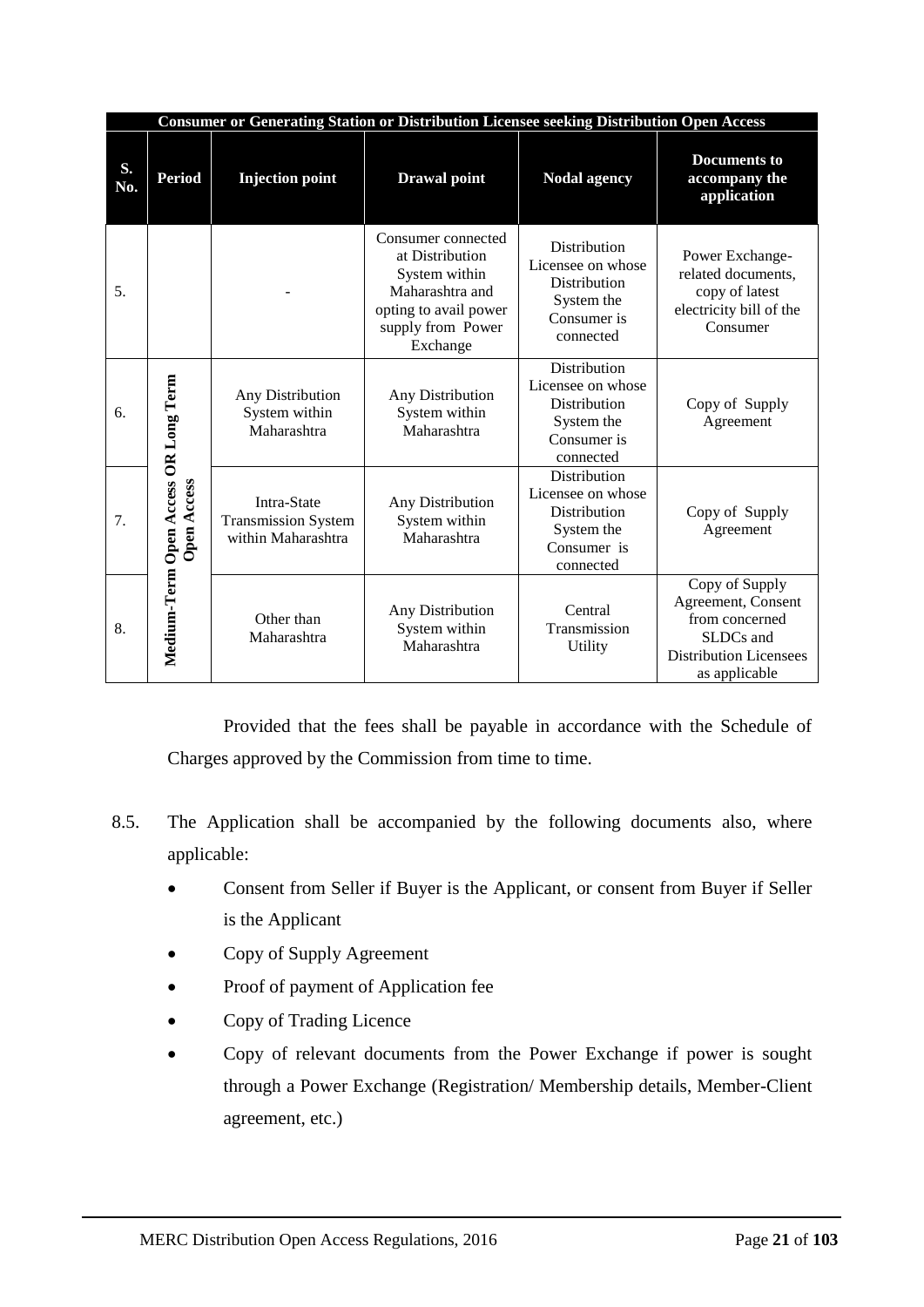- Copy of Memorandum of Association and Chartered Accountant's certificate of shareholding pattern, if power is sought under captive mode
- SEM commissioning certificate, if already installed
- 8.6. The Distribution Licensee shall conduct testing of meter and associated equipment with the required specifications before commencement of Open Access.
- 8.7. In case of Open Access approved in respect of power from a Captive Generating Plant, the Consumer, Generating Station or Trading Licensee, as the case may be, shall inform the Nodal Agency, within ten days, of any change in the captive status resulting in levy of Cross-Subsidy Surcharge becoming applicable.
- 8.8. Where a Consumer connected to the Transmission System seeks Intra-State Transmission Open Access, any charges applicable and accruable to the concerned Distribution Licensee shall be payable by the Consumer to the Distribution Licensee in whose Licence area such Consumer is located.
- 8.9. The Supply Agreement to be furnished along with the Application shall also indicate the fixed and variable charge or composite charge for power supply so as to enable the MSLDC to run its Merit Order Dispatch.
- 8.10. The Nodal Agency shall grant Medium-term or Short-term Open Access if the resultant power flow can be accommodated in the existing Distribution System or the Distribution System under execution.
- 8.11. The Distribution Licenses shall provide the facility of on-line submission of Applications for Connectivity and Open Access Applications within ninety days from the notification of these Regulations.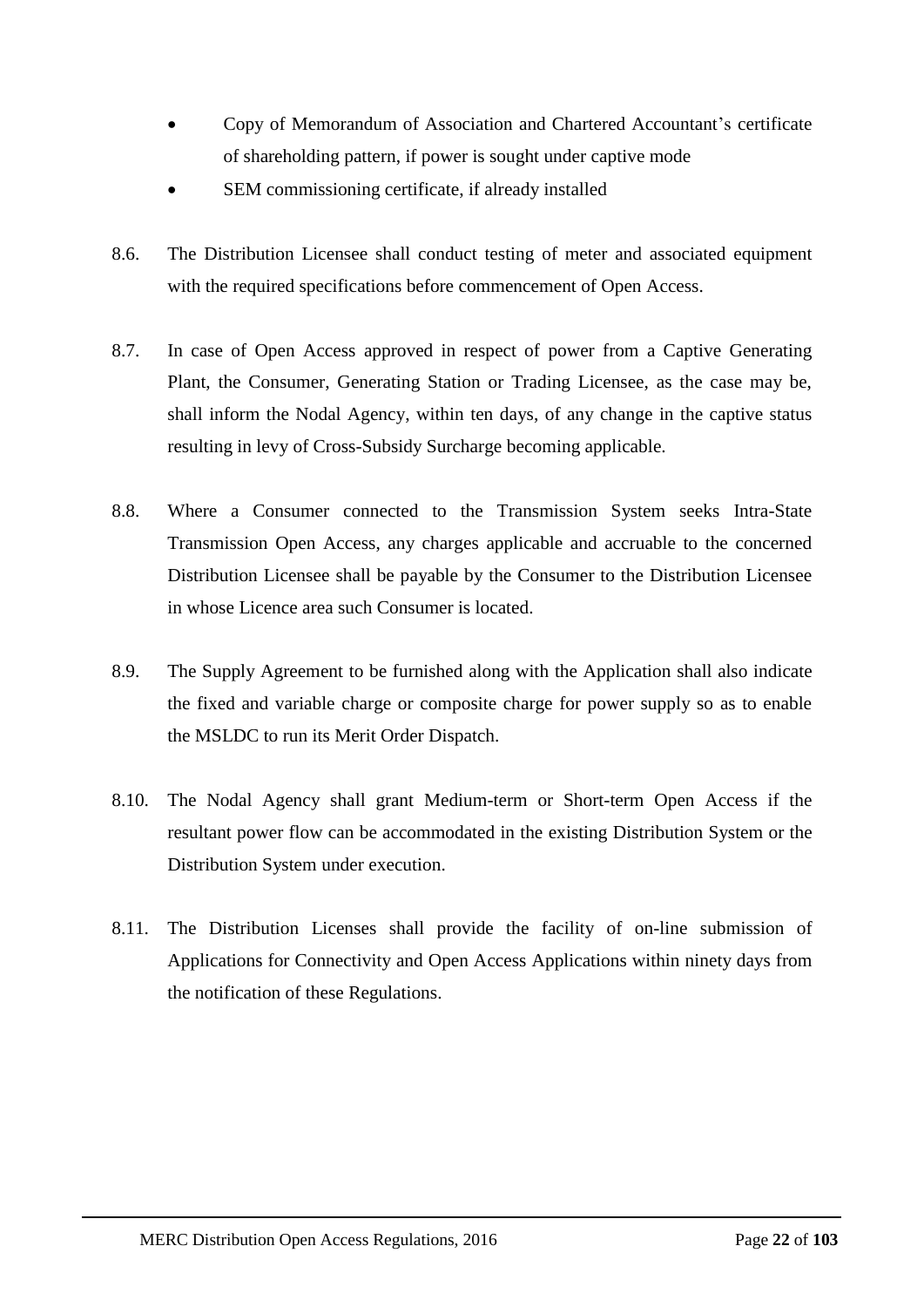# <span id="page-22-0"></span>**9. Procedure for Long Term Open Access in the Distribution System(s) within Maharashtra**

- 9.1. The procedure for Long term Open Access when the point(s) of injection or drawal are located in the same or different Distribution Systems in Maharashtra shall be in accordance with the provisions below.
- 9.2. The Application to the Nodal Agency for grant of Long-term Open Access shall be made in the form provided in Annexure-IV.
- 9.3. Where augmentation of the Distribution System(s) is likely to be required for the grant of Open Access but the quantum of power to be injected and drawn has not been finalized, the Applicant shall communicate the expected quantum of such power on an indicative basis:

Provided that the Applicant shall bear the cost of any augmentation of the Distribution System that may be required, even if the source of supply or off-take of power is not identified, where such cost is not recovered from the Generating Station as provided for in Regulation [5.6](#page-13-1);

Provided further that the precise source of supply or destination of off-take, as the case may be, shall be intimated to the Distribution Licensee at least two years prior to the intended date of availing Long-term Open Access, or such other period as estimated by the Distribution Licensee to be required for augmentation of the Distribution System, whichever is lesser;

Provided also that, where augmentation of the Intra-State Transmission System is required, the precise source of supply or destination of off-take, as the case may be, shall be intimated to the Distribution Licensee at least three years prior to the intended date of availing Long-term Open Access, or such other period as estimated by the Distribution Licensee or the STU for augmentation of the distribution or Transmission System, whichever is lesser.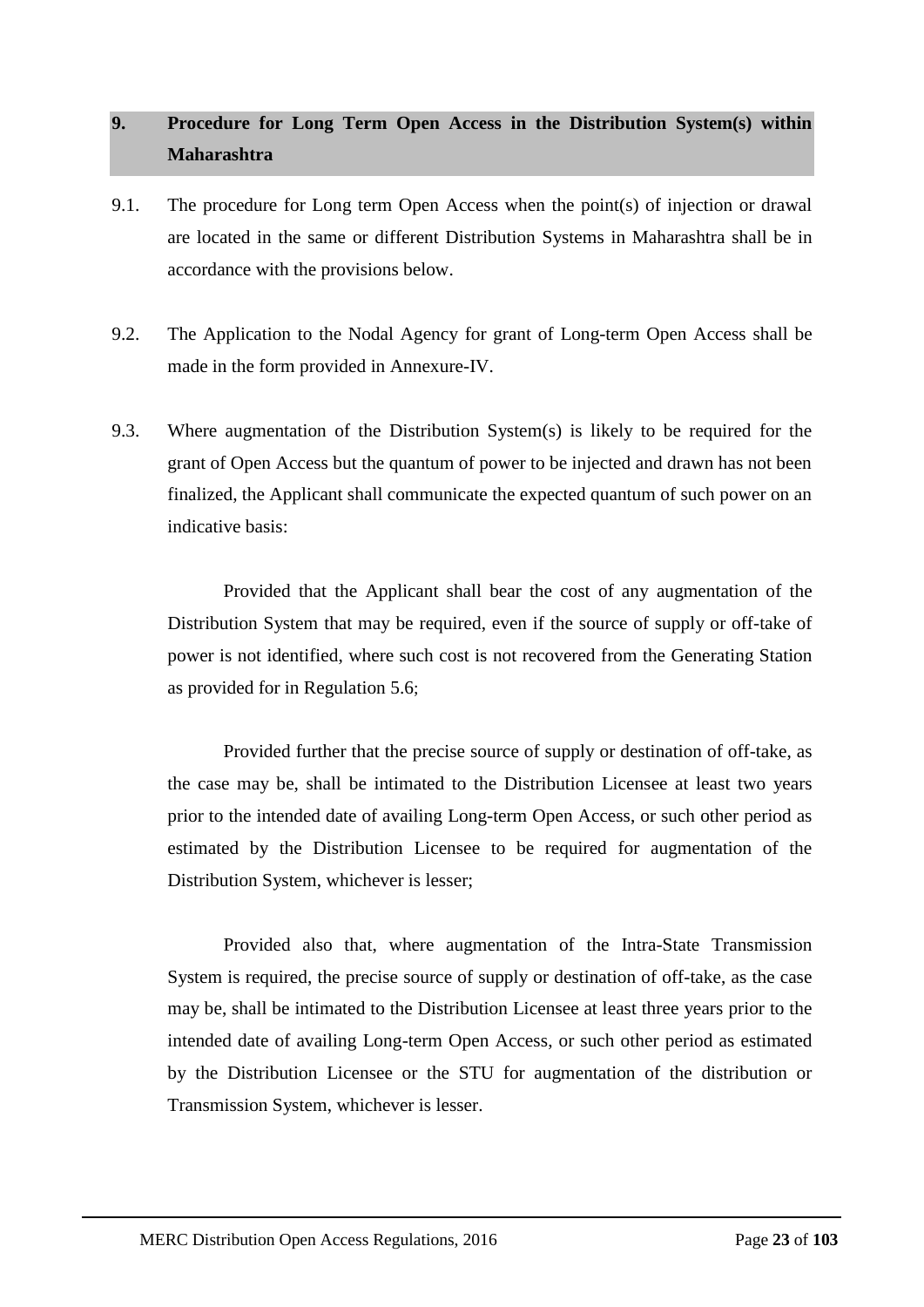- 9.4. Where there is any change in location of either the drawal point or the injection point or an increase of more than ten percent in the quantum of power for Open Access using the Distribution System, a fresh Application shall be made.
- 9.5. Bank Guarantee:
	- (a) A Bank Guarantee, in favour of the Nodal Agency, for the following amounts, or such other amounts as may be stipulated by the Commission, shall accompany the Application. An additional Bank Guarantee will be required before the start of construction:

| <b>Application Type</b>                           | <b>Bank Guarantee Amount per MW</b><br>of Open Access |
|---------------------------------------------------|-------------------------------------------------------|
| All except Renewable Energy based<br>transactions | Rs 10,000/- (Rupees Ten thousand)                     |
| Renewable Energy based transactions               | Rs 5,000/- (Rupees Five thousand)                     |

- (b) The Bank Guarantee shall be kept valid and subsisting till
	- i. the execution of the Long-term Open Access Agreement, where augmentation of the Distribution System is required; or
	- ii. till operationalization of Long-term Open Access, where augmentation of the Transmission System is not required.
- (c) The Bank Guarantee will be returned to the Applicant within fifteen days
	- i. of signing of the Long-term Open Access Agreement; or
	- ii. of rejection of such Application.
- (d) The Bank Guarantee may be encashed by the Nodal Agency
	- i. if the application for Open Access is withdrawn by the Applicant; or
	- ii. if the Long-term Open Access rights are relinquished prior to the operationalization of such rights, where augmentation of the Distribution System is not required;
	- iii. Upon failure to submit the additional Bank Guarantee by the Applicant before the construction phase, where augmentation of Distribution System is required to be undertaken by the Licensee.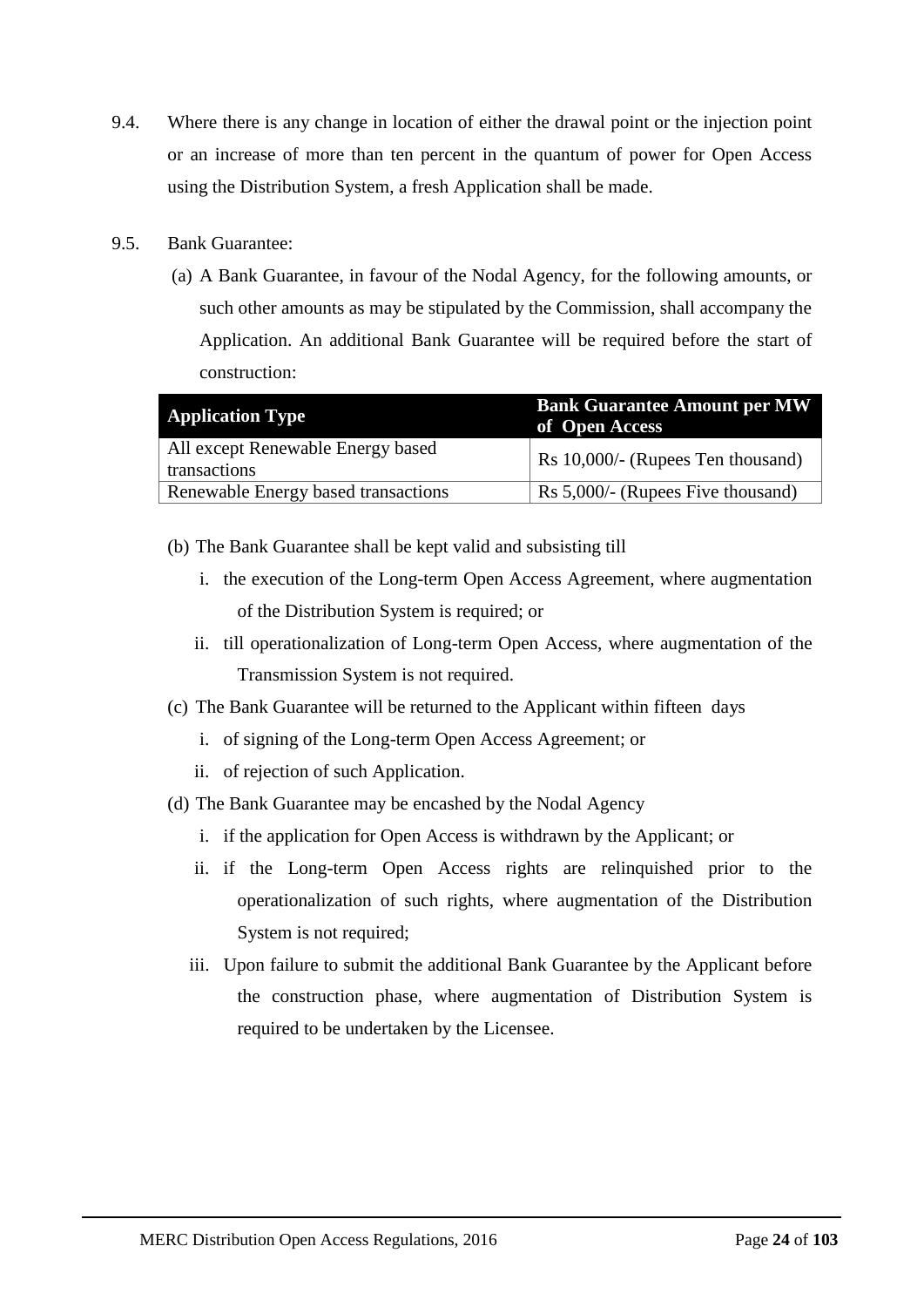- 9.6. On receipt of the Application for Open Access, the Nodal Agency shall obtain all the permissions and clearances from the Distribution Licensees, MSLDC, STU and other agencies, as may be required, for the Open Access transaction.
- 9.7. The Nodal Agency shall convey its decision on the grant of Long-term Open Access within 120 days if system augmentation is not required, or within 180 days otherwise:

Provided further that no Application shall be rejected by the Nodal Agency without communicating the reasons in writing, including by electronic means.

- 9.8. Based on the system study, the Distribution Licensee shall indicate the distribution arrangements, including the augmentation, that would be required to provide Longterm Open Access, and shall communicate to the Applicant the date from which such Open Access shall be granted and the applicable charges.
- 9.9. The Applicant and the Distribution Licensee shall thereafter enter into an Open Access Agreement in accordance with these Regulations.
- 9.10. Immediately after grant of Long-term Open Access, the Distribution Licensee shall inform the MSLDC so that it is taken into consideration while processing requests for scheduling of power received under an Open Access Agreement.
- 9.11. Upon expiry of the period of Long-term Open Access, the Consumer, Generating Company or Licensee, as the case may be, shall not be entitled to any priority or preference for renewal of the term.

# <span id="page-24-0"></span>**10. Procedure for Medium Term Open Access in the Distribution System(s) within Maharashtra**

10.1. The procedure for Medium-term Open Access when the point(s) of injection and/or the point of drawal are located in the same or different Distribution Systems within Maharashtra shall be in accordance with the provisions below.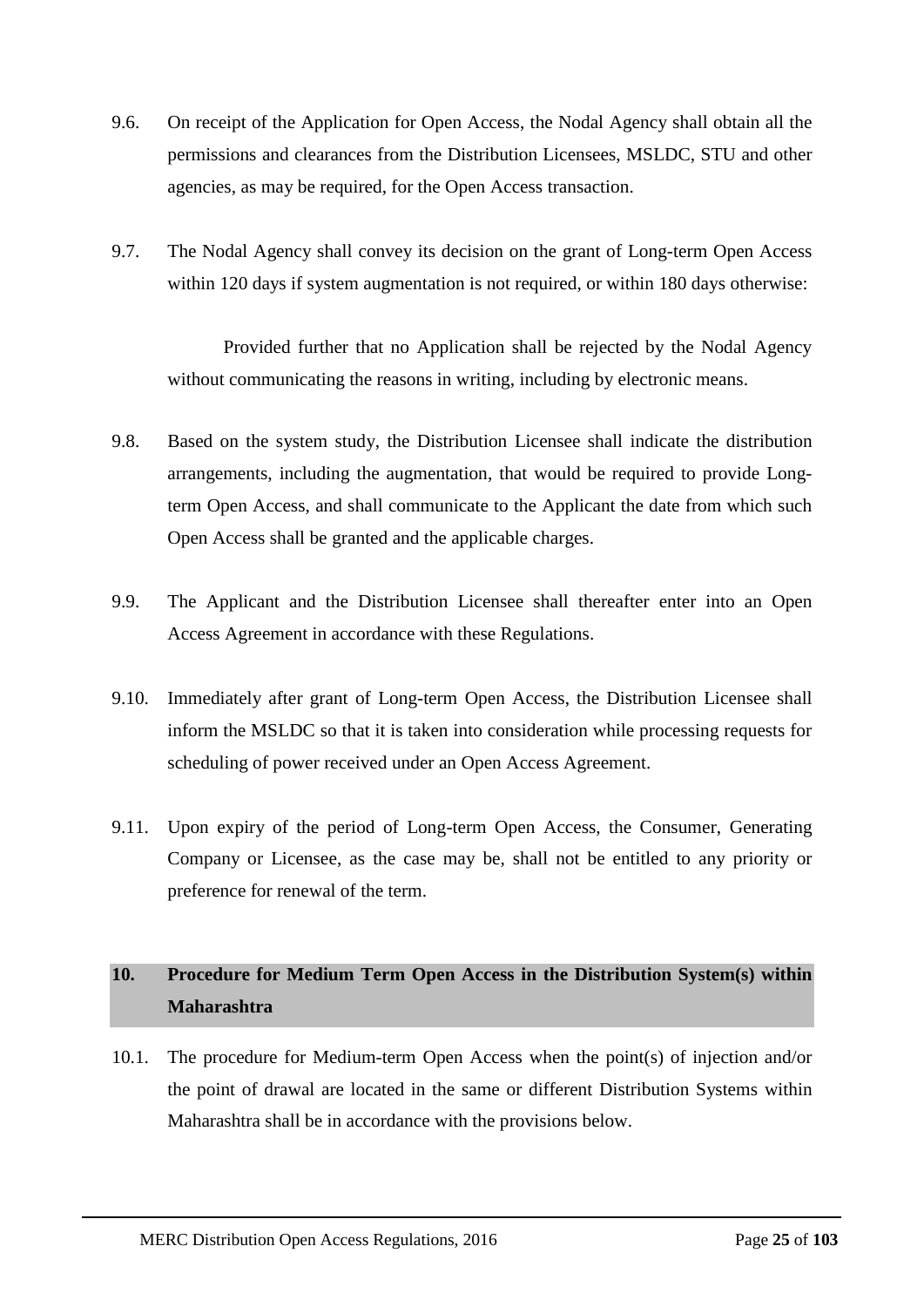- 10.2. The Application to the Nodal Agency for grant of Medium-term Open Access shall be made in the format provided in Annexure-IV.
- 10.3. The Application for grant of Medium-term Open Access shall be made to the Nodal Agency between 3 months to 12 months prior to the intended commencement of Open Access.

*Illustration*: *Application for grant of MTOA commencing 1st August, 2016 shall be made between 1st August, 2015 and the last day of April, 2016*.

- 10.4. On receipt of the Application for Open Access, the Nodal Agency shall obtain all the permissions and clearances from the Distribution Licensees, MSLDC, STU and other agencies, as may be required, for the Open Access transaction.
- 10.5. The Nodal Agency shall convey its decision to grant or refuse Medium-term Open Access within 60 days:

Provided that no Application shall be rejected by the Nodal Agency without communicating the reasons in writing, including by electronic means.

10.6. On being satisfied that the requirements specified under Regulation [8](#page-18-0) are met, the Distribution Licensee shall grant Medium-term Open Access for the period stated in the Application:

Provided that, for reasons to be conveyed in writing, including by electronic means, the Distribution Licensee may grant Medium-term Open Access for a period less than that sought by the Applicant.

10.7. The Applicant and the Distribution Licensee shall thereafter enter into an Open Access Agreement in accordance with these Regulations.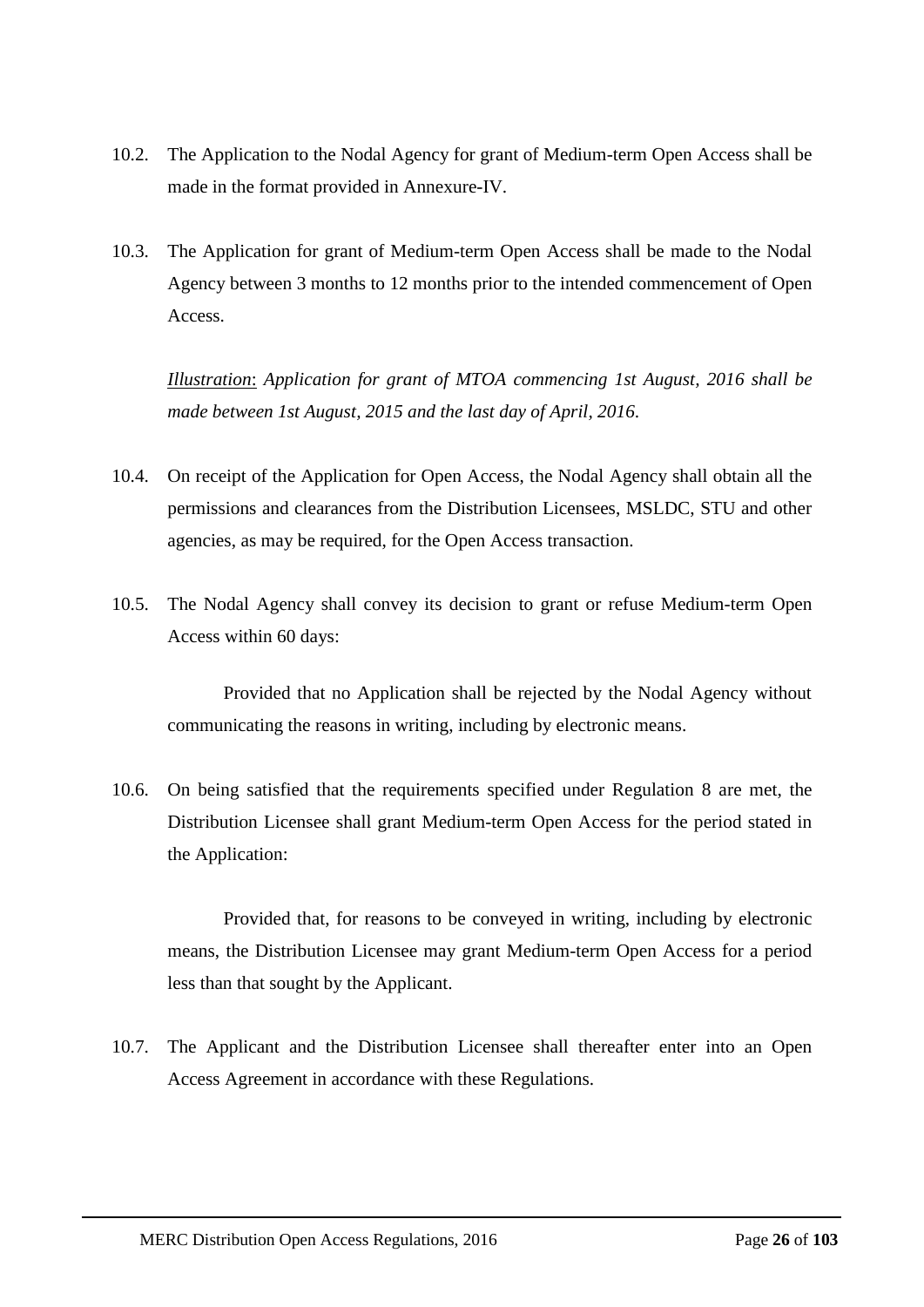- 10.8. Immediately after grant of Medium-term Open Access, the Distribution Licensee shall inform the MSLDC so that it is taken into consideration while processing requests for scheduling of power received under an Open Access Agreement.
- 10.9. Upon expiry of the period of Medium-term Open Access, the Consumer, Generating Company or Licensee, as the case, may be shall not be entitled to any priority or preference for renewal of the term.

# <span id="page-26-0"></span>**11. Procedure for Short-term Open Access in the Distribution System(s) within Maharashtra**

11.1. The procedure set out below shall apply to Short-term Open Access when the point(s) of injection and/or the point of drawal are located in the same or different Distribution Systems within Maharashtra.

# 11.2. **Open Access in Advance, other than Day-Ahead Open Access**

- (a) An Application seeking Short-term Open Access shall be made to the Nodal Agency, who shall send a copy, including by electronic means, immediately to MSLDC and the Distribution Licensee in whose area the Generation Station is situated.
- (b) The Application may be made up to four months prior to the month of Short-term Open Access, but not later than the tenth day of the preceding month.

*Illustration: Application for Short-term Open Access in the month of August shall be submitted between 1st April and 10th July.*

*(c)* A separate Application shall be made for each month, and for each transaction in a month in case injection or drawal point(s) are different:

Provided that a Captive Generating Company may make a single Application with single injection and multiple drawal points.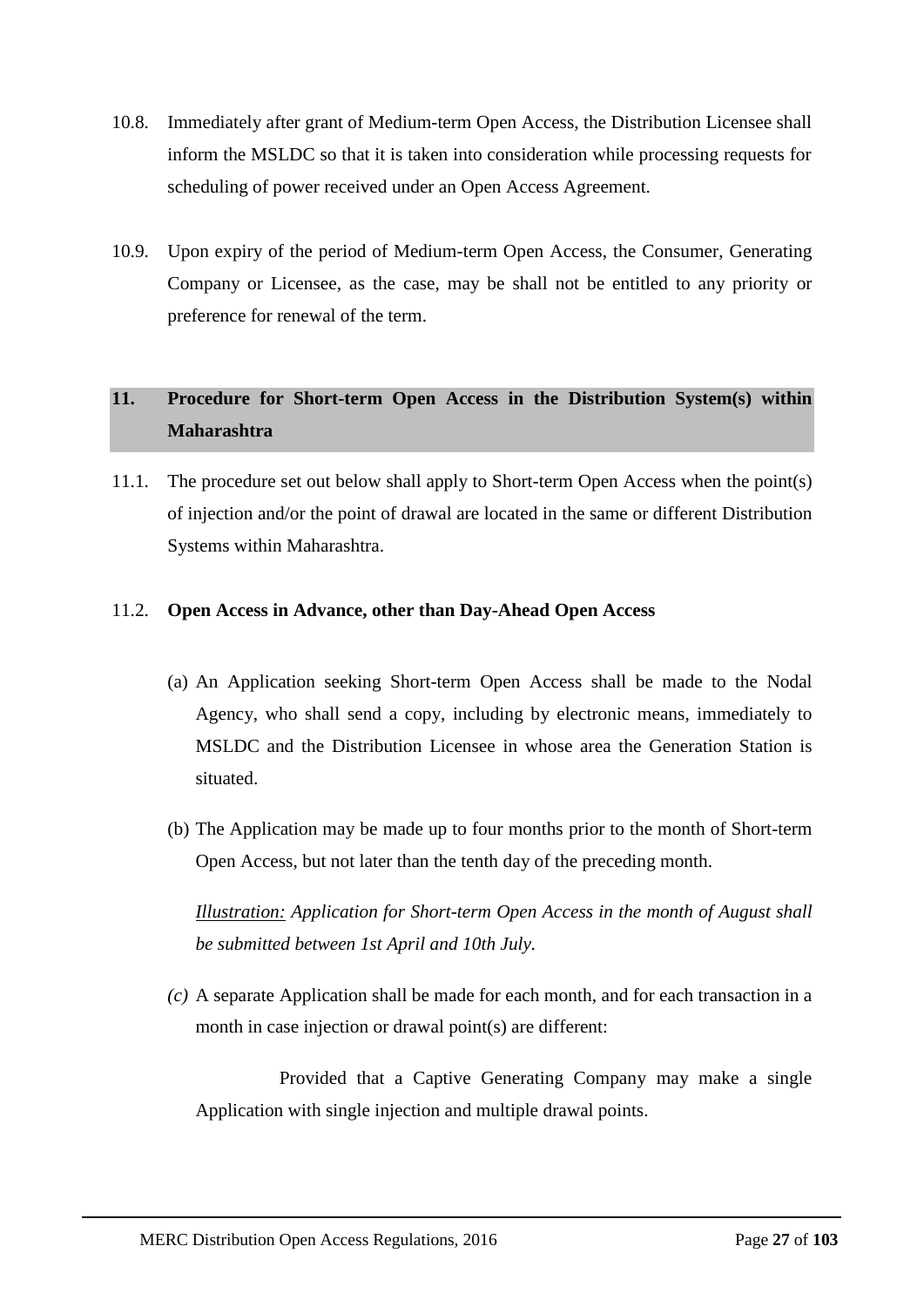- (d) All Applications received till the tenth day of the month shall be treated as having been received at the same time.
- (e) On receipt of the Application for Open Access, the Nodal Agency shall obtain all the permissions and clearances from the Distribution Licensees, MSLDC, STU and other agencies, as may be required, for the Open Access transaction.
- (f) The decision of the Nodal Agency in respect of any perceived congestion shall be final and binding.
- (g) In case the Nodal Agency anticipates congestion, it may invite electronic bids as per the Bidding Procedure for advance scheduling after the last date for submission of Applications.

# (h) **Bidding Procedure**

- i. The Nodal Agency shall convey to the Applicants the details regarding such congestion and its decision to invite bids, indicating the floor price in the format provided in Annexure III [Format-ST3].
- ii. The Nodal Agency shall also display the bidding information on its internet website.
- iii. The floor price of Wheeling Charges determined on the basis of the relevant Orders of the Commission shall be indicated in the format provided in Annexure III [Format-ST3].
- iv. The Bids shall be accepted in the format [Format-ST4], provided at Annexure III, up to the closing time indicated in the bidding invitation Annexure III [Format-ST3].
- v. No modification to a Bid, once submitted, shall be entertained.
- vi. The Application of an Applicant who does not participate in the bidding process shall be deemed to have been withdrawn.
- vii. The Nodal Agency shall not entertain any request for extension of time for submission of Bids.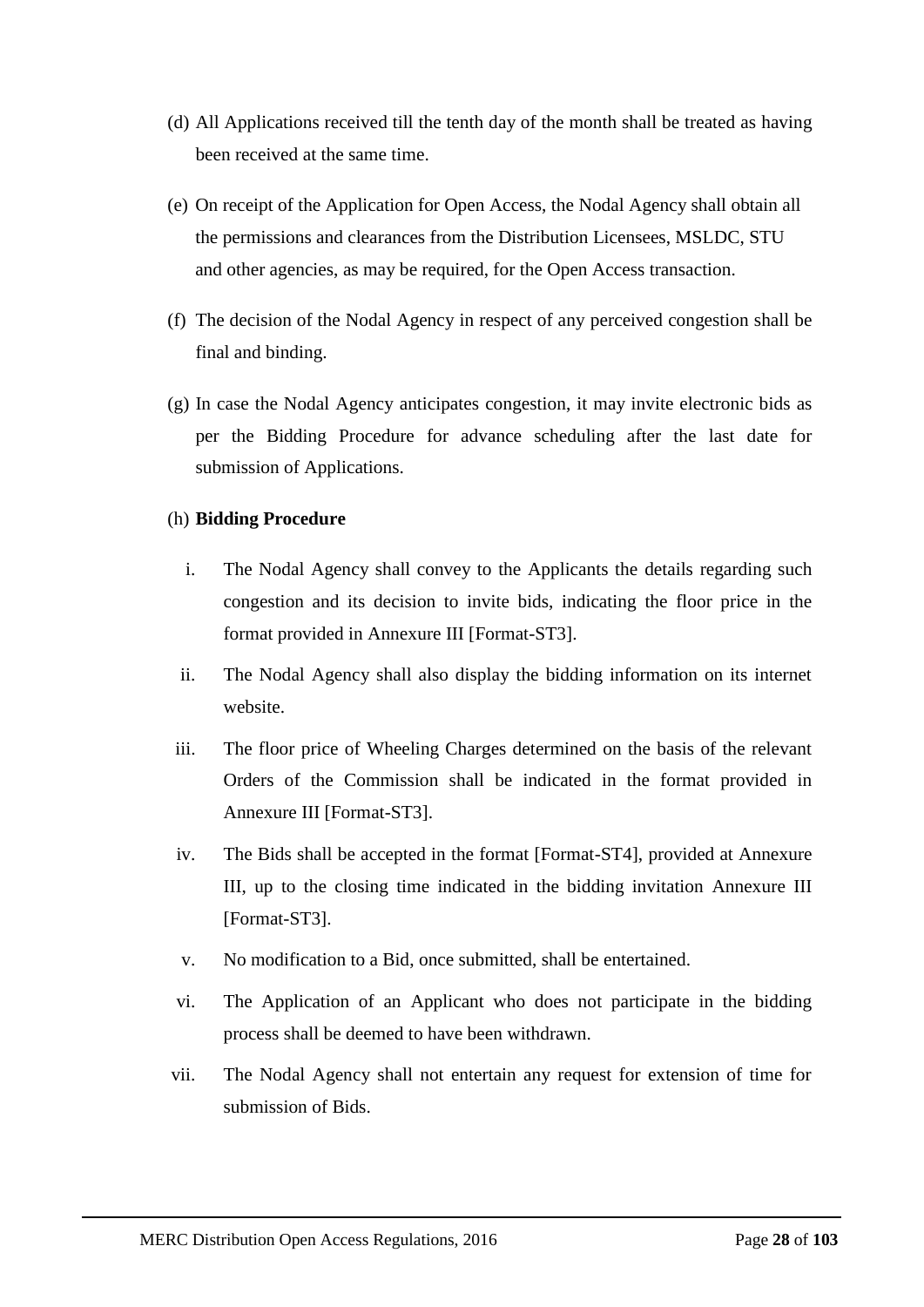- viii. The bidders shall quote their price (rounded-off to a whole number) in the denomination in which the floor price has been determined.
- ix. The quoted prices shall be arranged serially in descending order, and the allocation of available capacities shall be accorded in such order until the capacities are exhausted.
- x. If the same price is quoted by two or more Applicants, the allocation from any residual available capacity as at (ix) above shall be made in proportion to the capacity being sought by them.
- xi. All Applicants in whose favour full capacities have been allotted shall pay the highest price obtained in the bidding process.
- xii. Applicants who are allotted capacity less than that applied for shall pay the price quoted by them in the bidding process.
- xiii. The Nodal Agency shall reject bids which are incomplete, vague or not in conformity with the bidding procedure.
- xiv. The successful Bidders in favour of whom the capacities have been allocated shall pay Wheeling Charges, as determined in the bidding process.
- (i) The Nodal Agency shall convey grant of Open Access or otherwise in the format provided at Annexure III [Format-ST2], along with the schedule of required payments, to the Applicant within ten working days.
- (j) The Application Form for grant of Short-term Open Access is provided at Annexure III [Format ST-1].
- (k) No Application shall be rejected without reasons to be communicated in writing, including by electronic means.

# 11.3. **Day-Ahead Open Access**

Day-Ahead Open Access of Distribution System(s) shall be permitted only if surplus capacity is available in the concerned Distribution Licensee's system.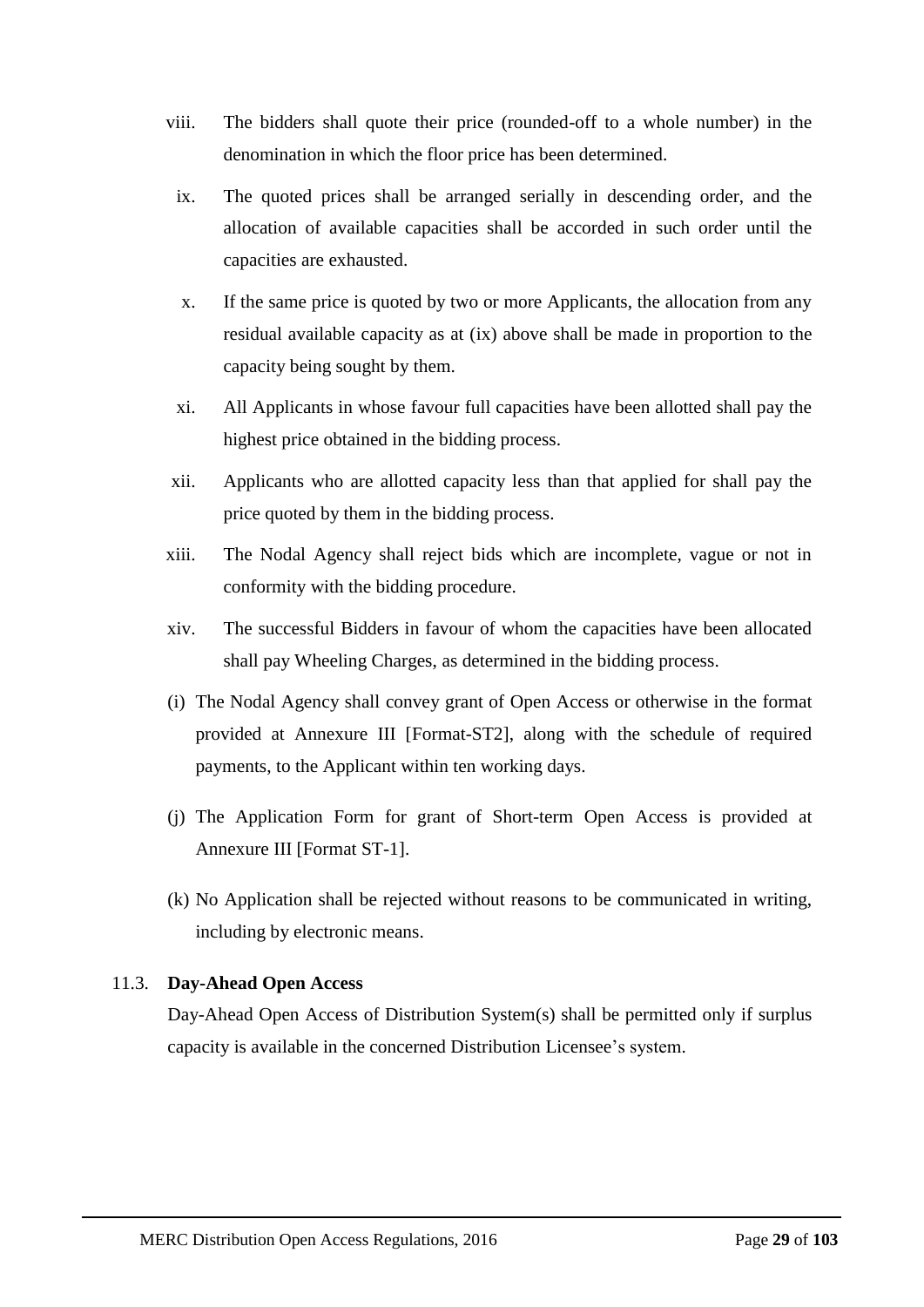11.4. The Application for grant of Day-Ahead Open Access shall be made to the Nodal Agency only one day prior to the date of scheduling, up to 12:00 Hours, and all such Applications shall be treated as having being received at the same time and shall have the same priority;

> *Illustration: An Application for Day-Ahead transaction on 15th August shall be received only on 14th August up to 12:00 hours.*

Provided that any Application received after 12:00 hours of the day immediately preceding the date of scheduling or on the day of scheduling shall be considered in case of contingency of the Applicant, and the fee for such contingency Applications shall be five times the otherwise applicable Application fees.

- 11.5. The Nodal Agency shall check for congestion and convey grant of approval or otherwise in the format provided in Annexure III [Format-ST2] by 14:00 Hours of the day preceding the date of scheduling of the transaction.
- 11.6. All other provisions applicable to Short-term Open Access shall apply to Applications for Day-Ahead Open Access.
- 11.7. The capacity reserved by a Short-term Open Access Consumer, Generating Station or Licensee, as the case may be, shall not be transferable.
- 11.8. Upon expiry of the period of Short-term Open Access, the Consumer, Generating Station or Licensee, as the case may be, shall not be entitled to any priority for renewal of the term.

### **Non-utilisation of Short-term Open Access**

11.9. If the Consumer, Generating Company or Licensee, as the case may be, is unable to utilize for more than four hours the full or a substantial part of its allocated capacity, it shall inform the Nodal Agency, and may surrender the use of such capacity but shall pay transmission and Wheeling Charges applicable to the original reserved capacity and period. If the Nodal Agency is able to re-allocate this capacity, the entity who has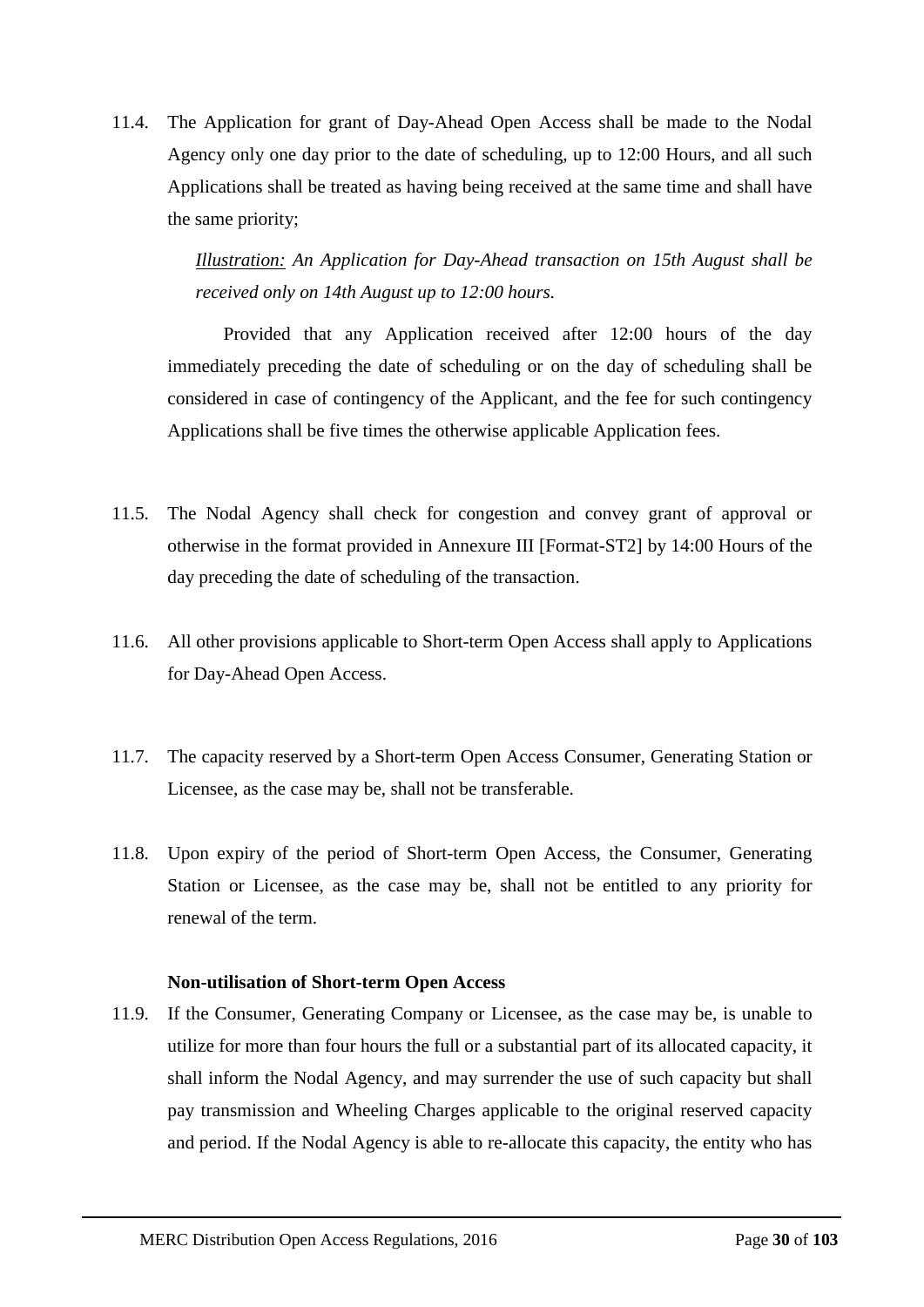surrendered the capacity shall be refunded transmission and wheeling charges based on the amount and period of the reallocated capacity by the Nodal Agency.

- 11.10. The Nodal Agency may cancel or reduce the capacity allocated, to the extent that it is under-utilised and after giving notice to the affected parties;
	- a) when such capacity is under-utilised for more than three days, or
	- b) when the Consumer, Generating Company or Licensee, as the case may be, fails to inform the Distribution Licensee of its inability to utilise the allocated capacity.
- 11.11. The surplus capacity becoming available as a result of such surrender or reduction or cancellation of capacity may be allocated to any other Short-term Open Access Applicant in the serial order of pending Applications.

## <span id="page-30-0"></span>**12. Consent by Distribution Licensee for STOA**

- 12.1. Before giving consent for Open Access, and subject to the other provisions of these Regulations, the Distribution Licensee(s) shall verify the availability of
	- (i) infrastructure necessary for time-block-wise energy metering and accounting in accordance with the provisions of the State Grid Code, and (ii) capacity in the Distribution System.
- 12.2. Where the availability of necessary infrastructure and capacity in the Distribution System has been established, the Distribution Licensee(s) shall convey its consent to the MSLDC within five working days of receipt of the Application; and MSLDC shall, within three working days of receipt of consent from the Distribution Licensee(s), convey its decision on grant of Short-term Open Access to the Nodal Agency.
- 12.3. In case the MSLDC, or Distribution Licensee other than the Nodal Agency, finds that the Application is incomplete or otherwise deficient, it shall communicate the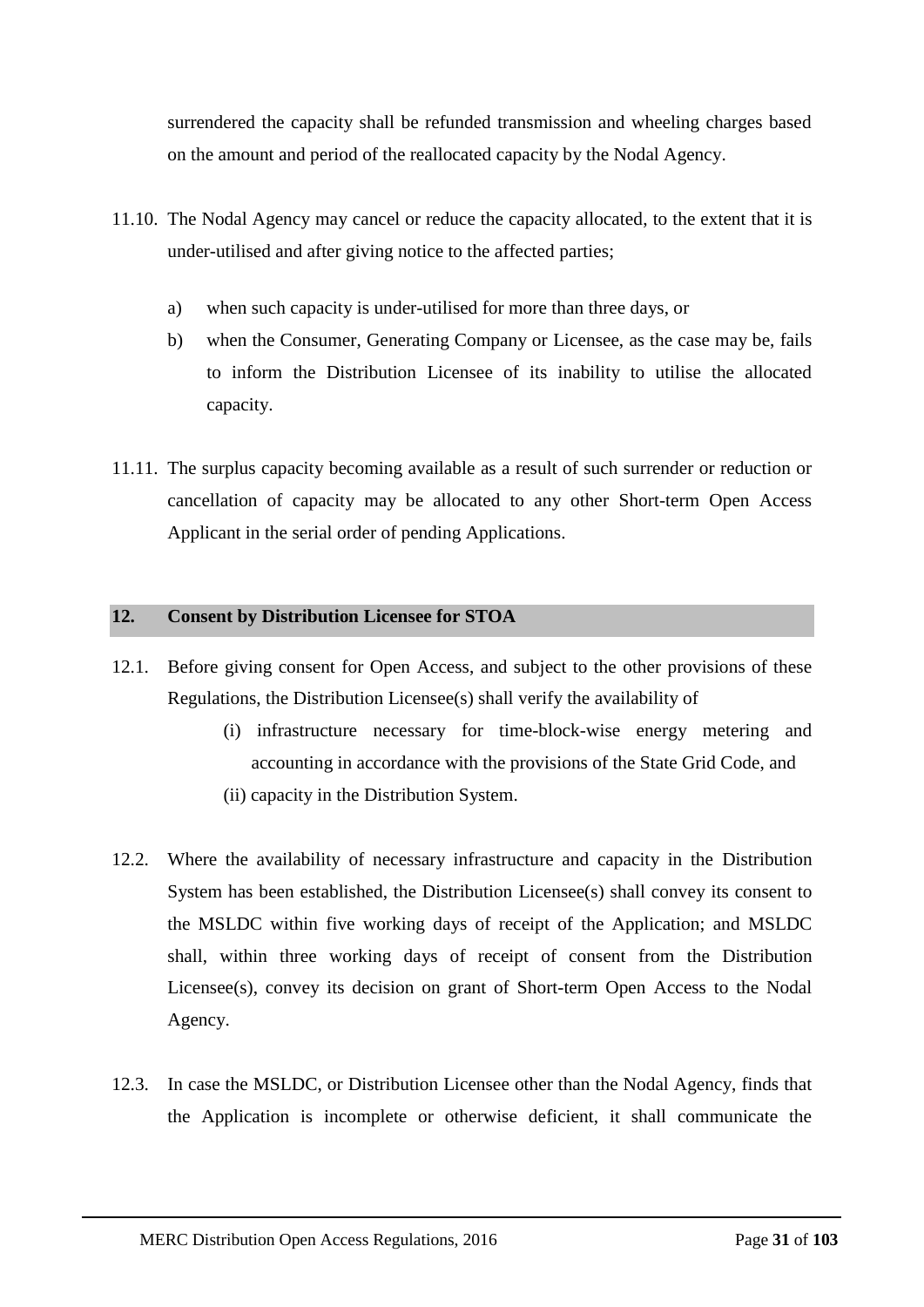deficiency to the Nodal Agency by e-mail or fax within three working days of receipt of the Application.

- 12.4. In case the Nodal Agency finds that the Application is incomplete or otherwise deficient, or any deficiency is communicated by MSLDC or the other Distribution Licensee, it shall communicate the deficiency to the Applicant by e-mail or fax within five working days of receipt of the Application.
- 12.5. In case the Application is found to be in order but the Nodal Agency refuses to give consent, such refusal shall be communicated, with reasons, to the Applicant within five working days from its receipt, by e-mail or fax.
- 12.6. Subject to the provisions of Regulation [3.1](#page-9-1) and Regulation [11,](#page-26-0) the Distribution Licensee shall provide its consent for Day-Ahead Open Access on the same day if there are no claims pending from the Consumer.

# <span id="page-31-0"></span>**13. Allotment Priority**

- 13.1. Except in case of STOA, where capacity is available in the Distribution System, the Nodal Agency shall consider applications for Open Access on a 'first come, first served' basis.
- 13.2. Where two or more Applications are received on the same day, their priority shall be in accordance with the Table below:

| <b>Priority for grant of Open Access</b> | <b>Allotment</b>                        |
|------------------------------------------|-----------------------------------------|
|                                          | Distribution Licensee (irrespective of  |
| Priority $1 -$ Highest                   | whether Open Access sought is for Long- |
|                                          | term, Medium-term or Short-term)        |
| Priority 2                               | Other Long-term Open Access Applicants  |
|                                          | Other Medium-term Open Access           |
| Priority 3                               | Applicants                              |
| Priority $4 -$ Lowest                    | Other Short-term Open Access Applicants |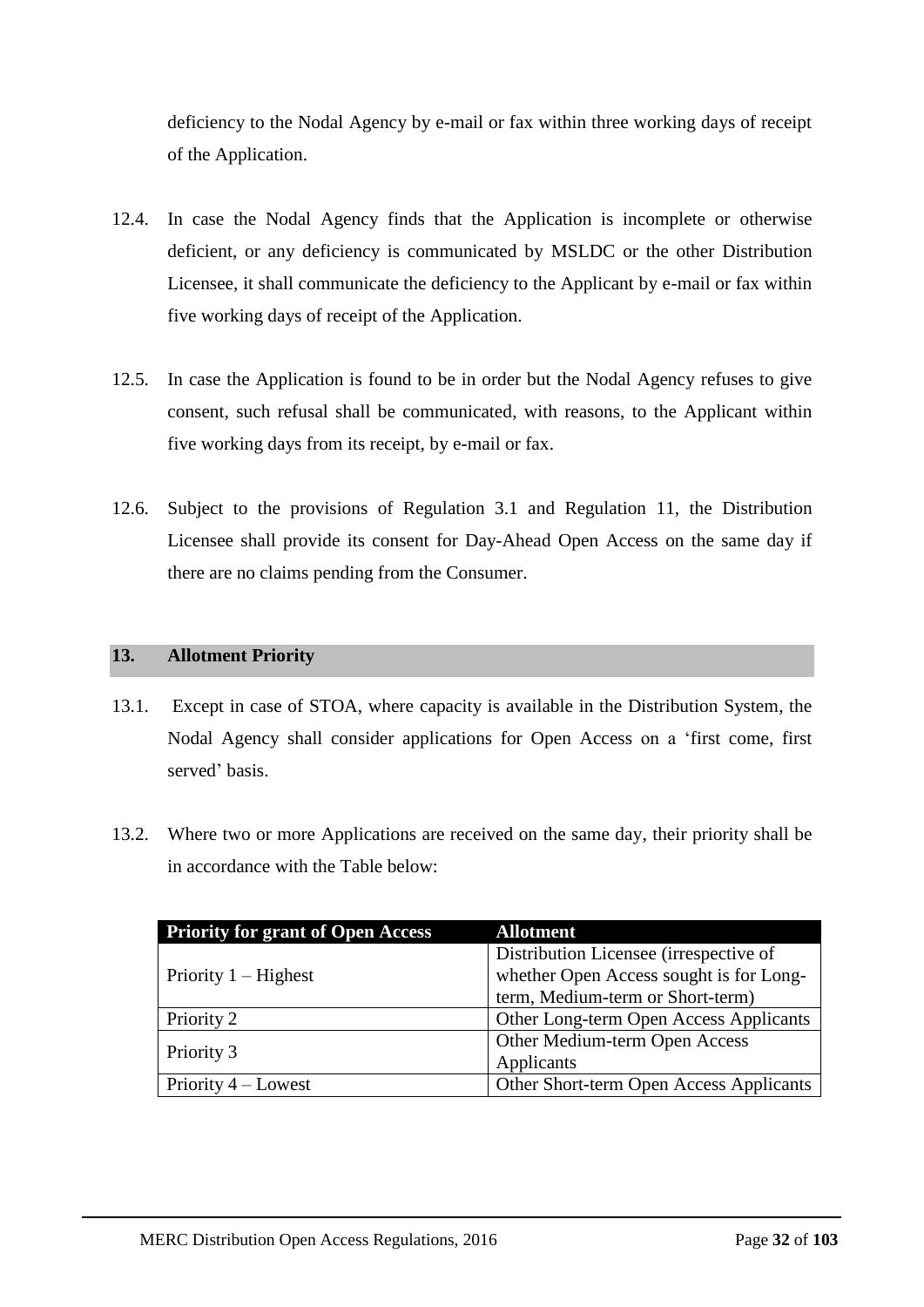Provided that two or more Applications for the same duration of Open Access received on the same day shall be treated pari passu for allotment and, if the available capacity is insufficient to accommodate all Applications, the Applicants shall be allotted shares in the available capacity proportionate to the capacities applied for;

Provided further that, when the quantum of STOA applied for is more than the available capacity, the Nodal Agency shall follow the procedures specified in Regulation 11.

## **Part D: OPEN ACCESS CHARGES**

## <span id="page-32-1"></span><span id="page-32-0"></span>**14. Billing**

- 14.1. The bill for use of the Distribution System for wheeling of electricity in its network shall be raised by the Distribution Licensee on the entity to whom the Open Access is granted, and shall indicate the following:
	- (i) Wheeling Charges;
	- (ii) Cross-Subsidy Surcharge;
	- (iii) Additional Surcharge on the charges for wheeling;
	- (iv) MSLDC fees and charges.

Provided that, if the Distribution Licensee schedules power for the Open Access Consumer, Generating Company or Licensee, as the case may be, the MSLDC fees and charges payable by the Licensee shall be shared by them in the ratio of scheduled demand of Open Access sought to the total demand of the Distribution Licensee on a pro-rata basis for Long-term and Medium-term Open Access;

Provided further that the scheduling and other operating charges, as may be applicable, shall be levied by the Distribution Licensee on the Shortterm Open Access Consumer, Generating Station or Licensee at the rate approved for Short-term Open Access by the Commission in its Order determining MSLDC Fees and Charges;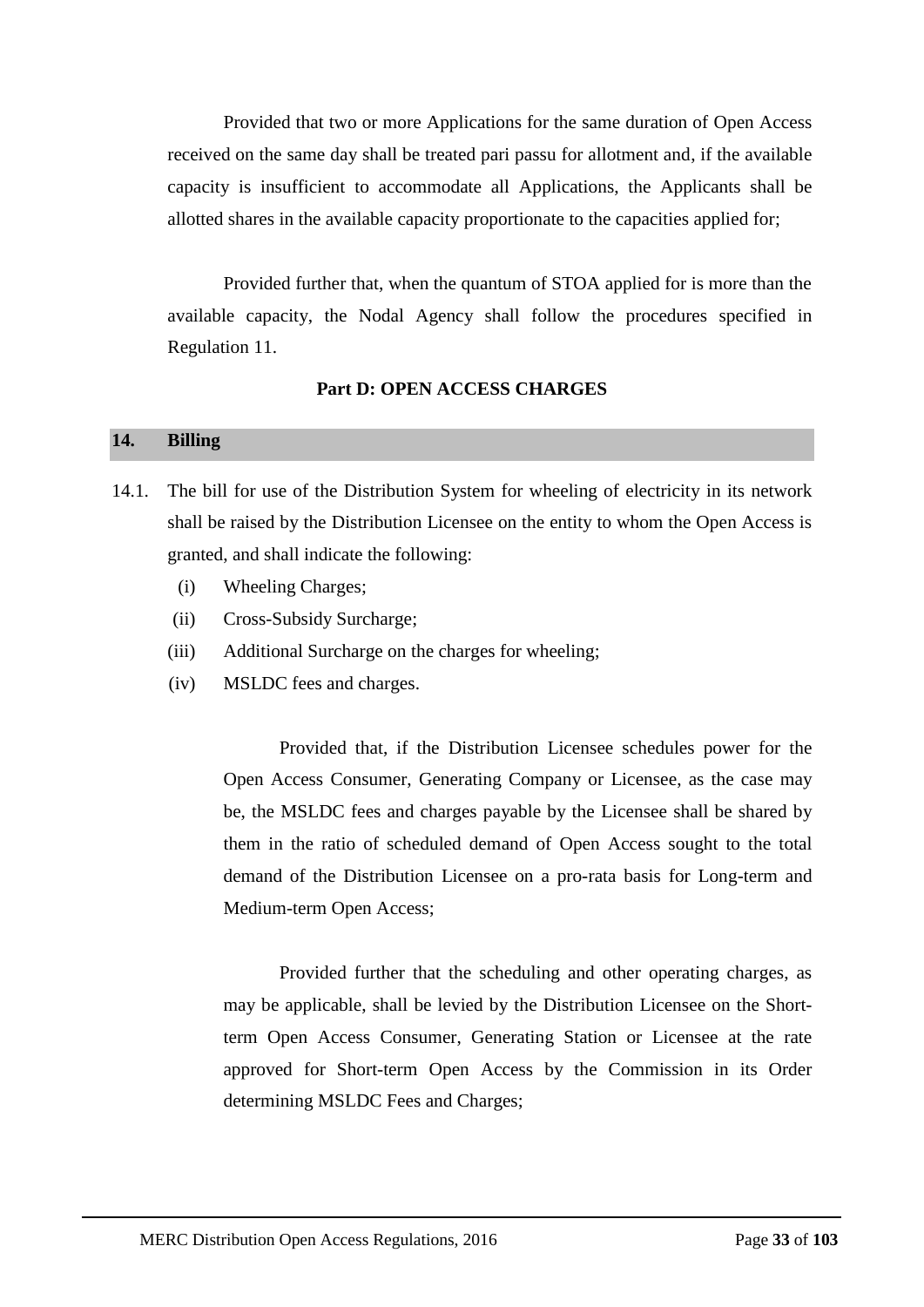Provided also that any specific methodology for charging MSLDC fees and charges as may be approved by the Commission from time to time through separate Order or other Regulations shall be applicable.

(v) Transmission Charges:

Provided that a Partial Open Access Consumer, Generating Station or Licensee, as the case may be, shall pay the Transmission Charges to the Distribution Licensee instead of the Transmission Licensee for using a transmission network;

- (vi) Any other charges, surcharge or other sum recoverable from the Consumer under the Act or any Regulation or Orders of the Commission.
- 14.2. Where Open Access is sought through a Power Exchange, the bill shall be raised by the Distribution Licensee on the Open Access Consumer, Generating Station or Licensee, as the case may be.
- 14.3. In case a Generating Station or a Licensee has accessed the Distribution System for sale of power to a Consumer eligible for Open Access or a Licensee or on the Power Exchange in accordance with these Regulations, the bill for use of the Distribution System for wheeling of electricity shall be raised on such Generating Station or Licensee, and shall indicate the following:
	- (i) Wheeling Charges, recovered or recoverable from Consumers;
	- (ii) Cross-Subsidy Surcharge, in case it is not being recovered by the Distribution Licensee from such Consumer;
	- (iii) Additional Surcharge on the charges of wheeling, in case it is not being recovered by the Distribution Licensee from such Consumer;
	- (iv) Any other charge or other sum recoverable from the Generating Station or Licensee under the Act or these Regulations or Orders of the Commission.
- 14.4. The bills shall be issued monthly, and shall be payable within such period as may be specified in the Electricity Supply Code.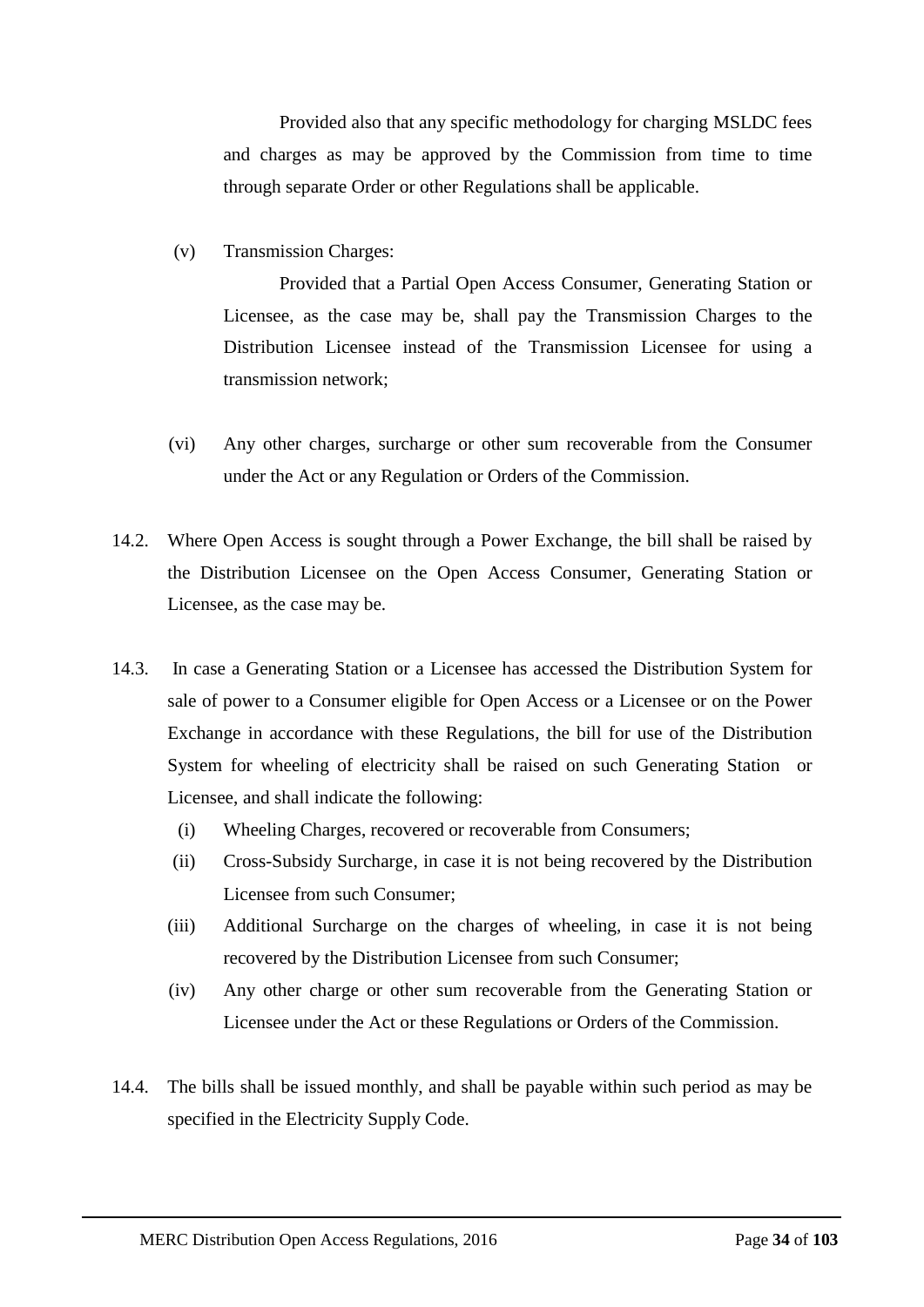14.5. The Distribution Licensee shall pay the Transmission Licensee, MSLDC and any other entity all the charges collected on their behalf from the Open Access Consumer, Generating Station or Licensee within seven days:

Provided that, without prejudice to any other action under the Act or Regulations thereunder, a late payment surcharge as per the Regulations of the Commission governing Multi-Year Tariff shall be levied on the payment delayed by the Distribution Licensee.

# 14.6. Wheeling Charge

- a. An Open Access Consumer, Generating Station or Licensee, as the case may be, using a Distribution System shall pay to the Distribution Licensee such Wheeling Charges, on the basis of actual energy drawal at the consumption end, as may be determined under the Regulations of the Commission governing Multi-Year Tariff;
- b. Wheeling Charges shall not be applicable in case a Consumer or Generating Station is connected to the Transmission System directly or using dedicated lines owned by the Consumer or Generating Station.

# 14.7. Cross Subsidy Surcharge

a. A Consumer of a Distribution Licensee who has been granted Open Access, or a Consumer situated within the area of supply of a Distribution Licensee and/or receiving supply from a Generating Company using a dedicated transmission line, shall be liable to pay such Cross-Subsidy Surcharge as may be determined by the Commission:

Provided that such Surcharge shall not be levied in case Open Access is provided to a person who has established a captive generating plant, in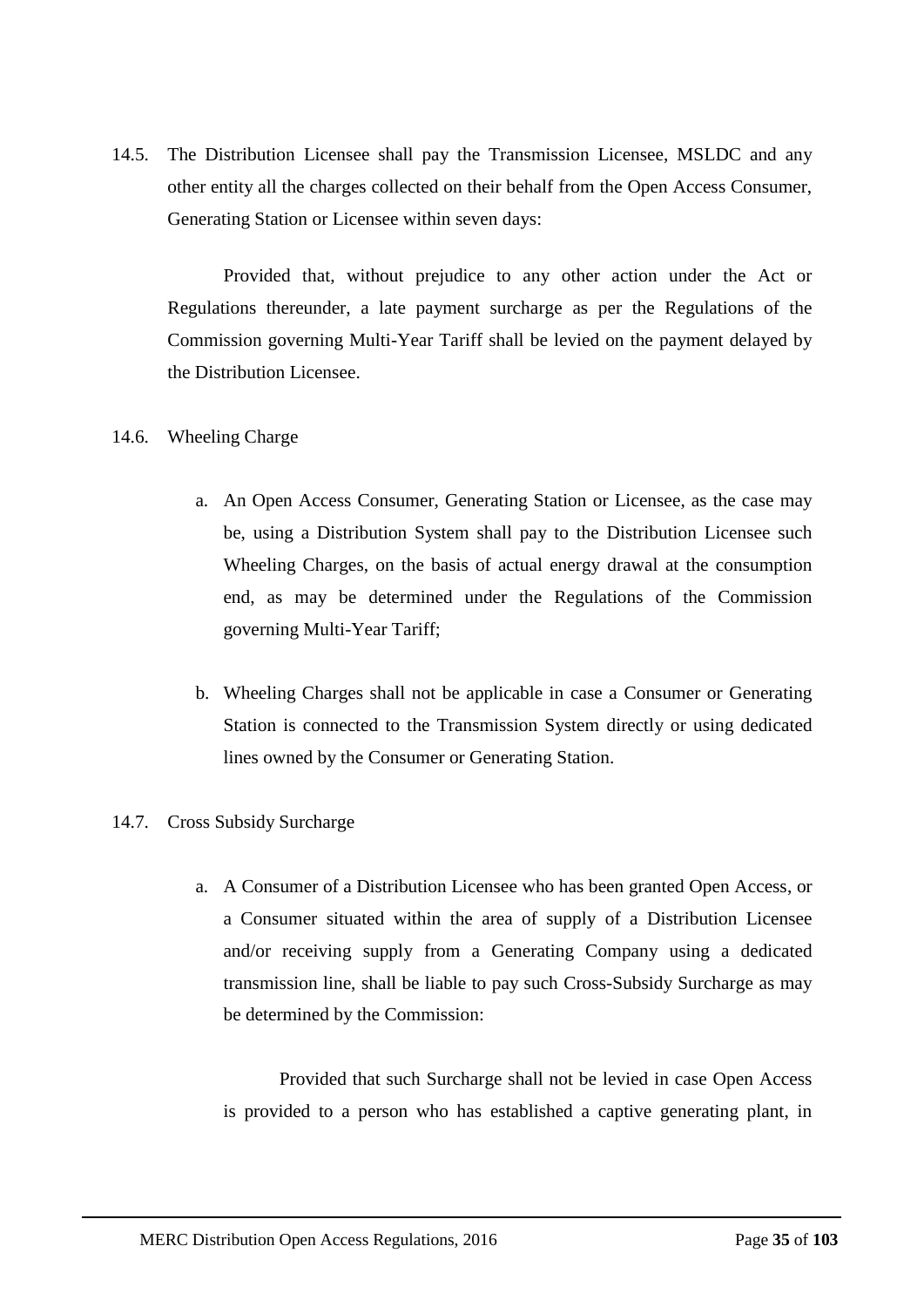respect of his own captive generation, for carrying the electricity to a destination of his own use.

- b. The Cross-Subsidy Surcharge determined on a per Unit basis shall be payable on a monthly basis by the Open Access Consumer on the actual energy drawn at the consumption end during the month through Open Access
- c. The amount of Cross-Subsidy Surcharge shall be paid to the Distribution Licensee to whose Distribution System the Consumer is connected:

Provided that, in case of two Distribution Licensees supplying in the same area, the Licensee from whom the Consumer was availing supply shall be paid the Cross-Subsidy Surcharge

d. The Cross-Subsidy Surcharge payable to the Distribution Licensee by a Consumer shall be as determined by the Commission in the Tariff Order in respect of the Distribution Licensee or any other applicable Order:

Provided that, in case the Open Access Consumer or Licensee, as the case may be, purchases power from a Renewable Source of energy, the Cross-Subsidy Surcharge shall be as determined by the Commission.

### 14.8. Additional Surcharge

- a. An Open Access Consumer receiving supply of electricity from a person other than the Distribution Licensee of his area of supply shall pay to the Distribution Licensee an Additional Surcharge on the charges of wheeling and Cross-Subsidy Surcharge to meet the fixed cost of such Distribution Licensee arising out of its obligation to supply, as provided in sub-section (4) of Section 42 of the Act.
- b. The Additional Surcharge shall become applicable only when, due to the Open Access being granted or having been granted, the obligation of the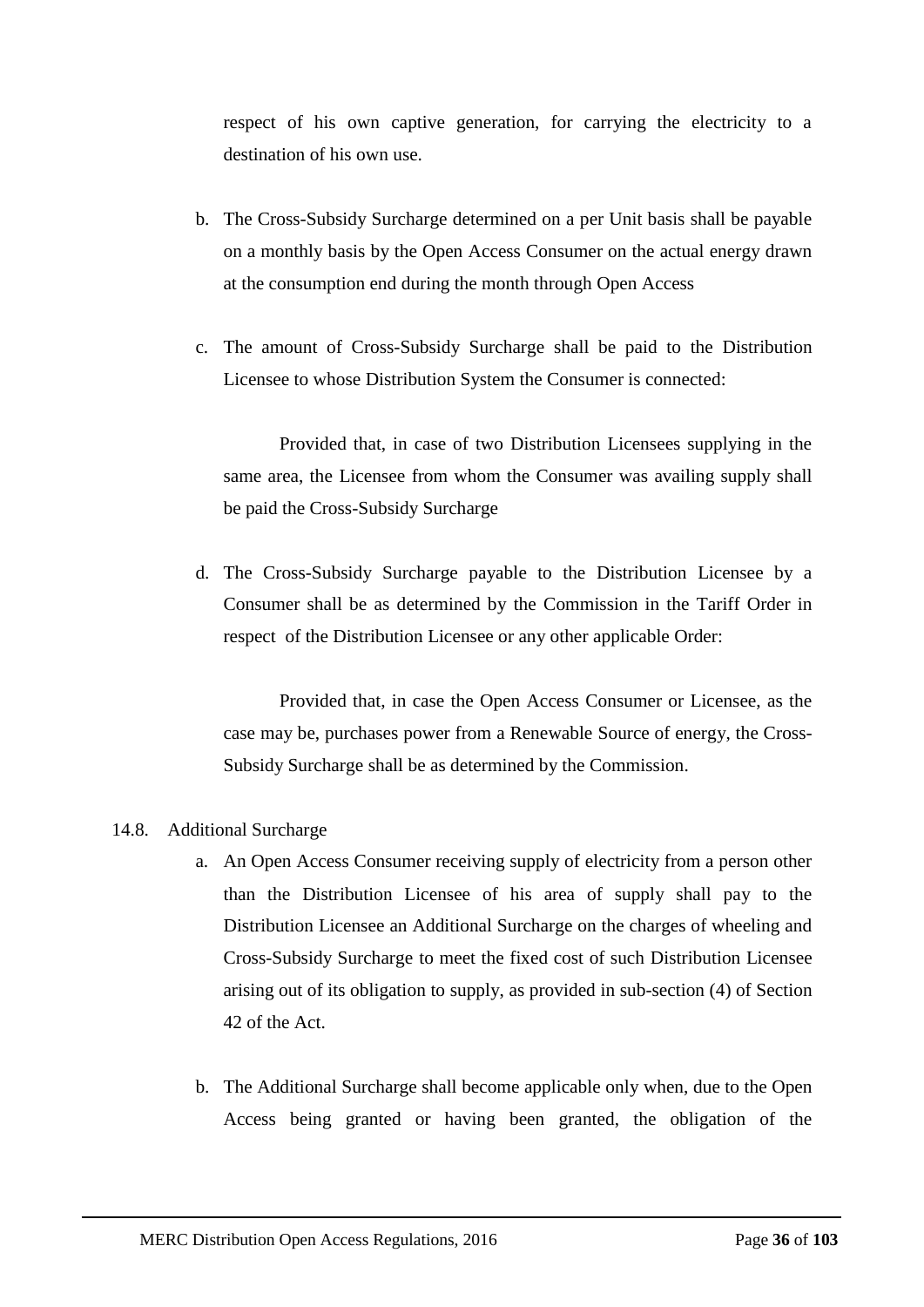Distribution Licensee in terms of power purchase commitments has been and continues to be stranded, or there is an unavoidable obligation and incidence to bear fixed costs consequent to such commitments.

- c. The Distribution Licensee shall submit to the Commission, with its Petitions under the Commission's Regulations governing Multi-Year Tariff, detailed computations of the fixed cost which it is incurring towards its obligation to supply, and the actual expenses incurred vis-à-vis those approved by the Commission.
- d. The Commission shall determine the category-wise Additional Surcharge to be recovered by the Distribution Licensee from an Open Access Consumer, based on the following principles:
	- i. The cost must have been incurred by or be expected, with reasonable certainty, to be incurred by the Distribution Licensee on account of such Consumer; and
	- ii. The cost has not been or cannot be recovered from such Consumer, or from other Consumers who have been given supply from the same assets or facilities, through Wheeling Charges, stand-by charges or other charges approved by the Commission:

Provided that such Additional Surcharge shall be applicable to all Consumers who have availed Open Access to receive supply from a source other than the Distribution Licensee to which they are connected.

- e. The Additional Surcharge determined on a per Unit basis shall be payable monthly by the Open Access Consumer based on the actual energy drawn during the month through Open Access.
- f. The Additional Surcharge shall not be payable by a Generating Station, Trading Licensee or Power Exchange.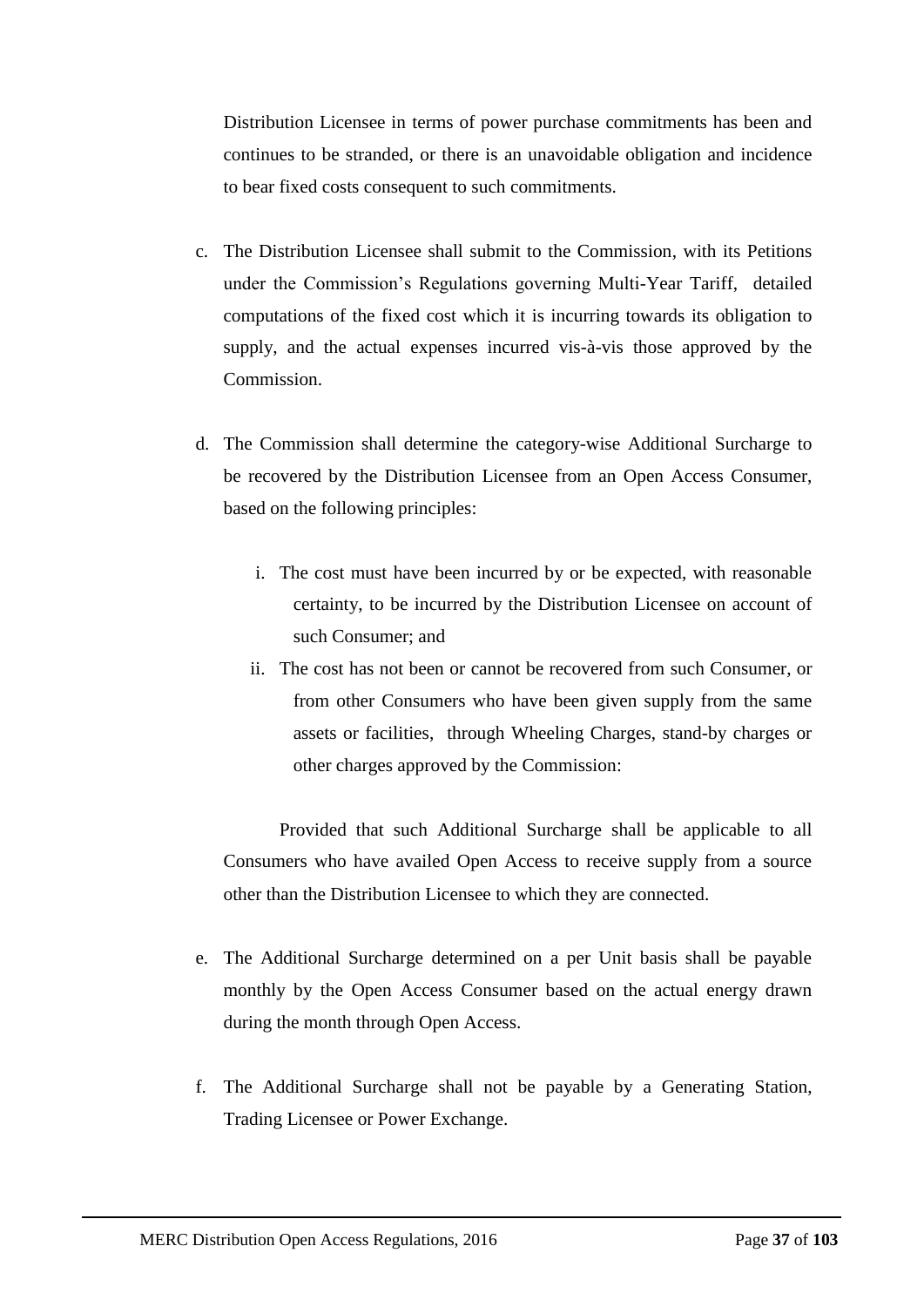# 14.9. Additional Security for Wheeling

a. The Distribution Licensee may require the Consumer, Generating Station or Licensee, as the case may be, to furnish an additional security deposit for wheeling equivalent to one month's billing for Wheeling Charge, Cross-Subsidy Surcharge and Additional Surcharge on the charges of wheeling, calculated in accordance with the terms and conditions of the Open Access Agreement:

Provided that, in case of Short-term Open Access, the Distribution Licensee shall collect an additional security deposit for wheeling commensurate with the duration of the Open Access instead of on the basis of one month's billing.

b. Where the additional security deposit from the Consumer, Generating Station or the Licensee, as the case may be, is required at the commencement of the Open Access Agreement, it shall be calculated based on the anticipated use of the Distribution System for wheeling of electricity:

Provided that, where power is sought through a Power Exchange, the additional security deposit shall be provided by the Consumer;

Provided further that the amount of additional security deposit may be adjusted when the amount of additional security required or surplus security held exceeds ten per cent of the balance with the Distribution Licensee.

c. The additional security deposit may, at the option of the person providing it, be by way of cash (including demand draft), irrevocable letter of credit or unconditional Bank Guarantee issued by a scheduled commercial bank: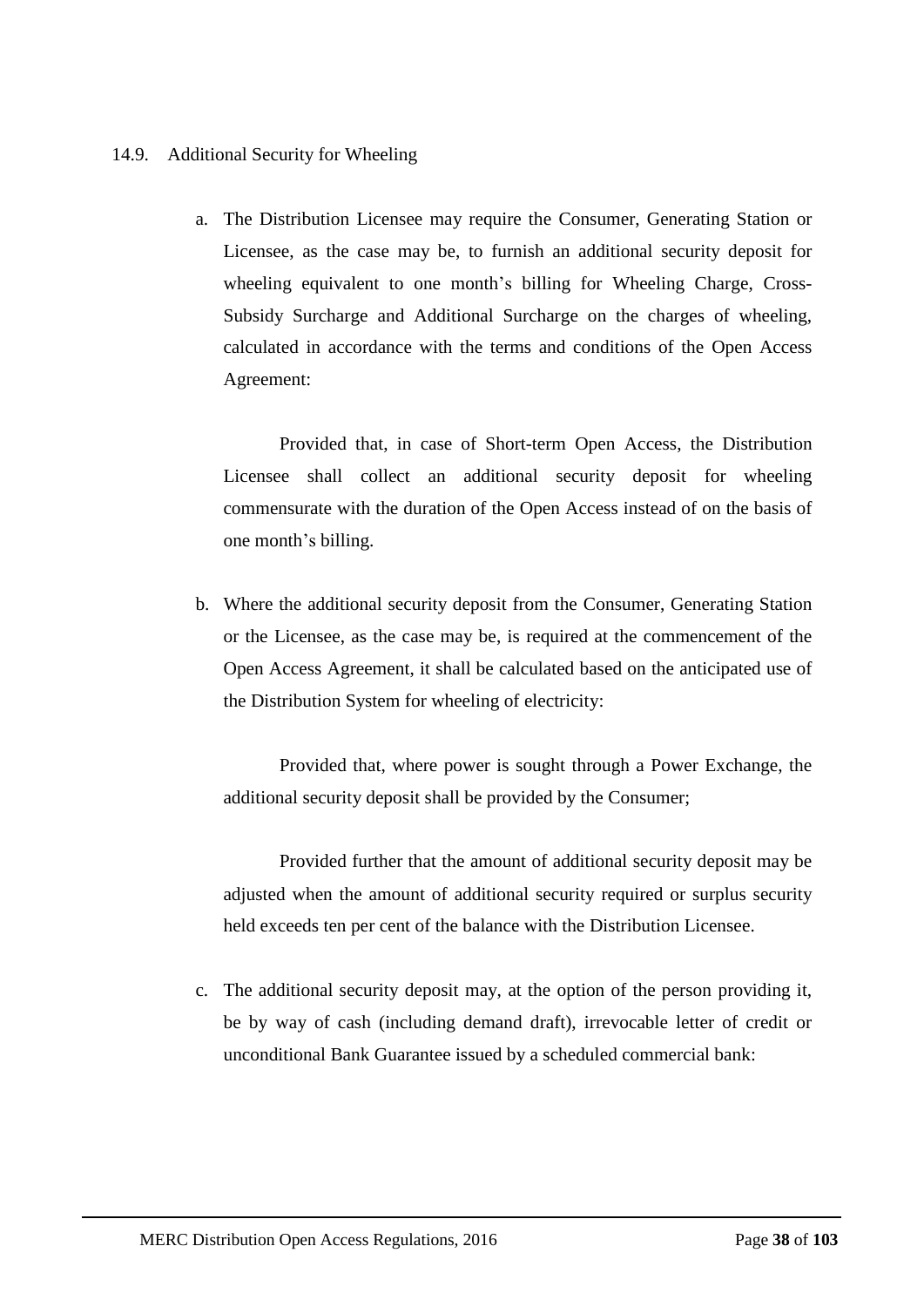Provided that, where the additional security deposit is in the form of cash, it shall earn interest at a rate equivalent to the Bank Rate of the Reserve Bank of India;

Provided further that the security shall be deposited within fifteen days from the receipt of notice from the Distribution Licensee.

# **15. Compliance with State Grid Code**

Notwithstanding any other consequence to which it may be liable, failure of the Consumer or Supplier to comply with the provisions of the State Grid Code may render the Connection Agreement liable to revocation.

# **Part E: SCHEDULING, METERING, REVISION AND LOSSES**

# **16. Scheduling**

- 16.1. The scheduling of Inter-State Open Access transactions shall be in accordance with the provisions of the Indian Electricity Grid Code.
- 16.2. Intra-State Open Access transactions in respect of Full Open Access Consumers connected to Distribution System and all Generating Stations connected to Transmission System shall be scheduled by MSLDC in accordance with the provisions of the State Grid Code:

Provided that the Open Access Consumer, Generating Station or Licensee, as the case may be, shall also intimate its Day-Ahead schedule to the Distribution Licensee by 10:00 hours of the preceding day, for incorporation in the Distribution Licensee's schedule to be provided to the MSLDC;

Provided further that a Partial Open Access Consumer of a Distribution Licensee and Generating Stations connected to the Distribution System shall submit the schedule to such Distribution Licensee.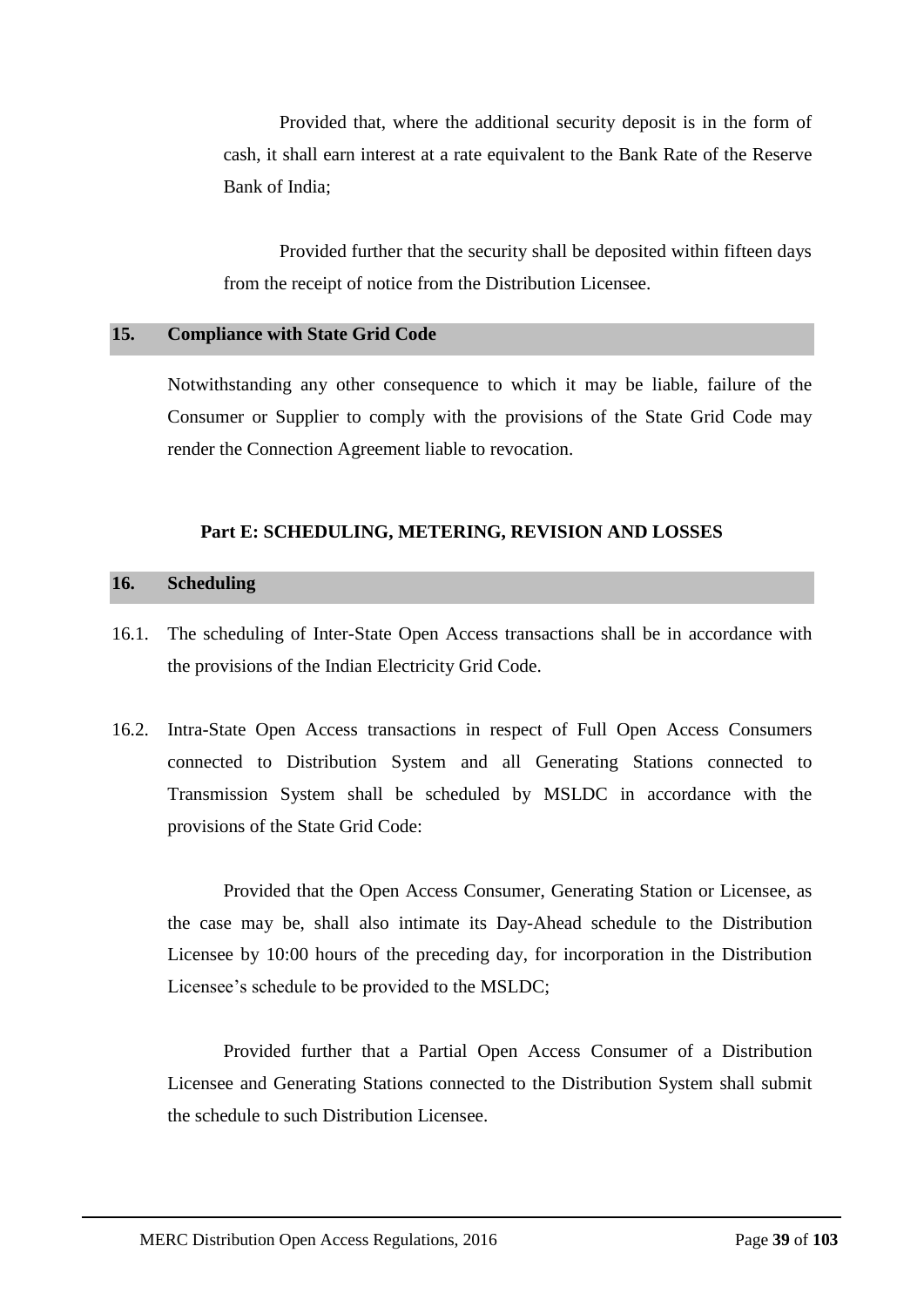16.3. Renewable Energy generating plants identified as 'non-firm power' under the Commission's Regulations governing Renewable Energy Tariff shall be exempted from scheduling till such time as the Commission stipulates or specifies otherwise.

# **17. Metering and Communication**

17.1. All Open Access Consumers and Generating Stations shall install Special Energy Meters ('SEM's):

Provided that any existing or prospective Consumer who has not sought Open Access but desiring it shall have the option to install such SEM at his premises.

- 17.2. Such Consumers or Generating Stations may procure the required SEM from any supplier in accordance with the standards and specifications stipulated in the Regulations of the Central Electricity Authority governing the installation and operation of meters.
- 17.3. The Consumer or Generating Station may also procure the required SEM from the Distribution Licensee;

Provided that, upon receipt of such request, the Distribution Licensee shall communicate the lead time for its procurement of such SEM in case it is not available with it so as to enable the Consumer or Generating Station to finalise its option for purchase:

Provided further that, if the Consumer or Generating Station chooses to purchase the SEM from it, the Distribution Licensee may require the payment of an advance not exceeding its price.

17.4. The Distribution Licensee shall test and install such SEM within sixty days from the receipt of a request from the Consumer or Generating Station, as the case may be.

.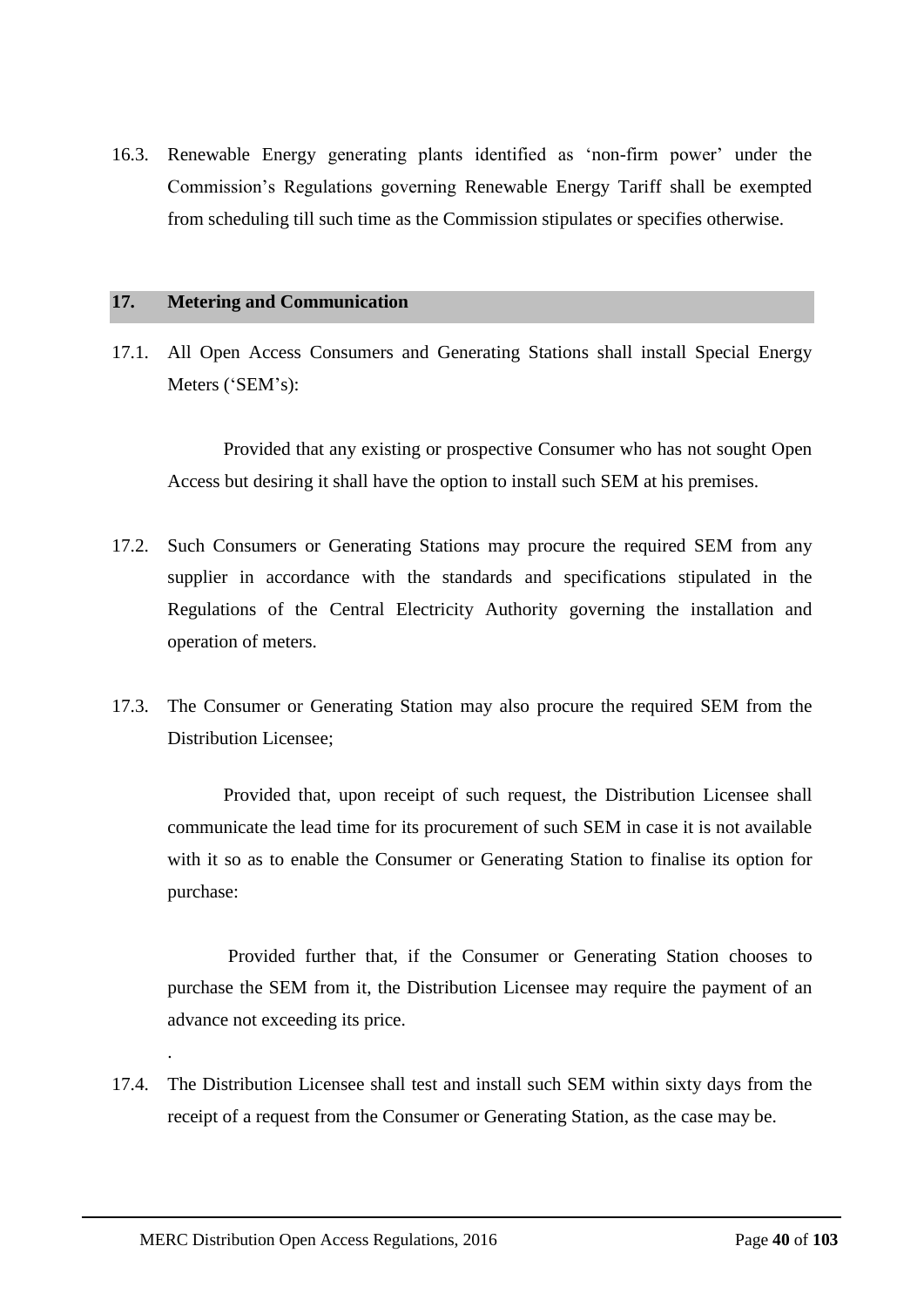17.5. The Distribution Licensee shall be responsible for reading the SEM at least once in every month:

Provided that the authorized representative of the Consumer, Generating Station or Licensee, as the case may be, shall be entitled to be present at the time of meter reading.

- 17.6. The SEM along with associated equipment shall be available for inspection by the Distribution Licensee at any time.
- 17.7. The metering points for provision of Open Access for the Consumer, Generating Station or Licensee, as the case may be, shall comply with the provisions of the State Grid Code.
- 17.8. All Full Open Access Consumers and Generating Stations connected to the Transmission System shall install, at their cost, Remote Terminal Units (RTU)-DC within six months from the notification of these Regulations, in accordance with specifications provided by the STU; and the MSLDC shall verify their installation for real-time monitoring:

Provided that the installed RTU-DCs shall be available for inspection by the Distribution Licensee or the MSLDC at any time:

Provided further that such Full Open Access Consumers and Generating Stations connected to Transmission Systems shall provide for or bear the cost of communication arrangements, the technical specifications of which shall be stipulated by the Distribution Licensee and/or MSLDC, for the purpose of real-time communication.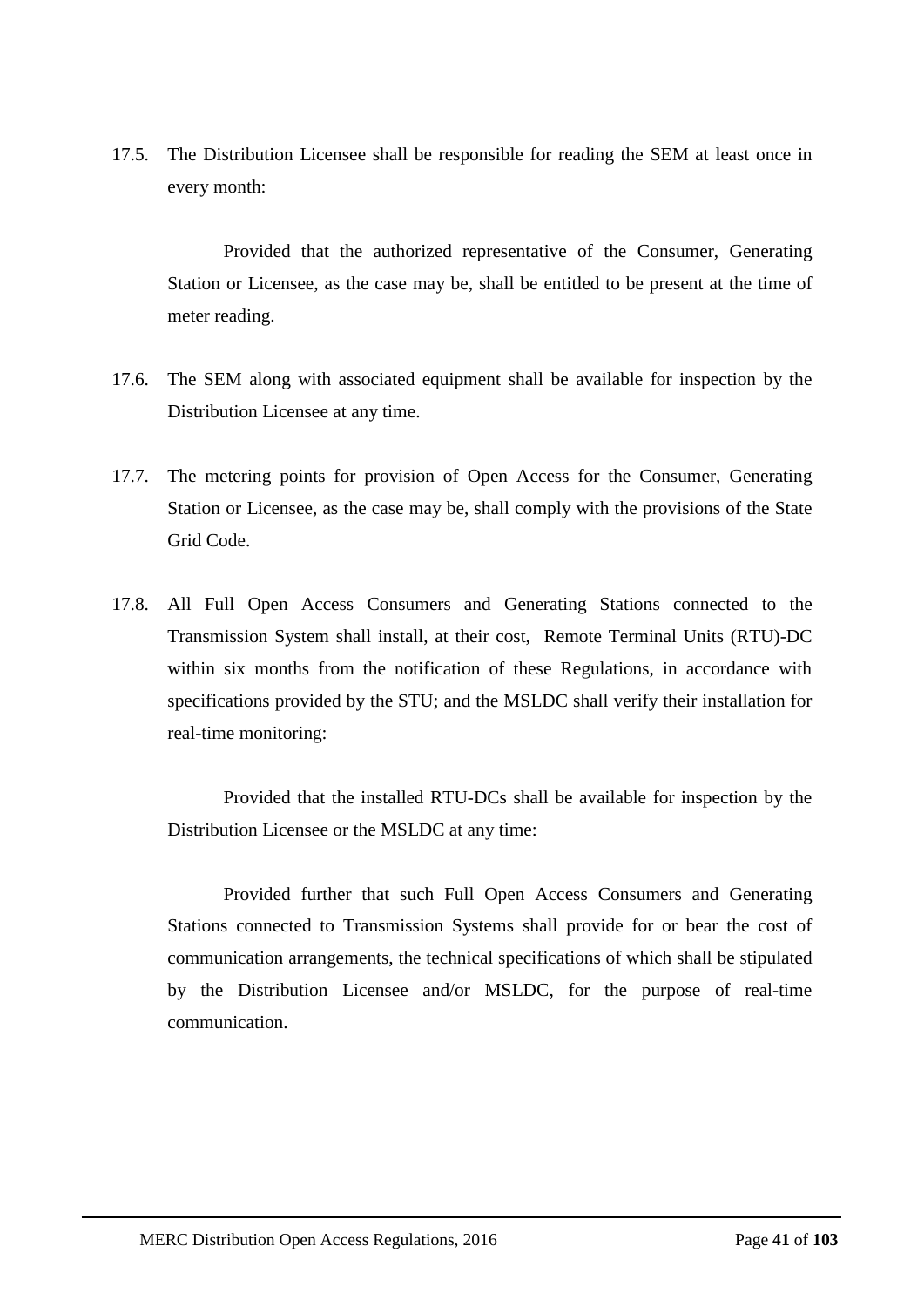- 17.9. The Distribution Licensee to whom the Consumer or Generating Station is connected shall be responsible for providing the energy meter data to the MSLDC for the purpose of energy accounting.
- 17.10. If the Distribution Licensee establishes a distribution control centre similar to MSLDC, it may install communication and metering infrastructure at its own cost.

# **18. Energy Losses**

## 18.1. **Transmission losses:**

18.1.1. Inter-State transmission losses:

The treatment of Inter-State transmission losses shall be as specified in the relevant Regulations of the Central Commission governing Open Access;

18.1.2. Intra-State transmission losses:

The buyer of electricity shall bear the approved Intra-State transmission losses as may be determined by the Commission from time to time:

Provided that the energy settlement shall be based on the normative loss in the Intra-State Transmission System.

# 18.2. **Distribution System losses:**

The buyer of electricity shall bear the approved wheeling losses of the Distribution System and not any part of the commercial losses as may be determined by the Commission from time to time.

# **Part F: IMBALANCE AND REACTIVE ENERGY CHARGES**

# **19. Imbalance Charge**

19.1. *Scheduling of transactions:* Scheduling of transactions pursuant to grant of Open Access shall be undertaken on Day-Ahead basis in accordance with the Indian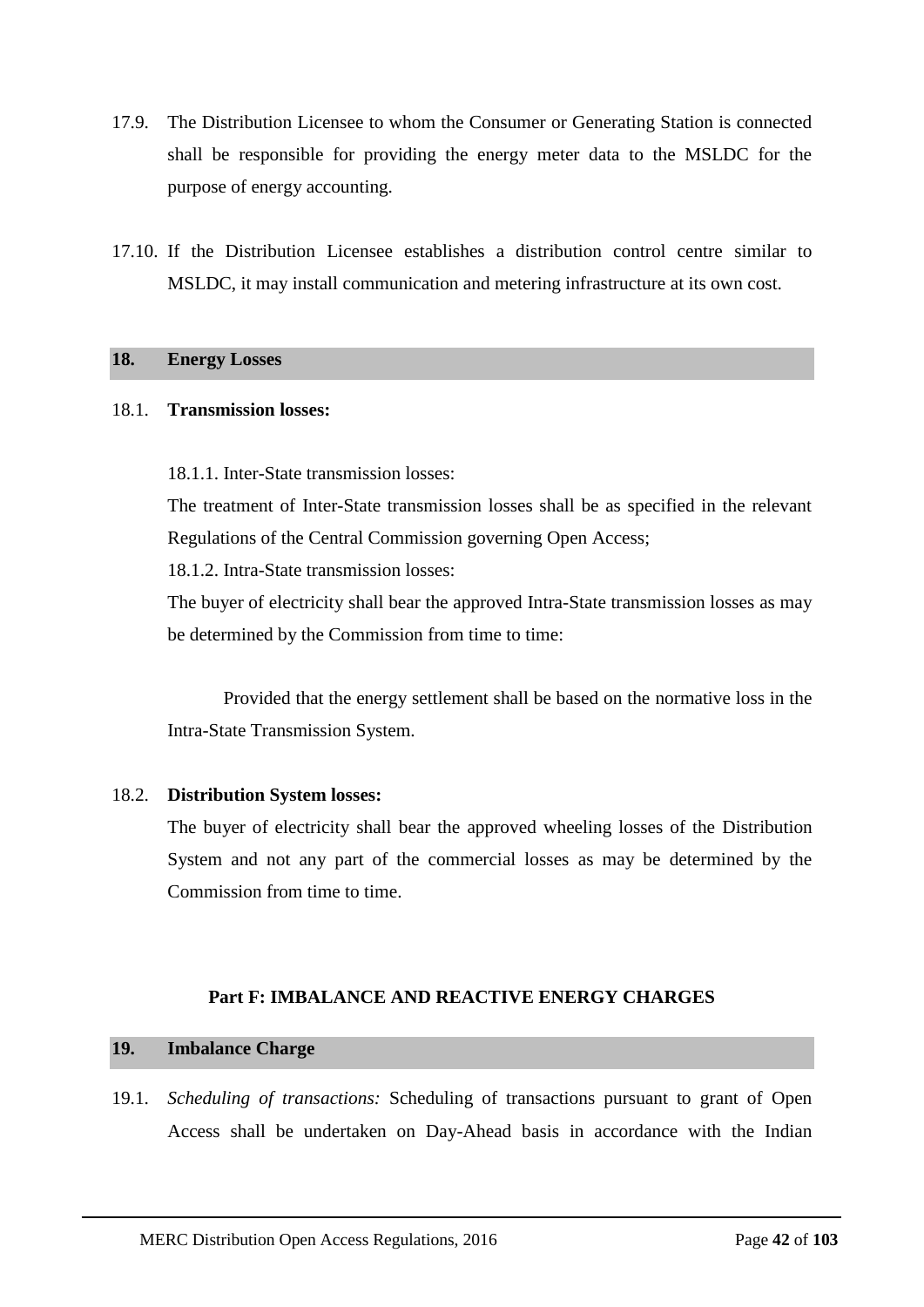Electricity Grid Code in the case of Inter-State transactions, and in accordance with the State Grid Code or relevant Orders of the Commission in the case of Intra-State transactions:

Provided that, instead of the provisions of Regulation 19, the provisions regarding energy balancing and settlement contained in the Final Balancing and Settlement Mechanism or other such mechanism as may be stipulated by the Commission shall be applicable in the case of Open Access Consumers, Generating Stations and Licensees who are participants of the State Pool.

19.2. *Settlement of Energy at Drawal Point in respect of Open Access Consumer, or Trading Licensee on behalf of Open Access Consumer:* Deviations between the Contract Demand and the actual drawal in respect of an Open Access consumer shall be settled as follows:

# 19.2.1. Over-drawal:

Over-drawal by an Open Access Consumer shall be settled at the higher of the following:

- (i) the System Marginal Price ('SMP') plus other incidental charges (Net Unscheduled Interchange ('UI') charges, additional UI charges) or any other intra-State Availability-based Tariff ('ABT') settlement charges as identified under the mechanism operating in Maharashtra from time to time or,
- (ii) the Energy charge or Variable Charge of Temporary Tariff category, whichever is applicable, as determined by the Commission in respect of the Distribution Licensee:

Provided that the Consumer shall also be liable to payment of penalty for exceeding Contract Demand as provided in the Commission's Orders determining the retail tariff applicable to such Consumer.

# 19.2.2. Under-drawal: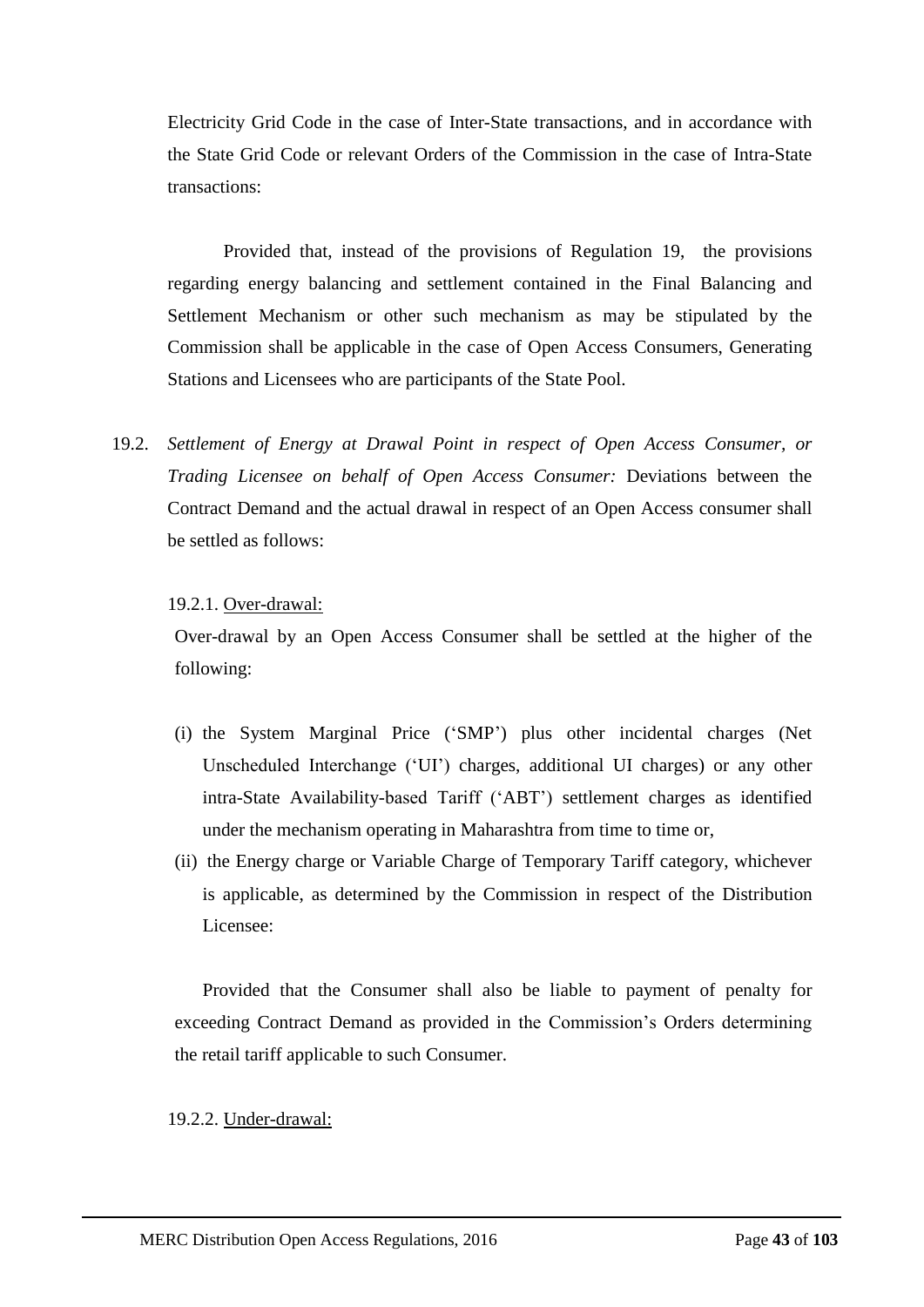In the event of under-drawal, the Open Access Consumer shall not be paid any charges by the Distribution Licensee:

Provided that penal charges, if any, applicable under the Inter-State Deviation Settlement Mechanism shall be recovered by the Distribution Licensee from the Open Access Consumer on a pro-rata basis.

<span id="page-43-1"></span>*19.3. Settlement of deviations from schedule:* Deviations between the schedule and the actual injection in respect of Open Access taken by a Generating Company, or a Trading Licensee on behalf of a Generating Company, shall be settled as follows*:*

# 19.3.1. Over-injection

- a) In case injection exceeding that scheduled by the Generating Company results in benefit to the grid, such over injection shall be settled either at the UI charge applicable under the Inter-state ABT mechanism, or the SMP plus other incidental charges (Net UI charges, additional UI charges) or any other intra-State ABT settlement charges under the mechanism operating in Maharashtra, or at the weighted average cost of long-term power purchase sources including meeting Renewable Purchase Obligation, excluding liquid fuel-based generation, of the Distribution Licensee, whichever is lower.
- b) If such over-injection is detrimental to the grid, the Open Access Generating Company shall pay to the State Pool either the UI charge applicable under the Inter-state ABT mechanism or the SMP plus other Incidental charges (Net UI charges, additional UI charges), or any other intra-State ABT settlement charges under the mechanism operating in Maharashtra, whichever is higher:

Provided that the Distribution Licensee shall levy and collect such charge from the Open Access Generating Company and credit it to the State Pool account stipulated under the intra-State ABT mechanism.

#### <span id="page-43-0"></span>19.3.2. Under-injection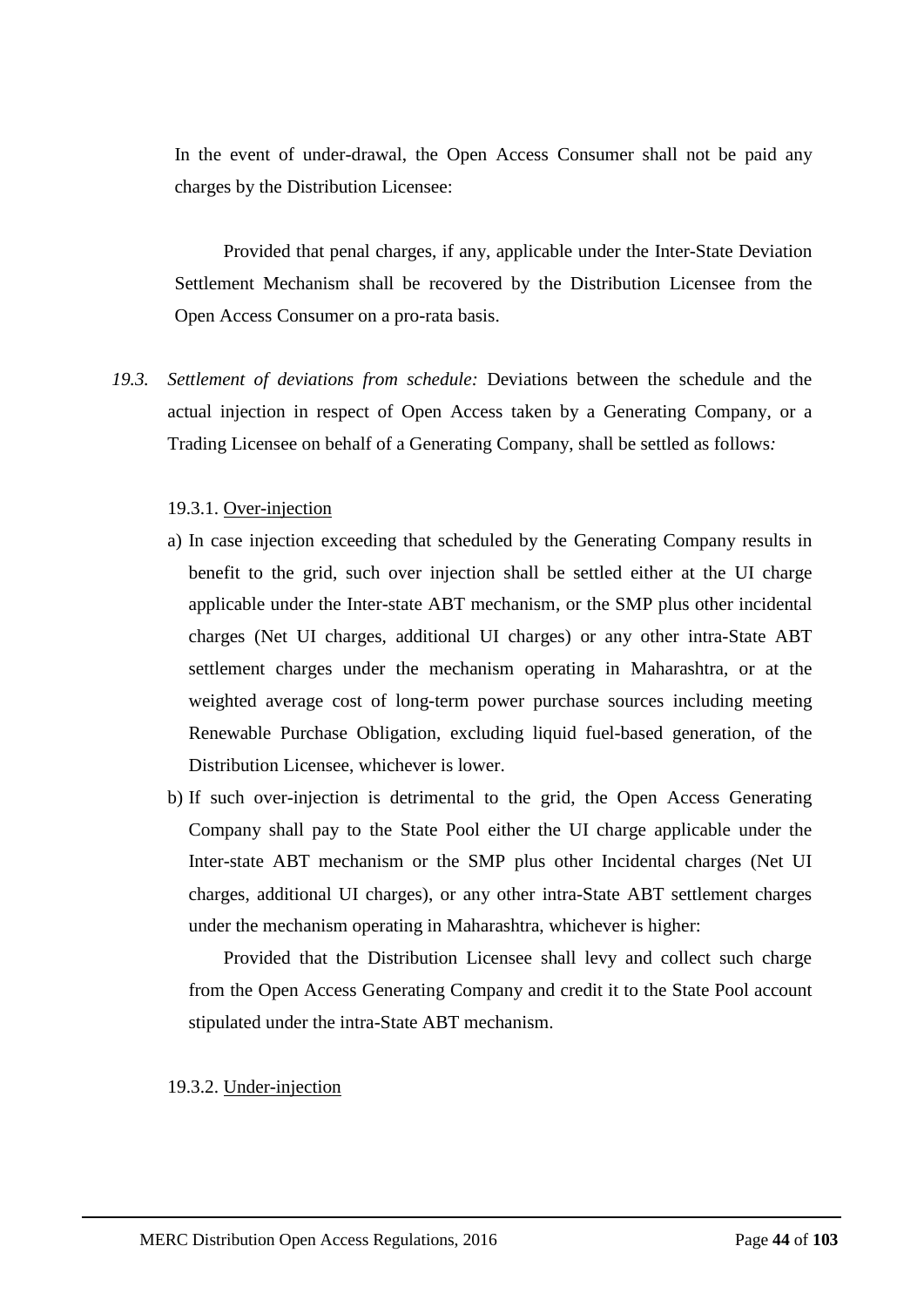Any injection below that schedule by the Open Access Generating Company shall be met from the grid and will be paid for by that entity to the Distribution Licensee at the UI charge applicable under the Inter-state ABT mechanism or the SMP plus other Incidental charges (Net UI charges, additional UI charges) or any other intra-State ABT settlement charges stipulated under the mechanism operating in Maharashtra, whichever is higher; and also any congestion charge stipulated by RLDC and/or MSLDC as payable to the Distribution Licensee to fulfil the obligations of the Open Access Generating Station:

Provided that the distribution loss shall not be loaded on any Generating Station if it is connected directly to the intra-State Transmission System;

Provided further that, if the under-injection persists for a continuous period of two days, the MSLDC shall give notice to the Generating Station to revise its schedule;

Provided also that, if the Generating Station fails to inject according to the Open Access schedule and does not immediately revise its schedule, it shall be liable to a penalty equivalent to two times the SMP plus other incidental charges (Net UI charges, additional UI charges) or any other intra-State ABT settlement charges stipulated under the intra-State ABT mechanism operating in Maharashtra; notwithstanding which it shall be liable to pay the Open Access charges for the full reserved capacity for the entire period.

- <span id="page-44-0"></span>19.3.3. In the event that a Generating Station in Maharashtra is declared as a State Pool Participant in the Intra-state ABT regime, the following would be applicable:
	- a) Any generation up to 105% of the declared capacity in any time block of 15 minutes and averaging up to 101% of the declared capacity over a day shall not be construed as gaming, and the Generating Station shall be entitled to UI charges identified as the SMP plus other incidental charges (Net UI charges, additional UI charges) or any other intra-State ABT settlement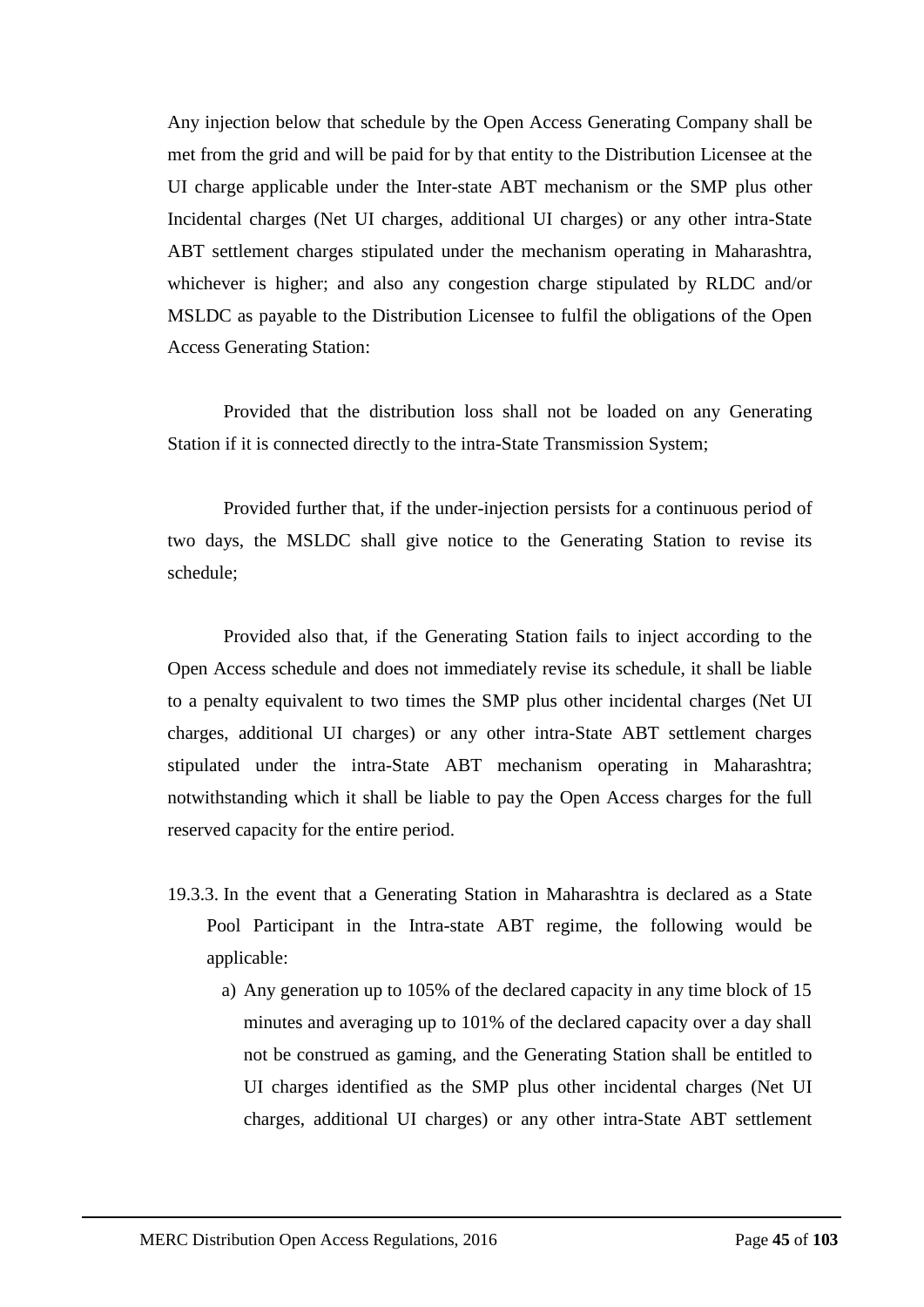charges stipulated under the intra-State ABT mechanism operating in Maharashtra or the lowest variable cost of generation, whichever is lower, for such excess generation above the declared capacity of Scheduled Generation;

b) The MSLDC shall investigate any generation beyond the prescribed limits; if gaming is found by MSLDC, the corresponding UI charges due to the Generating Station on account of such extra generation shall be reduced to zero and the amount shall be adjusted in the UI account of Beneficiaries in the ratio of their capacity share in the Generating Station:

Provided that this condition may be modified by the Commission by specific or general Order.

- 19.3.4. Where the Generating Station is connected to the Distribution System of a Distribution Licensee, the instruction to revise the schedule and power to investigate under Regulations [19.3.2](#page-43-0) and [19.3.3](#page-44-0) shall be with the Distribution Licensee to whom the Generating Station is connected.
- 19.4. The concerned constituents (including Licensees, Open Access Consumers or Generating Stations) shall pay the imbalance charges within seven days of the issue of the bill into a State Imbalance Pool account, operated by the MSLDC.
- 19.5. The person who has to receive the money on account of imbalance charges would be paid from the State Imbalance Pool account, within three working days.
- 19.6. If payment of imbalance charge is delayed by more than two days, i.e., beyond twelve days from the issue of the statement, the defaulting party shall be liable to pay simple interest @ 0.05% for each day of the delay.

Persistent payment defaults, if any, shall be reported by the Distribution Licensee to the Commission.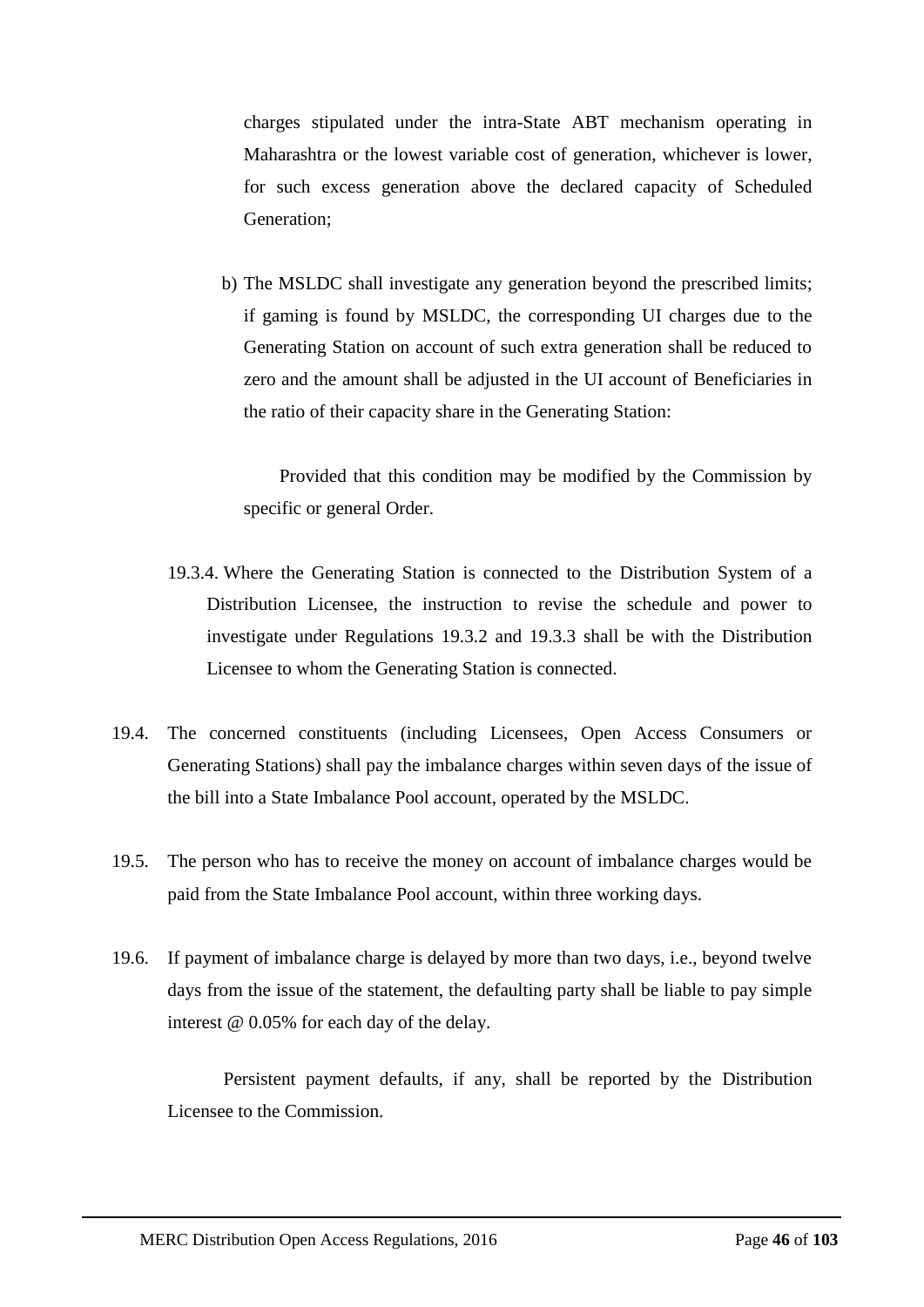# <span id="page-46-0"></span>**20. Banking of Renewable Energy generation**

- 20.1. Regulation [19.3](#page-43-1) shall not be applicable in case an Open Access Consumer obtains supply from a Renewable Energy Generating Station identified as 'non-firm power' by the Commission in its Regulations governing the Tariff for Renewable Energy.
- 20.2. The surplus energy from a 'non-firm' Renewable Energy Generating Station after setoff shall be banked with the Distribution Licensee.
- 20.3. The banking year shall be the financial year from April to March.
- 20.4. Banking of energy shall be permitted during all twelve months of the year:

Provided that the credit for banked energy shall not be permitted during the months of April, May, October and November, and the credit for energy banked in other months shall be as per the energy injected in the respective Time of Day ('TOD') slots determined by the Commission in its Orders determining the Tariffs of the Distribution Licensees;

Provided further that the energy banked during peak TOD slots may also be drawn during off-peak TOD slots, but the energy banked during off-peak TOD slots may not be drawn during peak TOD slots.

# *Illustration: Energy banked during:*

- *Night off-peak TOD slot (2200 hrs – 0600 hrs) may only be drawn in the same TOD slot*
- *Off-peak TOD slot (0600 hrs – 0900 hrs & 1200 hrs – 1800 hrs) may be drawn in the same TOD slot and also during Night off-peak TOD slot (However, the energy banked during night off peak and off peak shall not be drawn during morning peak and evening peak)*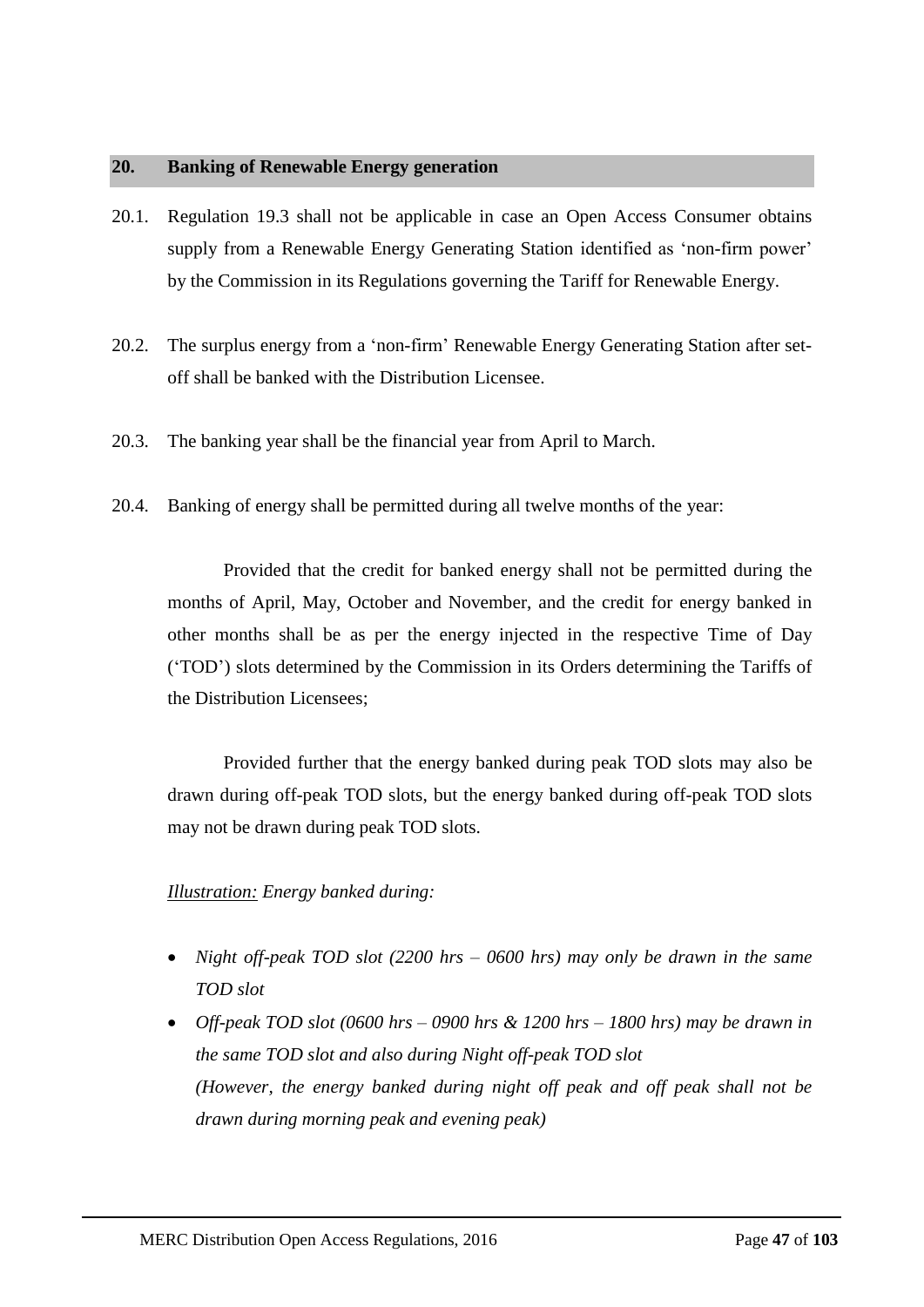- *Morning peak TOD slot (0900 hrs – 1200 hrs) may be drawn in the same TOD slot and also during Off-peak and Night off-peak TOD slots*
- *Evening peak TOD slot (1800 hrs – 2200 hrs) may be drawn in the same TOD slot and also during Off-peak and Night off-peak TOD slots*
- 20.5. Banking charges shall be adjusted in kind @ 2% of the energy banked.
- 20.6. The unutilised banked energy at the end of the financial year, limited to 10% of the actual total generation by such Renewable Energy generator in such financial year, shall be considered as deemed purchase by the Distribution Licensee at its Pooled Cost of Power Purchase for that year:

Provided that such deemed purchase shall not be counted towards the Renewable Purchase Obligation of the Distribution Licensee, and the Generating Station would be entitled to Renewable Energy Certificates to that extent.

# **21. Reactive Energy Charge**

- 21.1. The methodology for payment for the reactive energy charges by an Open Access Consumer, Generating Station or Licensee with load of 5 MW or more shall be in accordance with the State Grid Code and the Regulations of the Commission governing Multi-Year Tariff or relevant orders of the Commission.
- 21.2. The reactive energy charges in respect of Open Access Consumers with load less than 5 MW shall be calculated on Power Factor basis as may be specified in relevant orders of the Commission.
- 21.3. The reactive energy charges in respect of Renewable Energy Generating Stations shall be in accordance with the charges approved by the Commission in its relevant Tariff Orders.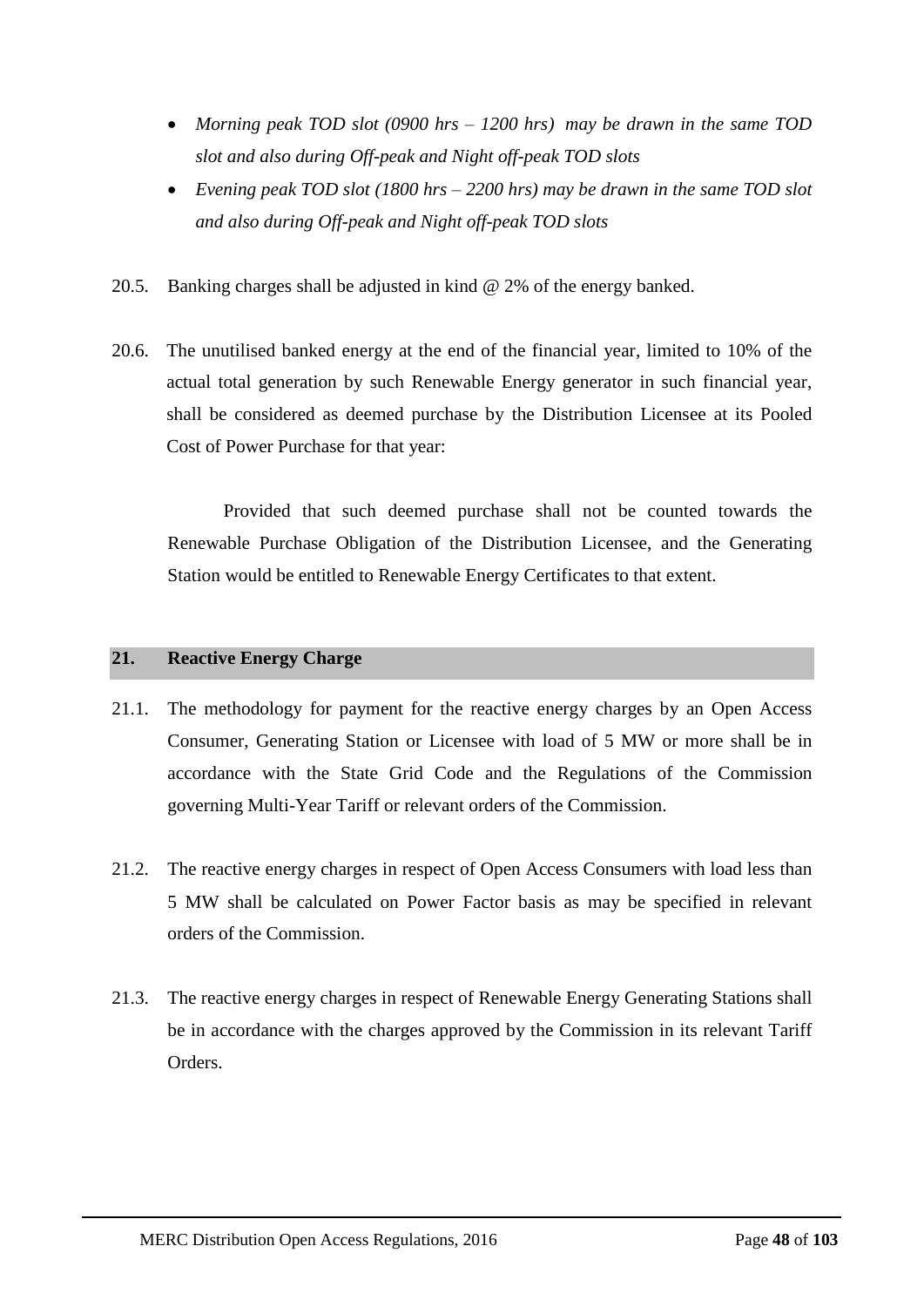# **Part G: COMMERCIAL MATTERS**

## **22. Billing, Collection and Disbursement**

The charges payable under these Regulations shall be billed in accordance with the following procedure:

# 22.1. **Inter-State transactions**

- *(a) Short-term Open Access*
	- (i) Collection and disbursement of transmission charges for use of Central Transmission Utility ('CTU') and STU systems, and operating charges payable to RLDCs and SLDCs for Short-term Open Access shall be made by the nodal RLDC in accordance with the procedure specified by the Central Commission.
	- (ii) The Short-term Open Access Consumer, Generating Station or Licensee, as the case may be, connected to the Distribution System of a Distribution Licensee shall pay charges to such Distribution Licensee in accordance with Regulation [14.1.](#page-32-0)
- *(b) Long-term and Medium-term Open Access*
	- (i) Billing, collection and disbursement of charges payable to the RLDC shall be in accordance with the procedure specified by the Central Commission.
	- (ii) Bills towards the charges payable to MSLDC shall be raised by the MSLDC directly on the Open Access Consumer, Generating Station or Licensee, as the case may be, connected to the STU or to the Distribution System of the Distribution Licensee, before the  $3<sup>rd</sup>$  working day of the succeeding calendar month.
	- (iii) The Distribution Licensee shall raise the bill on the Open Access Consumer, Generating Station or Licensee, as the case may be, connected to it in accordance with Regulation [14.3](#page-33-0) on receipt of the bill from MSLDC.
	- (iv) The Open Access Consumer, Generating Station or Licensee, as the case may be, connected to the Distribution System shall pay the charges in accordance with Regulation [14.1;](#page-32-0) upon receipt of such payment, the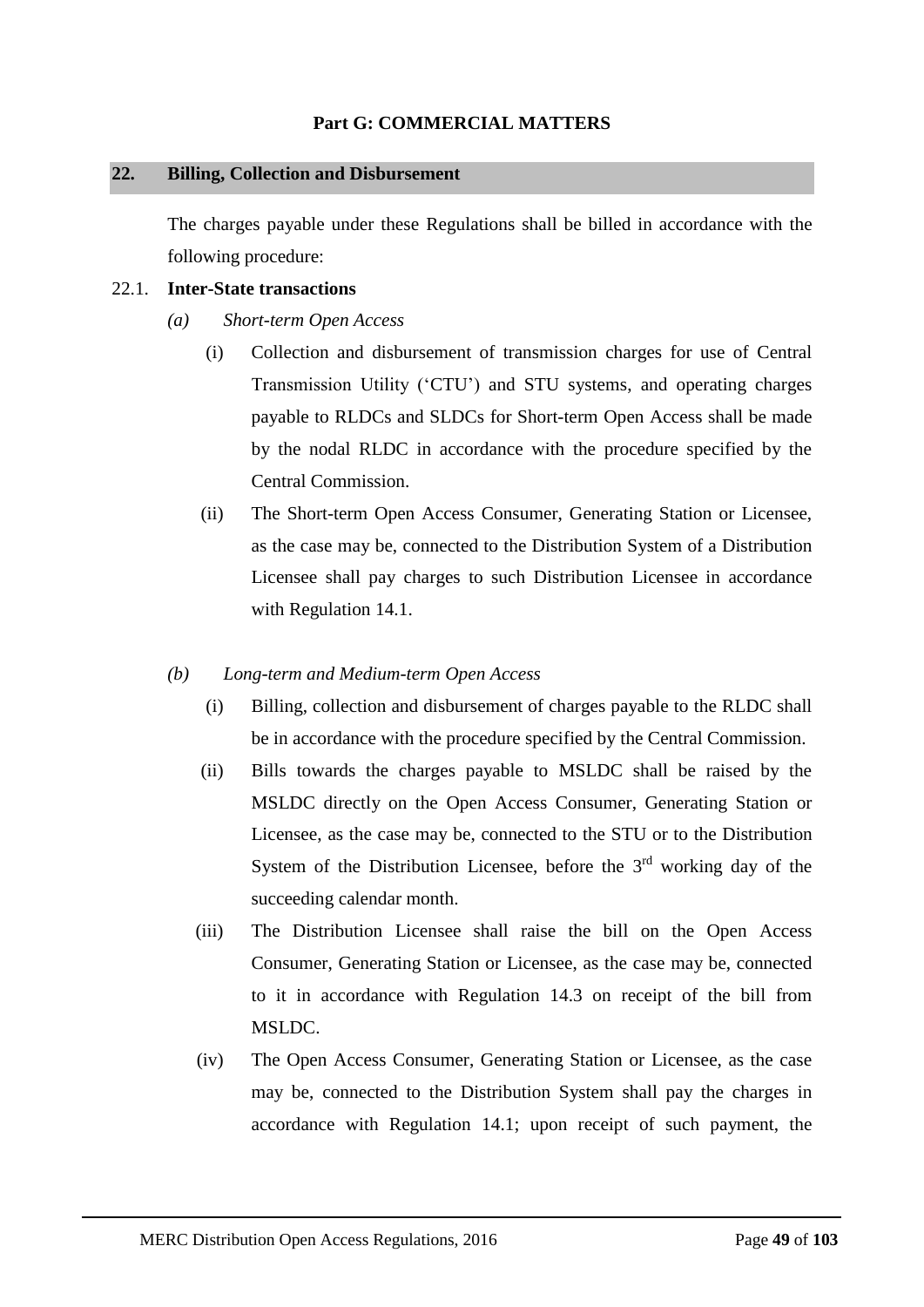Distribution Licensee shall disburse the amounts payable to the STU or MSLDC monthly.

(v) The Open Access Consumer, Generating Station or Licensee, as the case may be, connected to the STU shall pay the bills in accordance with Regulation [14.1.](#page-32-0)

# 22.2. **Intra-State transactions**

*(a) Short-term Open Access*

The Short-term Open Access Consumer, Generating Station or Licensee, as the case may be, connected to the Distribution System of a Distribution Licensee shall pay the charges specified in Regulation [14.1](#page-32-0) to the Distribution Licensee in advance, within three days from the approval of Short-term Open Access or before commencement of the transaction, whichever is earlier.

*(b) Long-term and Medium-Term Open Access*

The MSLDC shall communicate to the Distribution Licensee the details of charges due to it by the  $3<sup>rd</sup>$  day of the succeeding calendar month. The Distribution Licensee shall separately indicate these charges and raise the bill on the Open Access Consumer, Generating Station or Licensee, as the case may be, along with the charges receivable by it, if any, before the  $5<sup>th</sup>$  day of the month, which shall pay the charges in accordance with Regulation [14.1.](#page-32-0) Upon receipt of payment, the Distribution Licensee shall disburse the charges payable to MSLDC monthly.

# **23. Late Payment Surcharge**

In case the payment of any bill for charges payable under these Regulations is delayed by an Open Access Consumer, Generating Station or Licensee beyond the due date, and without prejudice to any other liability under the Act or other Regulations, a late payment surcharge as per the Regulations of the Commission governing Multi-year Tariff shall be payable.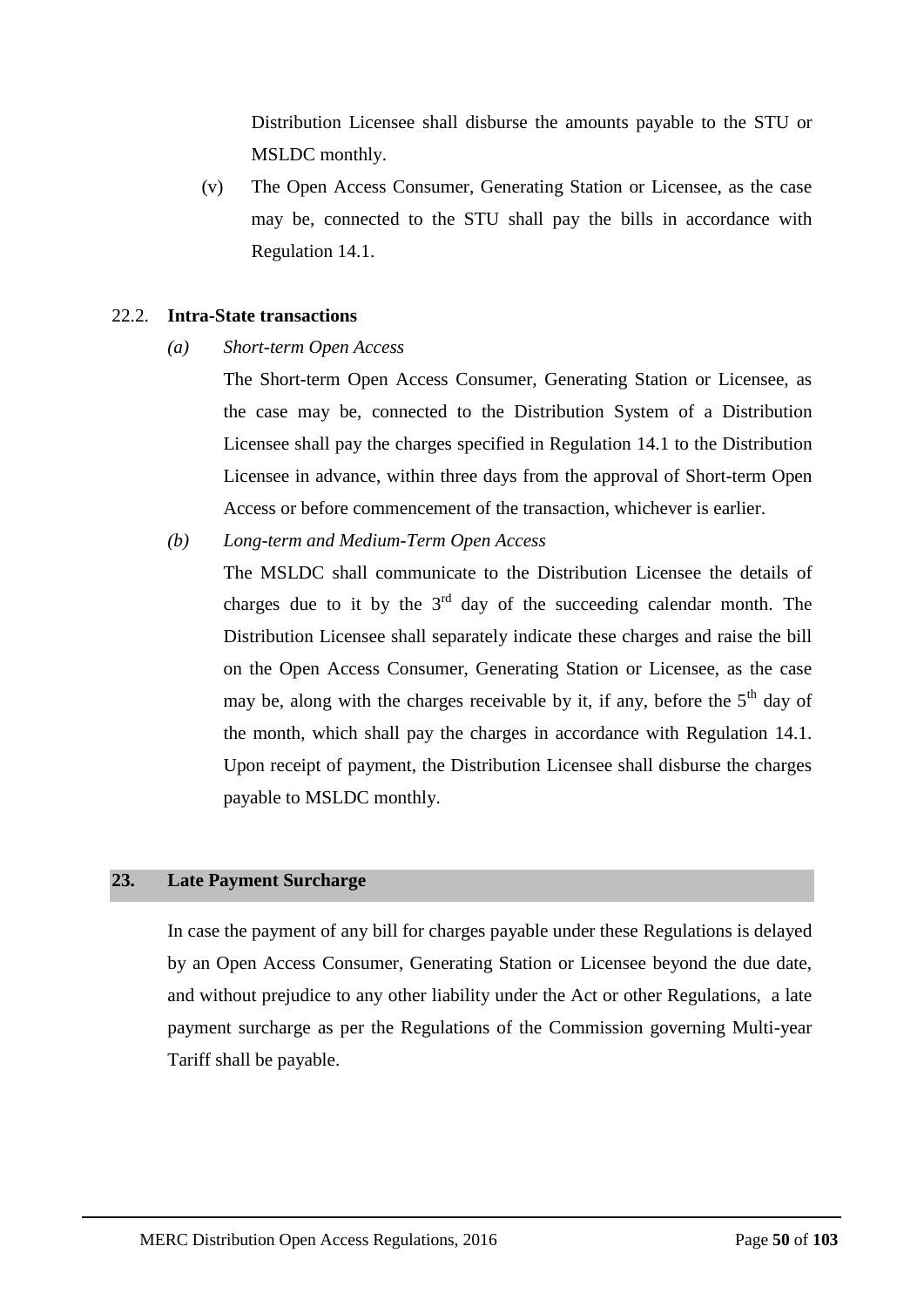## **24. Default in Payment**

- 24.1. In the event of default in payment of any charge or sum of money payable under these Regulations, the Distribution Licensee may discontinue Open Access after giving the Consumer, Generating Station or Licensee, as the case may be, notice of fifteen days, without prejudice to its right to recover such charges in accordance with the provisions of the Act.
- 24.2. In the event of default in payment of charges due to it, the MSLDC may refuse to schedule power to the defaulting Open Access Consumer, Generating Station or Licensee, as the case may be, and direct the Distribution Licensee to disconnect such entity from the grid.

# **25. Payment Security Mechanism**

The Applicant for Long-term or Medium-term Open Access shall open an irrevocable revolving Letter of Credit in favour of the Nodal Agency to the extent of the estimated amount of the various charges payable for a period of two months.

# <span id="page-50-0"></span>**26. Change in points of Injection and Drawal**

26.1. An existing Long-term or Medium Term Open Access Consumer, Generating Station or Licensee, as the case may be, shall have the option to change the point of injection and/or point of drawal twice in a year, subject to the results of system impact studies to be carried out by the concerned Distribution Licensee at the request of the Applicant:

Provided that any expense on a system impact study or additional expense required to be incurred by the Distribution Licensee on account of such change shall be borne by the Applicant;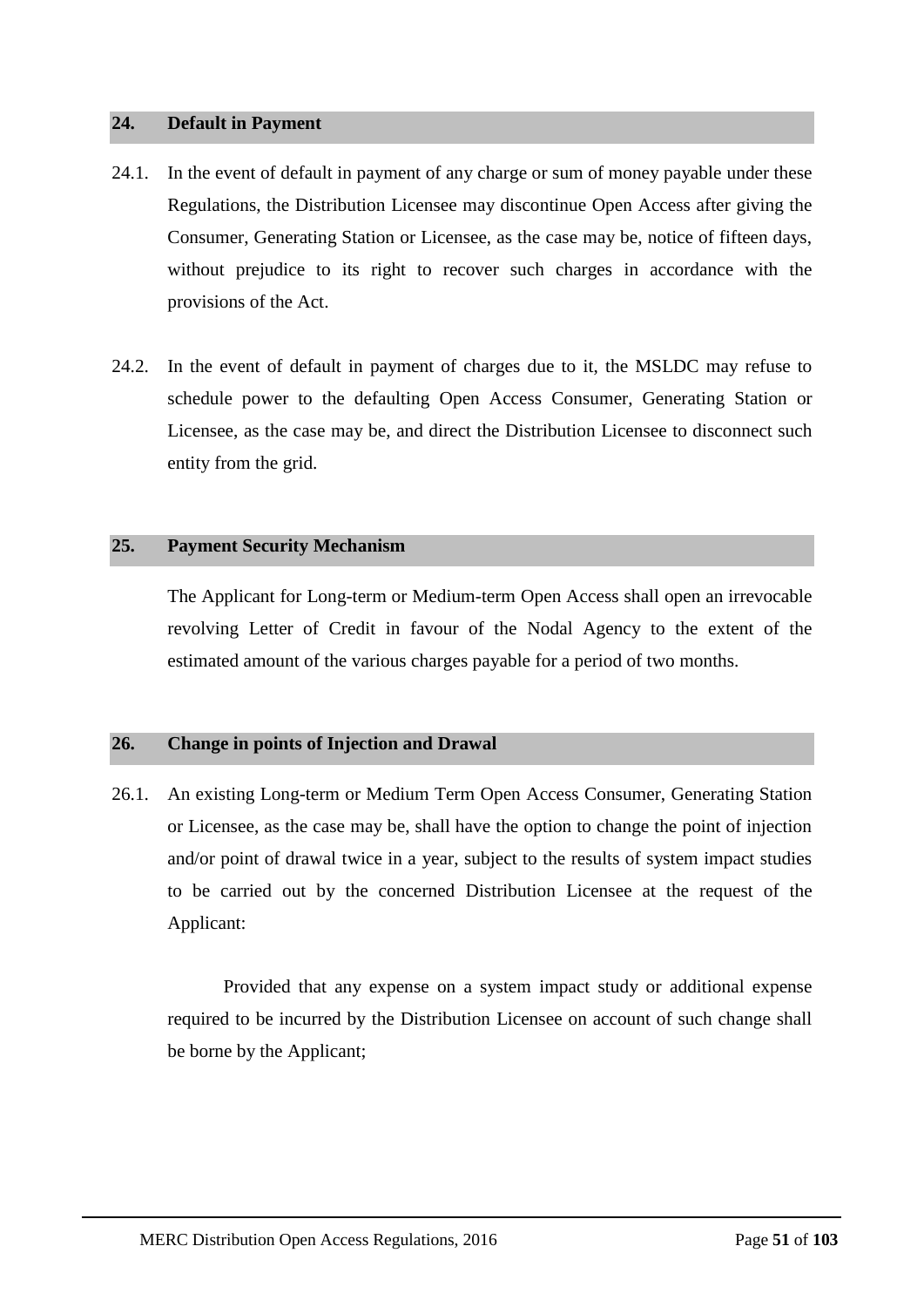Provided further that a Medium-term Open Access Consumer, Generating Station or Licensee shall be eligible for such change only if it is availing of Open Access exceeding one year.

26.2. The Distribution Licensee may allow a Short-term Open Access Consumer to change the point of injection in the event of any contingency arising from outage of generation or its associated network, provided it is technically feasible:

Provided that any additional expense required to be incurred by the Distribution Licensee on account of such change shall be borne by the Consumer.

26.3. In case of Long-term and Medium-term Open Access, the application for change in point of injection and/or drawal shall be made to the Distribution Licensee at least thirty days in advance:

Provided that a second change may be permitted only six months after the first change becoming effective.

# **Part H: INFORMATION SYSTEM**

# **27. Information System**

- 27.1. Every Distribution Licensee shall provide the following information on its internet web-site (in downloadable format) within 3 months of the notification of these Regulations, and update it regularly:
	- (a) The form of application, the procedure and manner of making the application, and the fee required;
	- (b) The form of the Open Access Agreement;
	- (c) The form of the Connection Agreement;
	- (d) The applicable Wheeling Charge and Cross-Subsidy Surcharge;
	- (e) Details of current Open Access Consumers, Generating Stations and Licensees, indicating:
		- (i) Name;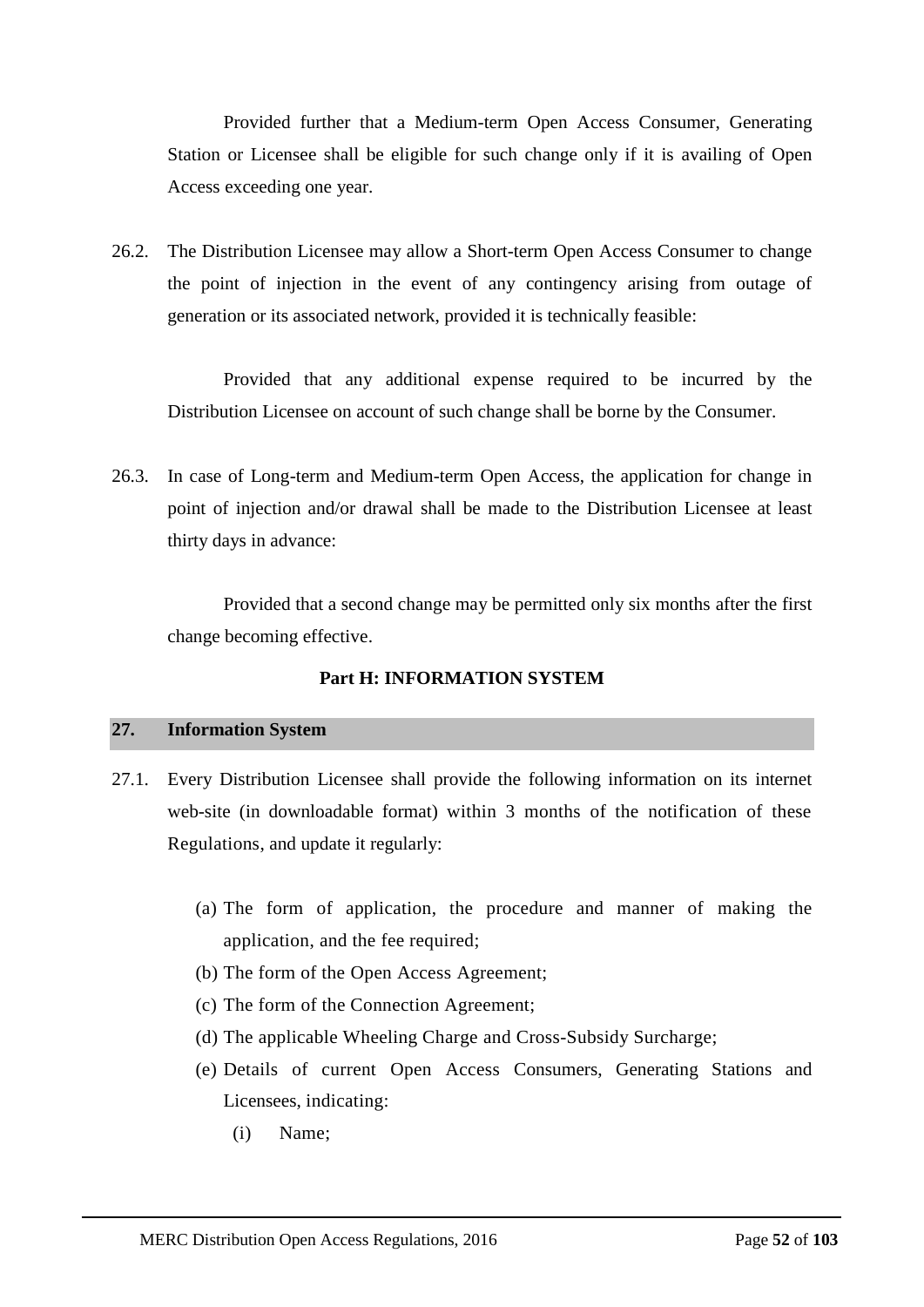- (ii) Period of Open Access granted (dates of commencement and termination);
- (iii) Extent of Open Access approved;
- (f) List of Open Access Applications,, with date of receipt, date of application admitted, action taken and status;
- (g) Details of rejected Open Access Applications, with reasons.

# **Part I: MISCELLANEOUS**

## **28. Obligations of Transmission Licensee**

Where the Consumer, Generating Station or Licensee, as the case may be, having been granted Open Access under these Regulations, obtains supply of electricity from a connection to the Intra-State Transmission System of a Transmission Licensee and the Distribution System of the Distribution Licensee is not used for such supply, the provisions of the Commission's Regulations governing Transmission Open Access shall be applicable:

Provided that Cross-Subsidy Surcharge and Additional Surcharge as may be applicable shall be payable if the Open Access Consumer is located within the area of supply of the Distribution Licensee.

# **29. Curtailment Priority**

Subject to the provisions of the State Grid Code, if it becomes necessary to curtail the Open Access of the Consumer, Generating Station or Licensee in the event of technical constraints in the operation of the State grid, the MSLDC or the Distribution Licensee shall curtail the Open Access in the following order:

| <b>Curtailment order</b> | <b>Type of Transaction</b>                          |
|--------------------------|-----------------------------------------------------|
| First                    | <b>Short-term Open Access</b>                       |
| Second                   | Medium-term Open Access                             |
| Third                    | Long-term Open Access                               |
| Last                     | Short-term, Medium-term or Long-term Open-Access of |
|                          | Distribution Licensee, in this order.               |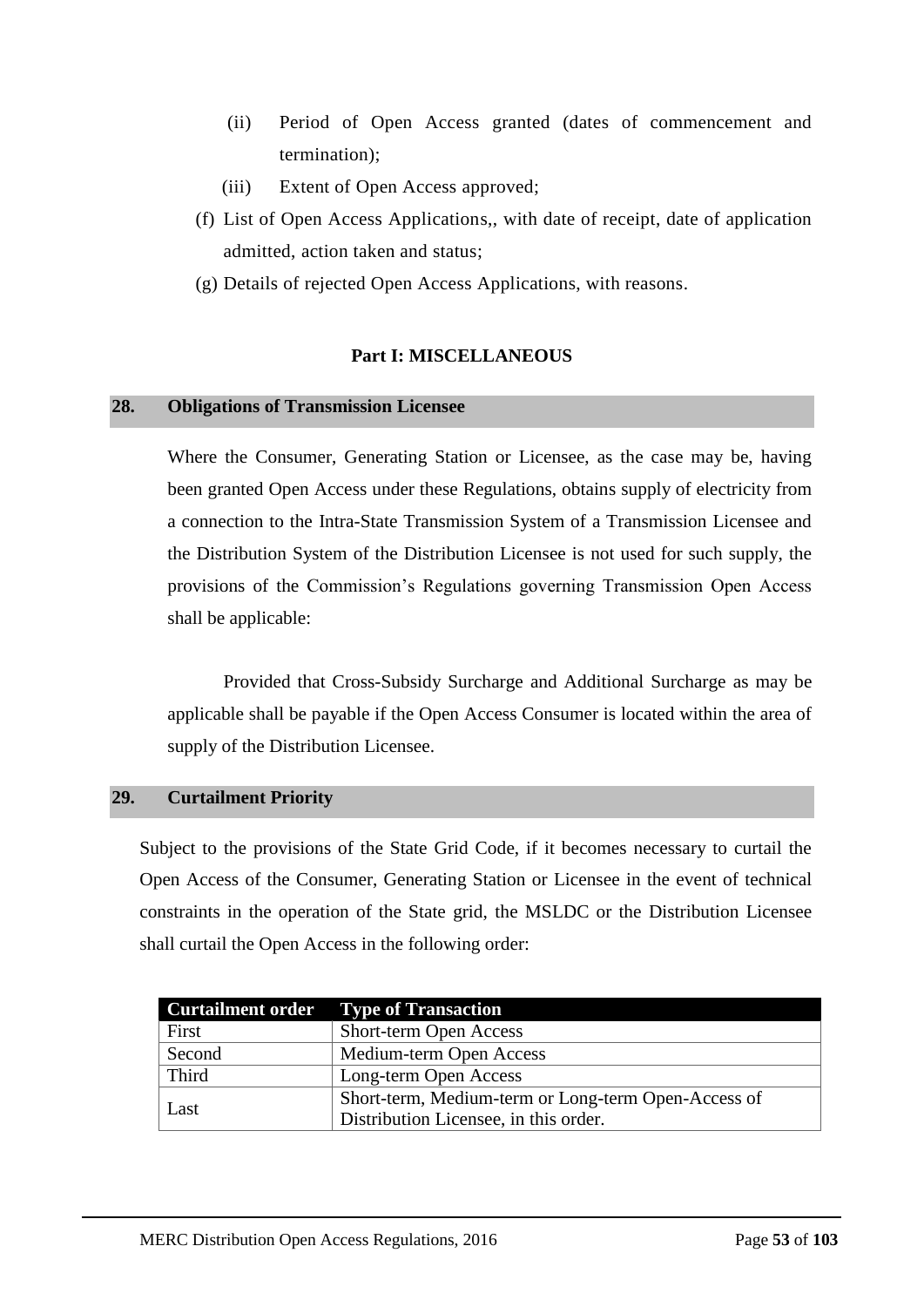Provided that, amongst Short-term Open Access transactions, the curtailment order as between bilateral transactions and collective transactions shall be as specified by the Central Commission.

# **30. Existing Open Access Contracts**

Anything done or purported to have been done or taken, including any existing contract or document or instrument issued or executed prior to the notification of these Regulations and which relates to the use of the Distribution System, shall be deemed to be valid and binding only insofar as it is not inconsistent with the Act.

## **31. Open Access Monitoring and Review Committee**

31.1. The STU shall constitute and be the Convener of an Open Access Monitoring and Review Committee comprising one member each of MSLDC, STU, the Distribution Licensees, a person nominated by the Commission from among its officers and a Consumer Representative nominated by the Commission, which shall monitor the progress of Open Access and shall meet at least once in 6 months:

Provided that the Committee constituted under the previous Regulations shall continue until such time as the Committee under these Regulations is constituted.

- 31.2. The Distribution Licensees shall provide information on the Open Access granted, the applications pending / rejected by them, and any other information required by the Committee.
- 31.3. The Committee shall furnish its observations and suggestions to the Commission on the operation of the Regulations or any related aspect pertaining to Open Access at least once in every six months.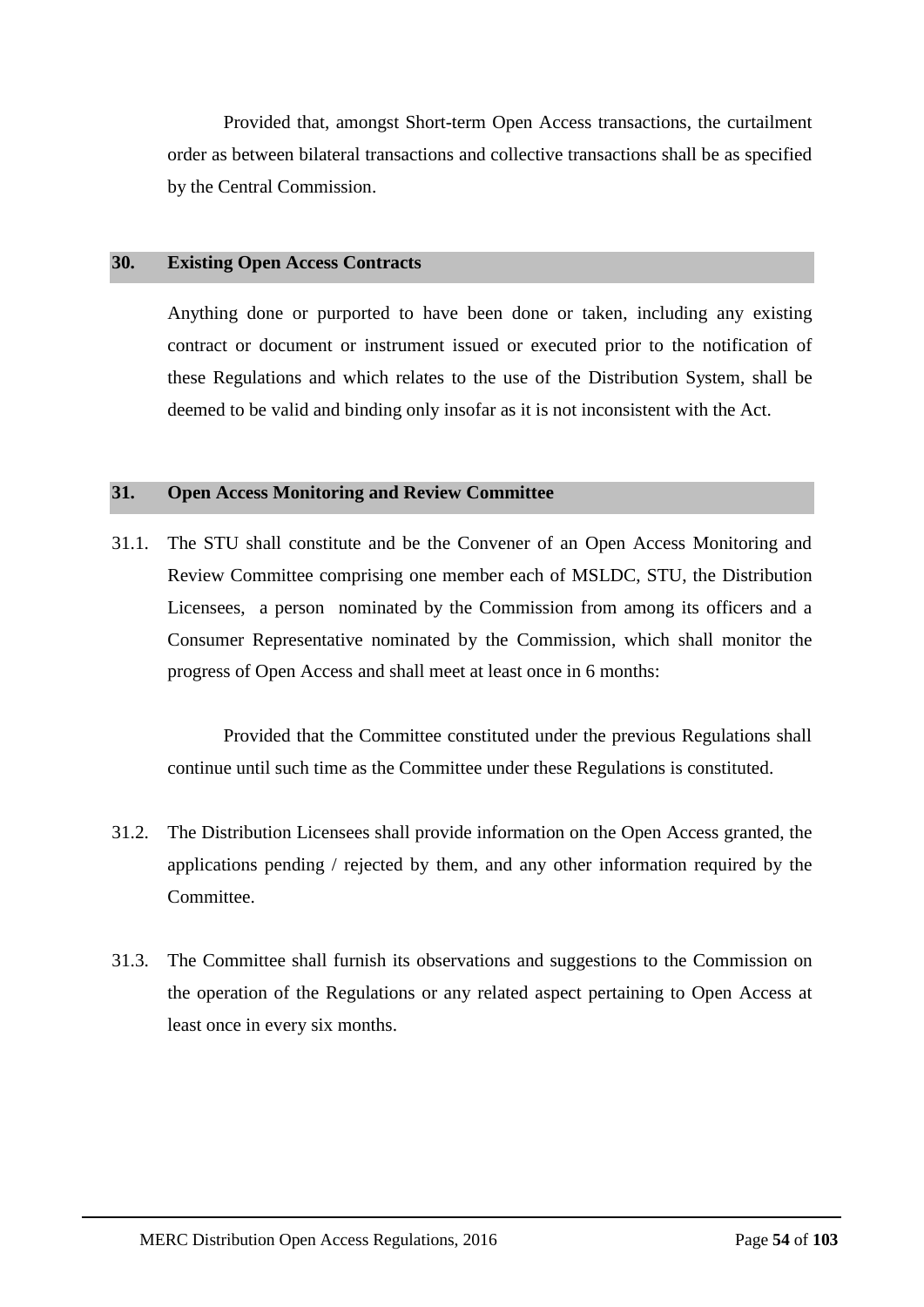#### **32. Disputes**

Save as otherwise provided, any dispute under these Regulations shall be adjudicated upon by the Commission.

# **33. Force Majeure**

- 33.1. Nothing contained in these Regulations shall be taken as requiring a Distribution Licensee to grant Connectivity or consent for Open Access if it is prevented from so doing by the occurrence of any Force Majeure event. Force Majeure events are:
	- (i) Natural phenomena, including but not limited to floods, cyclone, droughts, earthquake and epidemics.
	- (ii) War (whether declared or undeclared), mutiny, invasion, armed conflict or act of a foreign enemy, in each case involving or directly affecting India, revolution, riot, insurrection or other civil commotion, act of terrorism or sabotage in each case within India.
	- (iii) nuclear explosion, radioactive or chemical contamination or ionizing radiation directly affecting the Generating Station, captive generating plant or Consumer, Inter-State or Intra-State Transmission System or any facility or system that is integral to and substantial for the performance of obligations.
	- (iv) any event or circumstances of a nature analogous to any events set forth above, within India.

Provided that the Distribution Licensee shall, within 15 days from the occurrence of a Force Majeure event, notify the Applicant or Open Access Consumer, Generating Station or Licensee, as the case may be.

33.2. Notwithstanding anything to the contrary in these Regulations, the Distribution Licensee shall not be liable for any loss or obligations due to the occurrence of Force Majeure events.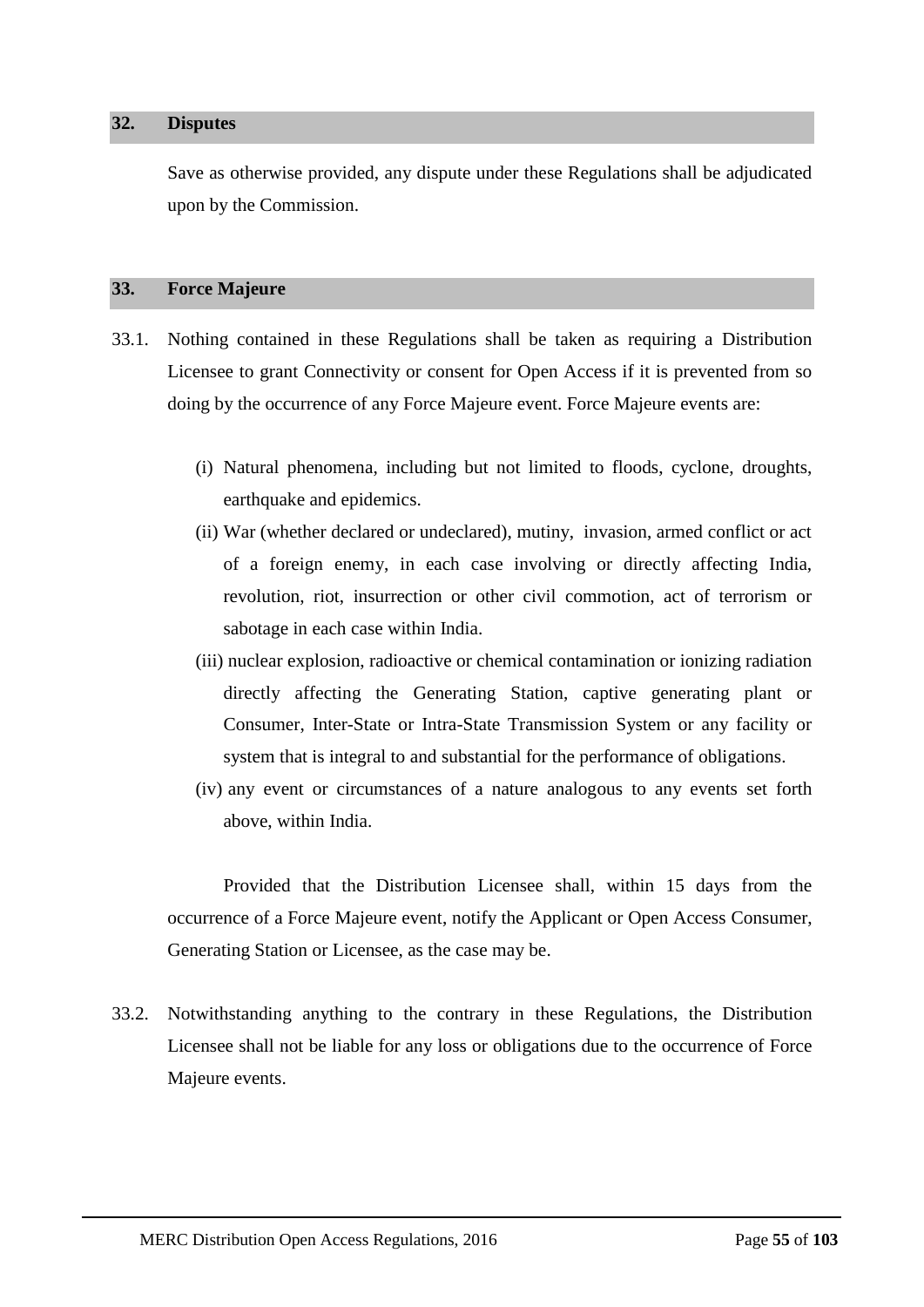#### **34. Exemption**

- 34.1. Nothing contained in these Regulations shall apply to a Local Authority engaged in the business of distribution of electricity before the appointed date.
- 34.2. Changeover Consumers shall be governed by the relevant orders of the Commission.

# **35. Issue of Orders and Practice Directions**

Subject to the provisions of the Act, the Commission may issue Orders and Practice Directions with regard to the implementation of these Regulations.

# **36. Power to Amend**

The Commission may, at any time, vary, alter, modify or amend any provisions of these Regulations.

#### **37. Powers to Remove Difficulties**

If any difficulty arises in giving effect to the provisions of these Regulations, the Commission may, by general or specific order, make such provisions, not inconsistent with the provisions of the Act, as may appear to be necessary or expedient for the purpose of removing such difficulty.

#### **38. Repeal and Savings**

- 38.1. Save as otherwise provided in these Regulations, the Maharashtra Electricity Regulatory Commission (Distribution Open Access) Regulations, 2014, shall stand repealed from the date of notification of these Regulations.
- 38.2. Notwithstanding such repeal, anything done or purported to have been done under the repealed Regulations shall be deemed to have been done or purported to have been done under these Regulations.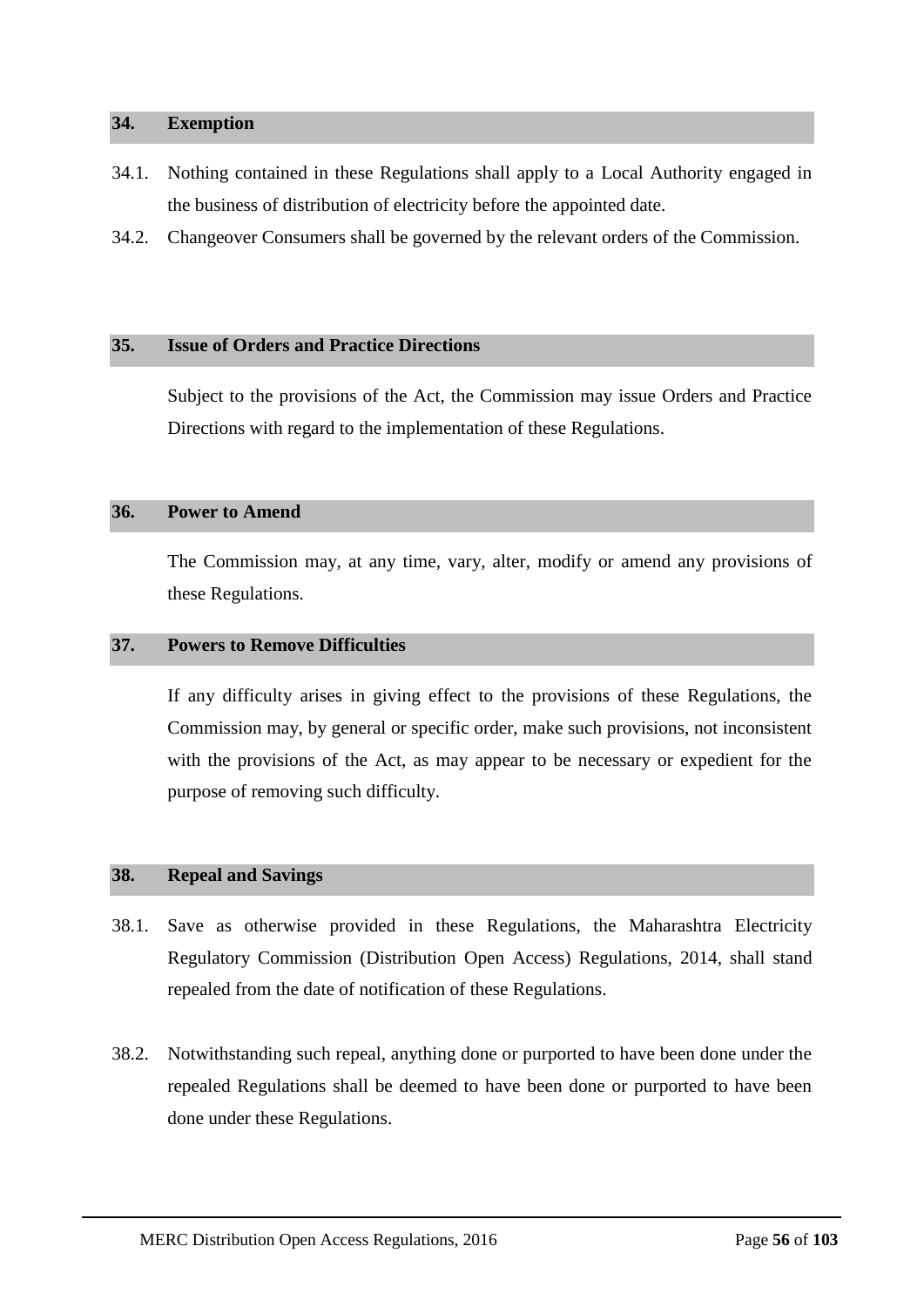38.3. Consumers, Generating Stations or Licensees, as the case may be, availing Open Access to the Distribution System in Maharashtra on the date of coming into force of these Regulations under an existing agreement or contract shall be entitled to continue to avail such access on the same terms and conditions as stipulated under such existing agreement or contract:

Provided that the provisions of these regulation relating to Banking under Regulation [20,](#page-46-0) the definition of Billing Demand, change in injection or drawal point under Regulation [26](#page-50-0) and revision in Contract Demand under Regulation [4.2](#page-11-0) shall be applicable to existing Open Access Agreements or contracts;

Provided further that a Consumer, Generating Station or Licensee who has applied for Open Access to the Distribution System in Maharashtra under the repealed Regulations and whose Application is under process on the date of coming into force of these Regulations, need not reapply, and such Applications will be processed under the provisions of these Regulations.

38.4. Nothing in these Regulations shall, expressly or impliedly, bar the Commission from dealing with any matter or exercising any power under the Act for which no Regulations have been framed.

 **ASHWANI KUMAR** Mumbai, Secretary, Secretary, Secretary, Secretary, Secretary, Secretary, Secretary, Secretary, Secretary, Secretary, Secretary, Secretary, Secretary, Secretary, Secretary, Secretary, Secretary, Secretary, Secretary, Secre Date: 30 March, 2016 Maharashtra Electricity Regulatory Commission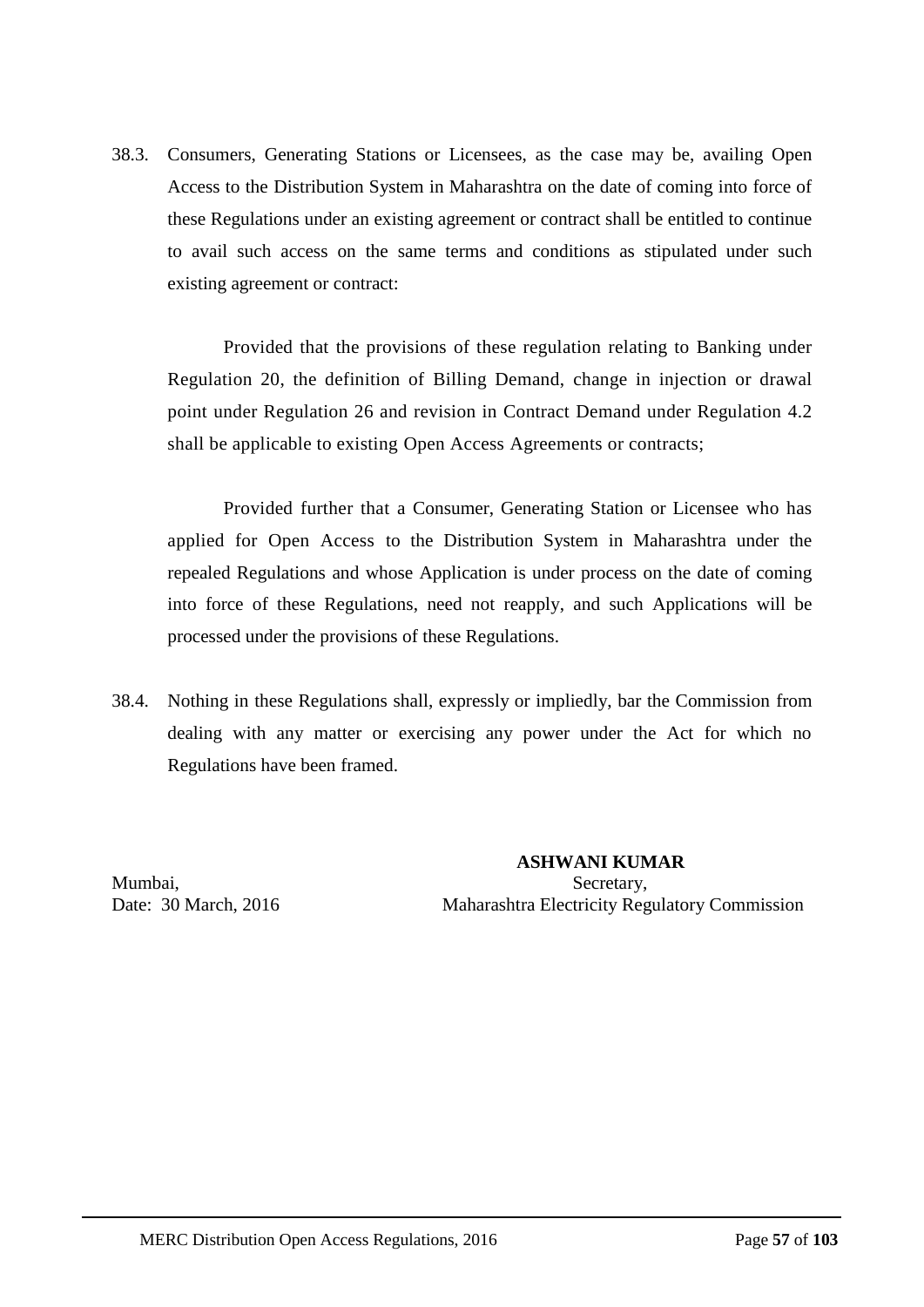# **ANNEXURE I: FORM OF APPLICATION FOR CONNECTIVITY**

To

[Name of Distribution Licensee / Nodal Officer &

Address]

Sub: Connectivity to Distribution System

 $I/M$ e,  $\blacksquare$  (name of applicant), require connectivity to your Distribution System in accordance with applicable Regulations.

Following are the details

1. **Current status of applicant**: Generating Station/ Licensee

# **2. Particulars of a Licensee requiring connection within area of supply of Distribution Licensee:**

- a) Name of applicant
- b) Address of premises to which Connectivity is to be provided
- c) Purpose of usage of electricity
- d) Load applied for with Generating Station or Licensee intending to give supply, including peak load and average load

# **3. Particulars for connection to Generating Station:**

- a) Name of power plant
- b) Address
- c) Promoter
- d) Capacity
- e) Date from which Connectivity is required
- f) Technology
- g) Generation Voltage
- h) Step-up Voltage
- i) Commissioning Schedule (unit wise)
- j) Installed Capacity (unit wise)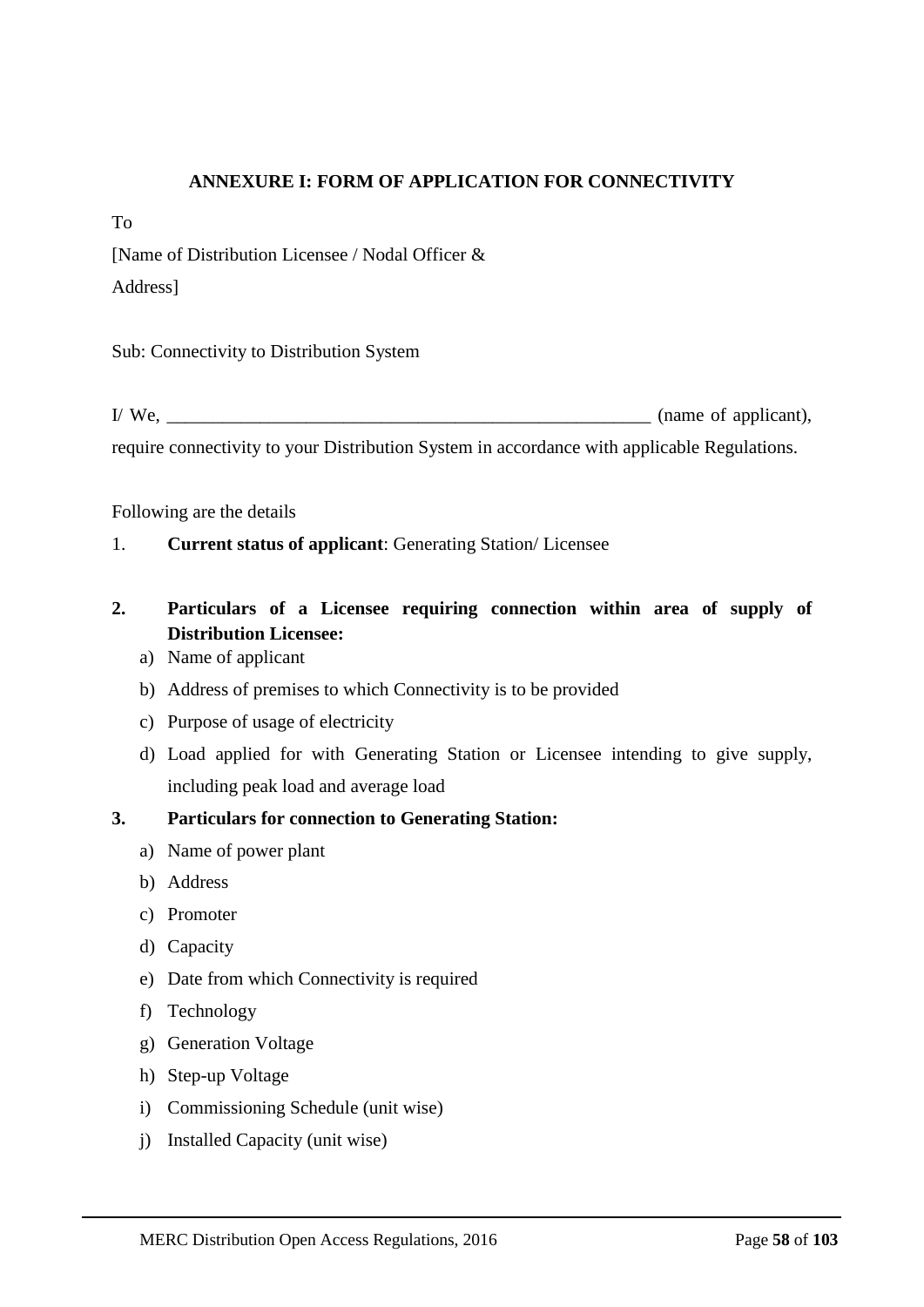- 4. Details of payment for Connectivity Application
	- a) Amount
	- b) Transaction Reference Number
	- c) Date

Present address

Dated: Signature of applicant

*Enclosures*: Particulars/ documents accompanying the application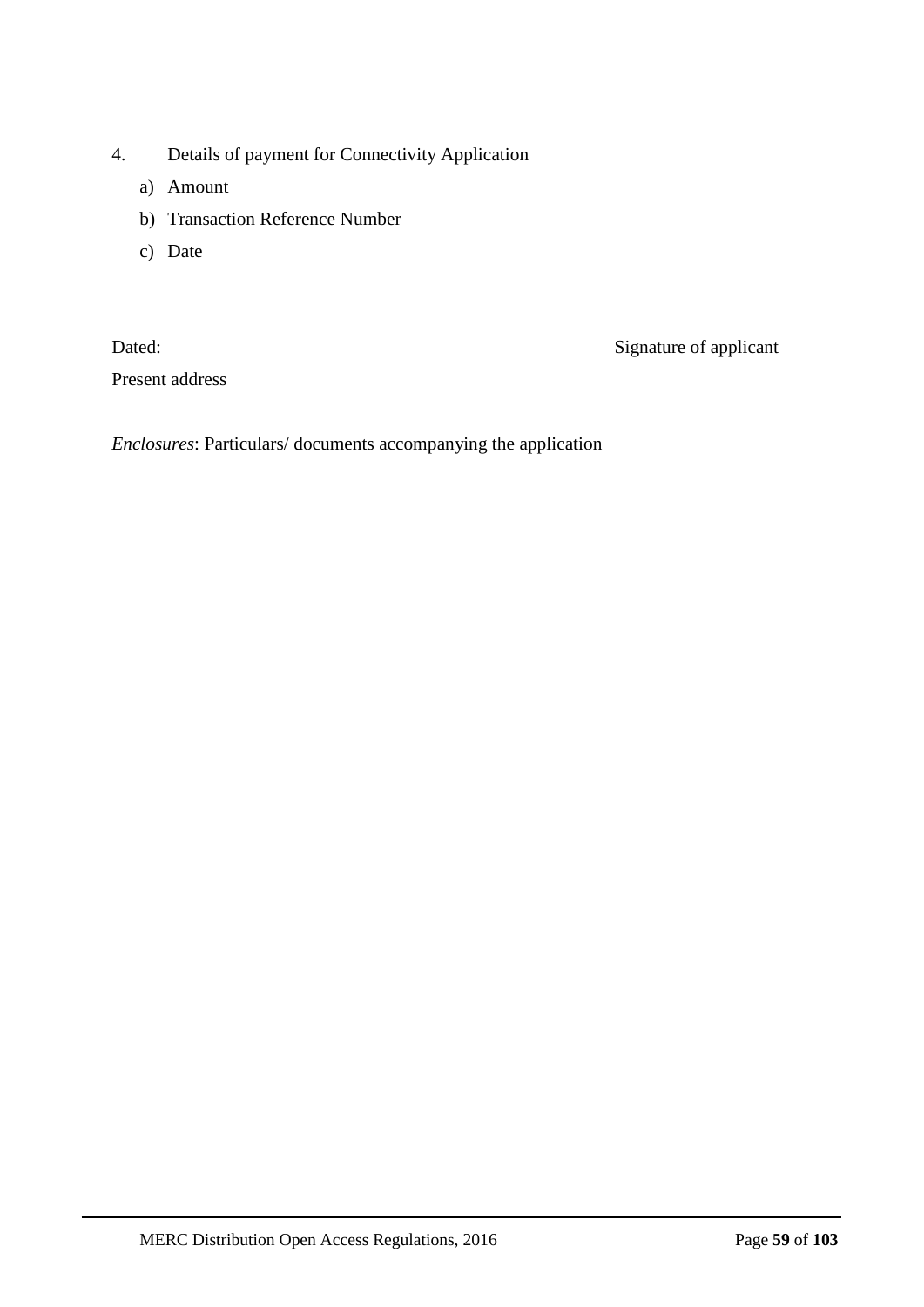# **ANNEXURE II: CONNECTION AGREEMENT**

This Agreement is made on the \_\_\_\_\_\_\_\_ day of \_\_\_\_\_\_\_\_\_ 20 \_\_ between,-(i) \_\_\_\_\_(Name)\_\_\_\_\_\_ of \_\_\_\_\_\_(Address)\_\_\_\_\_\_(hereinafter referred to as the "Distribution Licensee"; (ii) (Name) of (Address) (hereinafter referred to as the "Applicant");

Whereas the Distribution Licensee is the holder of a Licence to operate and maintain a Distribution System for supplying electricity to Consumers in the area of supply specified in his Licence:

Whereas the Applicant is a [Generating Station/ Licensee] eligible to connect to the Distribution System of the Distribution Licensee in accordance with the provisions of the Act and the Distribution Open Access Regulations:

This Agreement sets out the rights and obligations of the parties in respect of:

- a) The provision of connection to the Distribution System by the Distribution Licensee to the Applicant and the payment for such connection by the Applicant;
- b) the obligations of the Applicant in respect of such connection to the Distribution System of the Distribution Licensee;

The parties agree as follows: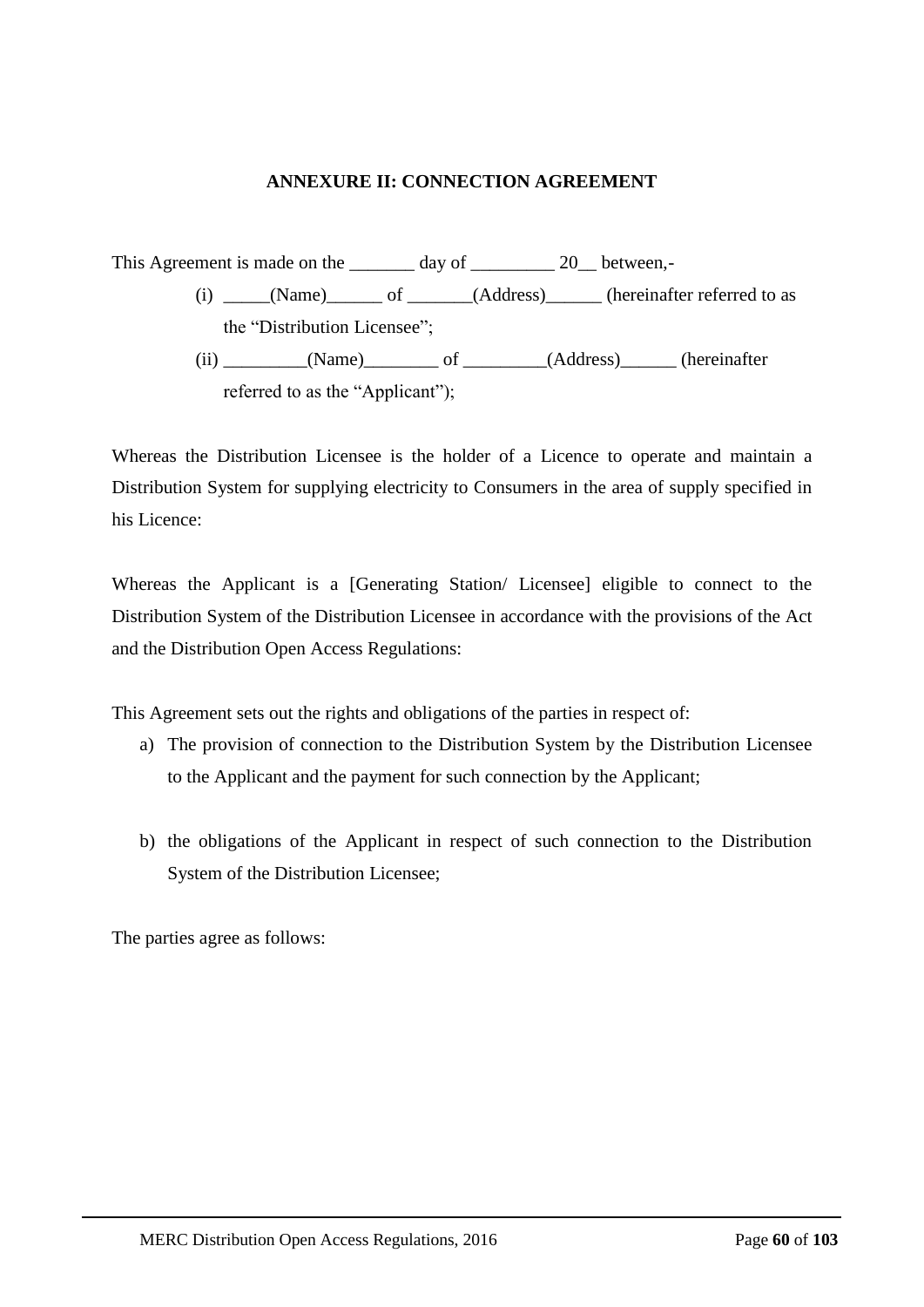# **Part A: General**

#### **1. Definitions**

In this Agreement, unless the context otherwise requires-

- a) **"Act"** means the Electricity Act, 2003 (36 of 2003);
- b) "**Applicant**" means such person who has made an application for Grant of Connectivity and/or Open Access to the Distribution System of a Distribution Licensee in accordance with these Regulations;
- c) "**Authorised Representative**" means all officers, staff or representatives of the Distribution Licensees or the Supplier, discharging functions under the general or specific authority of the Distribution Licensees or the Supplier, as the case may be;
- d) "**Balancing and Settlement Code**" means such code as may be developed by the State Load Despatch Centre and approved by the Commission for the balancing of energy accounts and settlement of differences between energy scheduled and actual energy among the users of the grid in the State of Maharashtra;
- e) "**Commission**" means the Maharashtra Electricity Regulatory Commission;
- f) "**Connection**" means the joining of the premises of the Applicant with the Distribution System of the Distribution Licensee so as to enable the transfer of electricity between such premises and the distribution system;
- g) **"Connection Point"** means the physical point at which the premises of the Applicant is connected to the Distribution System;
- h) **"Connection Agreement"** means an agreement as defined in the Distribution Open Access Regulation;
- i) "**Contract Demand"** means demand in kilowatt (kW) or horse power (HP) or kilovolt ampere (KVA) or megavolt ampere (MVA), mutually agreed between the Distribution Licensee and the Consumer as entered into:
	- a. in the agreement for supply of electricity; or
	- b. in the Open Access Agreement; or
	- c. as agreed through other written communication;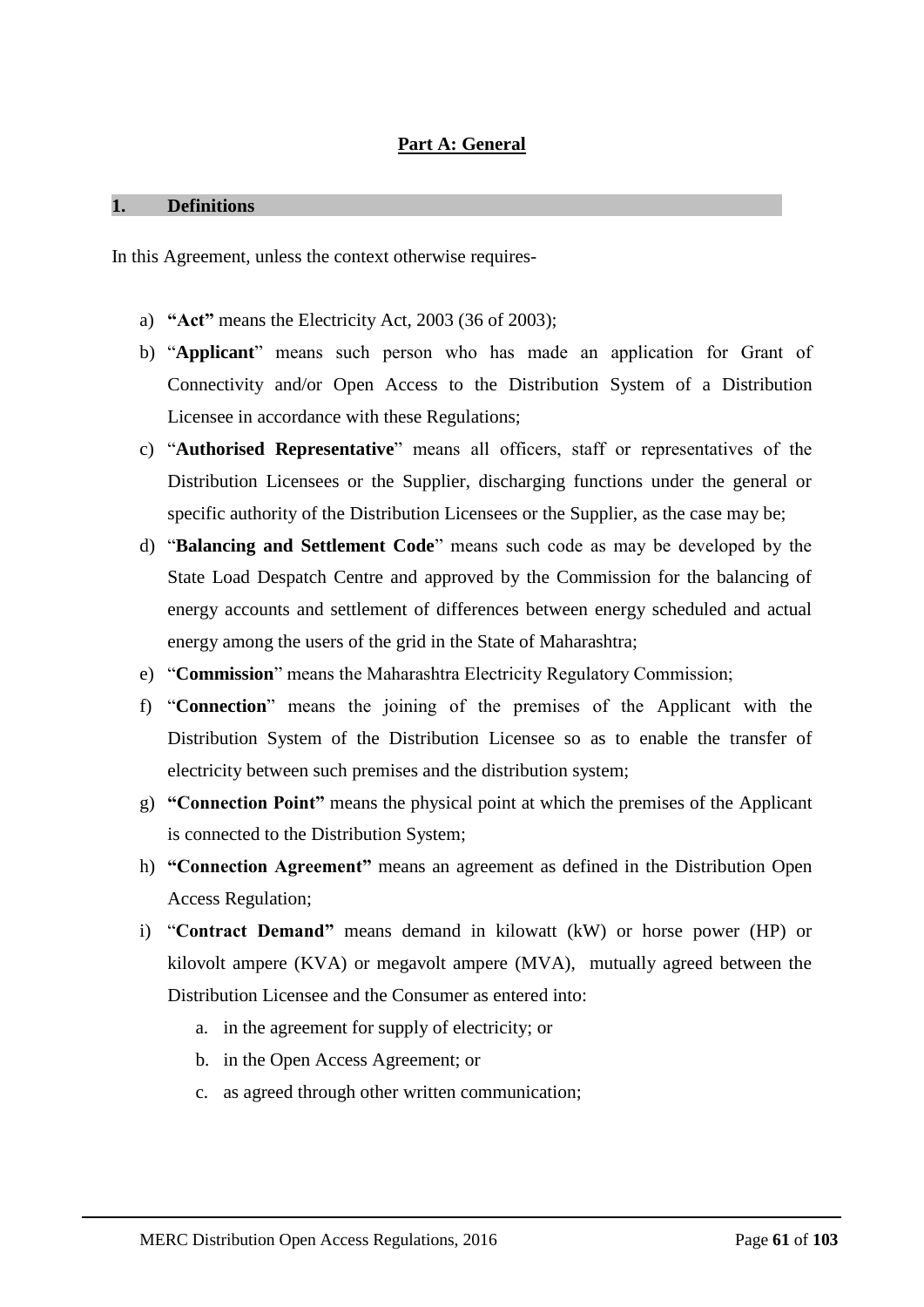Provided that unity power factor shall be considered for the purpose of unit conversion from MVA/kVA to MW/kW,

- j) "**Distribution Open Access Regulations**" means the Maharashtra Electricity Regulatory Commission (Distribution Open Access) Regulations, 2016 as amended from time to time;
- k) "**Electricity Supply Code**" means the Regulations specified by the Commission under clause (u), clause (v), clause (w), clause (x) and clause (zp) of sub-section (2) of Section 181 of the Electricity Act, 2003 read with Section 50 of the Act;
- l) **"Energise"** means the movement of any isolator, breaker or switch or the addition of any fuse or meter whereby active power or reactive power can be imported into or exported from the Applicant's premises through the Connection Point and the terms "**De-Energise**" and "**Re-Energise**" shall be construed accordingly;
- m) "**Licensed Electrical Contractor**" means an electrical contractor licensed by the State Government for the purpose of carrying out electrical works;
- n) "**Meter**" means a set of integrating instruments used to measure, record and store the amount of electrical energy supplied or the quantity of electrical energy contained in the supply, in a given time, which include whole current meter and metering equipment, such as current transformer, capacitor voltage transformer or potential or voltage transformer with necessary wiring and accessories and also includes prepayment meters;
- o) **"Partial Open Access Consumer"** means an Open Access Consumer who maintains any demand with the Distribution Licensee in whose area of supply he is located in order to cater to his load requirement;
- p) "**Point of Supply**" means the point at the outgoing terminals of the cutouts fixed in the premises of the Consumer:

Provided that, in case of a Consumer with HT installation, the point of supply means the point at the outgoing terminals of the Distribution Licensee's metering cubicle placed before such Consumer's apparatus:

Provided further that, in the absence of any metering cubicle or where the metering is on the LT side of the HT installation, the Point of Supply shall be the incoming terminals of such Consumer's main switchgear;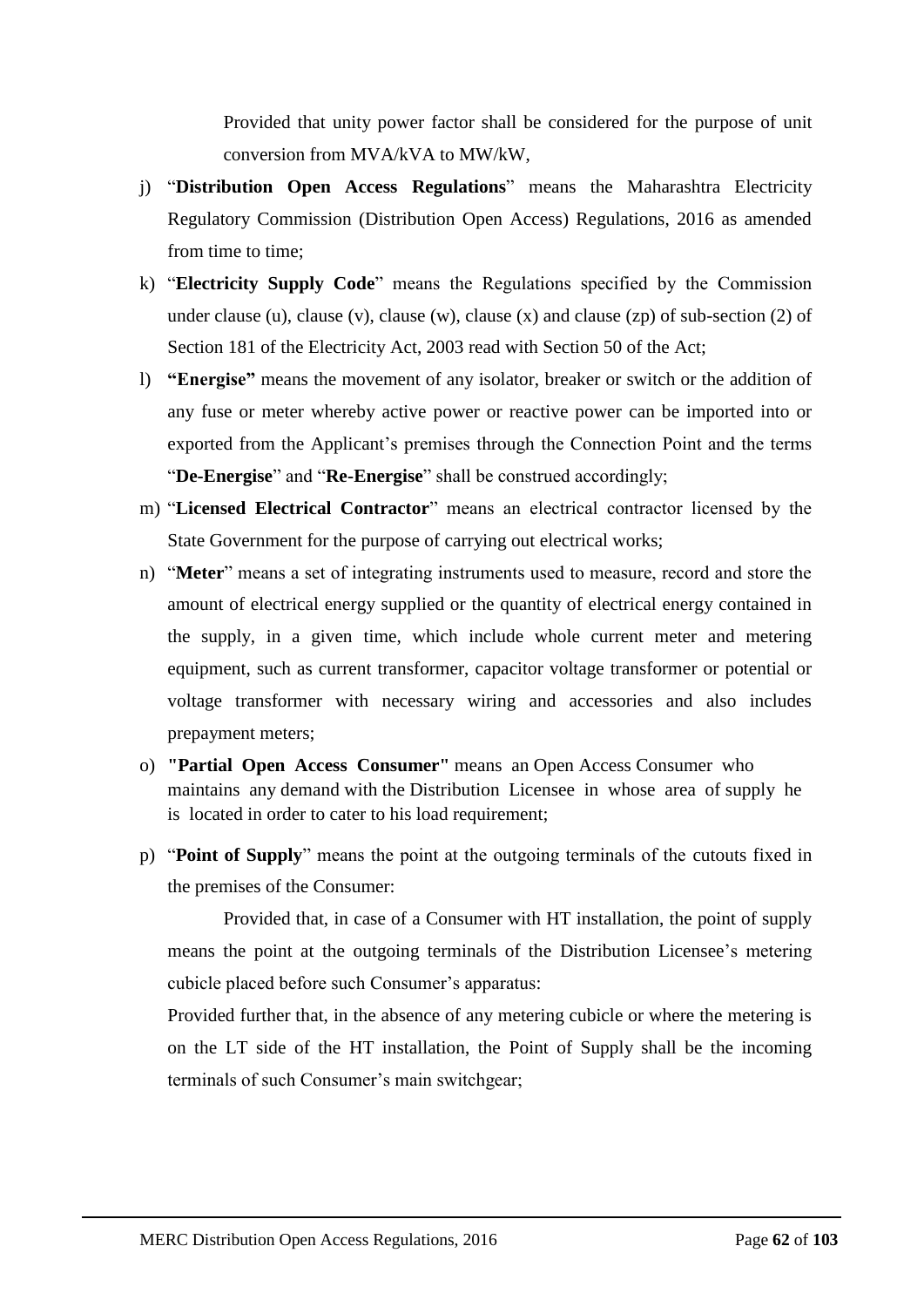- q) "**Rules**" means the rules, as may be prescribed, under Section 178 and Section 180 of the Act and the Regulations, as may be specified, under Section 177 of the Act;
- r) **"Supplier"** means a Generating Company or Licensee, as the case may be, giving supply of electricity to a Consumer or a person situated in the area of supply of the other Distribution Licensee by using the Distribution System of the other Distribution Licensee in his area of supply, pursuant to an Open Access Agreement or giving supply by laying dedicated Transmission lines;
- s) **"Supply Agreement"** means the agreement for supply of electricity between Supplier(s) and Consumer(s) or person(s) on such terms and conditions (including tariff) as may be agreed between the parties;

Words or expressions used herein and not defined shall have the meanings assigned to them under the Act, the Rules or the Regulations.

# **2. Compliance with Act, Rules and Regulations**

All parties to this Agreement shall comply with the provisions of the Act and the rules and Regulations laid down there under. Where any provision of this Agreement is inconsistent with the provisions of the Act and/ or the rules or Regulations laid down there under, the provisions of the Act, rules or Regulations, as the case may be, shall take precedence to the extent of such inconsistency.

# **3. Compliance with Distribution & Transmission Open Access Regulations, State Grid Code and Balancing and Settlement Code and as amended from time to time**

All parties to this Agreement shall comply with the provisions of the Distribution and Transmission Open Access Regulations, the State Grid Code and the Balancing and Settlement Code, to the extent applicable to them.

# **4. Term of Agreement**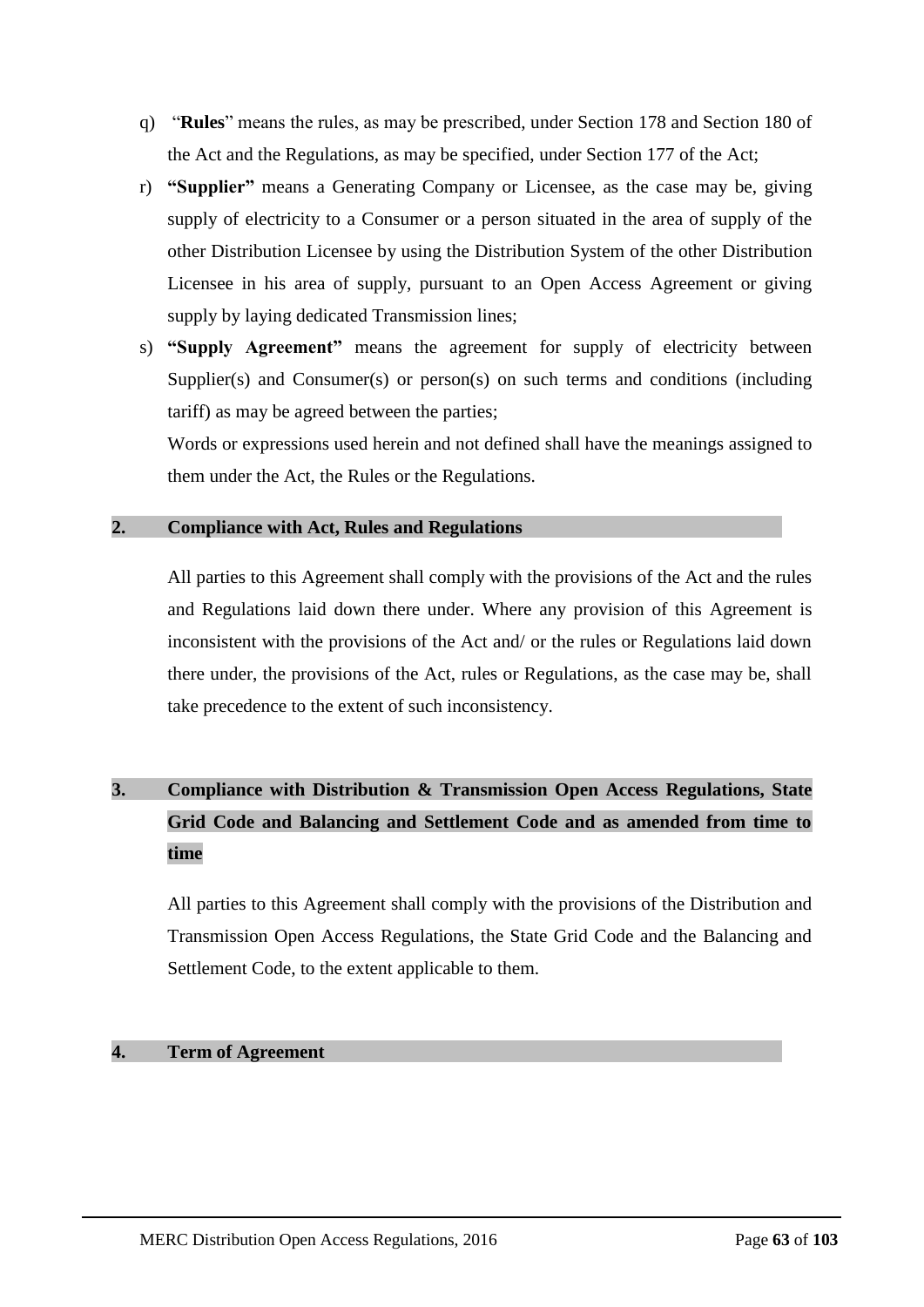This Agreement shall commence from the date and time of commencement, as provided in the Agreement and shall continue for such duration as may be agreed between the parties, unless terminated in accordance with clause 5 herein.

# **5. Termination of Agreement**

5.1. Any party intending to terminate this Agreement shall give the other parties not less than thirty days prior written notice of termination of this Agreement:

Provided, that termination shall be subject to settlement of all dues of the Distribution Licensees in accordance with the Act, the Regulations and this Agreement.

- 5.2. The Distribution Licensees may terminate this Agreement and disconnect the Applicant in the following circumstances, in accordance with the provisions of the  $Act$ .
	- a) the Applicant defaults in the payment of any charge or any other sum due from him as provided under Section 56 of the Act; or
	- b) any breach of Contract in an Open Access transaction where the Applicant is a party and which is affecting the Distribution Licensee or the Supply Distribution Licensee; or
	- c) the Applicant does an act referred to in sub-section (3) of Section 163 of the Act; or
	- d) the disconnection is authorized under any other provision of the Act, the Rules and Regulations made there under and/ or any other law for the time being in force.
- 5.3. The Applicant shall, within the notice period under clause 5.1 above, remedy or remove the cause or causes stated in the notice failing which the Distribution Licensee may terminate this Agreement from the date stated in the notice.
- 5.4. The reconnection of a disconnected Applicant shall be in accordance with the provisions of the Act and the Regulations.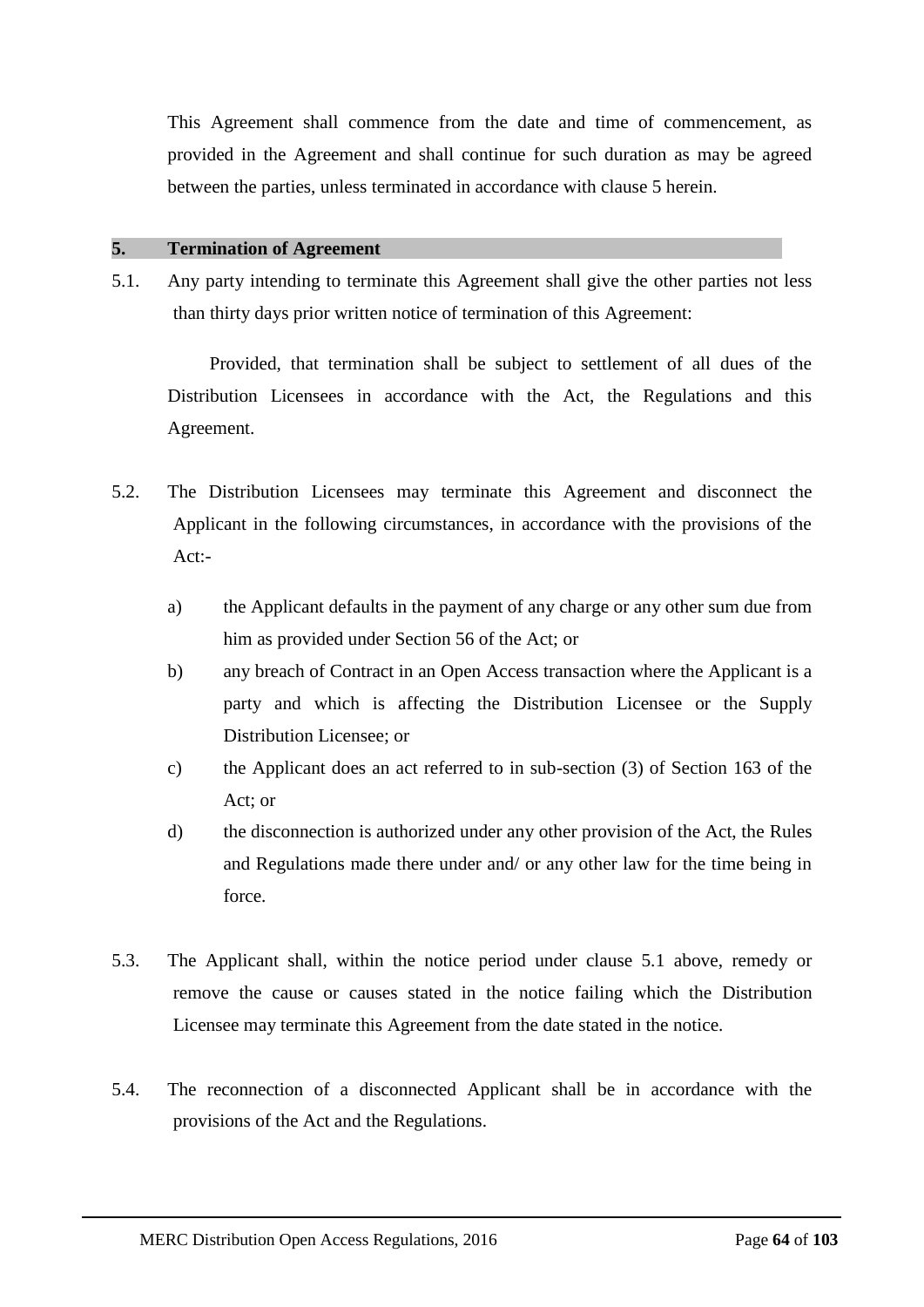#### **6. Dispute resolution**

- 6.1. Each party shall use all reasonable endeavors to resolve any disputes through bilateral mechanisms that may be mutually agreed upon.
- 6.2. Where any dispute between the Distribution Licensee and the Applicant under this Agreement cannot be bilaterally resolved, it shall be resolved in accordance with the Distribution Open Access Regulations

# **7. Force Majeure**

- 7.1. If either party is unable wholly or partly to perform on time any obligation under this Agreement by reason of occurrence of a Force Majeure Event, that obligation shall be suspended, without liability, so far as the party's ability to perform is affected by the Force Majeure Event.
- 7.2. A party affected by a Force Majeure Event shall use all reasonable endeavours to remove the effect of each Force Majeure Event affecting its performance of this Agreement.
- 7.3. Subject to clause 7.2, if a party considers that a circumstance has arisen which constitutes or is likely to constitute or result in a Force Majeure Event, it shall as soon as reasonably practicable thereafter give to the other party, notice containing particulars of the Force Majeure Event including
	- a) its nature and likely duration,
	- b) the obligations affected by it and the nature and extent of its effect on those obligations; and
	- c) the steps taken to remove, overcome or minimize its effect:

Provided the Force Majeure conditions shall be implemented in accordance with Distribution Open Access Regulations.

# **8. Changes to Agreement**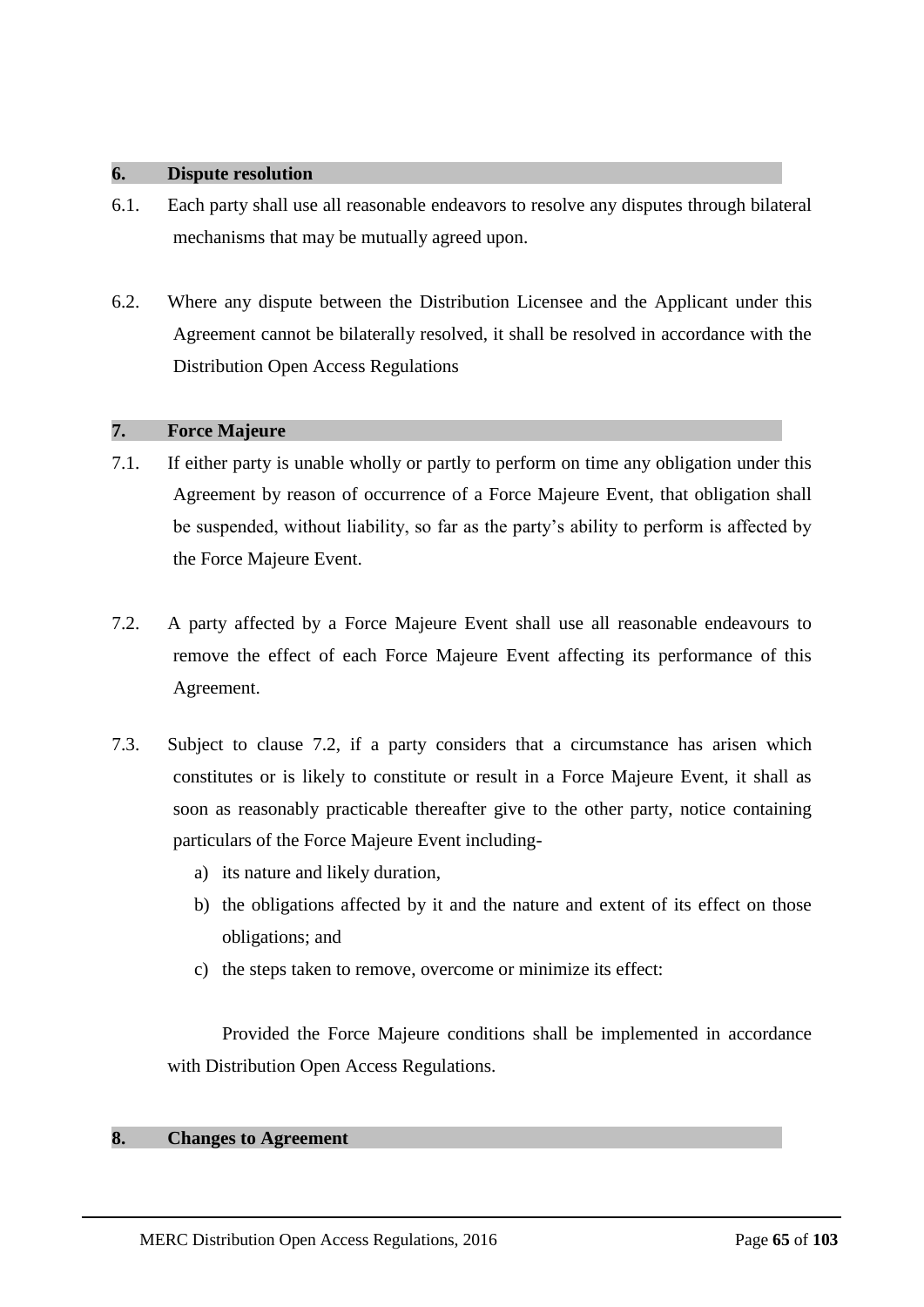8.1. The parties agree to negotiate in good faith any amendments to this Agreement that may be reasonably required as a result of experience gained in the introduction of Open Access in the State.

# **9. Agreement to Connect**

- 9.1. Subject to the terms and conditions of this Agreement, the Distribution Licensee agrees to the Applicant's premises being connected and remaining connected to the Distribution System at the Connection Point and to the Connection Point remaining Energised for the term of this Agreement, except where authorized under the Act or the Distribution Open Access Regulations.
- 9.2. The Applicant shall take all reasonable precautions as regards his Connection to the Distribution System of the Distribution Licensee to prevent any adverse effect on the:
	- (a) Use of the Distribution System of the Distribution Licensee;
	- (b) Quality and reliability of supply of electricity through the Distribution System of the Distribution Licensee; and
	- (c) Safety of the Distribution Licensee's works and personnel, as may be required of the Applicant's in accordance with the Regulations specified under Section 53 of the Act.

# **10. Wiring of Applicant's Premises**

The work of wiring at the premises of the Applicant beyond the point of Connection shall be carried out by the Applicant and shall confirm to the standards specified in the Indian Electricity Rules, 1956 until the introduction of any rules or Regulations for the same under the provisions of the Act.

# **11. Processing of applications**

11.1. Upon receipt of an application, the Distribution Licensee send his Authorised Representative to: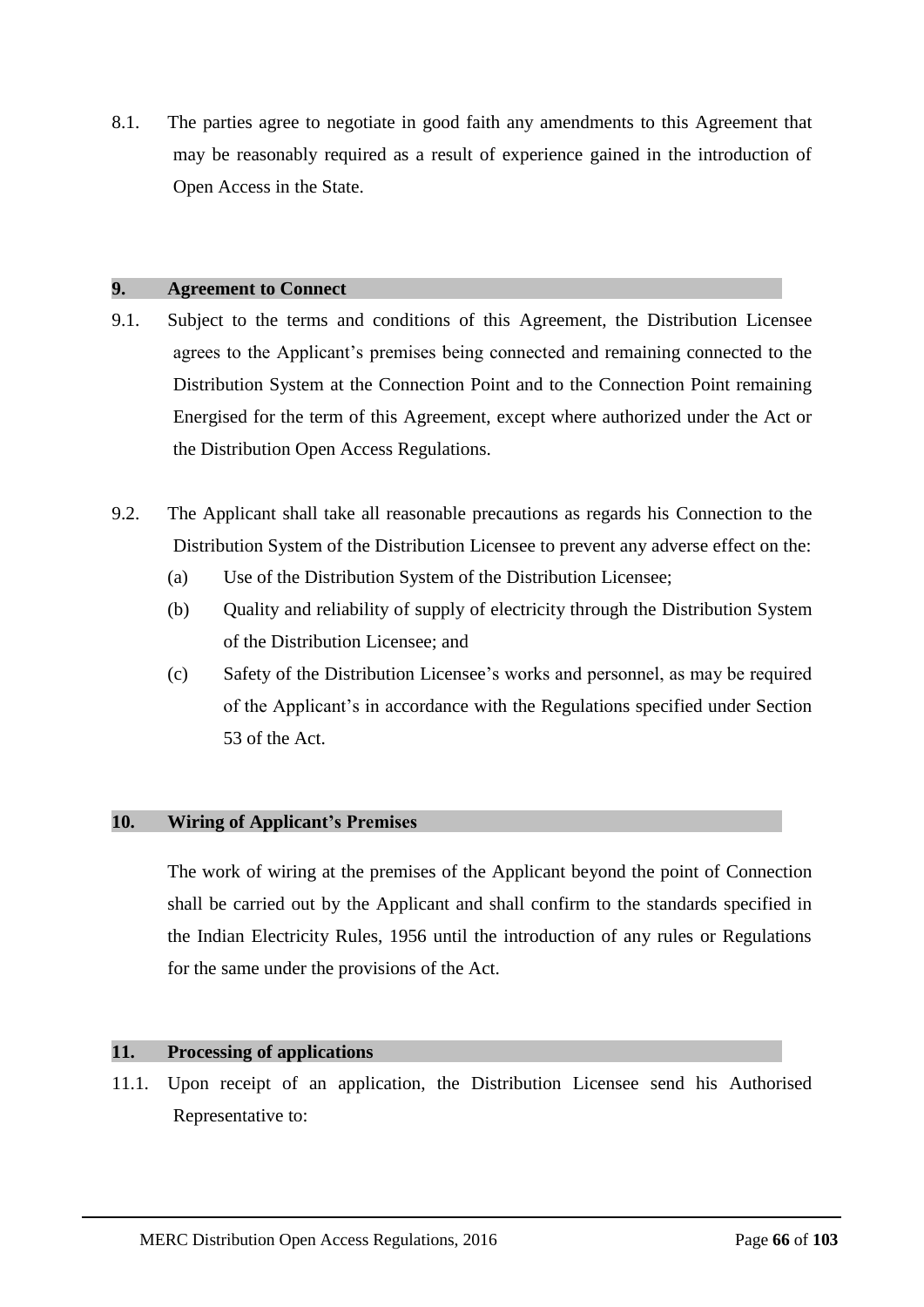- 11.1.1. study the technical requirements of making Connection to the Distribution System; and
- 11.1.2. inspect the premises which is to be connected, with prior intimation to the Applicant
- 11.2. The Authorised Representative shall, in agreement with the applicant, fix the position of the mains, cut-outs or circuit breakers and meters and sanction the load for the premises:

Provided that the service position shall normally be at an accessible location and the meter shall be fixed at a height so as to enable convenient reading of meter and to protect the meter from any adverse weather conditions.

- 11.3. After an inspection referred to in clause 11.1 above is carried out, the Distribution Licensee shall intimate the Applicant of the details of any works that are required to be undertaken for giving Connection, the charges to be borne by the Applicant thereon in accordance with clause 13 below and list of outstanding documents and consents/ statutory permissions required to be obtained by the Applicant.
- 11.4. Upon receipt of a duly complete application accompanied with the required charges, and availability of suitable piece of land or room and all other consents and permissions as may be required in accordance with clause 12 below, the Distribution Licensee shall sanction and carry out or may also permit to be carried out the works required to Energise the Connection Point.
- 11.5. The Distribution Licensee shall give, the Applicant, not less than 2 days prior notice of any tests for energising the Connection and shall, immediately after energising the Connection, notify the Applicant of the time and date of Connection of the facility.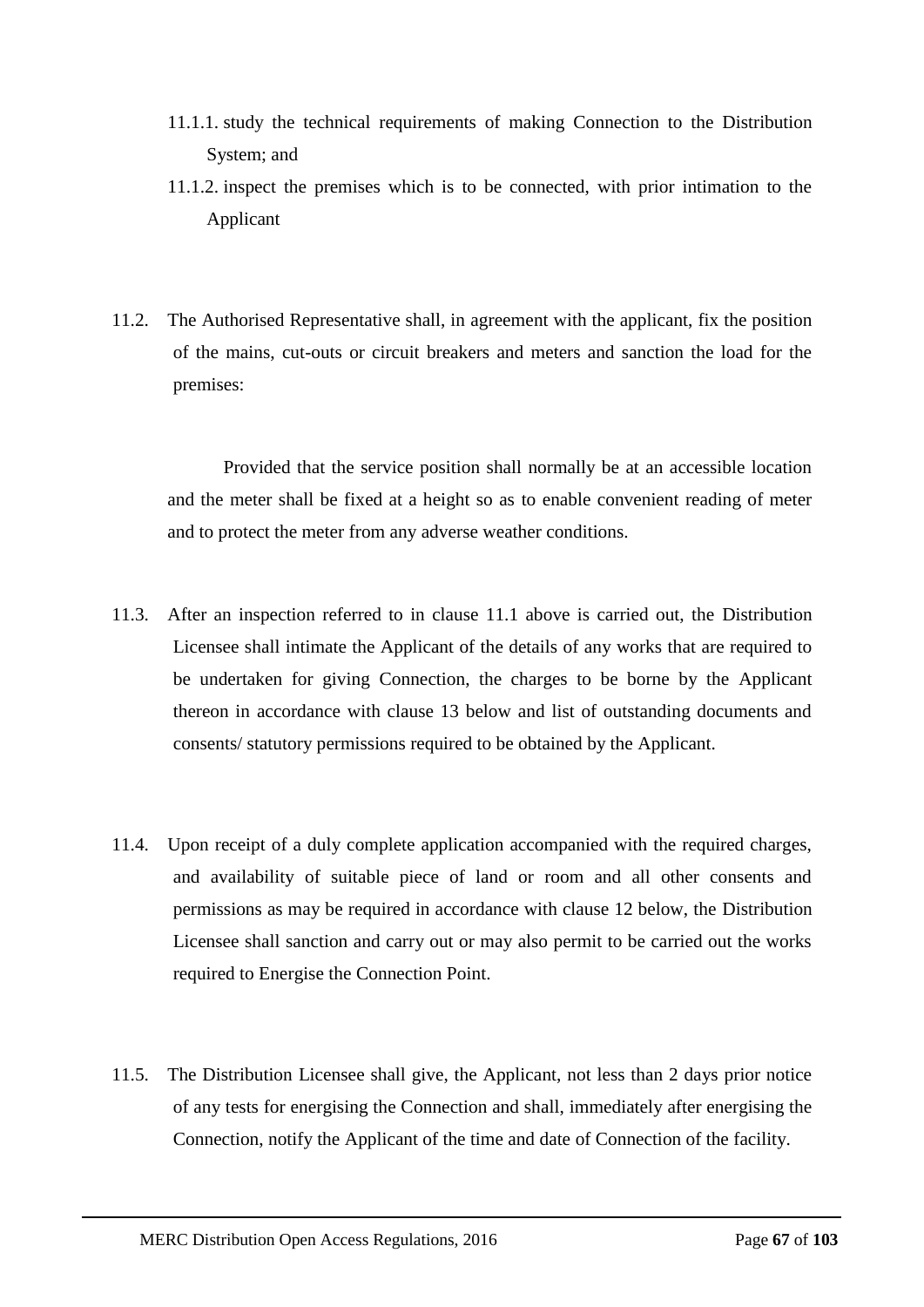- 11.6. The Applicant shall not, prior to receipt of such notification under clause 11.5 above, perform any act so as to import electricity from or export electricity to the distribution system through the Connection Point.
- 11.7. The works undertaken to provide the Connection to the Distribution System shall be maintained by the Distribution Licensee over the term of this Agreement.
- 11.8. The Distribution Licensee shall be entitled to use such works to provide a Connection to any other eligible person or to provide supply to any Consumer of such Distribution Licensee, except if such use is detrimental to the Connection to the Applicant or to the use of distribution system in relation to such Consumer.

# **12. Rights of Way and Access Conditions**

- 12.1. The Applicant shall grant to the Distribution Licensee all consents that the Applicant is empowered to give as are required by the Distribution Licensees for carrying out of works to give access to the Distribution System.
- 12.2. Where, in the opinion of the Distribution Licensee, the connection requires the installation of a distribution transformer on the Applicant's premises, the Applicant shall make available to the Distribution Licensee, by way of lease, for the term of this Agreement, a suitable piece of land or a suitable room within such premises for such works:

Provided that this provision shall apply only where the quantum of electricity sought to be transferred through Open Access exceeds 1 MW: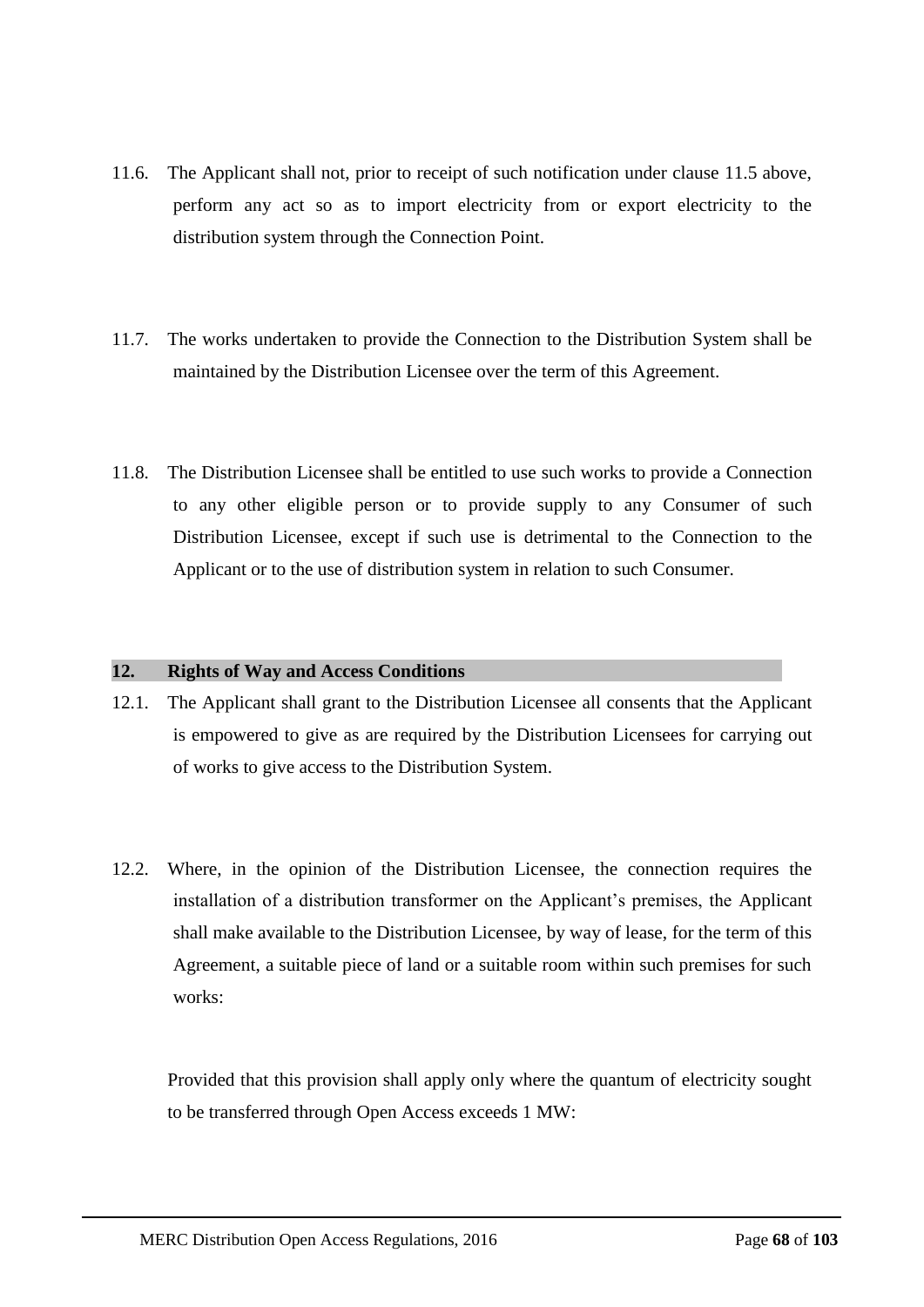Provided that the aforesaid lease, shall be in accordance with Maharashtra Electricity Regulatory Commission (Electricity Supply Code and Other Conditions of Supply) Regulations, as amended from time to time.

12.3. Notwithstanding anything contained in clause 12.2 above, where the provision of land or room is required under the Development Control Rules of the local authority or by any appropriate authority of the State Government, the terms and conditions for use of such land or room shall be as determined under the said Rules or by the said authority.

# **13. Principles for levy of charges**

- 13.1. Where the Connection entails works of laying a service-line from the distributing main to the Applicant's premises, the Distribution Licensee shall be authorized to recover all expenses incurred on such works from the Applicant based on the schedule of charges approved by the Commission under the Electricity Supply Code.
- 13.2. Where the Connection entails works of installation of dedicated facilities, the Distribution Licensee shall be authorized to recover all expenses reasonably incurred on such works from the Applicant based on the approved schedule of charges.
- 13.3. Where such facilities have been provided by the Applicant, then such facilities may be retained by the Applicant upon termination of this Agreement:

Provided however that where the termination of this Agreement is due to the Applicant's failure to pay any sum under Section 56 of the Act, the Distribution Licensee, in addition to the rights available under that Section, shall be entitled to adjust such sums due from the recoverable amount of facilities to which the Applicant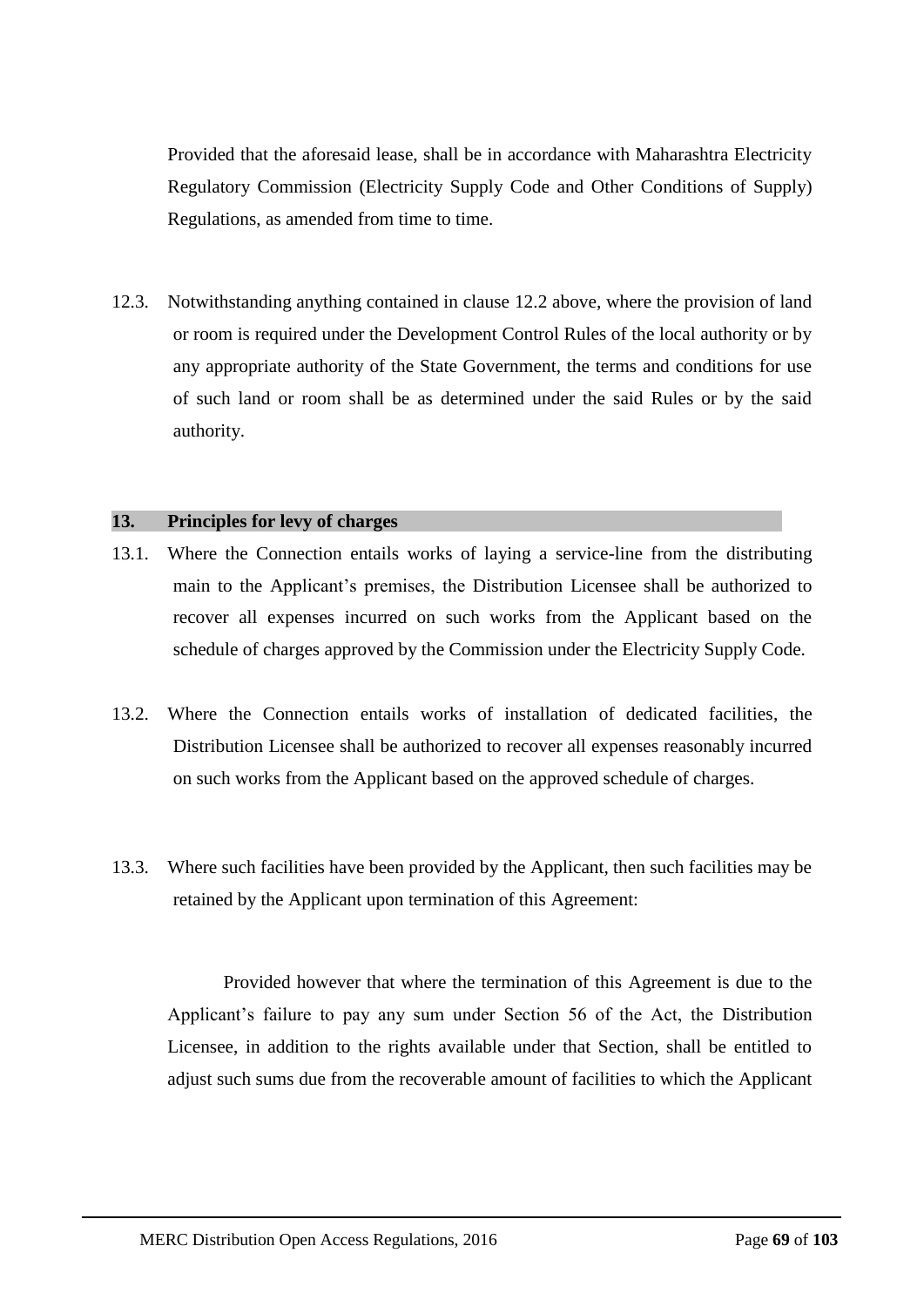is connected or to retain facilities of such recoverable amount as to cover such sums due from such Applicant to the Distribution Licensee.

Explanation – for the purpose of this Regulation, the term "recoverable amount" shall have the same meaning as provided in Accounting Standard (AS) 28: "Impairment of Assets" of the Institute of Chartered Accountants of India.

- 13.4. Where the Distribution Licensee permits an Applicant to carry out works for the Connection through a Licensed Electrical Contractor, the Distribution Licensee shall be entitled to only recover charges for supervision undertaken by the Distribution Licensee up to a maximum of 15 per cent of the cost of labour that would have been employed by the Distribution Licensee in carrying out such works.
- 13.5. On completion of all works under this clause, the Distribution Licensee shall notify the Supply Distribution Licensee about completeness of work.

# **14. Change of name**

14.1. A Connection may be transferred in the name of another person upon death of the Applicant or in case of transfer of ownership or occupancy of the premises, upon application for change of name by the new owner or occupier:

Provided that such change of name shall not entitle the Applicant to require shifting of the Connection to a new premises.

- 14.2. The application for change of name shall be accompanied by such charges of the Distribution Licensee, as are approved under the Electricity Supply Code.
- 14.3. The application under clause 14.1 shall be accompanied by: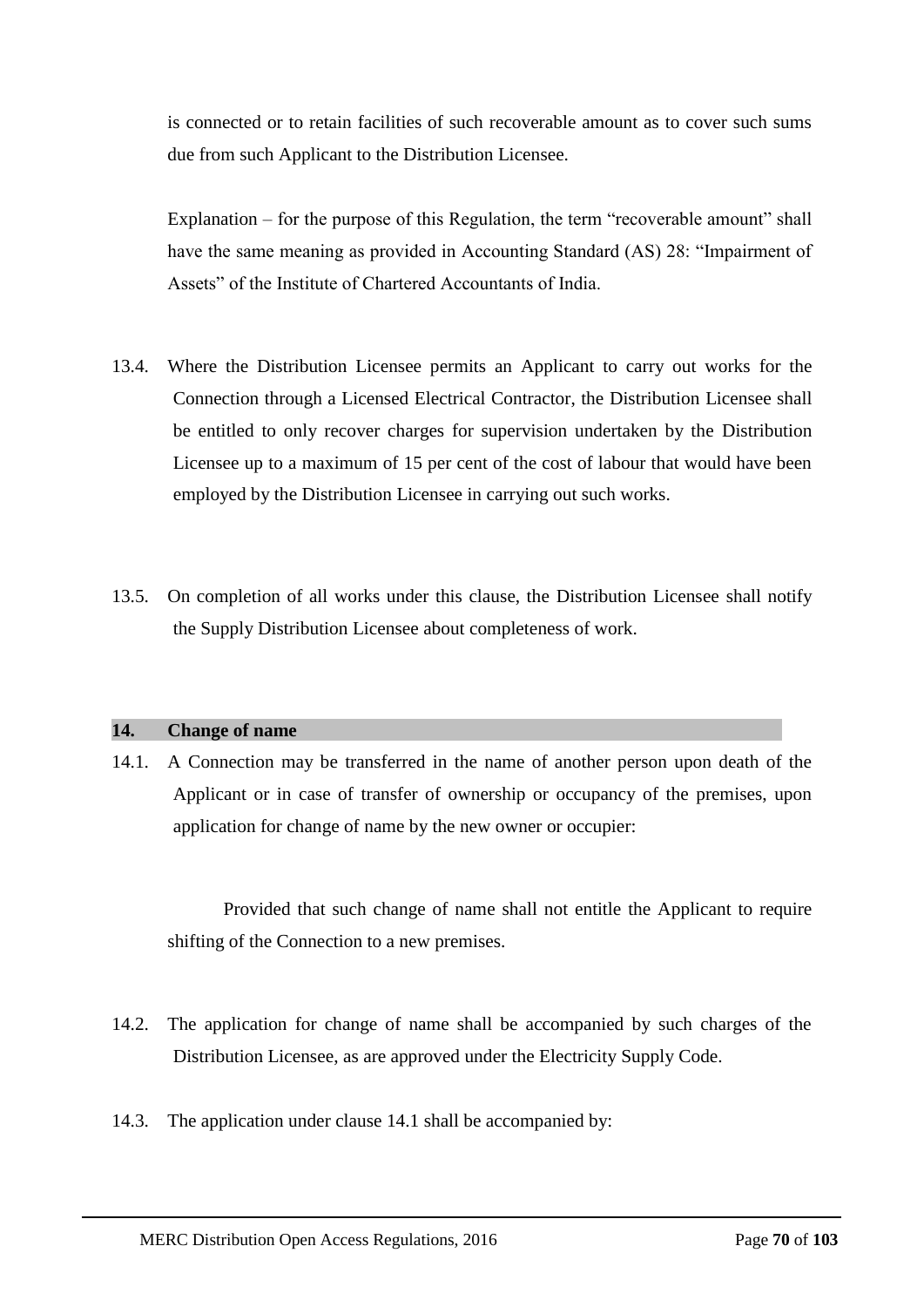- (i) consent letter of the transferor for transfer of Connection in the name of transferee;
- (ii) in the absence of a consent letter, any one of the following documents in respect of the premises: (a) proof of ownership of premises; (b) in case of partition, the partition deed; (c) registered deed; or (d) succession certificate;
- (iii) photocopy of licence / clearance with respect to the purpose for which electricity is being supplied to the premises, if required by statute;
- (iv) Processing fee or receipt thereof.
- 14.4. The Distribution Licensee shall communicate the decision on change of name to the Applicant, within 2 months from the date of application for change of name:

Provided where the Distribution Licensees disallows or refuses to the change of name, it shall do so after affording the applicant for change of name a reasonable opportunity of being heard in the matter:

Provided further that the Distribution Licensees shall communicate the reasons of refusal in writing through letter, including by electronic means to the Applicant for change of name.

14.5. Any charge or any sum other than a charge due to the Distribution Licensee which remains unpaid by a deceased Consumer or erstwhile owner / occupier of premises, as the case may be, shall be a charge on the premises transmitted to the legal representatives / successors-in-law or transferred to the new owner / occupier of premises, as the case may be, and the same shall be recoverable by the Distribution Licensees as due from such legal representatives or successors-in law or new owner / occupier of the premises, as the case may be: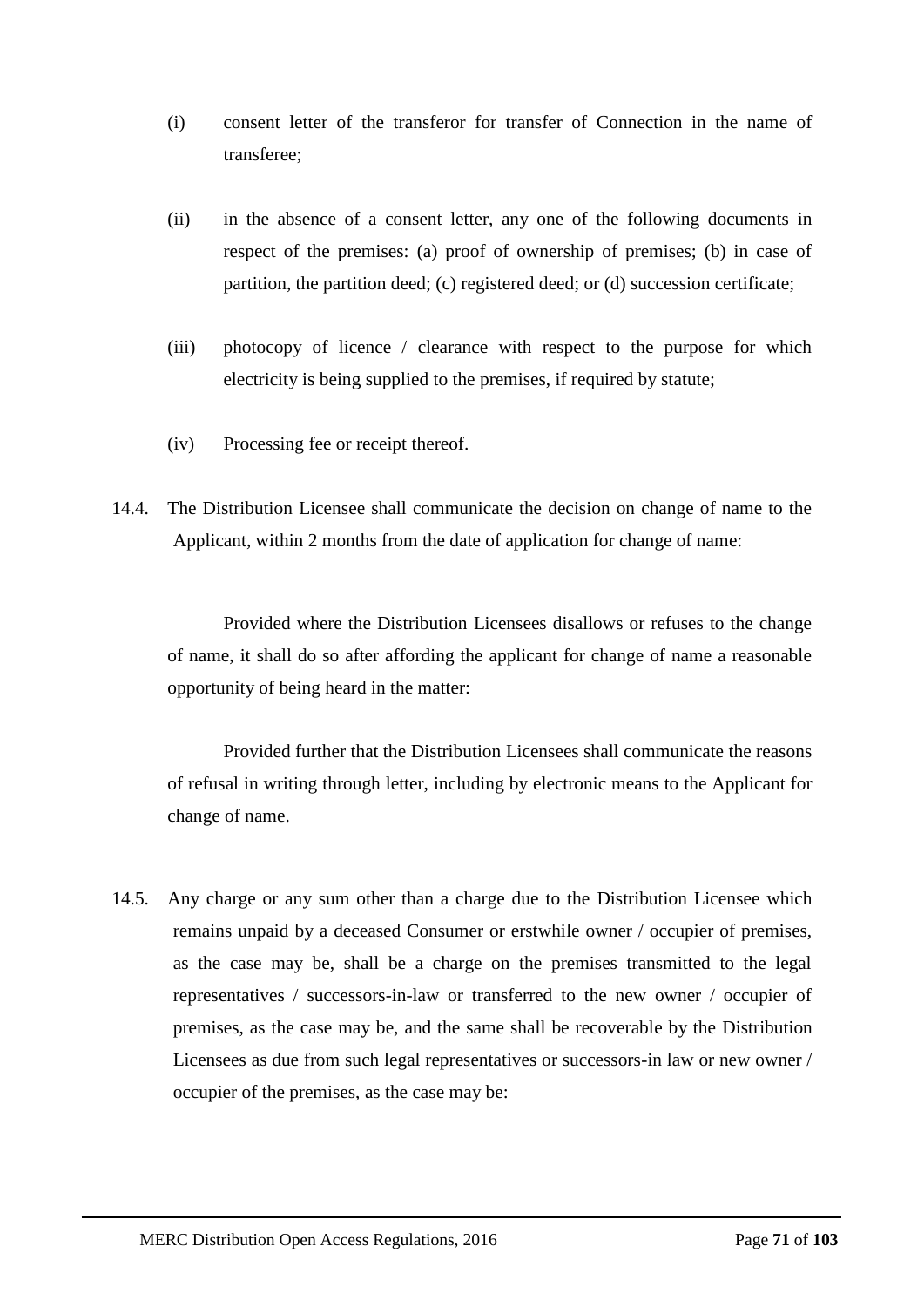Provided that, except in the case of transfer of connection to a legal heir, the liabilities transferred under this clause 14.5 shall be restricted to maximum period of six months of the unpaid charges due to the Distribution Licensees in accordance with Section 56 of the Act and this Agreement.

#### **15. Limitation on Demand and Export**

- 15.1. The Applicant shall not import or export electricity through the Connection Point beyond that is technically feasible and permitted by the Distribution Licensee.
- 15.2. If the Import or Export, as applicable is exceeded, the Distribution Licensee may give notice to the Applicant setting out details and requesting the Applicant to remedy the situation within seven days of receipt of the notice, failing which the Distribution Licensee shall have the right to impose such penalty as may be stipulated by the Commission, in addition to any other right available to the Distribution Licensees under the Act.

# **16. Power Factor / Harmonics**

- 16.1. It shall be obligatory for the Applicant to maintain the average power factor of his load at levels prescribed by the Indian Electricity Rules, 1956 with such variations, if any, adopted both by the Distribution Licensee, in accordance with Rule 27 of the Indian Electricity Rules, 1956 and in accordance with the relevant orders of the Commission.
- 16.2. It shall be obligatory for the Applicant to control harmonics of his load at levels prescribed by the IEEE STD 519-1992, and in accordance with the relevant orders of the Commission.
- 16.3. The Distribution Licensee, may require the Applicant, within a reasonable time period, which shall not be less than 3 months, to take such effective measures so as to raise the average power factor or control harmonics of his installation to a value not less than the prescribed norm: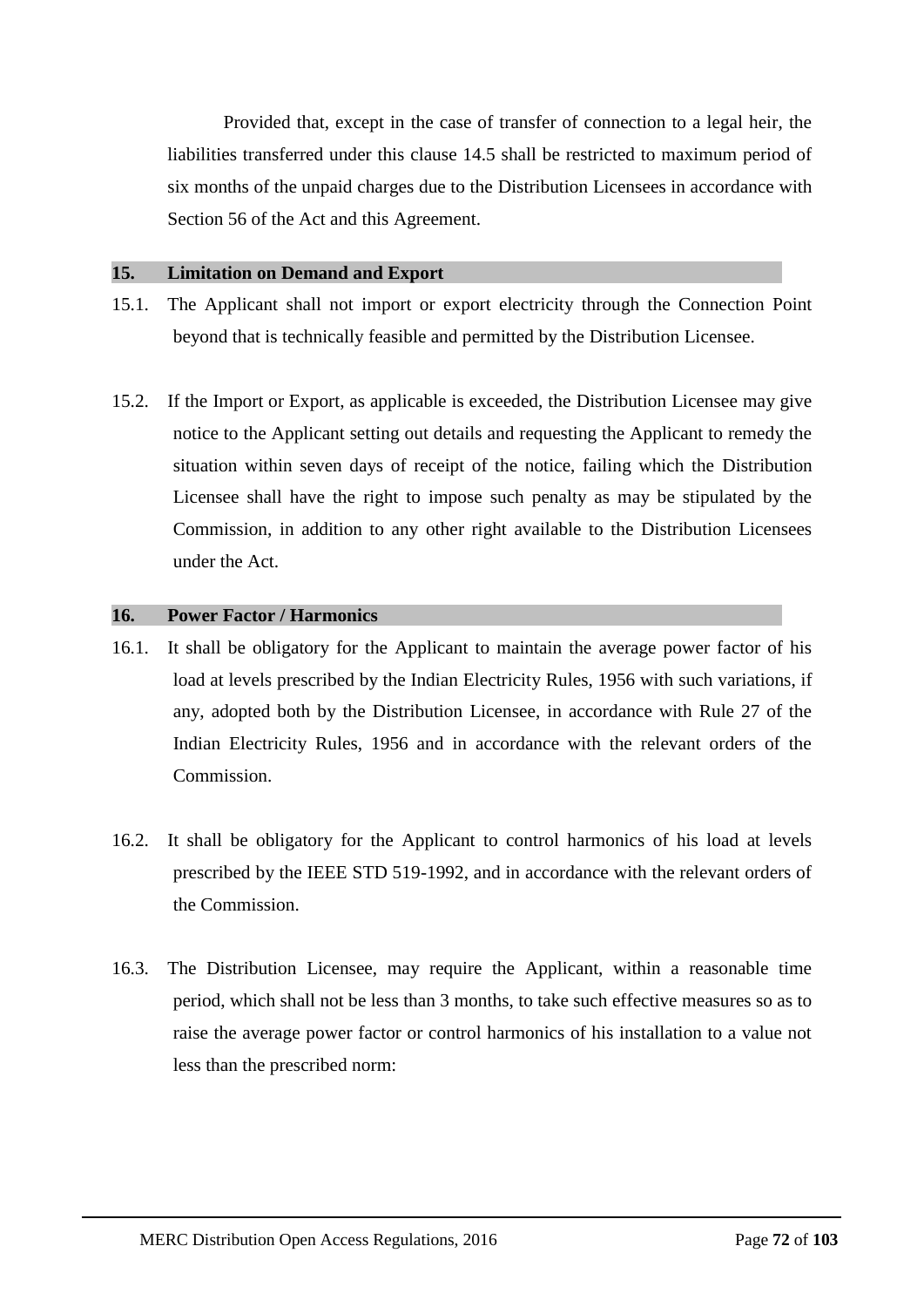Provided that the Supply Distribution Licensee may charge penalty or provide incentive for low / high power factor and for harmonics, in accordance with relevant orders of the Commission.

#### **17. Access to premises**

17.1. No person other than an Authorised Representative of the Distribution Licensee or any other person authorised under the Act and the rules and Regulations made there under shall be authorised to operate, handle or remove any electrical plant, electric lines or meter or break, remove, erase or otherwise interfere with the seals, name plates and distinguishing numbers or marks affixed on such property of the Distribution Licensee placed in the Applicant's premises:

Provided that such Authorised Representative of both the Distribution Licensee shall not perform any of the acts under this clause 17 except in the presence of the Applicant or his representative:

Provided further that the Distribution Licensees shall provide prior intimation to the Applicant of the visit of the Authorised Representative to the Applicant's premises, except where the Distribution Licensee has reason to believe that any person is indulging in unauthorized use of electricity and/ or is committing an offence of the nature provided for in Part XIV of the Act on such premises.

17.2. The Applicant shall permit entry into his premises for the authorized representatives of the Distribution Licensee to read, inspect, test, install, remove or replace the meters or to Energies or De-Energies the Connection Point.

#### **18. Meters**

- 18.1. Meter specifications
	- 18.1.1. The Applicant shall install or have installed a correct meter in accordance with the Regulations made in this behalf by the Authority under Section 55 of the Act: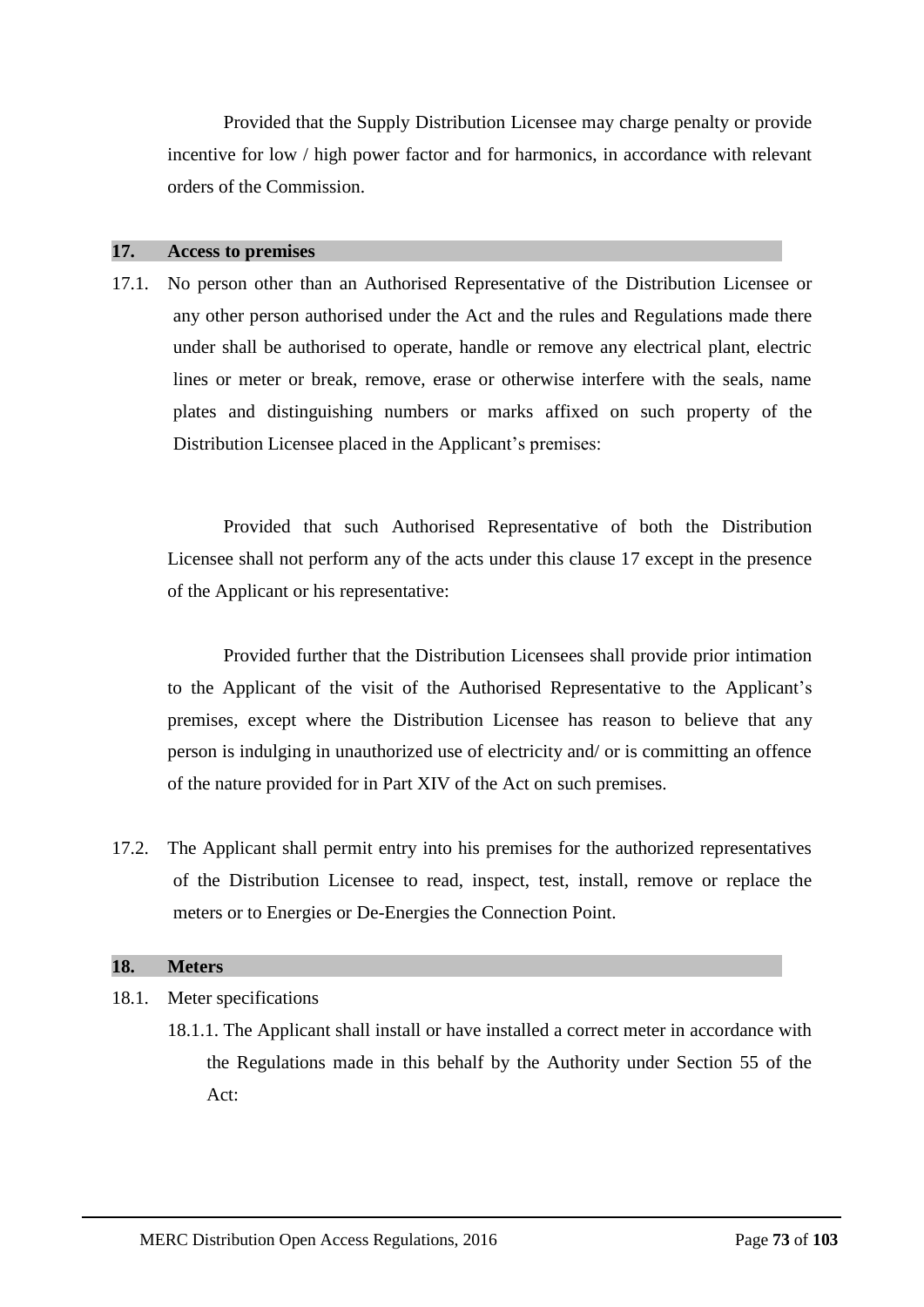Provided that the Applicant under MERC (Distribution Open Access) Regulations, shall install or have installed a Special Energy Meter.

#### 18.2. Supply and Cost of Meter

18.2.1. The Applicant may opt to purchase a meter from the Distribution Licensee or from any supplier with specification made in compliance with Central Electricity Authority (Installation and Operation of Meters) Regulation, 2006 and its amendment from time to time.

Provided that the specification should be compatible with MSLDC's requirement for energy accounting.

Provided further that such meters procured by the Applicant shall be tested by the Distribution Licensee within sixty days from date of the Application.

Provided, that an Applicant who opt to purchase a meter from the Distribution Licensee shall purchase such meter from the Distribution Licensee at such price as may be approved by the Commission under the Electricity Supply Code.

#### 18.3. Lost / burnt meters

- 18.3.1. Any complaint to the Distribution Licensee regarding a lost meter shall be accompanied by a copy of the First Information Report (FIR) lodged with the concerned police station
- 18.3.2. The Connection Point shall be Re-Energised after installation of a new meter, and after payment of the price of the meter, the cost of other apparatus, and any other approved charges of the Distribution Licensee.
- 18.3.3. Where, upon a complaint by the Applicant or inspection by the Authorised Representative of the Distribution Licensee, the meter is found to be burnt, it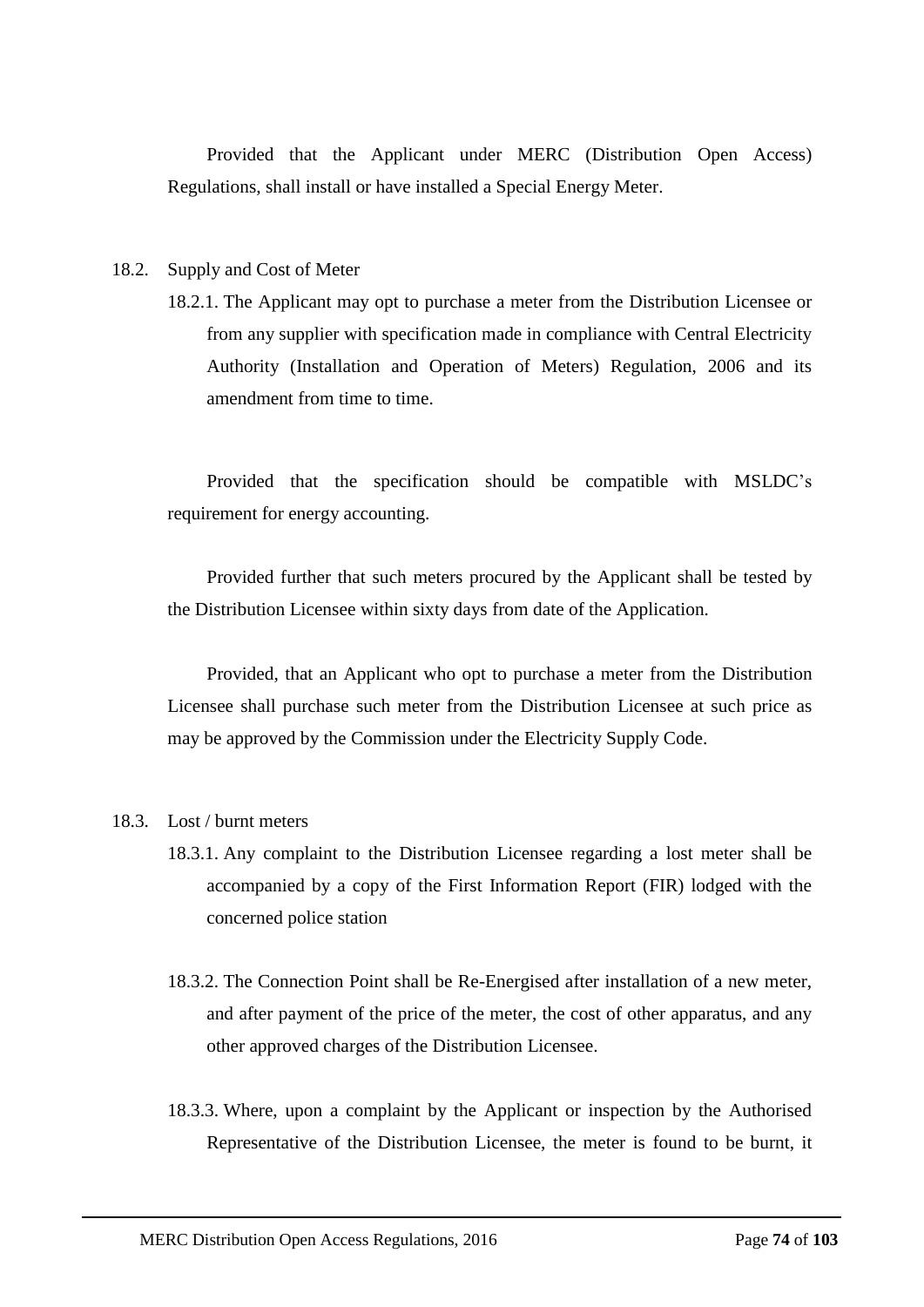shall be replaced and the Connection Point shall be Re-Energised as soon as possible:

- 18.3.4. Provided that the Distribution Licensee may recover the price of the meter from the Applicant.
- 18.3.5. Except in the case of a burnt meter or a lost meter, the Distribution Licensee shall not be authorized to recover the cost of the meter more than once during the term of this Agreement.

#### 18.4. Testing of meter

18.4.1. The Distribution Licensee shall be responsible for periodic testing of the meter

18.4.2. The Applicant may, upon payment of the approved testing charges, request the Distribution Licensee to test the accuracy of the meter

Provided that the Applicant may require the Distribution Licensee to get the meter tested at such facility as may be approved by the Commission

- 18.4.3. The Distribution Licensee, shall provide a copy of the meter test report to the Applicant within a period of 2 months from the date of request for testing of the meter by the Applicant
- 18.4.4. In the event of the meter being tested and found to be beyond the limits of accuracy prescribed in the Regulations specified by the Authority under Section 55 of the Act, the Distribution Licensee shall refund the testing charges paid by the Applicant and intimate the Supplier of the results of the test to enable adjustment in the bill of the Applicant: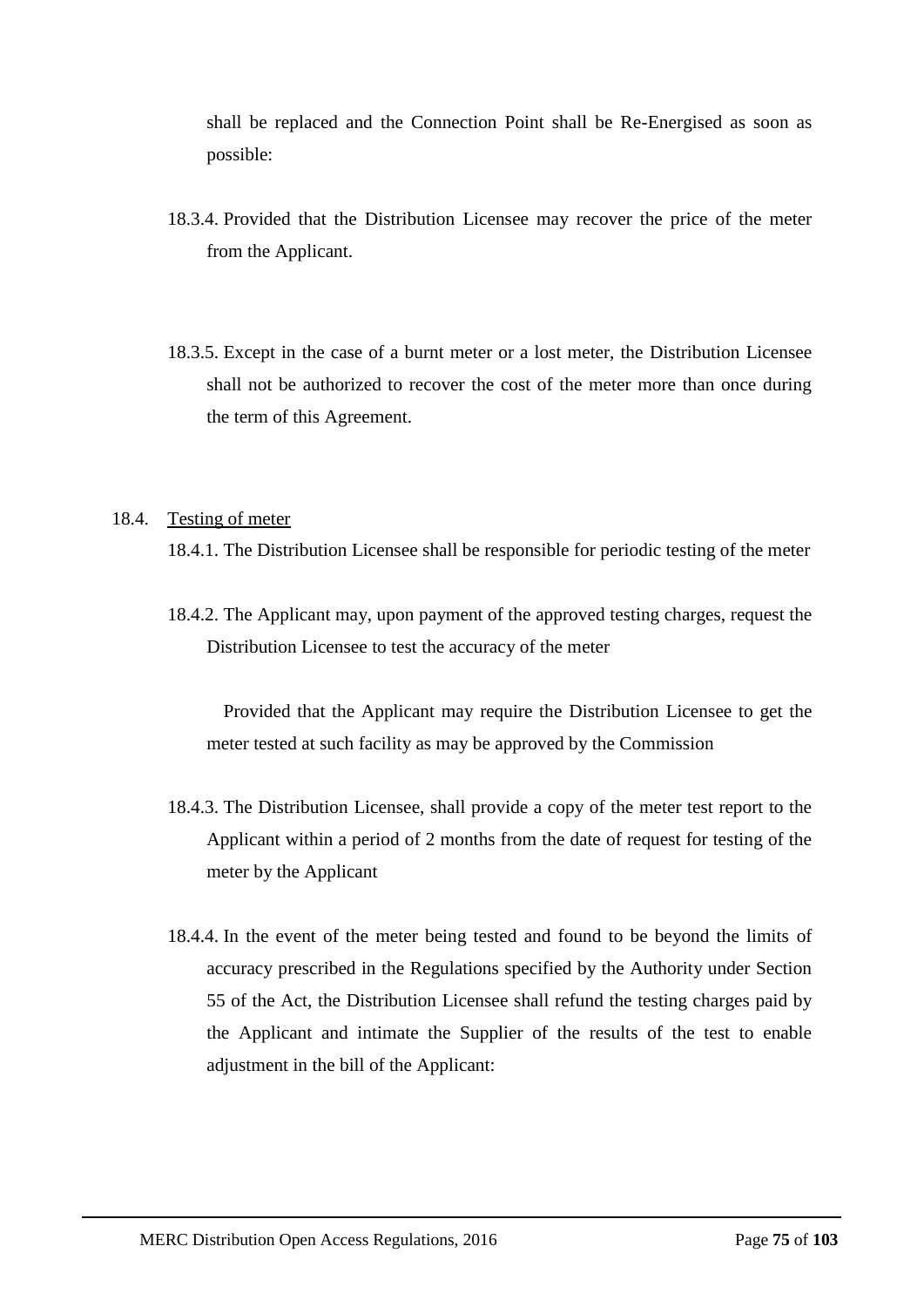Provided that the amount of any such excess or short billing shall be adjusted between the Distribution Licensee and the Supplier, as the case may be.

#### **19. Information exchange**

19.1. The Distribution Licensee and the Applicant agree to use their reasonable endeavours to provide each other, in a timely manner, such information in respect of the Open Access Consumers and their connection to and use of distribution system as either of them may possess and as the other may reasonably require to carry out their obligations under the Act, the Rules, the Distribution Open Access Regulations or this Agreement:

Provided further that the provision of information under this clause shall be subject to the obligations of both parties to maintain confidentiality of such information being requested for, under the Act or any other law for the time being in force.

19.2. The Distribution Licensee and the Applicant agree to take reasonable steps to ensure that all information provided by either of them to the other under this Agreement is accurate and complete.

#### **20. Governing Laws and Jurisdiction**

The Agreement shall be governed by Indian Laws and Rules made there under

#### **21. Amendment to the Connection Agreement**

In case of modification to point of Connection like re-allocation of bays, upgradation of voltage level etc. by either of the parties, if mutually agreed, an amendment to the Connection Agreement shall be executed between the parties within 30 days of implementing such modification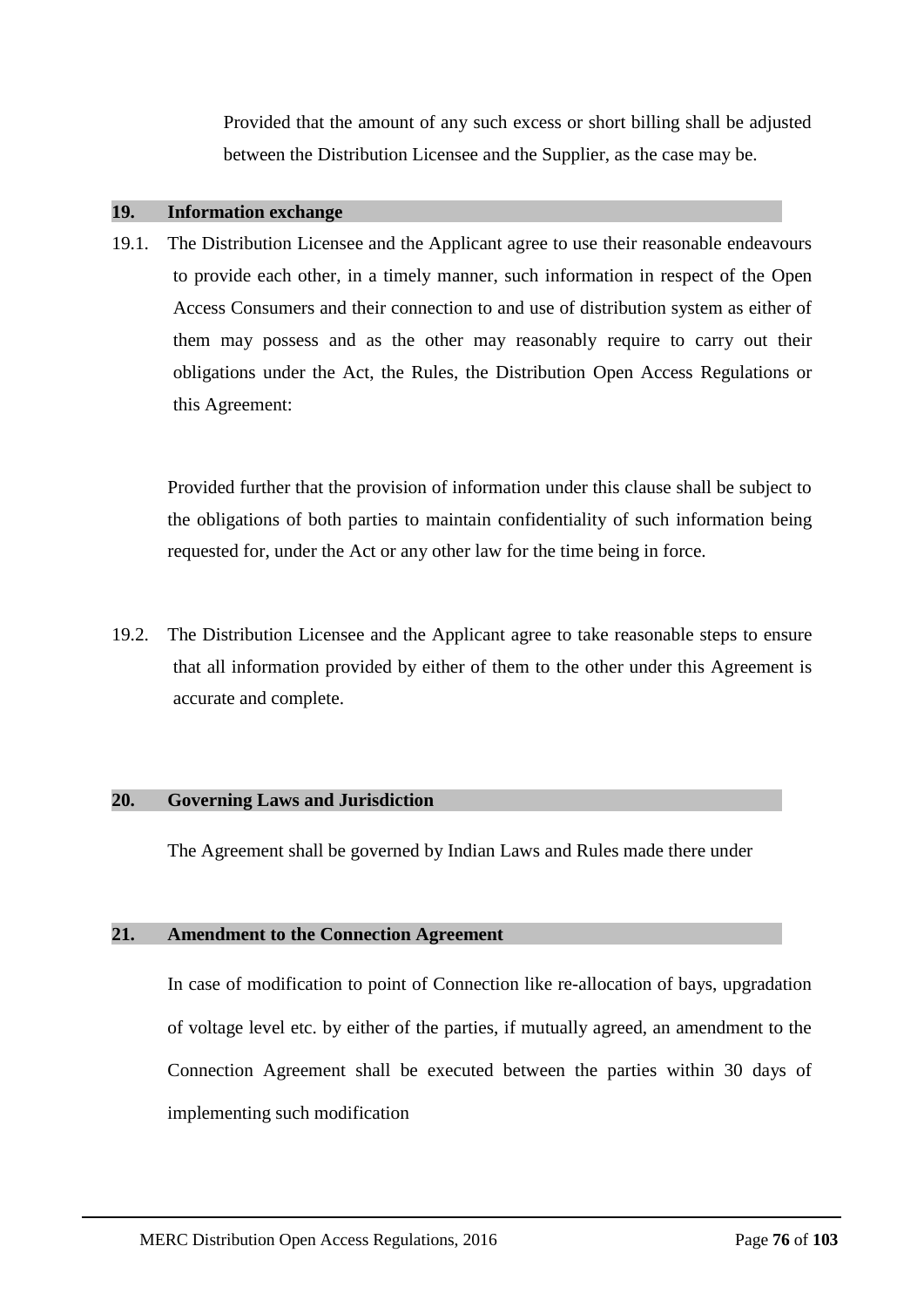IN WITNESS WHEREOF the Distribution Licensee and the Applicant have caused this Agreement to be executed by duly authorized representative on date above first herein written.

Name & Signature Name & Signature Name & Signature Applicant Distribution Licens Distribution Licensee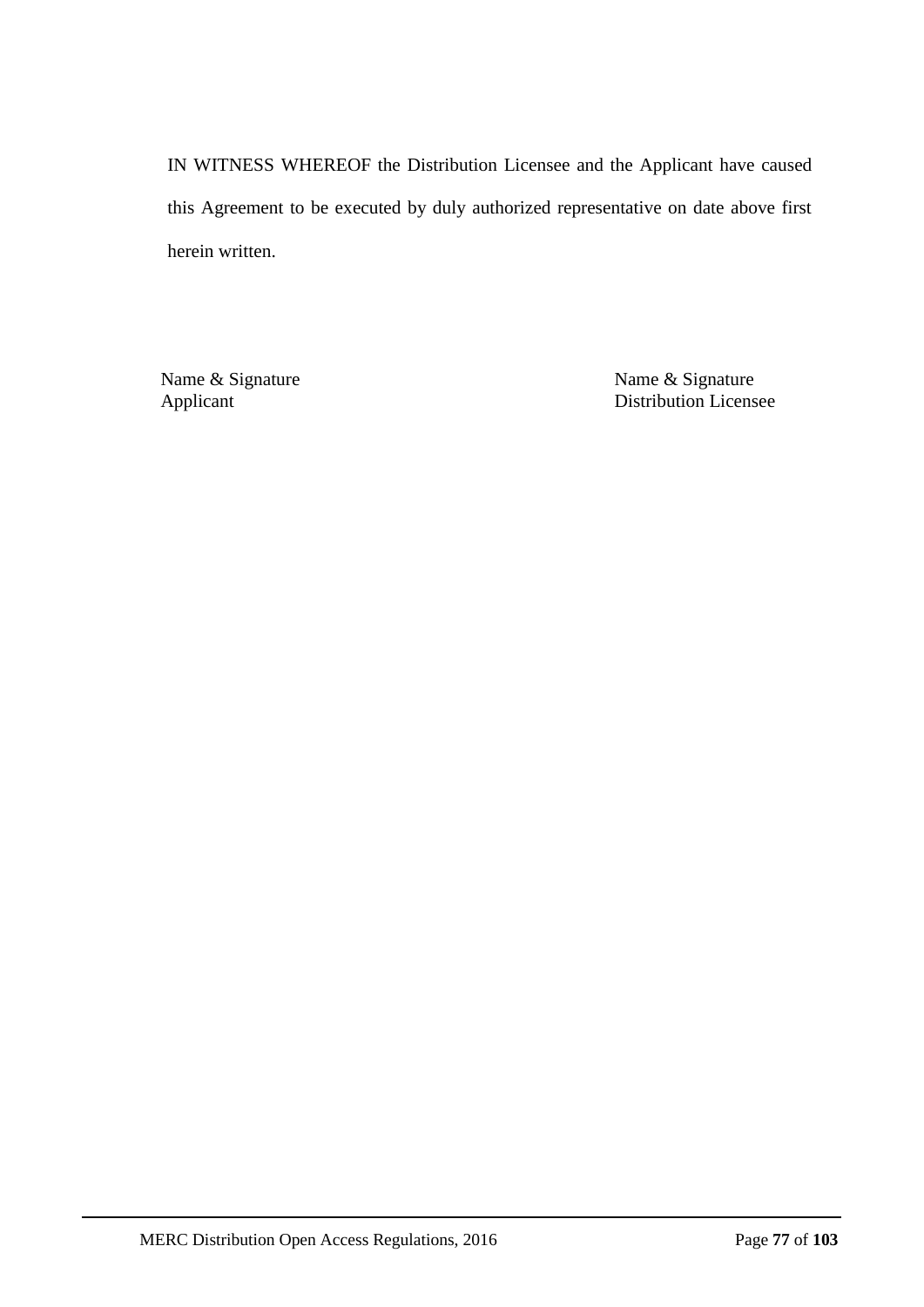## **ANNEXURE III: FORMAT FOR SHORT-TERM OPEN ACCESS FORMAT-STI**

|                                           |                                                              |         |              |                                   |  |                             | <b>Application for Grant of Short-term Open Access</b><br>(To be submitted by Short-term Open Access Applicant) |    |            |        |                         |      |           |
|-------------------------------------------|--------------------------------------------------------------|---------|--------------|-----------------------------------|--|-----------------------------|-----------------------------------------------------------------------------------------------------------------|----|------------|--------|-------------------------|------|-----------|
| $\mathbf{1}$                              | Application No.:                                             |         |              |                                   |  |                             |                                                                                                                 |    | Date:      |        |                         |      |           |
| $\overline{2}$                            | Name of the Applicant                                        |         |              |                                   |  | Type: New/Renewal           |                                                                                                                 |    |            |        |                         |      |           |
| 3                                         | Consumer No.:                                                |         |              |                                   |  | Existing Supplier (if any): |                                                                                                                 |    |            |        |                         |      |           |
| $\overline{4}$                            | Meter No.:                                                   |         |              |                                   |  |                             |                                                                                                                 |    |            |        | <b>Connection Type:</b> |      |           |
| 5                                         | Address for Correspondence:                                  |         |              |                                   |  |                             |                                                                                                                 |    |            |        |                         |      |           |
|                                           | Phone no:                                                    |         | $($ off. $)$ |                                   |  | (Res.):                     |                                                                                                                 |    |            | (Fax): |                         |      |           |
|                                           | E-mail id:                                                   |         |              |                                   |  |                             |                                                                                                                 |    | Mobile no. |        |                         |      |           |
| 6                                         | Contract details (Agreement / MoU details)                   |         |              |                                   |  |                             |                                                                                                                 |    |            |        |                         |      |           |
|                                           | Applicant                                                    |         |              |                                   |  |                             | Buyer / Seller / Trader / Captive Generating Station / Renewable Energy                                         |    |            |        |                         |      |           |
|                                           | type                                                         |         |              | <b>Generating Station</b>         |  |                             |                                                                                                                 |    |            |        |                         |      |           |
|                                           | With                                                         | No.     |              | date                              |  | Valid up to                 | Capacity                                                                                                        | in | the        |        | Capacity                | if   | No.<br>of |
|                                           |                                                              |         |              |                                   |  |                             | Contract (MW)                                                                                                   |    |            |        | contracted to           |      | days Open |
|                                           |                                                              |         |              |                                   |  |                             |                                                                                                                 |    |            |        | other source            |      | Access    |
|                                           |                                                              |         |              |                                   |  |                             |                                                                                                                 |    |            |        | (MW)                    |      | Applied   |
|                                           | <b>Buyer</b>                                                 |         |              |                                   |  |                             |                                                                                                                 |    |            |        |                         |      |           |
|                                           | Seller                                                       |         |              |                                   |  |                             |                                                                                                                 |    |            |        |                         |      |           |
|                                           | Power                                                        |         |              |                                   |  |                             |                                                                                                                 |    |            |        |                         |      |           |
|                                           | Exchange                                                     |         |              |                                   |  |                             |                                                                                                                 |    |            |        |                         |      |           |
| $\overline{7}$                            | Coordinator details                                          |         |              |                                   |  |                             |                                                                                                                 |    |            |        |                         |      |           |
|                                           | Name and Designation:                                        |         |              |                                   |  |                             |                                                                                                                 |    |            |        |                         |      |           |
|                                           | Phone no:<br>$($ off. $)$<br>(Fax):                          |         |              |                                   |  | Mobile                      |                                                                                                                 |    |            |        |                         |      |           |
|                                           |                                                              |         |              | Email id:                         |  |                             |                                                                                                                 |    |            |        |                         |      |           |
| 8                                         | Capacity applied                                             |         |              |                                   |  |                             |                                                                                                                 |    |            |        |                         |      |           |
|                                           |                                                              | Period  |              |                                   |  |                             | Time period                                                                                                     |    |            |        |                         |      | Capacity  |
|                                           | From                                                         |         | To (date)    |                                   |  | From (hrs.)                 |                                                                                                                 |    | To (hrs.)  |        |                         | (MW) |           |
|                                           | (Date)                                                       |         |              |                                   |  |                             |                                                                                                                 |    |            |        |                         |      |           |
|                                           |                                                              |         |              |                                   |  |                             |                                                                                                                 |    |            |        |                         |      |           |
| 9                                         | Details of PPA / MoU                                         |         |              |                                   |  | Date of PPA                 | Validity period                                                                                                 |    | Capacity   |        |                         |      |           |
|                                           | Name & Address of                                            |         |              | $/$ MoU<br>Commencement<br>Expiry |  |                             | <b>MW</b>                                                                                                       |    |            |        |                         |      |           |
|                                           |                                                              | Parties |              |                                   |  |                             |                                                                                                                 |    |            |        |                         |      |           |
|                                           | Seller                                                       |         | Buyer        |                                   |  |                             |                                                                                                                 |    |            |        |                         |      |           |
|                                           |                                                              |         |              |                                   |  |                             |                                                                                                                 |    |            |        |                         |      |           |
| 10                                        | Injecting utility details [Repeat for every injection point] |         |              |                                   |  |                             |                                                                                                                 |    |            |        |                         |      |           |
|                                           | Name:                                                        |         |              |                                   |  |                             |                                                                                                                 |    |            |        |                         |      |           |
|                                           | Point of Injection :                                         |         |              |                                   |  |                             |                                                                                                                 |    |            |        |                         |      |           |
| Name of the concerned Discom / Licensee : |                                                              |         |              |                                   |  |                             |                                                                                                                 |    |            |        |                         |      |           |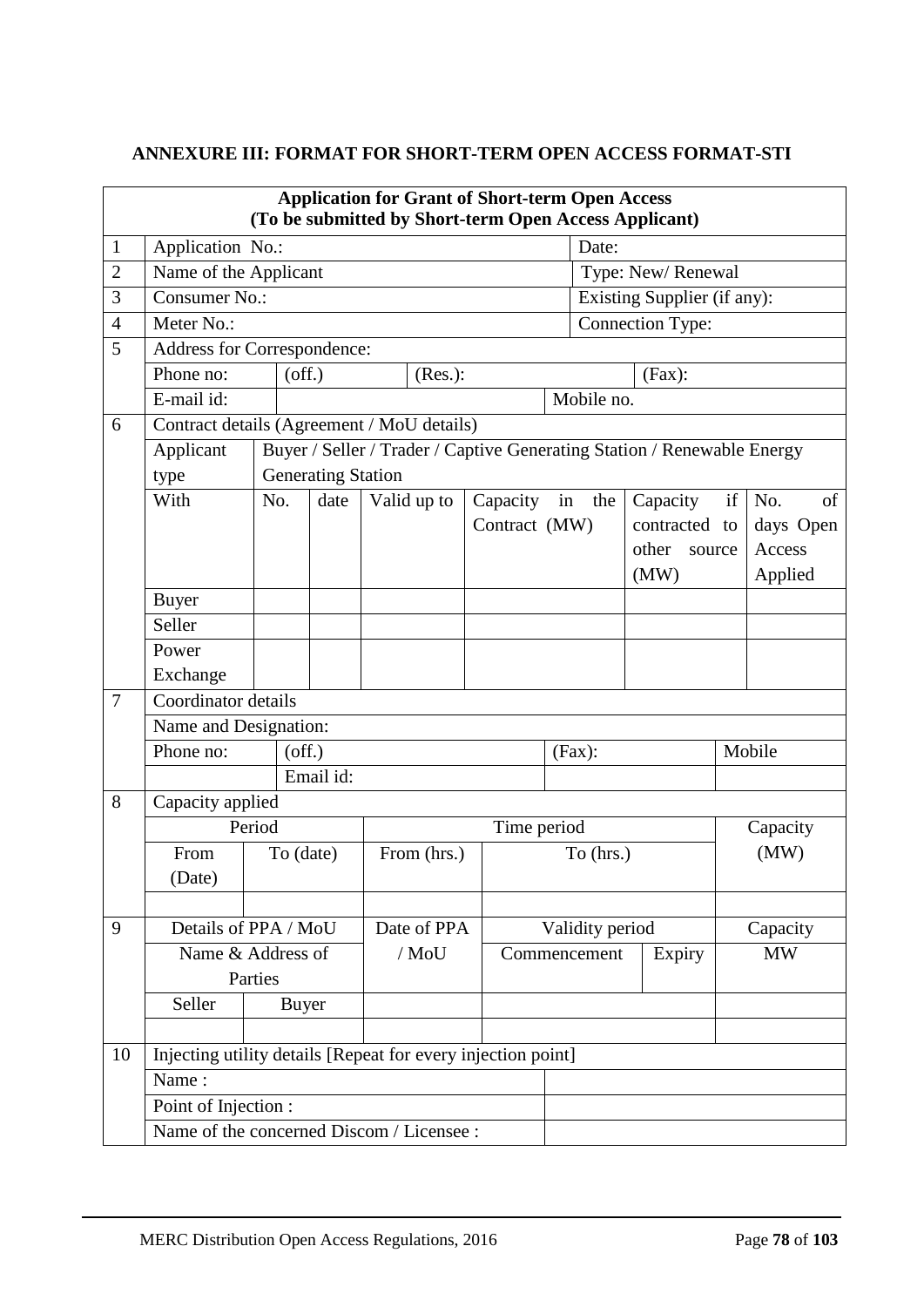|    | Details (path to the nearest sub-station): |
|----|--------------------------------------------|
|    | Meter No.:                                 |
| 11 | Drawing utility details                    |
|    | Name:                                      |
|    | Point of Drawl:                            |
|    | Name of the concerned Discom / Licensee:   |
|    | Details (path to the nearest sub-station): |
|    | Meter No.:                                 |
| 12 | Name of the Trader, if any:                |
| 13 | Details of application fee payment:        |

(Note: If Captive usage, provide Chartered Accountant Certificate, exhibiting capital structure and compliance with regard to requirements under the Electricity Act, 2003 read with the Electricity Rules, 2005)

Place : Signature : Signature : Signature : Signature : Signature : Signature : Signature : Signature : Signature : Signature : Signature : Signature : Signature : Signature : Signature : Signature : Signature : Signature

Date: Name and Designation:

## **Enclosure:**

(i) Non-refundable application fee in the form of  $\frac{1}{\sqrt{1-\frac{1}{\sqrt{1-\frac{1}{\sqrt{1-\frac{1}{\sqrt{1-\frac{1}{\sqrt{1-\frac{1}{\sqrt{1-\frac{1}{\sqrt{1-\frac{1}{\sqrt{1-\frac{1}{\sqrt{1-\frac{1}{\sqrt{1-\frac{1}{\sqrt{1-\frac{1}{\sqrt{1-\frac{1}{\sqrt{1-\frac{1}{\sqrt{1-\frac{1}{\sqrt{1-\frac{1}{\sqrt{1-\frac{1}{\sqrt{1-\frac{1}{\sqrt{1-\frac{1}{\sqrt{$ 

(ii) Self-certified copy of PPA / MoU entered between parties (buyer and seller) of transaction stating contracted power, period of transaction, point (s) of injection and drawal, etc.

| For use of Distribution Licensee (with reference to application submitted by Applicant) |      |  |  |  |
|-----------------------------------------------------------------------------------------|------|--|--|--|
| Distribution Licensee's ref. no.                                                        | Date |  |  |  |
| Distribution Licensee approval / refusal no.                                            |      |  |  |  |
| Remarks (reasons for refusal to be provided)                                            |      |  |  |  |

(Distribution Licensee may also enclose supporting documents for the reasons of refusal duly signed on each page)

Further Distribution Licensee on approval of application may forward to MSLDC all papers for scheduling the Open Access

| For use of MSLDC (with reference to application submitted by Applicant) |      |  |  |  |
|-------------------------------------------------------------------------|------|--|--|--|
| MSLDC ref. no.                                                          | Date |  |  |  |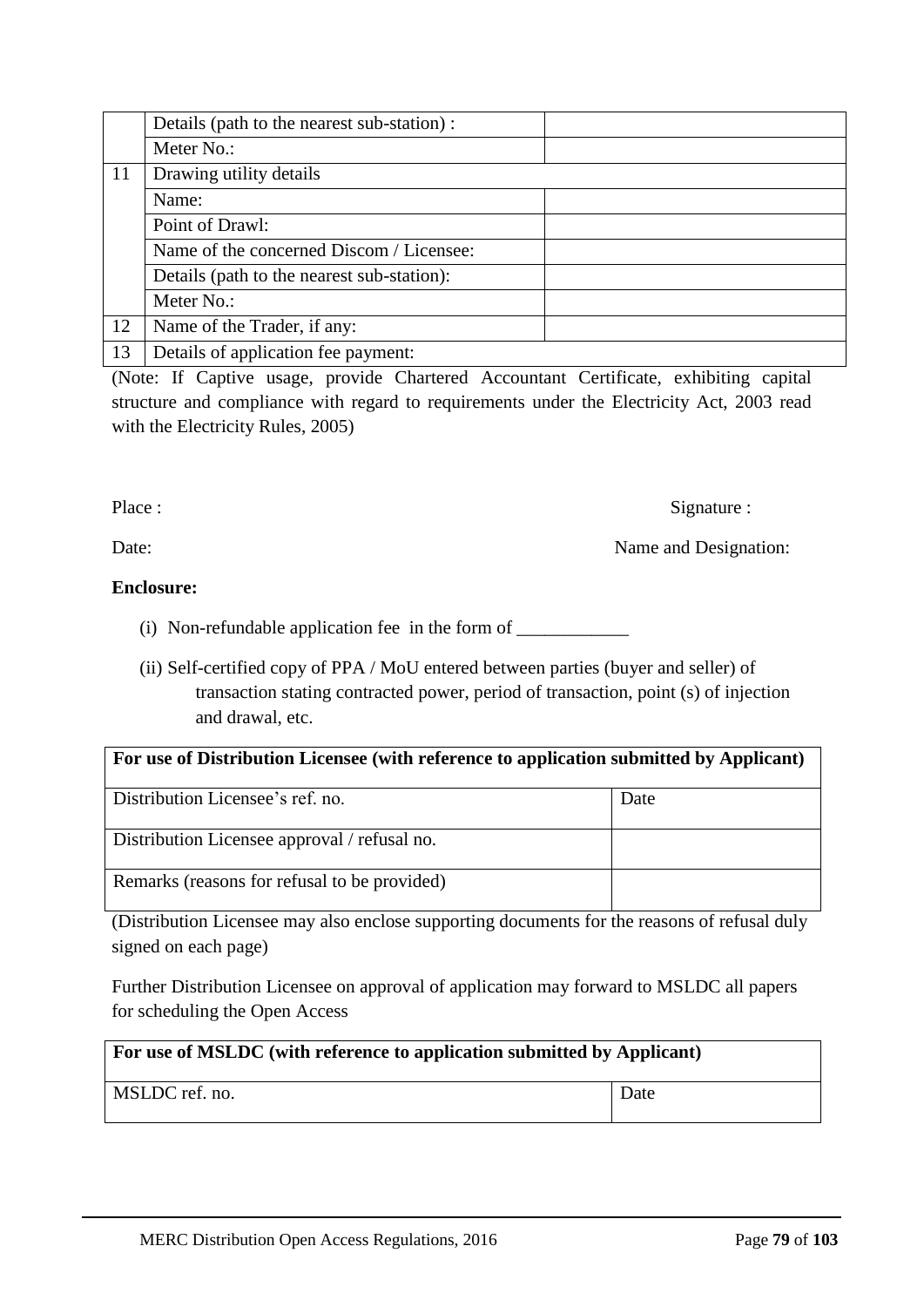| MSLDC approval / refusal no.                 |  |
|----------------------------------------------|--|
| Remarks (reasons for refusal to be provided) |  |

(MSLDC may also enclose supporting documents for the reasons of refusal duly signed on each page)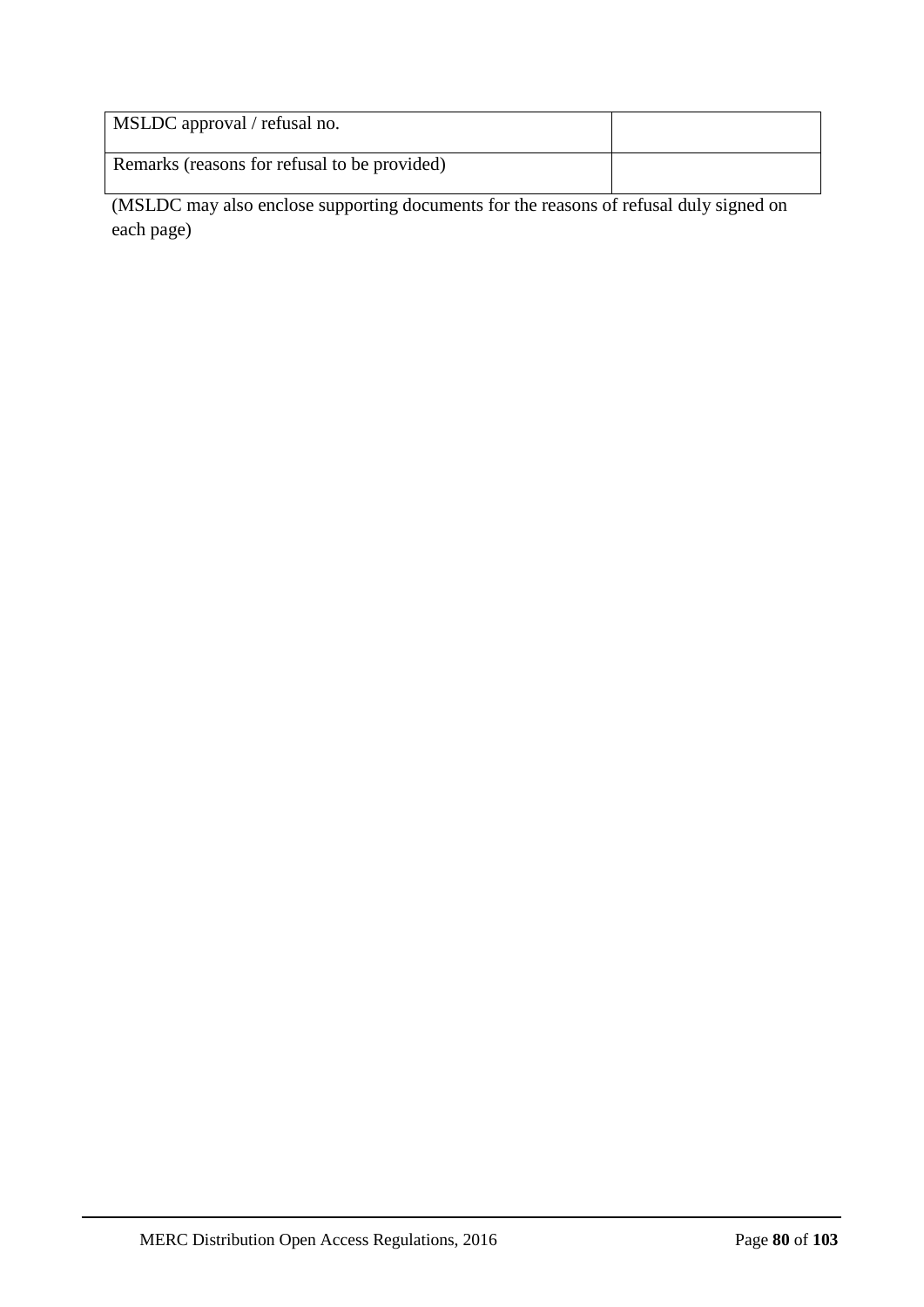### *FORMATS for Short-Term*

### **ACKNOWLEDGEMENT**

**(***for office use only)*

## **APPLICATION FOR GRANT OF SHORT-TERM OPEN ACCESS**

**(A)** *< to be filled by the Applicant>*

|              | <b>Application No.</b>                                                       |                                                                                    | Date |  |
|--------------|------------------------------------------------------------------------------|------------------------------------------------------------------------------------|------|--|
| $\mathbf{2}$ | <b>Period of Transaction</b>                                                 |                                                                                    |      |  |
| 3            | Nature of Applicant*                                                         | < seller/buyer/captive user/trader(on behalf of seller/buyer/captive<br>$user$ ) > |      |  |
| 4            | <b>Contract Demand opted</b><br>Period<br>of<br>during<br><b>Transaction</b> |                                                                                    |      |  |

**<\* In terms of power transfer>**

|                | <b>Name</b>              |             |  |
|----------------|--------------------------|-------------|--|
| 6 <sup>1</sup> | <b>Registration Code</b> | Valid up to |  |

*< Registration code shall be as provided by Distribution Licensee >*

# **(B)** *< to be filled by Distribution Licensee >*

| Date and Time of Receipt |  |
|--------------------------|--|
| of Application           |  |

**Place Signature (with stamp)** 

**Date Name & Designation** 

**N.B.: A counterfoil of this shall be issued to the Applicant.**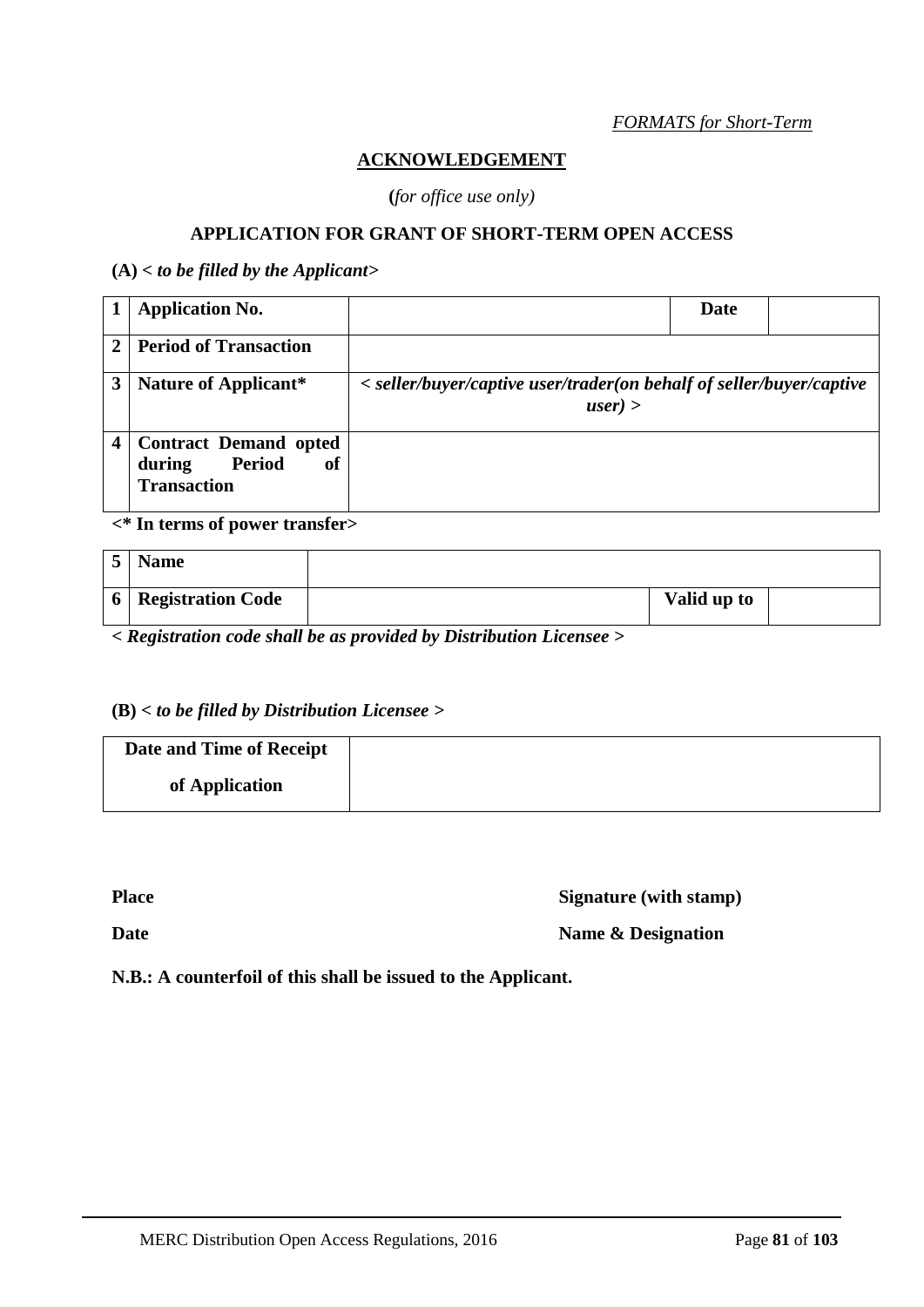*FORMATS for Short-Term*

### **ANNEXURE III: FORMAT - ST2**

### **APPROVAL FOR SHORT-TERM OPEN ACCESS**

*(to be issued by Distribution Licensee)*

| <b>Distribution Licensee Approval No.</b> | <b>Date</b> |  |
|-------------------------------------------|-------------|--|
|                                           |             |  |

| <b>Application No.</b>                                                                                       | <i><b><inward accorded="" b="" by="" distribution<="" number=""></inward></b></i><br>License | Date |  |
|--------------------------------------------------------------------------------------------------------------|----------------------------------------------------------------------------------------------|------|--|
| From $(dd/mm/yyyy)$ To $(dd/mm/yyyy)$<br><b>Date</b><br>of<br><b>Open</b><br><b>Access Transaction</b><br>1. |                                                                                              |      |  |
| <b>Nature</b><br>of<br>Applicant*                                                                            | < seller/buyer/captive user/trader(on behalf of seller/buyer/captive user)                   |      |  |

*<\* In terms of power transfer>*

| Name                     |             |  |
|--------------------------|-------------|--|
| <b>Registration Code</b> | Valid up to |  |

| <b>Details of Transaction Party's to Distribution system</b> |                         |                      |  |  |  |
|--------------------------------------------------------------|-------------------------|----------------------|--|--|--|
|                                                              | <b>Injecting Entity</b> | <b>Drawee Entity</b> |  |  |  |
| <b>Name of Entity</b>                                        |                         |                      |  |  |  |
| <b>Status of Entity*</b>                                     |                         |                      |  |  |  |
| Utility in which it is embedded                              |                         |                      |  |  |  |

*< \* In terms of ownership- State Utility/CPP/IPP/ ISGS/ Discom /Consumer/specify, if any other >*

|  | Details of Injecting / Drawee Connectivity with Distribution System |                     |                         |                      |  |  |
|--|---------------------------------------------------------------------|---------------------|-------------------------|----------------------|--|--|
|  |                                                                     |                     | <b>Injecting Entity</b> | <b>Drawee Entity</b> |  |  |
|  | <b>Name of Sub-station</b>                                          | <b>Transmission</b> |                         |                      |  |  |
|  |                                                                     | <b>Distribution</b> |                         |                      |  |  |
|  |                                                                     | <b>Transmission</b> |                         |                      |  |  |
|  | <b>Voltage level</b>                                                | <b>Distribution</b> |                         |                      |  |  |
|  | Name of Licensee (Owner of S/S)                                     |                     |                         |                      |  |  |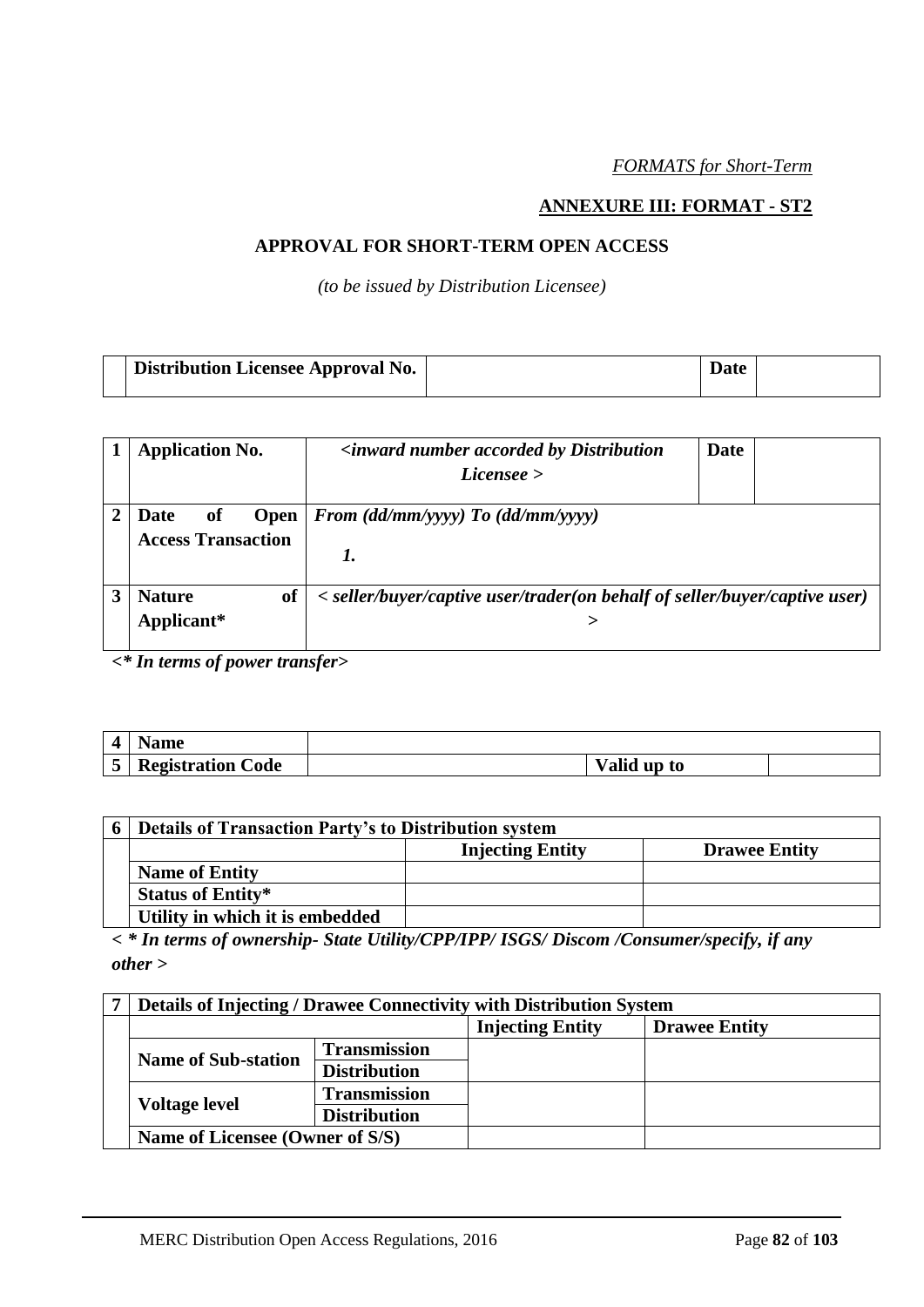| <b>Intervening Intra-State Licensee</b> |  |
|-----------------------------------------|--|
| <b>Intervening Inter-State Licensee</b> |  |

*< Distribution license, if required, may treat interface periphery as its connectivity points >*

| 8 | <b>Revision No.</b><br>Open Access Approved for (Period from date _______ to date |             |           |      |    |                |                 |  |  |  |
|---|-----------------------------------------------------------------------------------|-------------|-----------|------|----|----------------|-----------------|--|--|--|
|   | <b>Month</b><br><b>Date</b><br><b>Hours</b>                                       |             |           |      |    | Capacity (MW)  | <b>MWh</b>      |  |  |  |
|   |                                                                                   | <b>From</b> | <b>To</b> | From | To | <b>Applied</b> | <b>Allotted</b> |  |  |  |
|   |                                                                                   |             |           |      |    |                |                 |  |  |  |
|   |                                                                                   |             |           |      |    |                |                 |  |  |  |
|   |                                                                                   |             |           |      |    |                |                 |  |  |  |
|   |                                                                                   |             |           |      |    |                |                 |  |  |  |
|   | <b>Total MWh</b>                                                                  |             |           |      |    |                |                 |  |  |  |

| Details of Bidding $\langle$ only in case of Bidding $\rangle$ |      |    |              |     |                        |  |  |  |
|----------------------------------------------------------------|------|----|--------------|-----|------------------------|--|--|--|
| <b>Details of</b>                                              | Date |    | <b>Hours</b> |     | <b>Applicable Rate</b> |  |  |  |
| <b>Intra-State System</b>                                      | From | To | From         | To- | (Rs/kWh)               |  |  |  |
| <b>Transmission System</b>                                     |      |    |              |     |                        |  |  |  |
| <b>Distribution System</b>                                     |      |    |              |     |                        |  |  |  |

- **10. The approval is subject to provisions of MERC (Distribution Open Access) Regulations, 2016 and any other relevant regulation/order/code as amended and applicable from time to time.** *< only in case of approval >*
- **11. No approval is being granted on account of** *<only in case of rejection>*

*< Distribution Licensee shall convey specific reasons if Open Access is denied and may also enclose supporting documents to support the same duly signed on each page >*

**\_\_\_\_\_\_\_\_\_\_\_\_\_\_\_\_\_\_\_\_\_\_\_\_\_\_\_\_\_\_\_\_\_\_\_\_\_\_\_\_\_\_\_\_\_\_\_\_\_\_\_\_\_\_\_\_\_\_\_\_\_\_\_\_\_\_\_\_\_\_\_\_\_\_\_**

**\_\_\_\_\_\_**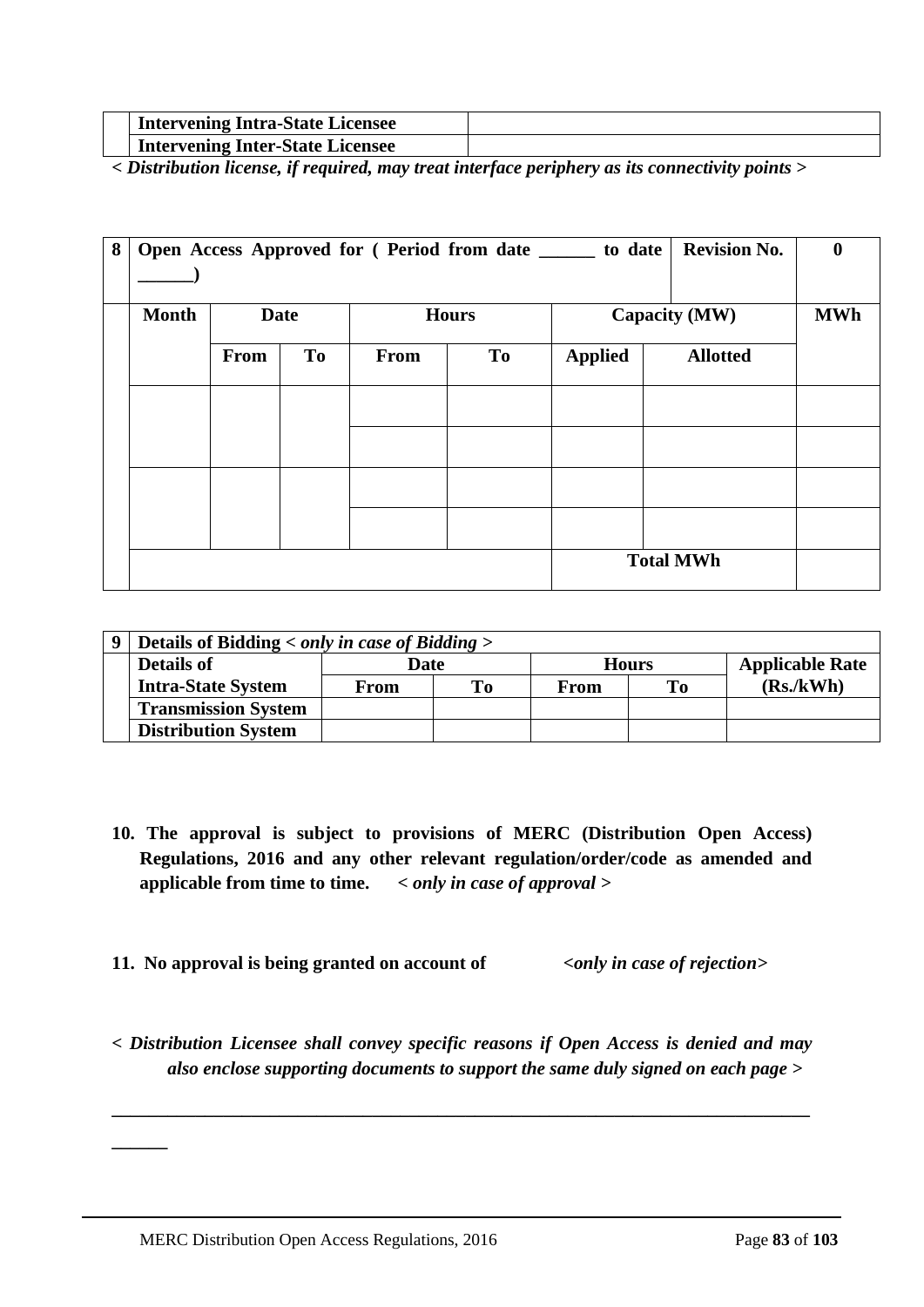| <b>Place</b> | Signature (with stamp) |
|--------------|------------------------|
| Date         | Name & Designation     |
|              |                        |

**Enclosures**

**(1) Schedule of payments** *< only in case of approval >*

**(2) If any**

## **Copy to along with enclosures**

- **(1) Applicant**
- **(2) Officer in charge of transmission sub-station involved in transaction.**
- **(3) Officer in charge of distribution sub-station involved in transaction.**
- **(4) Any other concerned.**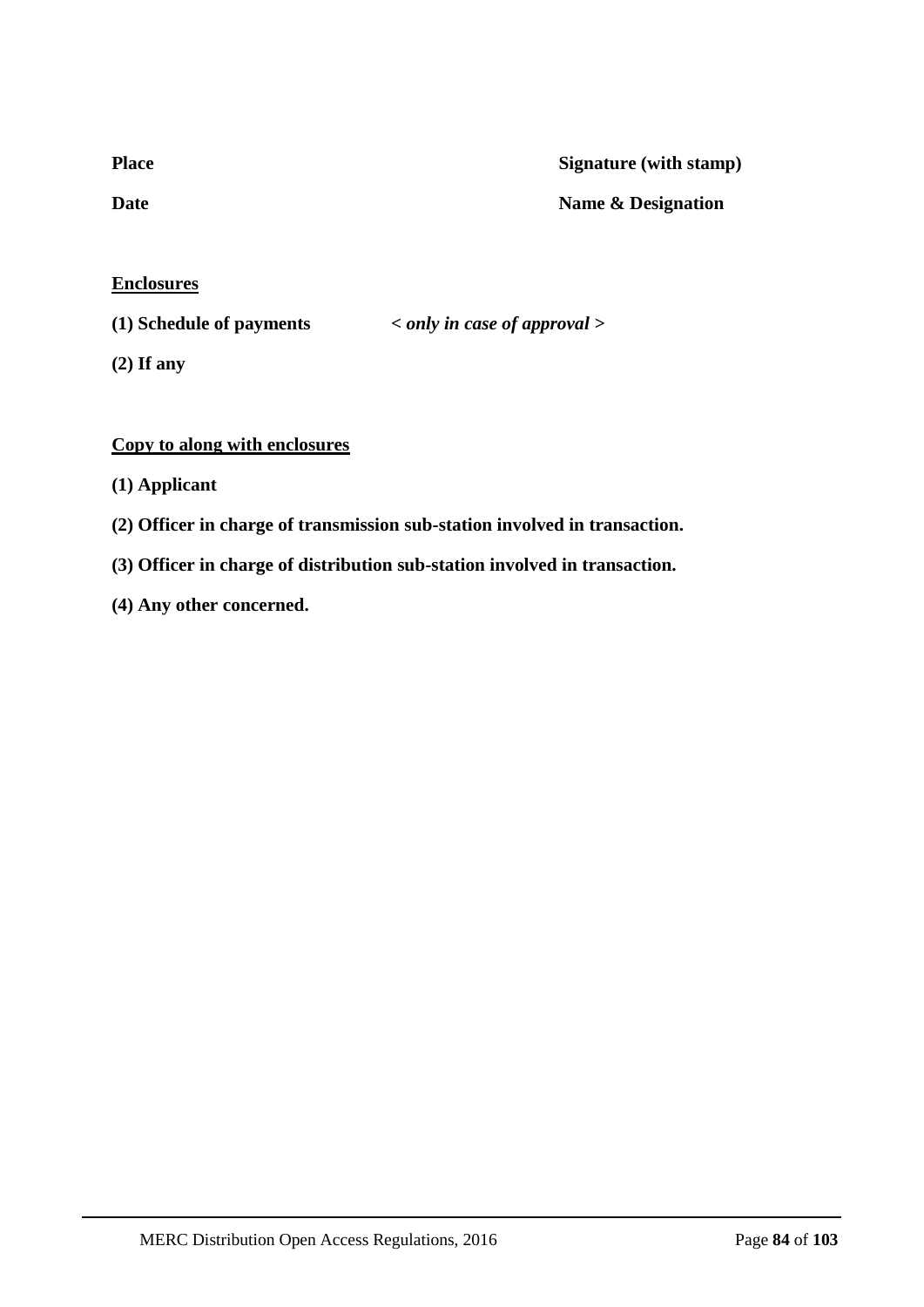## *FORMATS for Short-Term*

## **ENCLOSURE to FORMAT - ST2**

### **SCHEDULE OF PAYMENTS**

## *(to be enclosed for each month by Distribution Licensee along with FOMAT–ST2)*

| <b>Distribution Licensee Approval</b> | $(R-0)$ | <b>Date</b> |  |
|---------------------------------------|---------|-------------|--|
| No.                                   |         |             |  |

*< 'R-O' states original approval with revision no. - zero>*

| <b>Application No.</b>                    | <i><b><inward accorded="" b="" by="" distribution<="" number=""></inward></b></i>  | Date |  |  |  |
|-------------------------------------------|------------------------------------------------------------------------------------|------|--|--|--|
|                                           | License                                                                            |      |  |  |  |
| Date of Open Access<br><b>Transaction</b> | From $(dd/mm/yyyy)$ To $(dd/mm/yyyy)$                                              |      |  |  |  |
| Nature of Applicant*                      | < seller/buyer/captive user/trader(on behalf of seller/buyer/captive<br>$user$ ) > |      |  |  |  |

## *<\* In terms of power transfer>*

|   | <b>Name</b>                                                           |           |             |              |
|---|-----------------------------------------------------------------------|-----------|-------------|--------------|
| 5 | <b>Registration Code</b>                                              |           | Valid up to |              |
| 6 | <b>Tentative* Monthly Payment Schedule for Short-Term Open Access</b> |           |             | <b>Month</b> |
|   | <b>Charges</b>                                                        |           |             |              |
|   | (Period: <i>date</i> _____ to <i>date</i> ____)                       |           |             |              |
|   | <b>Payment Chargeable for</b>                                         | Rate      | kWh         | Total (Rs.)  |
|   |                                                                       | (Rs./kWh) |             |              |
|   | (1) Intra-State Network                                               |           |             |              |
|   | (a) Transmission Charges                                              |           |             |              |
|   | concerned Transmission Licensee                                       |           |             |              |
|   | <b>Intervening intra-State Licensee (if</b>                           |           |             |              |
|   | any)                                                                  |           |             |              |
|   |                                                                       |           |             |              |
|   | (b) Wheeling Charges                                                  |           |             |              |
|   | concerned Distribution Licensee                                       |           |             |              |
|   | <b>Intervening intra-State Licensee (if</b>                           |           |             |              |
|   | any)                                                                  |           |             |              |
|   |                                                                       |           |             |              |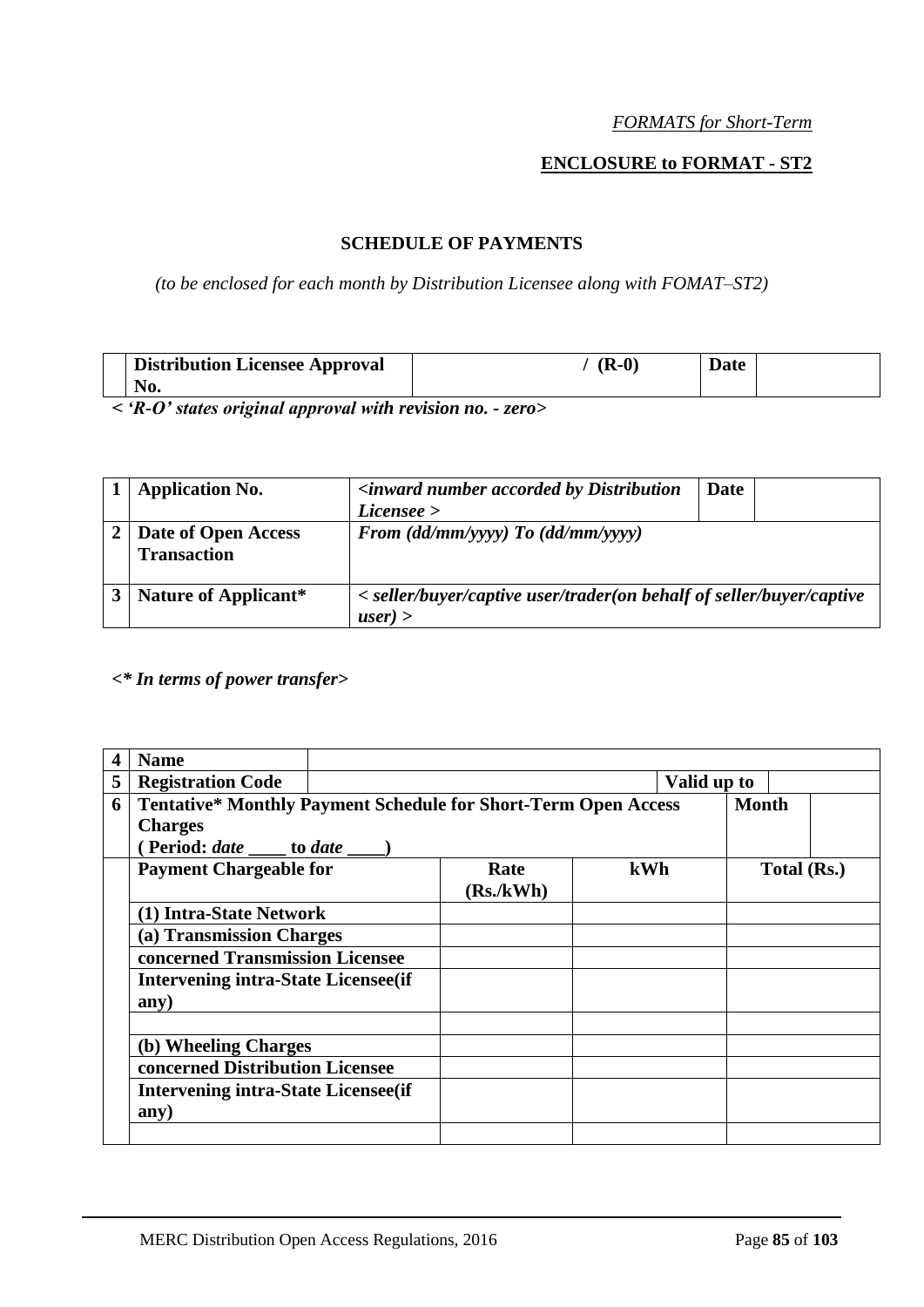| (c) Surcharge                              |  |  |
|--------------------------------------------|--|--|
| concerned Distribution Licensee            |  |  |
|                                            |  |  |
| (d) Additional Surcharge                   |  |  |
| concerned Distribution Licensee            |  |  |
|                                            |  |  |
| (e) SLDC Charges                           |  |  |
| <b>SLDC</b>                                |  |  |
|                                            |  |  |
| (2) Inter-State Network                    |  |  |
| <b>Transmission Charges</b>                |  |  |
| <b>Intervening inter-State Licensee(if</b> |  |  |
| any)                                       |  |  |
|                                            |  |  |
| <b>Total Monthly Payment Amount (Rs.)</b>  |  |  |

**Place** Signature (with stamp)

**Date Name & Designation** 

**\* Tentative on the basis of kWh mentioned in application which may vary on actual operation.**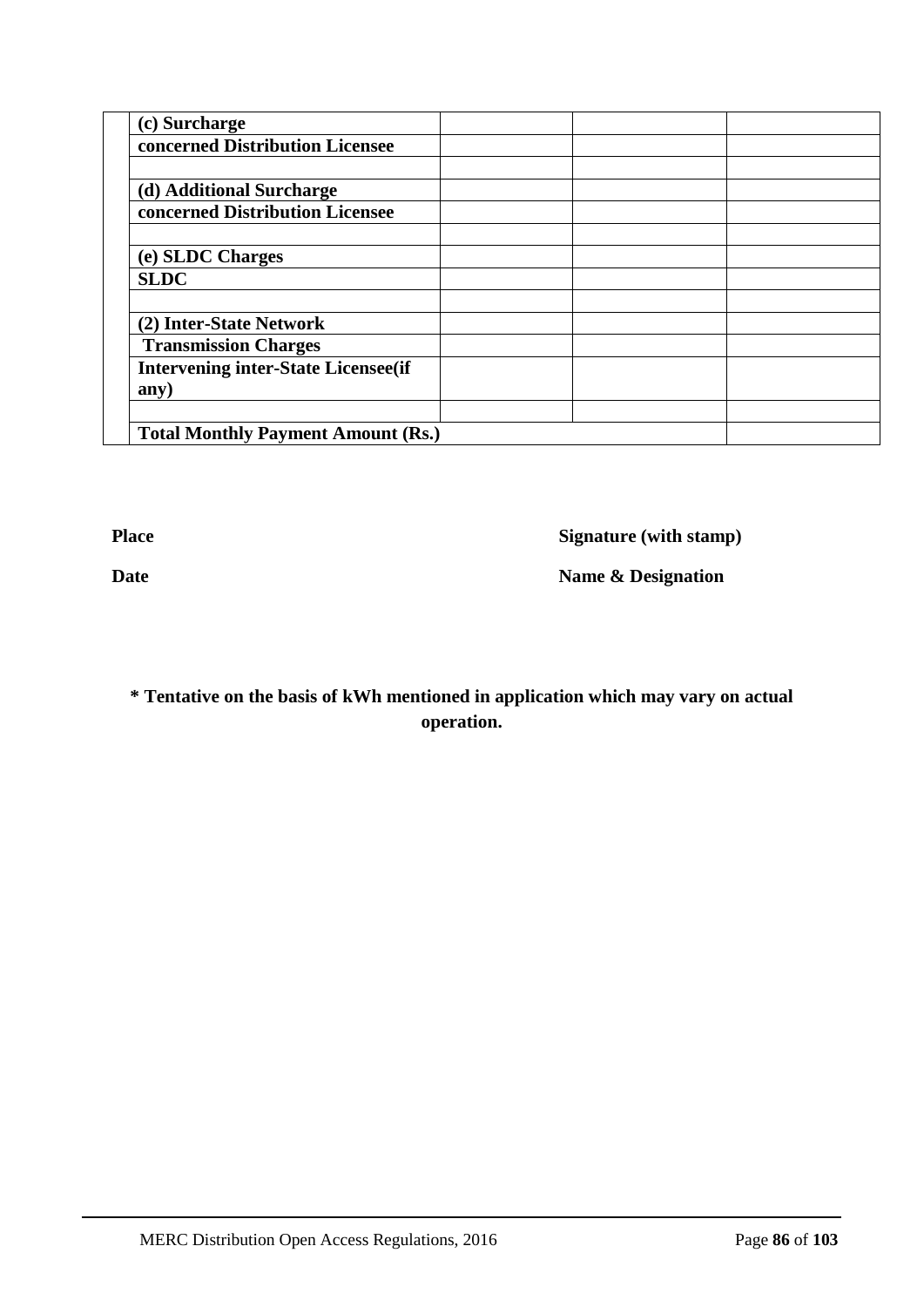## **ANNEXURE III: FORMAT- ST3**

## **CONGESTION INFORMATION AND INVITATION OF BIDDING**

*(to be invited by Nodal Agency)*

**Bidding Invitation No. \_\_\_\_\_\_\_\_\_\_\_ Date** 

**\_\_\_\_\_\_\_\_\_\_\_\_**

| <b>Application No.</b>                    | <i><b><inward accorded="" b="" by="" distribution<="" number=""></inward></b></i> | Date |  |  |
|-------------------------------------------|-----------------------------------------------------------------------------------|------|--|--|
|                                           | License                                                                           |      |  |  |
| Date of Open Access<br><b>Transaction</b> | From $(dd/mm/yyyy)$ To $(dd/mm/yyyy)$                                             |      |  |  |
| Nature of Applicant*                      | < seller/buyer/captive user/trader(on behalf of<br>seller/buyer/captive user) $>$ |      |  |  |

*<\* In terms of power transfer>*

| vame                     |             |  |
|--------------------------|-------------|--|
| <b>Registration Code</b> | Valid up to |  |

### **6. The anticipated congestion (transformer and electric line/link) is as follow:**

| <b>Network Corridor</b>                          |                                |      | <b>Congestion Period</b> |      |                | Margin /                     | <b>Total Capacity</b>            |  |
|--------------------------------------------------|--------------------------------|------|--------------------------|------|----------------|------------------------------|----------------------------------|--|
| <b>Sub-station with</b><br><b>Transformation</b> | <b>Electric</b><br>Line / Link |      | <b>Date</b>              |      | <b>Hours</b>   | Capacity<br><b>Available</b> | Applied by all<br>the Applicants |  |
| Capacity                                         | with<br>Capacity               | From | T <sub>0</sub>           | From | T <sub>o</sub> | <b>MW</b>                    | <b>MW</b>                        |  |
| <b>Intra-State Transmission</b><br><b>System</b> |                                |      |                          |      |                |                              |                                  |  |
|                                                  |                                |      |                          |      |                |                              |                                  |  |
| <b>Intra-State Distribution</b><br><b>System</b> |                                |      |                          |      |                |                              |                                  |  |
|                                                  |                                |      |                          |      |                |                              |                                  |  |
| <b>Inter-State Transmission</b><br><b>System</b> |                                |      |                          |      |                |                              |                                  |  |
|                                                  |                                |      |                          |      |                |                              |                                  |  |

## **7. In view of above please submit bid on format** *[FORMAT-ST4]***. The details for bidding are hereunder:**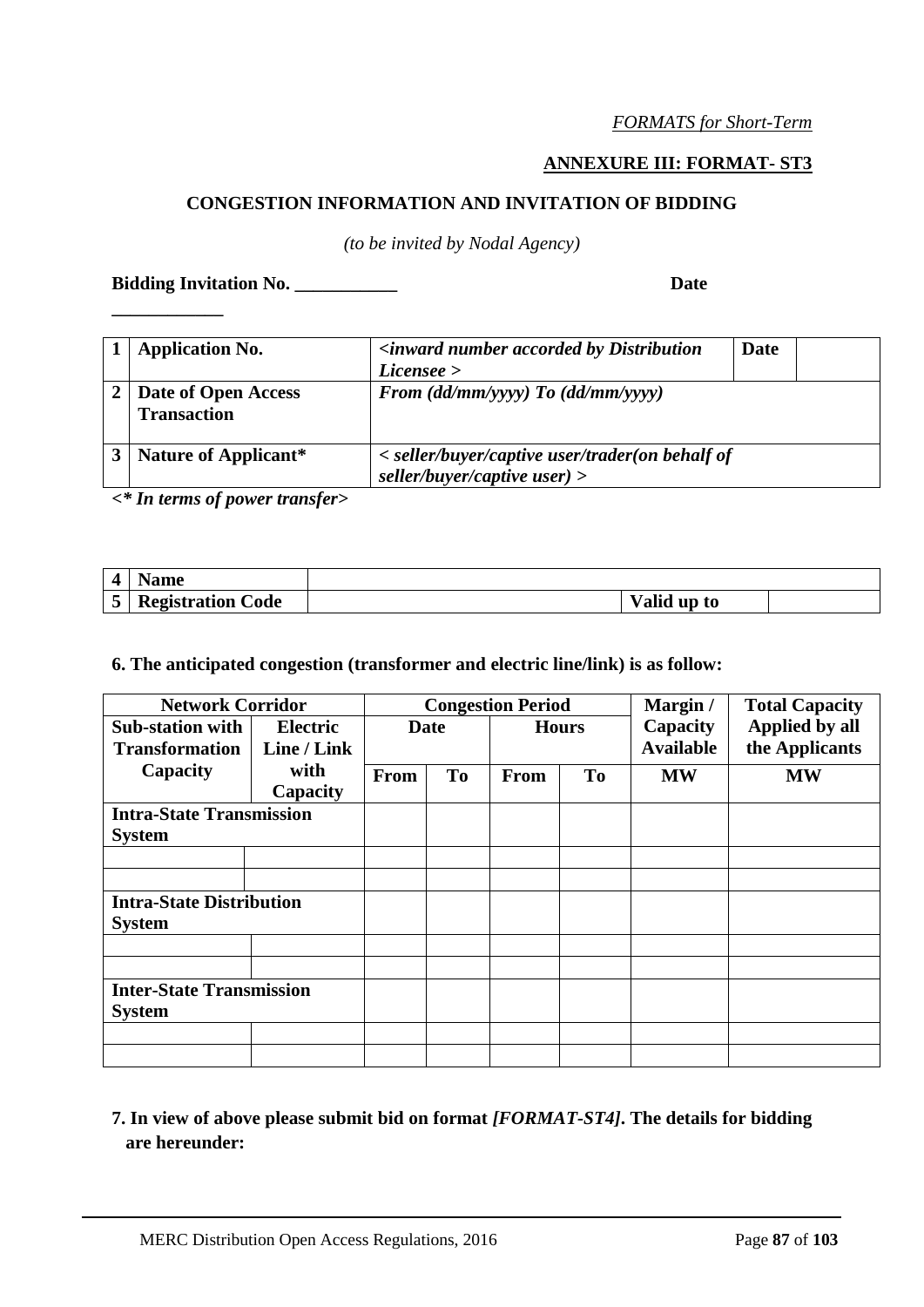| (a) Bid Invitation Date             |  |                 |                          |           |              |    | <b>Time</b>    |              |
|-------------------------------------|--|-----------------|--------------------------|-----------|--------------|----|----------------|--------------|
| (b) Last Date for Bid               |  |                 |                          |           |              |    | <b>Time</b>    |              |
| <b>Submission</b>                   |  |                 |                          |           |              |    |                |              |
| (c) Bid Opening Date                |  |                 |                          |           |              |    | <b>Time</b>    |              |
| (d) Bids Invited for                |  |                 |                          |           |              |    |                |              |
| <b>Intra-State Network Corridor</b> |  |                 | <b>Congestion Period</b> |           |              |    | Margin/Capacit | <b>Floor</b> |
| <b>Sub-station</b>                  |  | <b>Electric</b> | Date                     |           | <b>Hours</b> |    | y Available    | <b>Price</b> |
| Line/Link                           |  |                 |                          |           |              |    | for Bidding    |              |
|                                     |  |                 |                          |           |              |    |                |              |
|                                     |  |                 | <b>From</b>              | <b>To</b> | From         | To | <b>MW</b>      | Rs./kWh      |
| <b>Name of Transmission System</b>  |  |                 |                          |           |              |    |                |              |
|                                     |  |                 |                          |           |              |    |                |              |
|                                     |  |                 |                          |           |              |    |                |              |
| <b>Name of Distribution System</b>  |  |                 |                          |           |              |    |                |              |
|                                     |  |                 |                          |           |              |    |                |              |

**8. In case of non-submission of bid, application shall be deemed to have been withdrawn and shall not be processed.**

**Place Signature (with stamp)** 

**Date Name & Designation** 

**To: Applicants with their reference's <** *as provided by Applicants at sl.no. 1 on FORMAT-ST1 >*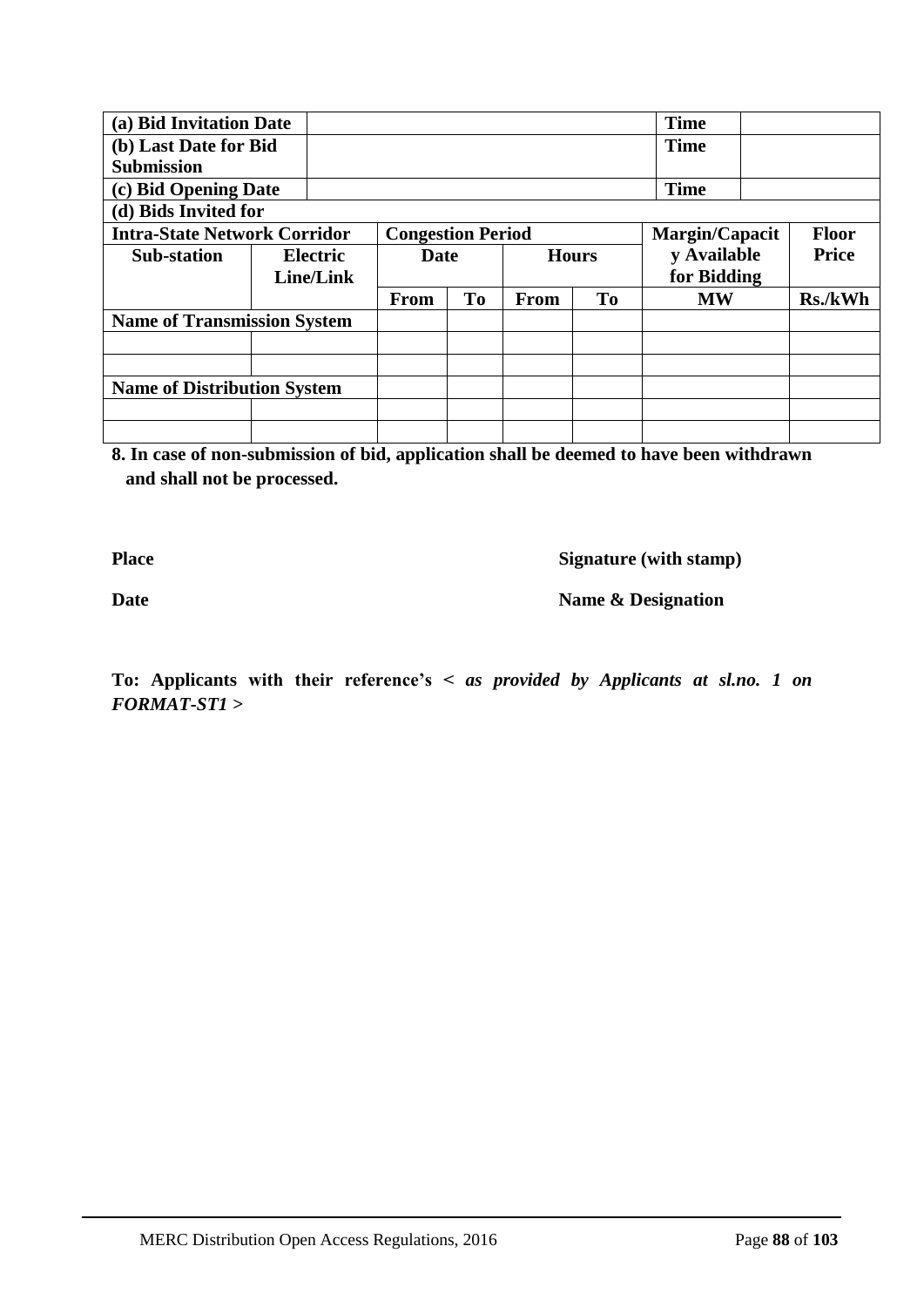### **ANNEXURE III: FORMAT - ST4**

#### **BID PROPOSAL**

*(to be submitted by the Applicants)*

### **Ref: Bidding Invitation No. \_\_\_\_\_\_\_\_\_\_\_\_\_\_\_\_ Date**

**To: Distribution Licensee,**

| <b>Application No.</b>                    | <i><b><inward accorded="" b="" by="" distribution<="" number=""></inward></b></i><br>License | <b>Date</b> |  |
|-------------------------------------------|----------------------------------------------------------------------------------------------|-------------|--|
| Date of Open Access<br><b>Transaction</b> | From $(dd/mm/yyyy)$ To $(dd/mm/yyyy)$                                                        |             |  |
| Nature of Applicant*                      | < seller/buyer/captive user/trader(on behalf of seller/buyer/captive<br>$user$ ) >           |             |  |

*<\* In terms of power transfer>*

| $\sqrt{2}$                    | vame                             |                       |  |
|-------------------------------|----------------------------------|-----------------------|--|
| $\overline{\phantom{0}}$<br>ັ | D<br><b>Registration</b><br>Code | <b>Valid</b><br>up to |  |

**6. In reference to above bidding invitation, I hereby submit my bid as follows:**

| <b>Bidding Details as provided</b> |                 |                          |    |              |    | <b>Bid Price</b> |              |                  |
|------------------------------------|-----------------|--------------------------|----|--------------|----|------------------|--------------|------------------|
| <b>Intra-State Network</b>         |                 | <b>Congestion Period</b> |    |              |    | Margin/Capacit   | <b>Floor</b> | to be            |
| <b>Corridor</b>                    |                 |                          |    |              |    | y Available for  | Price        | <b>Quoted by</b> |
| <b>Sub-station</b>                 | <b>Electric</b> | Date                     |    | <b>Hours</b> |    | <b>Bidding</b>   |              | <b>Bidder</b>    |
|                                    | Line/           | <b>From</b>              | To | From         | To | <b>MW</b>        | Paise/       | Paise /          |
|                                    | Link            |                          |    |              |    |                  | kWh          | $kWh*$           |
| <b>Name of Transmission</b>        |                 |                          |    |              |    |                  |              |                  |
| <b>System</b>                      |                 |                          |    |              |    |                  |              |                  |
|                                    |                 |                          |    |              |    |                  |              |                  |
|                                    |                 |                          |    |              |    |                  |              |                  |
| <b>Name of Distribution</b>        |                 |                          |    |              |    |                  |              |                  |
| <b>System</b>                      |                 |                          |    |              |    |                  |              |                  |
|                                    |                 |                          |    |              |    |                  |              |                  |
|                                    |                 |                          |    |              |    |                  |              |                  |

**< \* Bidder shall quote price (rounded-off to whole number) in denotation of floor price>**

**7. I do hereby agree that determined bid price(s) shall be Wheeling Charges.**

**Place Signature (with stamp)** 

**Date Name & Designation**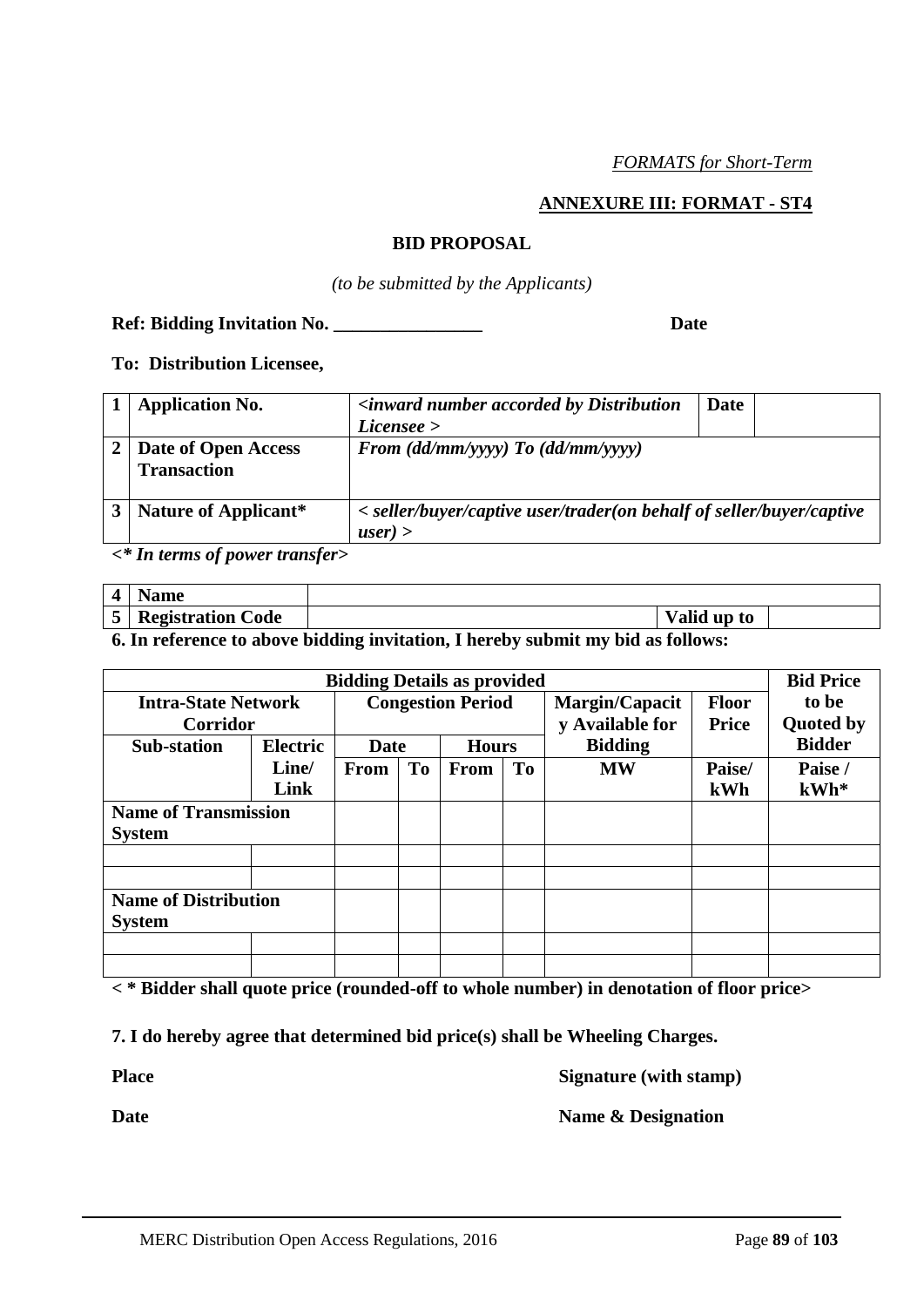### **ANNEXURE IV: MODEL APPLICATION FORM FOR LTOA / MTOA**

### **(To be submitted by Open Access Applicant)**

### **Application No:** Dated:

**1. Name of the Applicant:**

#### **2. Address for Correspondence:**

| Phone Numbers < | $>$ Fax No. $\cdot$ | $>E$ -Mail $<$ |  |
|-----------------|---------------------|----------------|--|
|                 |                     |                |  |

### **3. Applicant Type: (Buyer / Seller / Trader/ Captive Generating Station)**

#### **4. Agreement /MOU/Consent Letter Details:**

| With   | Reference No | Date | Valid Up to | Maximum Demand (MW) |
|--------|--------------|------|-------------|---------------------|
| Buyer  |              |      |             |                     |
| Seller |              |      |             |                     |

### **5. Coordinator Details:**

| Name:                 |           |          |
|-----------------------|-----------|----------|
| Designation:          |           |          |
| <b>Phone Numbers:</b> | Off)      | (Res)    |
|                       | (Fax)     | (Mobile) |
|                       | Email ID: |          |

## **6. Type of Open Access: (Captive or Third party)**

(If Captive usage, provide Chartered Accountant Certificate, exhibiting capital structure and compliance with regard to requirements under the Electricity Act, 2003 read with the Electricity Rules, 2005)

#### **7. Details of Power Transfer requirement**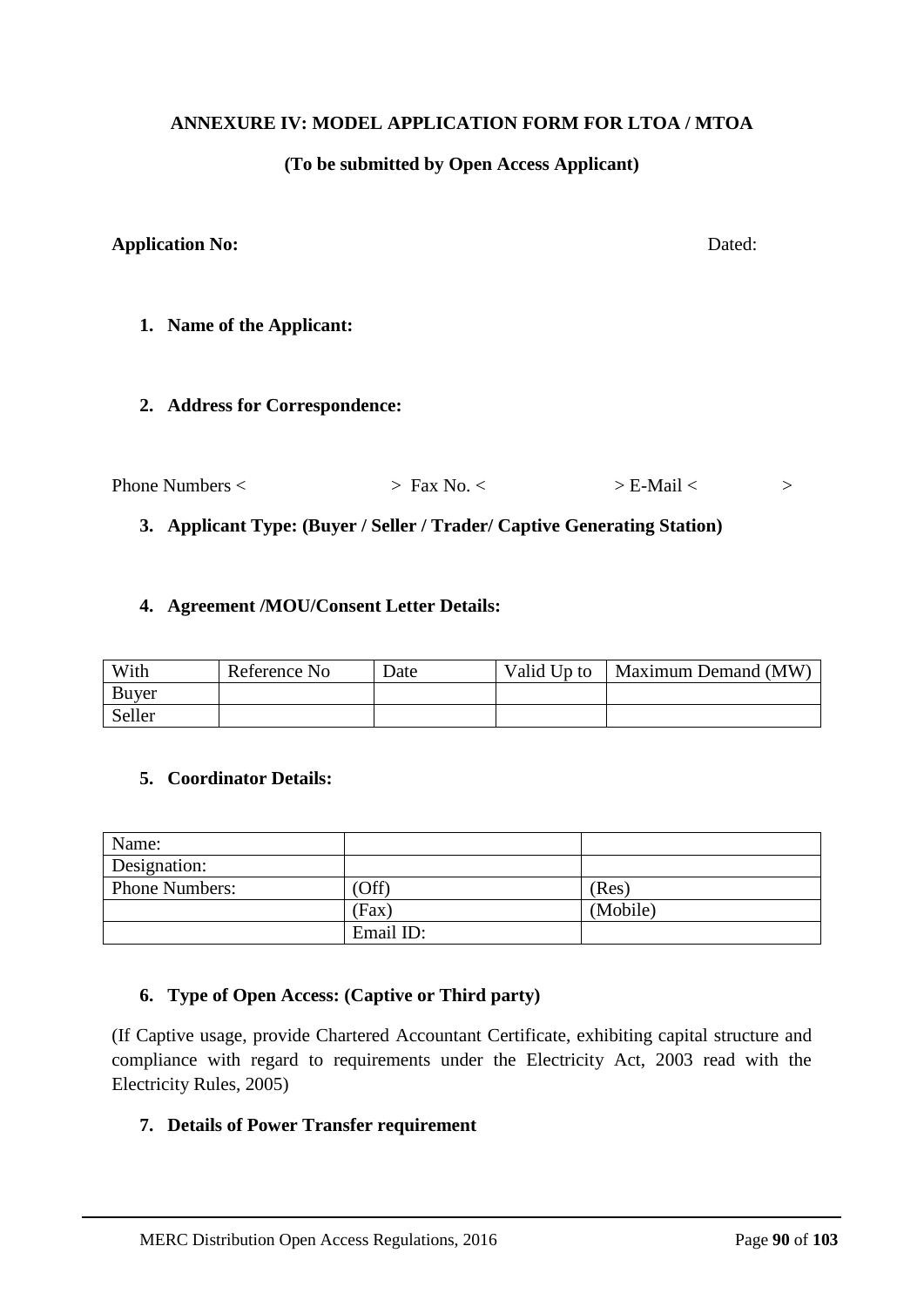- i. Quantum of power to be transmitted (MW)
- ii. Peak load to be transferred (MW)
- iii. Average load to be transferred (MW)

## **8. Expected date of commencement of Open Access.**

### **9. Open Access Period Required:**

| Period    |         | Time       |          | Capacity (MW) |
|-----------|---------|------------|----------|---------------|
| From Date | To Date | From Hours | To Hours |               |
|           |         |            |          |               |
|           |         |            |          |               |

## **10. Details at Injection Point: (Repeat for every Injection Point)**

| Name of injecting utility / party / Generating Station   |  |
|----------------------------------------------------------|--|
| Type and generating capacity                             |  |
| Voltage level                                            |  |
| Point of injection (Name of Sub-station – Distribution / |  |
| Transmission Licensee)                                   |  |
| Name of location and Discom in whose area located        |  |
| Metering arrangement                                     |  |
| Meter details                                            |  |
| <b>Class of Accuracy</b><br>a.                           |  |
| $\mathbf b$ .<br>TD Interval                             |  |
| Parameters<br>$C_{\bullet}$                              |  |
| 1.                                                       |  |
| ii.                                                      |  |
| $\cdots$<br>111.                                         |  |
| iv.                                                      |  |

## **11. Details at Drawal Point (Drawl utility/Consumer details):**

| Name of user                                           |  |
|--------------------------------------------------------|--|
| Point of exit                                          |  |
| Voltage level                                          |  |
| Source of feeding for Exit Point (Name of Sub-station) |  |
| Name of location and Discom in whose area located      |  |
| Metering arrangement                                   |  |
| Meter details                                          |  |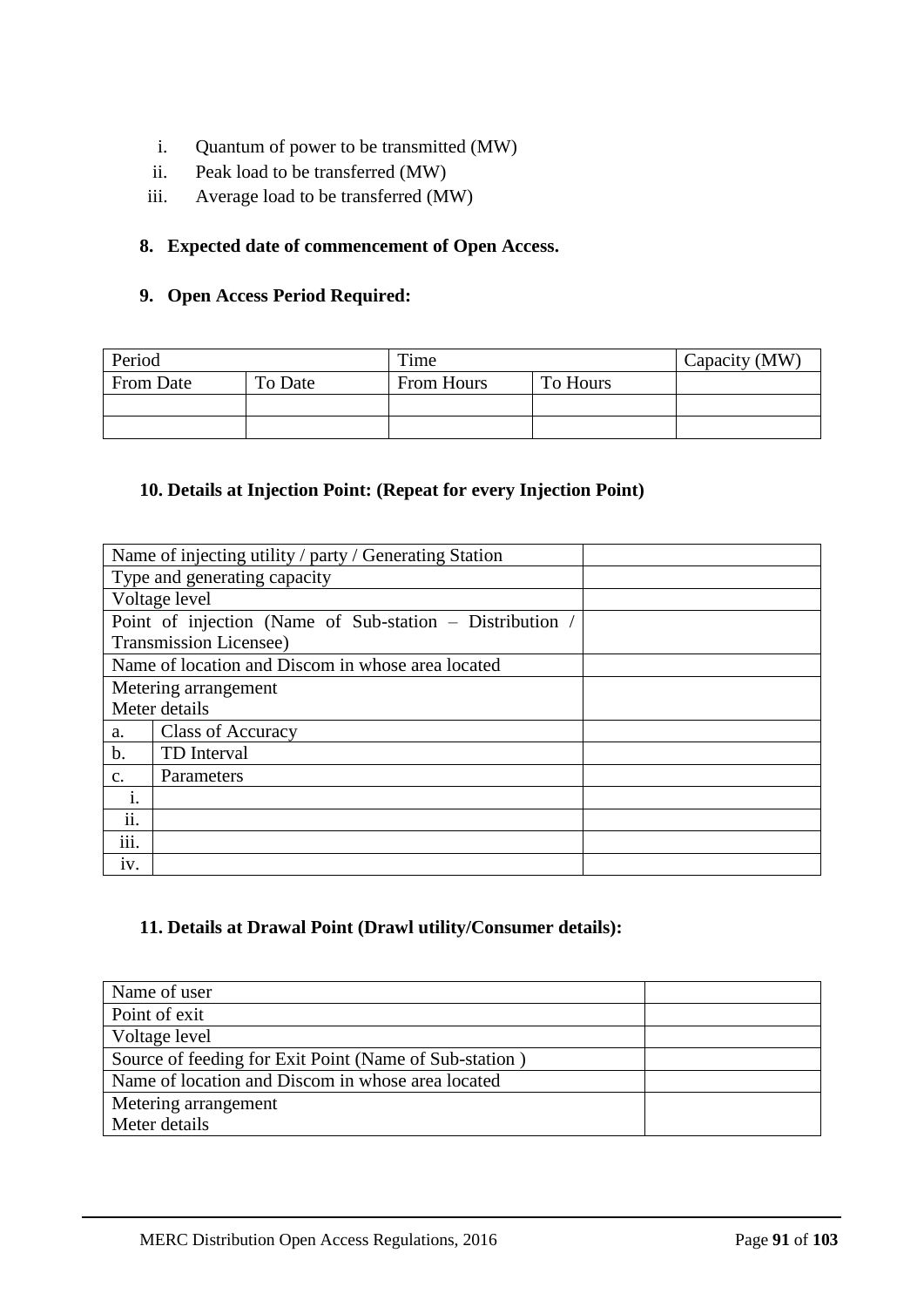|                      | <b>Class of Accuracy</b> |  |
|----------------------|--------------------------|--|
| B                    | TD Interval              |  |
|                      | Parameters               |  |
|                      |                          |  |
| $\cdot \cdot$<br>11. |                          |  |
| $\cdots$<br>111.     |                          |  |
| 1 V                  |                          |  |

## **12. Is the Consumer at the drawal point an existing Consumer of Distribution Licensee: (Yes or No)**

(If yes provide the Consumer number and Contracted Maximum Demand (CMD), Category, whether the Open Access is for partial load or for full load)

## **13. Details of PPAs / Contracts and MOU**

- i. For Power to be injected
- ii. For Power to be Drawn
- iii. For Balancing and Mismatch power requirement
- iv. For Inter-State Transmission Open Access if involved
- v. Agreement with traders if any in above transaction

## **14. In case of Generating Station**

- i. Name of the Promoter
- ii. Generation Capacity
- iii. Location of the Generation plant
- iv. No. of Units & Capacity of each unit
- v. Type of fuel
- vi. Base load station or peaking load station
- vii. If peaking load, then what is the estimated hours of running
- viii. If it is a hydro plant, then whether is a Run of the river / Reservoir / Multipurpose / Pump storage, MU generation in an year in case of Hydro plant
- ix. Specify the step-up generation Voltage 400kV or 220 kV or any other voltage
- x. In case of Hydro Station, whether it is a identified project of CEA

## **15. Details of Application Fee (Non-refundable):**

|                  | Name of the Bank |  |
|------------------|------------------|--|
| ii.              | Draft No. & Date |  |
| $\cdots$<br>111. | Amount           |  |
| $\bullet$<br>1V. | Payable at Bank  |  |

## **16. Any other information:**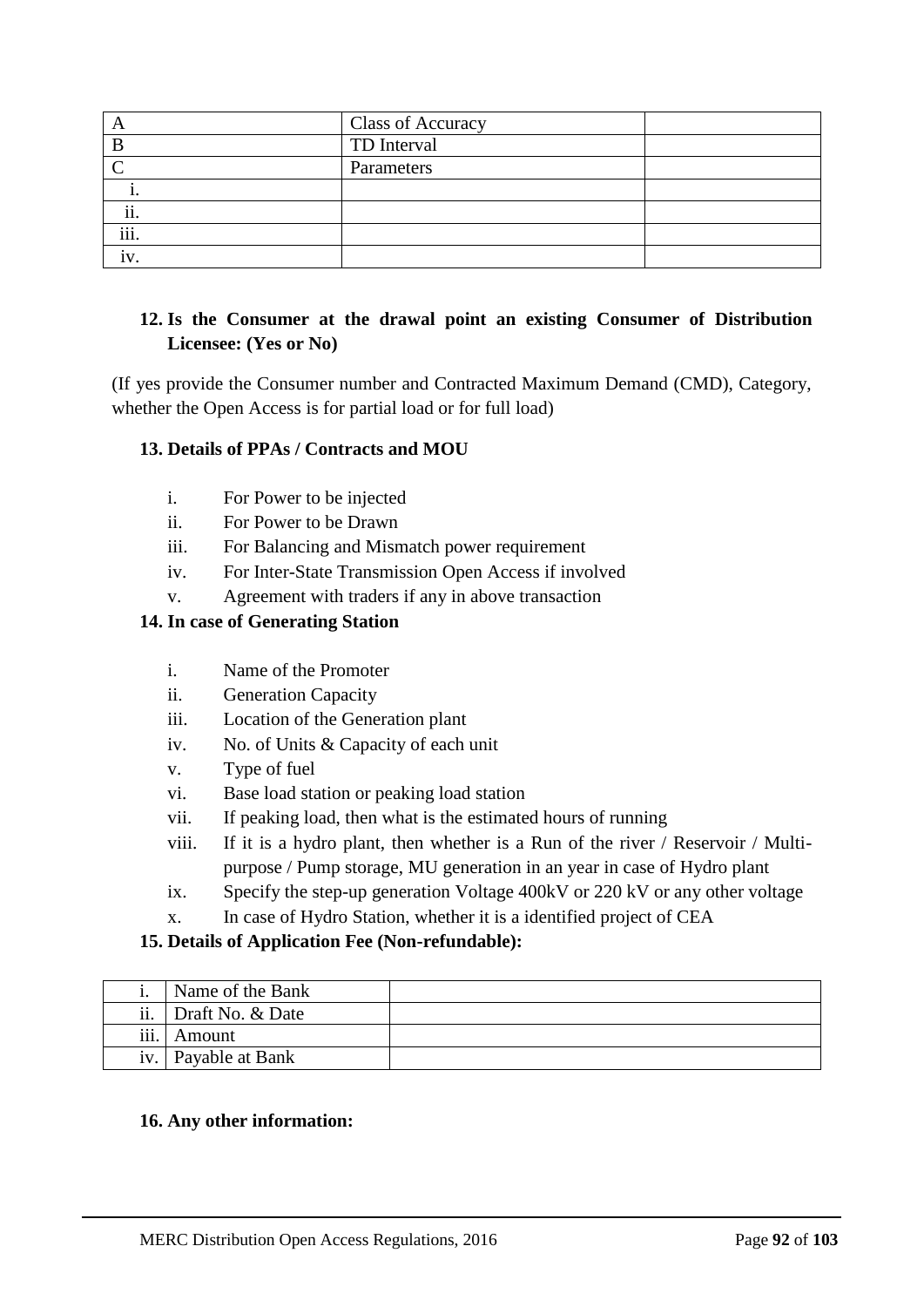issued by and valid up to ) for Intra-state Trading and will abide by MERC (Trading Licence Conditions) Regulations, 2004 and its amendment from time to time

5. (Insert in case of Intra-state Trader) M/s has a valid license (ref. no

matters) Regulations, 2009 and its amendment from time to time

MERC Distribution Open Access Regulations, 2016 Page **93** of **103**

It is hereby certifying that

- 1. All utilities (including buyer, seller and trader) to the transaction shall abide by the provisions of the MERC (Transmission Open Access) Regulations, 2016 and/or MERC (Distribution Open Access) Regulation, 2016 as the case may be and its amendment from time to time
- 2. The buyer and seller have entered into commercial agreement for the proposed transaction. Payment of the Long Term Open Access charges (if not paid) shall be made by me.
- 3. The applicant hereby agrees to keep the ………….. (name of the Distribution Licensee) indemnified at all times and undertakes to indemnify, defend and save the ……… (name of the Distribution Licensee) harmless from any and all damages, losses, claims and actions relating to injury to or death of any person or damage to property, demands, suits, recovering costs and expenses, court costs, attorney fees, and all obligations by or to third parties, arising out of or resulting from the transactions under his approval.

4. We shall execute the Long-Term/Medium-Term Open Access Agreement after receiving the approval from the ………….. (name of the Distribution Licensee) with in the 30 days failing which ……………(name of the Distribution Licensee) has right

to cancel the approval without any further notice.

6. (Insert in case of Inter-state Trader) M/s has a valid license (ref. no issued by and valid up to ) for Inter-state Trading and will abide by CERC (Procedure, Terms and Conditions for grant of trading licence and other related

Signature of the Applicant

Place: Name:

Date: Designation: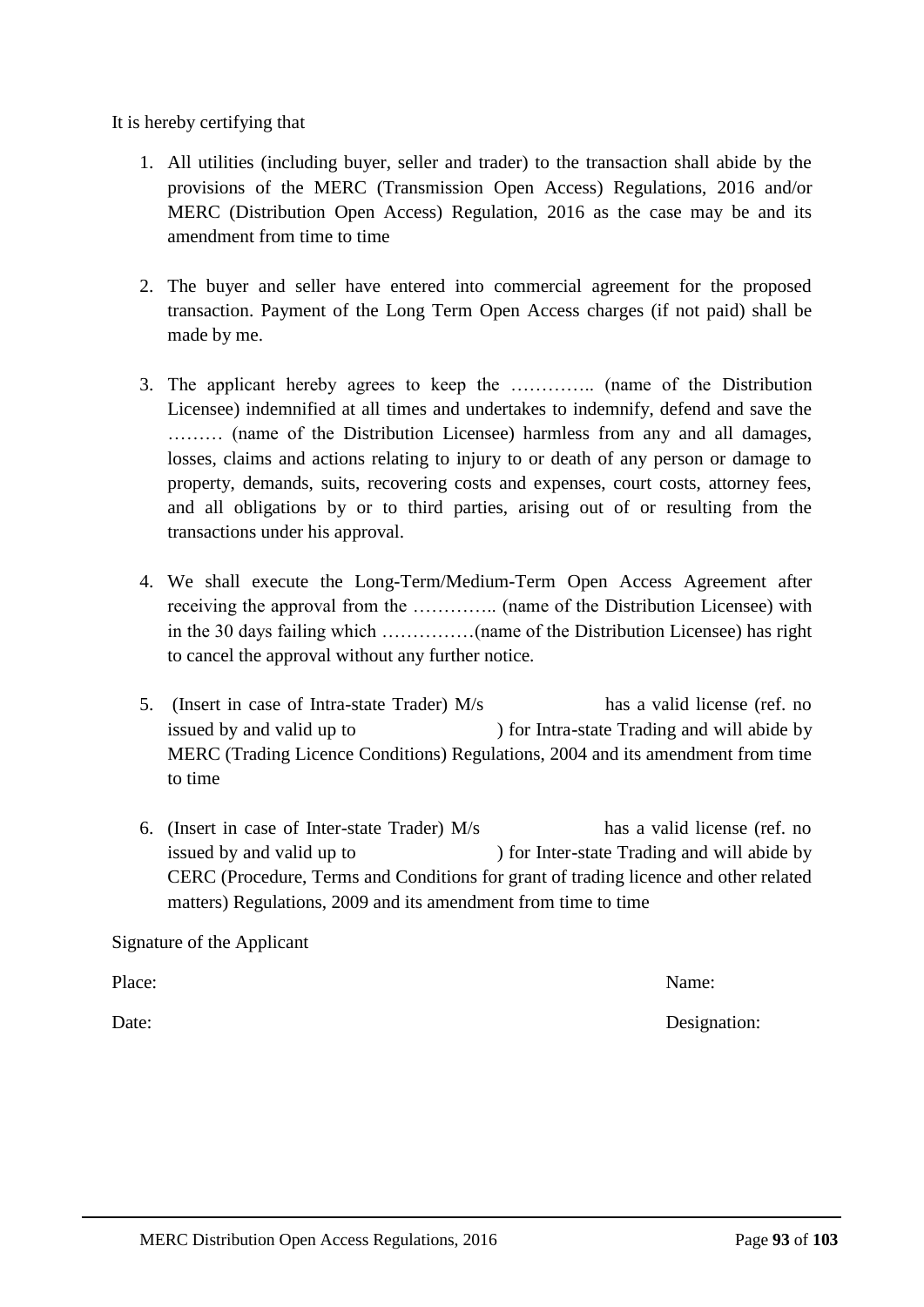## **ANNEXURE V: OPEN ACCESS AGREEMENT**

This Agreement is made on the day of 20 between, Distribution Licensee (Nodal Agency) [Name], a company incorporated under the Companies Act, 1956 having its registered office at \_\_\_\_\_\_\_(Address); Company A, [Name], a company incorporated under the Companies Act, 1956 having its registered office at \_\_\_\_\_\_(Address); Company B, [Name], a company incorporated under the Companies Act, 1956 having its registered office at (Address); Company C, [Name], a company incorporated under the Companies Act, 1956 having its registered office at \_\_\_\_\_\_(Address);

> Company Z, [Name], a company incorporated under the Companies Act, 1956 having its registered office at (Address); and Distribution Licensee to whom Generator is connected ("Supplier Distribution Licensee") (as applicable) having its registered office at \_\_\_\_\_\_\_\_\_\_\_(Address)

> (hereinafter collectively referred to as [Long/Medium] Term Open Access Parties and individually referred to as Company-A, B ……Z respectively) which expression shall unless repugnant to the context or meaning thereof include its successors and assigns as party of the second, third, fourth ---------- ----and ----------- respectively.

A) Whereas [Long/Medium] Term Open Access Parties are desirous to avail [Long/Medium] Term Open Access in accordance with Maharashtra Electricity Regulatory Commission (Distribution Open Access) Regulations, 2016 hereinafter referred to as "Regulations" made by Maharashtra Electricity Regulatory Commission hereinafter referred to as Commission and Electricity Act 2003 (including their amendments, if any) to the

.

.

.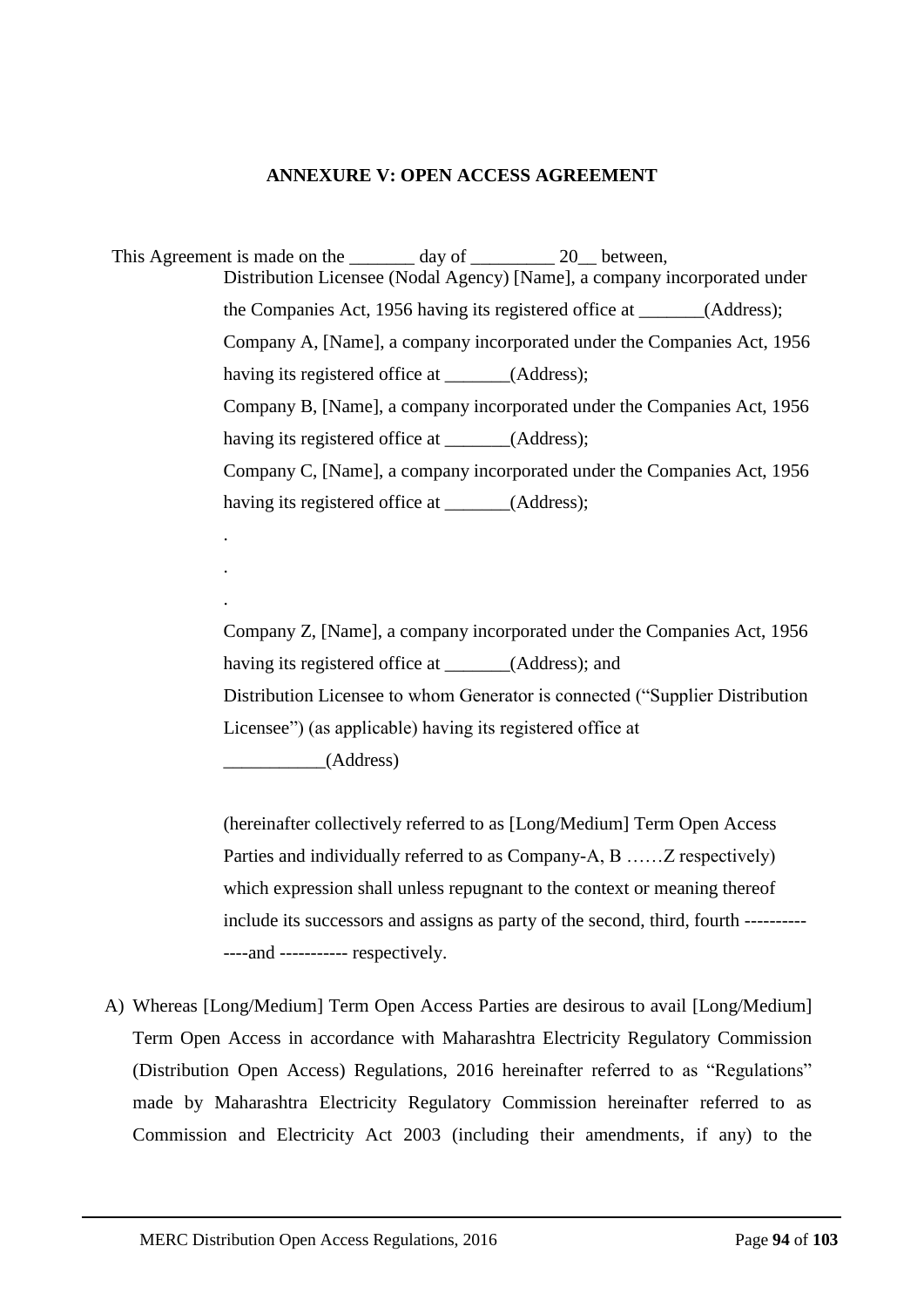Distribution System for transfer of power from the respective places of generation or consumption as per the details contained in the Annexure-1.

- B) Each of the Long term Open Access Party has agreed to share and bear the applicable system augmentation expenditure. The details of the system augmentation are provided in Annexure-3 of this Agreement. [Not applicable for Medium-term Open Access]
- C) AND WHEREAS in accordance with MERC Distribution Open Access Regulations and Electricity Act 2003 (including the amendment if any) and in accordance with the term mentioned in Annexure-1, the Nodal Agency has agreed to provide such Open Access required by these [Long/Medium] Term Open Access Parties from the date of availability of evacuation distribution/ transmission system for the transfer of power as mentioned in Annexure-1.
- D) AND WHEREAS [Long/Medium] term Open Access Parties have agreed to share and pay all the distribution/transmission charges, as applicable in accordance with the regulation/tariff order issued by the Commission from time to time for the use of its Distribution/Transmission System of the concerned Distribution Licensees including intrastate transmission system, MSLDC charges, Cross-Subsidy Surcharge, Additional Surcharge and any other charge thereof as determined by the Commission. These charges would be paid to the Nodal Agency from the scheduled date of respective Open Access as indicated at Annexure-1.
- E) AND WHEREAS the Nodal Agency agrees to collect and pay all other Parties relevant charges, as applicable in accordance with the regulation/ tariff order issued by the Commission from time to time.

Now, therefore in consideration of the premises and mutual agreements, covenants and conditions set forth herein, it is hereby agreed by and between the Parties as follows:

1.0 In accordance with MERC Distribution Open Access Regulations, 2016 and Electricity Act 2003 (including the amendment if any) and in accordance with the term mentioned in Annexure-1, Nodal Agency agrees to provide such Open Access required by these [Long/Medium] Term Open Access Parties from the date and in the manner mentioned in the Annexure-1, Annexure-2, and Annexure-3 of this Agreement.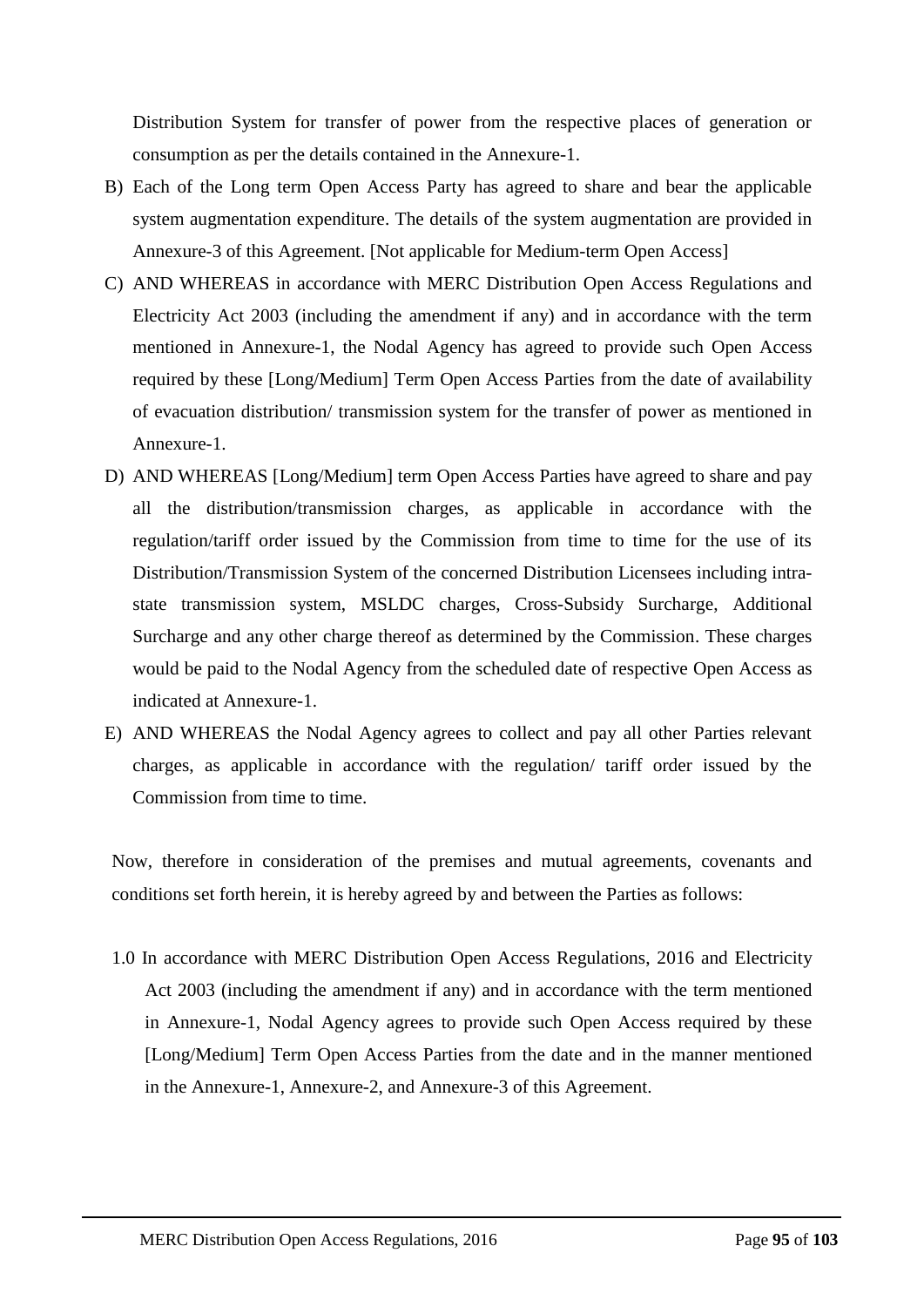- 2.0 (a) [Long/Medium] Term Open Access Parties shall share and pay the Wheeling Charges in accordance with the regulation/tariff order issued by the Commission from time to time including charges for intra-state transmission system /MSLDC charges, Cross-Subsidy Surcharge, Additional Surcharge and any other charge thereof as determined by the Commission. These charges would be applicable from the scheduled date of Open Access as indicated at Annexure-I irrespective of their actual date of usage.
	- (b) Long term Open Access Parties shall share and bear all the system augmentation charges as mentioned in Annexure 3 to the Nodal Agency in accordance with MERC Distribution Open Access Regulations [Not applicable for Medium-term Open Access]
	- (c) In addition to opening of LC for 105% of estimated average monthly billing for charges mentioned at 2(a) above, [Long/Medium]-Term Open Access Party would provide security in the form of irrevocable Bank Guarantee (BG), in favor of Nodal Agency, equivalent to two months estimated average monthly billing, three months prior to the scheduled date of Open Access as indicated at Annexure-1. Initially the security mechanism shall be valid for a minimum period of three years and shall be renewed from time to time till the expiry of the Open Access. [For Medium Term Open Access BG shall be valid till the expiry of the Open Access]
	- (d) The estimated average charges would be reviewed every year and accordingly the amount of security would be enhanced/ reduced by [Long/Medium] Term Open Access Parties.
	- (e) In case the [Long/Medium] Term Open Access Party defaults in payment of the monthly charges of Nodal Agency then, Nodal Agency shall be entitled to encash/adjust the BG immediately.
	- (f) In case of encashment / adjustment of the BG by Nodal Agency against non-payment of monthly charges by [Long/Medium] Term Open Access Party, the same should be immediately replenished/recouped by [Long/Medium] Term Open Access Party before the next billing cycle.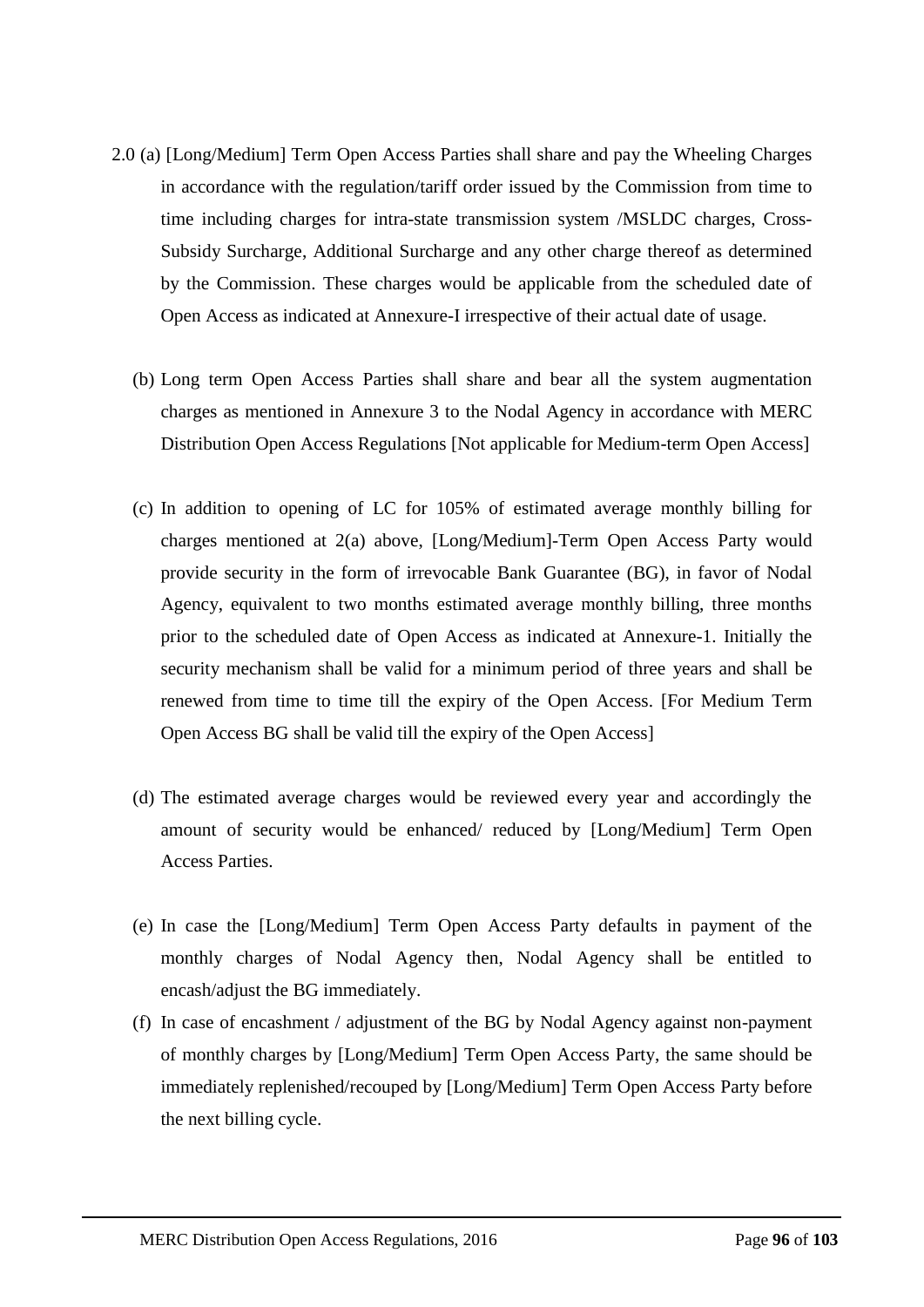3.0 Nodal Agency agrees to provide [Long/Medium] Term Open Access required by [Long/Medium] Term Open Access Party as per the details mentioned above and in accordance with the Regulations.

However, during the tenure of this Agreement if any of the covenants and conditions recited in this Agreement including agreements at Annexure- 1, 2 and 3 found inconsistent with the provisions of the Electricity Act 2003 and/or applicable notifications/rules/regulations issued either by MERC as per the provisions of the Electricity Act then not withstanding anything contained in the Agreement referred to above, the said rules and regulations shall prevail.

- 4.0 The [Long/Medium] Term Open Access Party shall not relinquish or transfer its rights and obligations specified in this Agreement, without prior approval of Nodal Agency and subject to payment of compensation in accordance with the MERC Regulations issued from time to time.
- 5.0 (a) In case any of the Parties fail to construct the Generating Station /dedicated evacuation system as indicated in Annexure-2 or makes an exit or abandon its project, Nodal Agency shall have the right to collect the investment proposed for system augmentation and/ or damages as the case may be in accordance with the notification/regulation issued by MERC from time to time. The Party shall furnish a Bank Guarantee for an amount which shall be equivalent to the proposed augmentation expenditure to compensate such damages.

(b) This Bank Guarantee would be initially valid for a period of six months after the expected date of Open Access schedule mentioned at Annexure-1 or actual date of Open Access whichever is earlier. The Bank Guarantee would be encashed by Nodal Agency in case of adverse progress of individual generating unit(s) assessed by Nodal Agency. However, the validity should be extended by concerned [Long/Medium] Term Open Access Party(ies) as per the requirement to be indicated by Nodal Agency.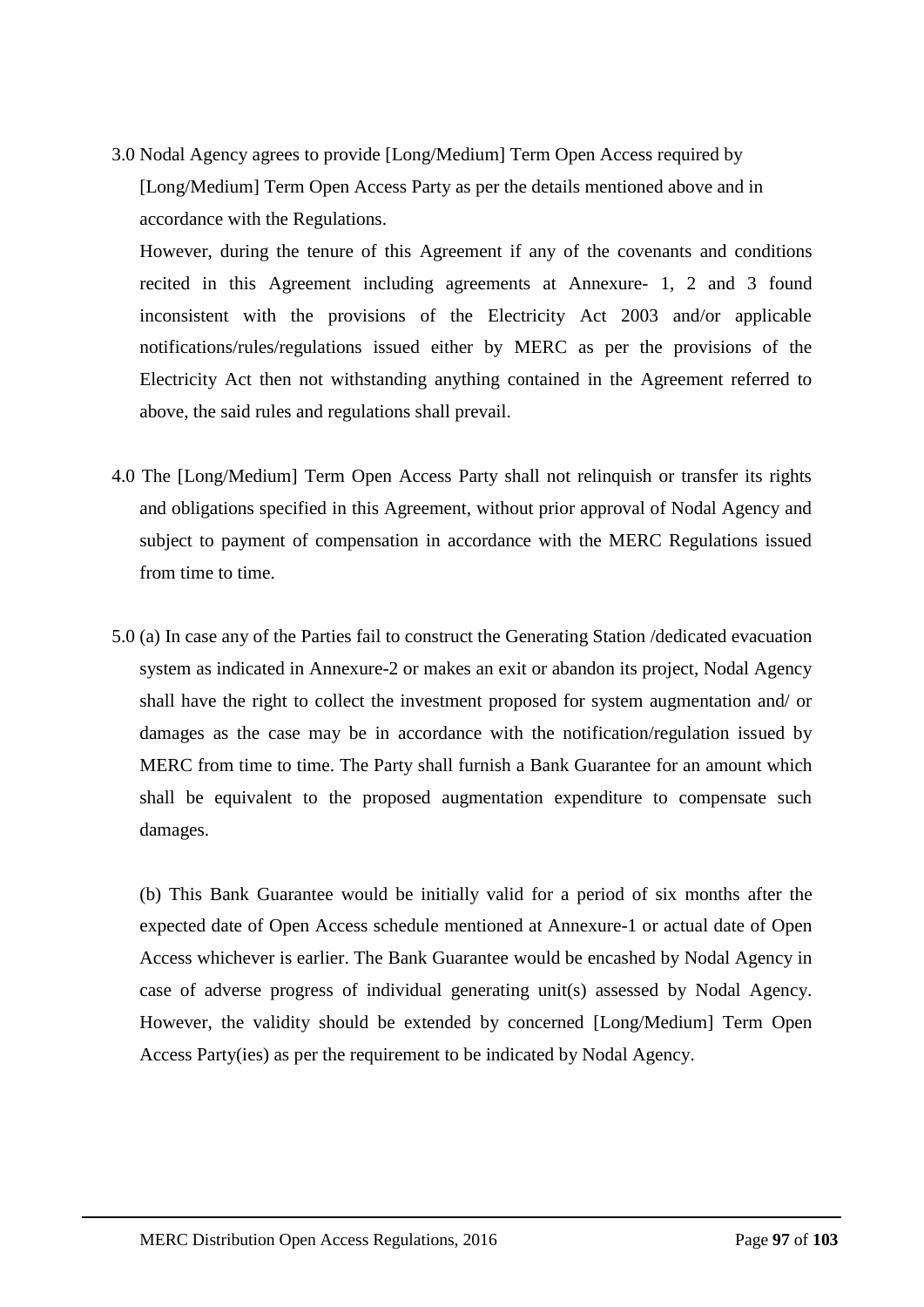(c) The Nodal Agency shall build Distribution System included at Annexure-3 keeping view of various Open Access schedules, however, till the completion of identified elements the transfer of power will be based on the availability of system on short term basis.

(d) In the event of delay in commissioning of concerned system from its schedule, as indicated at Annexure-3 Nodal Agency shall pay proportionate Wheeling Charges to concerned [Long/Medium] Term Open Access Party(ies) proportionate to its Open Access capacity (which otherwise would have been paid by the concerned [Long/Medium] Term Open Access Party(ies) to Nodal Agency) provided generation / consumption unit is ready and Nodal Agency fails to make alternate arrangement for dispatch of power.

- 6.0. In order to monitor/ review the progress of generating units along with its direct evacuation lines and also the common distribution/transmission system, Joint coordination meeting with the representative of each Parties and Nodal Agency shall be held at regular interval (preferably quarterly) after signing of this Agreement.
- 7.0 All differences/ disputes between the Parties arising out of or in connection with this Agreement shall be resolved in terms of the Redressal Mechanism provided under MERC Distribution Open Access Regulations.
- 8.0 The Parties shall ensure due compliance with the terms of this Agreement. However, no Party shall be liable for any claim for any loss or damage whatsoever arising out of failure to carry out the terms of the Agreement to the extent that such a failure is due to force majeure events such as war, rebellion, mutiny, civil commotion, riot, strike, lock out, fire, flood, forces of nature, major accident, act of God, change of law and any other causes beyond the control of the defaulting party. But any party claiming the benefit of this clause shall satisfy the other party of the existence of such an event and give written notice of 30 days to the other party to this effect. Transmission/drawal of power shall be started as soon as practicable by the parties concerned after such eventuality has come to an end or ceased to exist.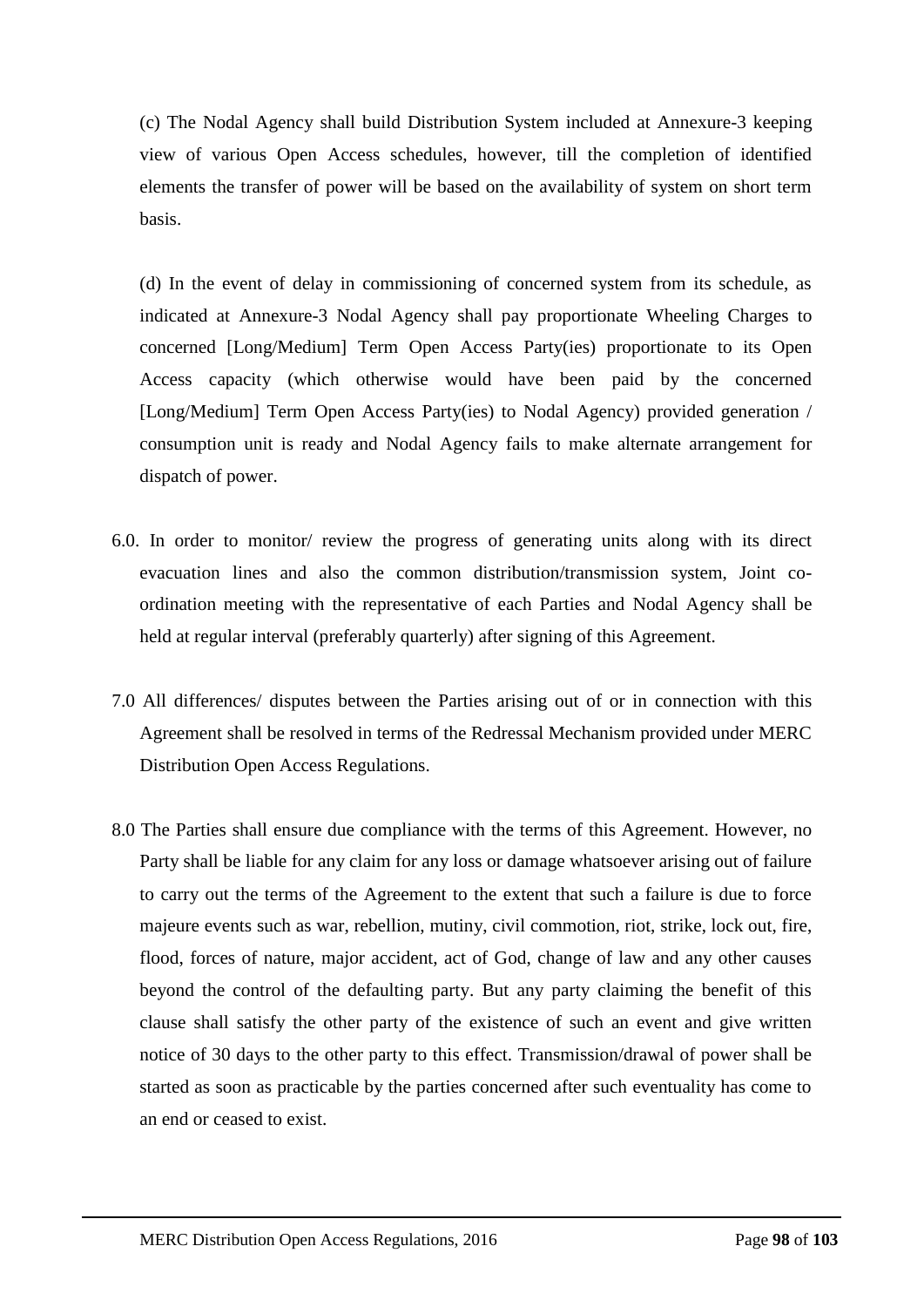- 9.0 This Agreement shall be valid from the date of signing of this Agreement till the validity of Open Access subject to its revision as may be made by the Parties to this Agreement provided that this Agreement may be mutually extended, renewed or replaced by another Agreement on such terms and for such further period as the Parties may mutually agree. In case [Long/Medium] Term Open Access Parties continue to get distribution services from the Nodal Agency even after expiry of this Agreement without further renewal or formal extension thereof, then all the provisions of this Agreement shall continue to operate till this Agreement is formally renewed, extended or replaced.
- 10.0 Any Party intending to terminate this Agreement shall give the other parties not less than thirty days prior written notice of termination of this Agreement:

Provided, that termination shall be subject to settlement of all dues of the Distribution Licensees in accordance with the Act, the Regulations and this Agreement.

- 11.0 The Distribution Licensees may terminate this Agreement and disconnect the Consumer in the following circumstances, in accordance with the provisions of the Act:-
	- the Consumer defaults in the payment of any charge or any other sum due from him as provided under Section 56 of the Act; or
	- the Consumer does an act referred to in sub-section (3) of Section 163 of the Act; or
	- the disconnection is authorized under any other provision of the Act, the rules and Regulations made there under and/ or any other law for the time being in force; or
	- the Consumer fails to replenish the Bank Guarantee before the next billing cycle
- 12.0 The Supply Distribution Licensee shall give a fifteen days prior written notice of termination of this Agreement to the Supplier where:-
	- the Supplier defaults in the payment of any charge or any other sum due from him in accordance with the Act, the Regulations and this Agreement; or
	- where the Supplier fails to perform any of his obligations under this agreement which is likely to result in a loss to the Distribution Licensees; or
	- where the Supplier becomes insolvent; or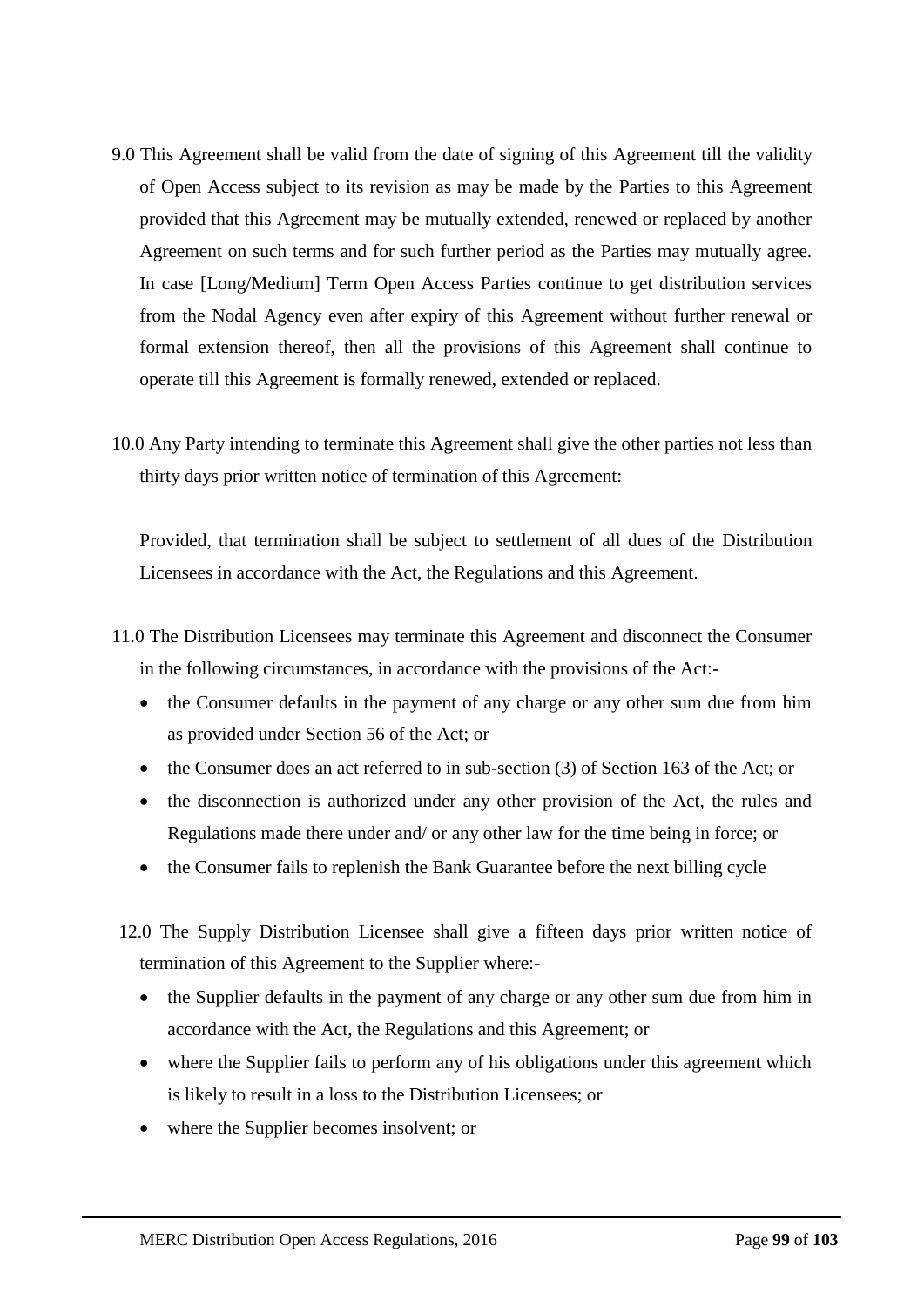- the Supplier fails to replenish the Bank Guarantee before the next billing cycle; or
- the Consumer defaults in the payment of any charge or any other sum due from him to the Distribution Licensee under this Agreement to whom it is connected.

The Consumer or Supplier shall, within the notice period, remedy or remove the cause or causes stated in the notice failing which the Distribution Licensee may terminate this Agreement from the date stated in the notice. Notwithstanding anything contained in this clause, where termination of Agreement results in disconnection of the Consumer, it shall be only for the reasons authorized by the Act. The reconnection of a disconnected Consumer shall be in accordance with the provisions of the Act and the Regulations.

In witness whereof both the parties have executed this Agreement through their authorized representative.

Name & Signature Name & Signature Name & Signature Consumer Distribution Licensee Supplier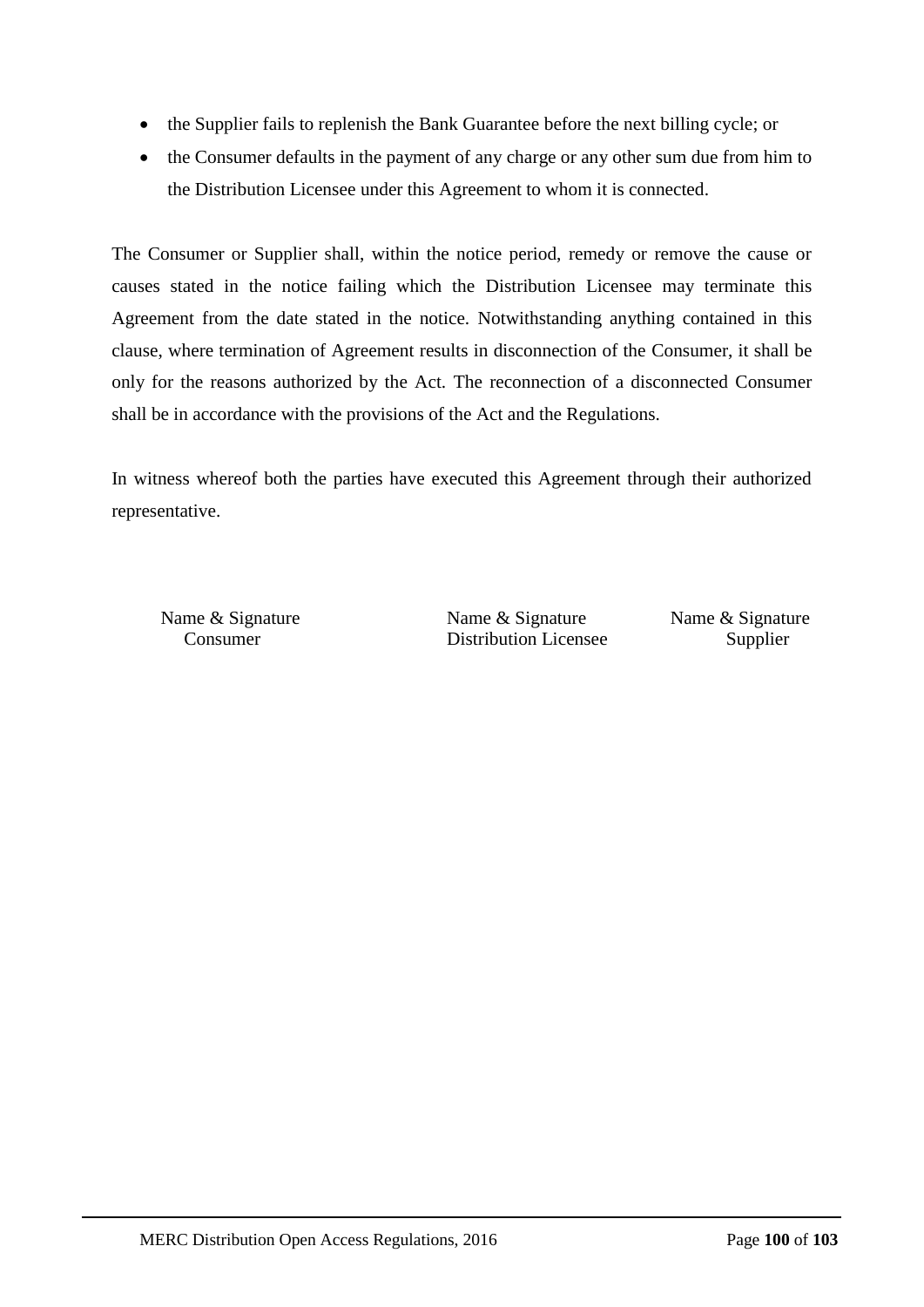## **Annexure 1**

List of Open Access Parties and their Open Access details

| N <sub>0</sub> | Party | LTOA/<br><b>MTOA</b><br>applied<br>for (MW) | From | To<br>$(dd/mm/yyyy)$ $(dd/mm/yyyy)$ | From<br>(location) | To<br>(location) |
|----------------|-------|---------------------------------------------|------|-------------------------------------|--------------------|------------------|
|                |       |                                             |      |                                     |                    |                  |
|                |       |                                             |      |                                     |                    |                  |
|                |       |                                             |      |                                     |                    |                  |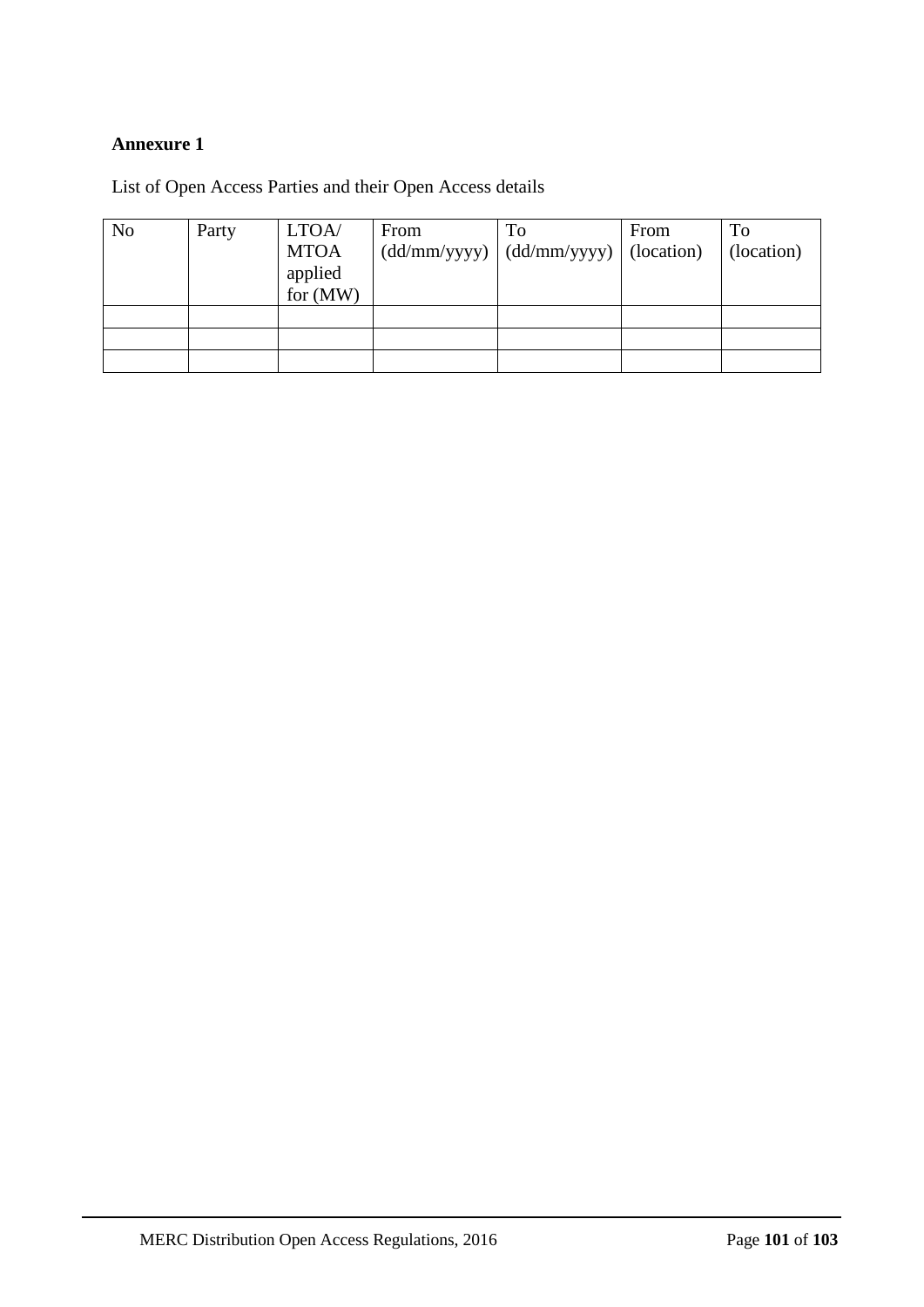## **Annexure 2**

Augmentation to be implemented by Applicant and its schedule of commissioning